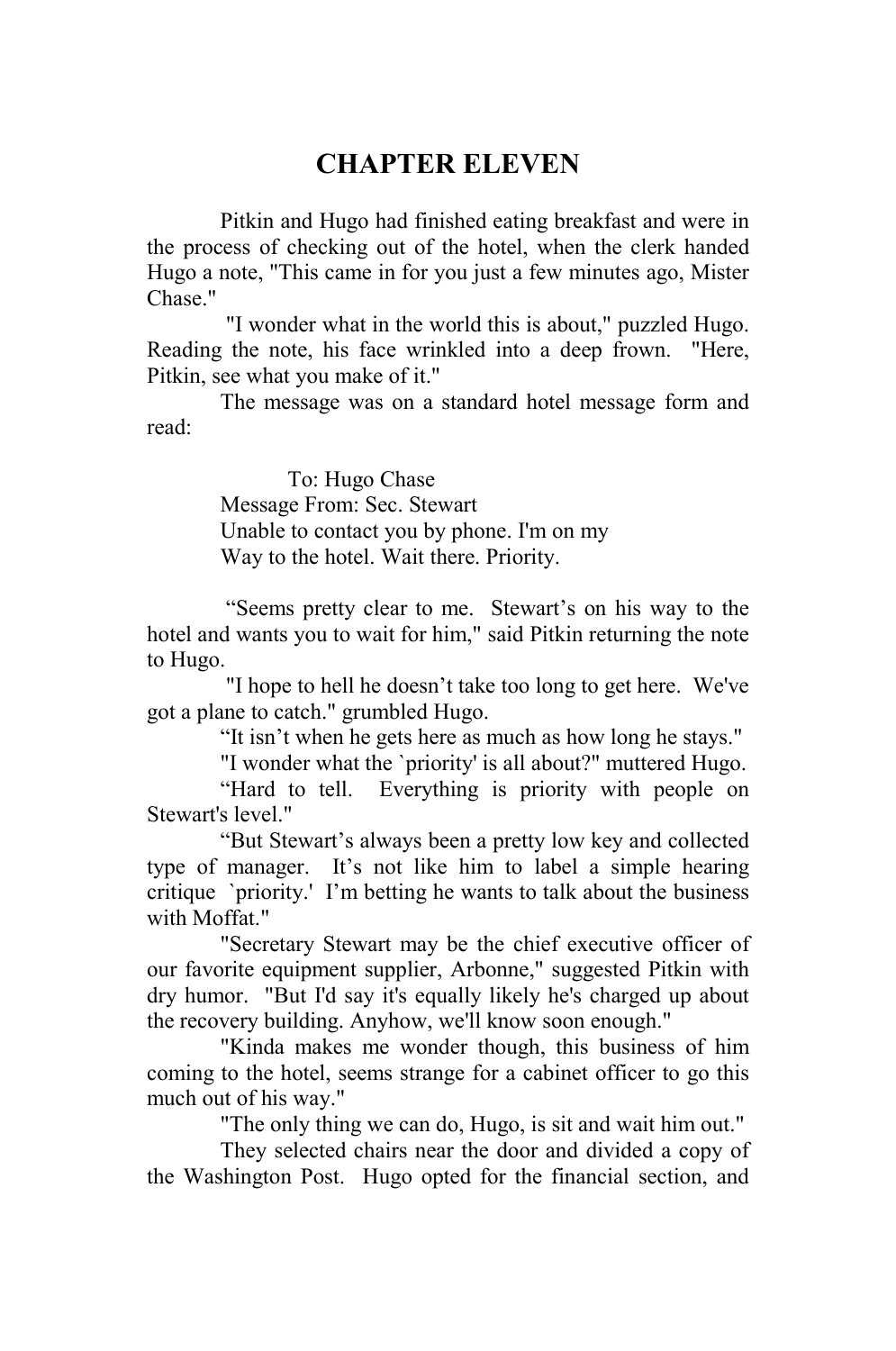Pitkin began looking for an editorial with substance rather than an anti-something harangue. Finding nothing he considered worth reading, he leafed casually through the news pages.

On page four he saw the story about the hearing. The headline read: COLORADO SENATOR GOES ARBONNE. The four-paragraph story set the stage as being "a special hearing on plutonium contamination at the Department of Energy's Rocky Flats plant in Golden, Colorado." The lead paragraph went on to identify Moffat and called his objections an "outburst." The second paragraph quoted an unidentified source as linking Moffat to Arbonne, "a mystery shrouded contractor." The third paragraph identified Hugo and said he and a deputy had answered questions about the "problem ridden" facility. The final paragraph quoted Senator DeKalb as having stated he was planning to introduce legislation to "remove the Rocky Flats time bomb to a more remote location in order to curtail the rising intensity of radiation in the area."

Pitkin interrupted Hugo's study of stock market quotations by handing him the paper and indicating the news article. "I know you had hoped for page one and a picture," he said, "but you'll have to settle for page four and the third paragraph."

Hugo read the story and sputtered a running commentary. "In Golden," he read, "Hell, it sounds as though we're sitting downtown next to Coors. `Problem ridden facility,' well, I guess we can't quarrel with that." He was silent until he came to "time bomb." "This guy's been reading the Denver Post," he fumed.

"Just be glad it was Moffat and not you in the headline," teased Pitkin. "How do you think I feel? They didn't even mention my name."

Hugo had no chance to reply. From the doorway of the hotel, they heard the booming voice of Secretary of Energy Stewart calling to them. "Hugo, Pitkin, damn, I'm glad I caught up with you two."

"Mister Secretary," they greeted him in turn.

Shaking their hands, he looked down at their flight bags. "I guessed as much; you were on your way to the airport. Well, I'll save you the taxi fare. Are you both checked out and ready to go?"

"Yes, Mister Secretary, we were checking out when we got your note," said Hugo.

"Good. Come along then. I've got a car waiting."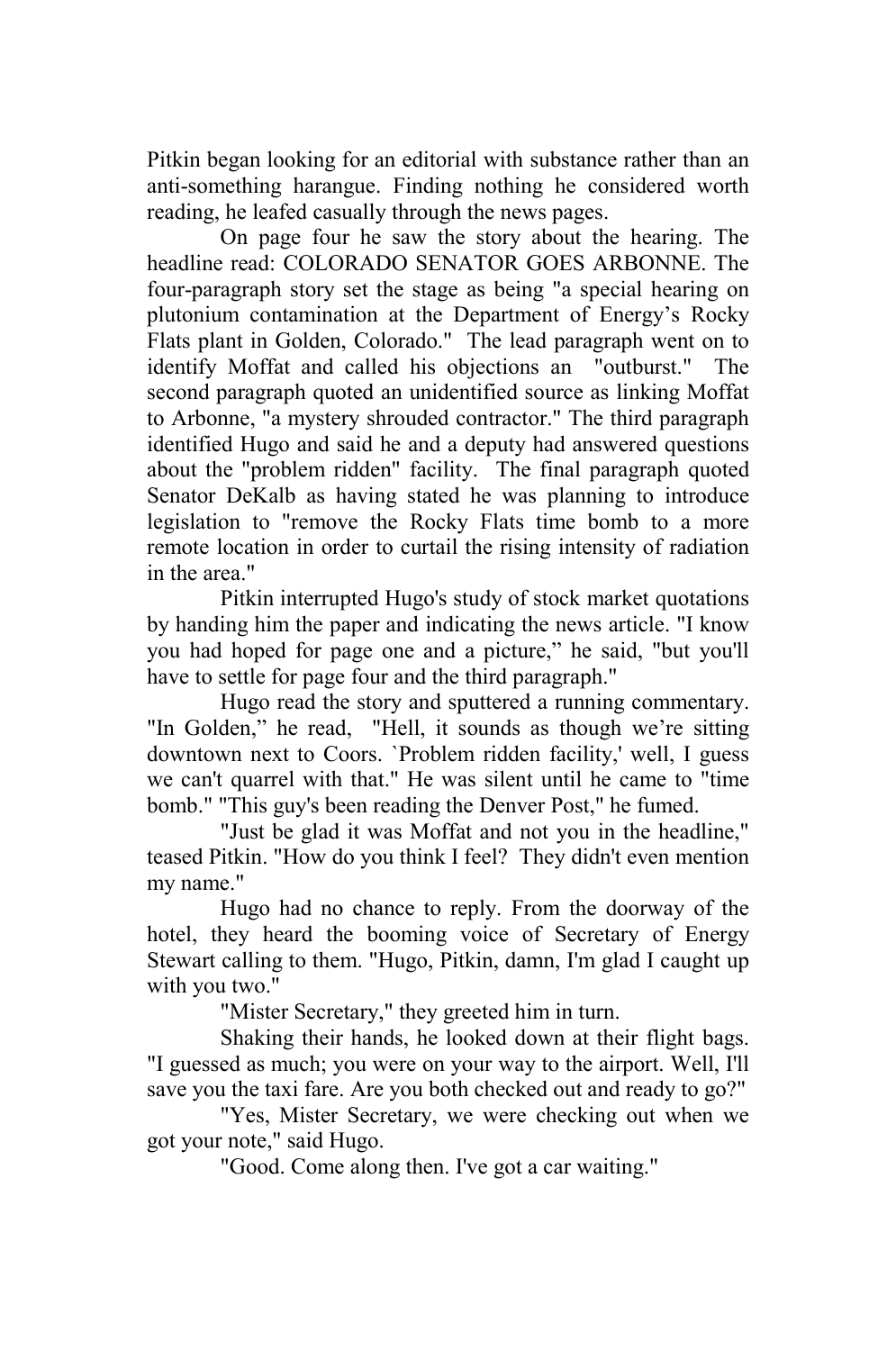They picked up their bags and followed Stewart through the doors where they saw the Washington standard, a long black limousine. The driver came smartly around and took their bags and began stowing them in the trunk. The door of the imposing, long black car was open, and standing beside it was a solemn faced man who only nodded at they approached.

Stewart climbed in and called, "Hugo, why don't you join me here?" indicating the seat cushion next to him.

Pitkin followed Hugo into the car and sat on the jump seat facing Hugo and Stewart. The poker-faced man holding the door came in last and joined Pitkin on the rearward-facing seat. The driver came by and closed the door.

Stewart began talking the instant they were all seated. "Let me begin by making the introductions. Hugo Chase, Pitkin Waay, this is Mark Stanley. Mark, these are the gentlemen I was telling you about. Hugo here is the Director of Rocky Flats, and Pitkin is his deputy. Mark is Head of an FBI Special Investigations Team which operates immediately under the Director of the Bureau."

As they shook hands, Stewart continued speaking in his characteristic louder-than-necessary voice. In the confines of the limousine, the bellowing Stewart caused his listeners to lean away from the source a bit and squint at the louder words as though that would help moderate the effect on their ears.

"We've got a lot to cover so we'd better get right to it. First, I've already talked to Senator Sumter. He was very impressed with your presentations yesterday. A couple more days with you, Pitkin, and he'd be ready to take over one of our labs. I want to thank you both for carrying on without me and doing a fine job. I hope Hatch explained where I was?"

"Yes, he told us you were meeting with the President," said Hugo.

"Close, but not exactly correct. I was at the White House meeting with the President's Chief of Staff. Mark and I are meeting with the President in a couple of hours. I just wanted you to know I was, in fact, tied up and not ducking the hearing. Was Hatch useful to you? He's a young man with lots of potential, but he's a bit starry-eyed and sometimes tends to take his position too seriously."

"I believe Hugo and I share your assessment of him entirely," said Pitkin.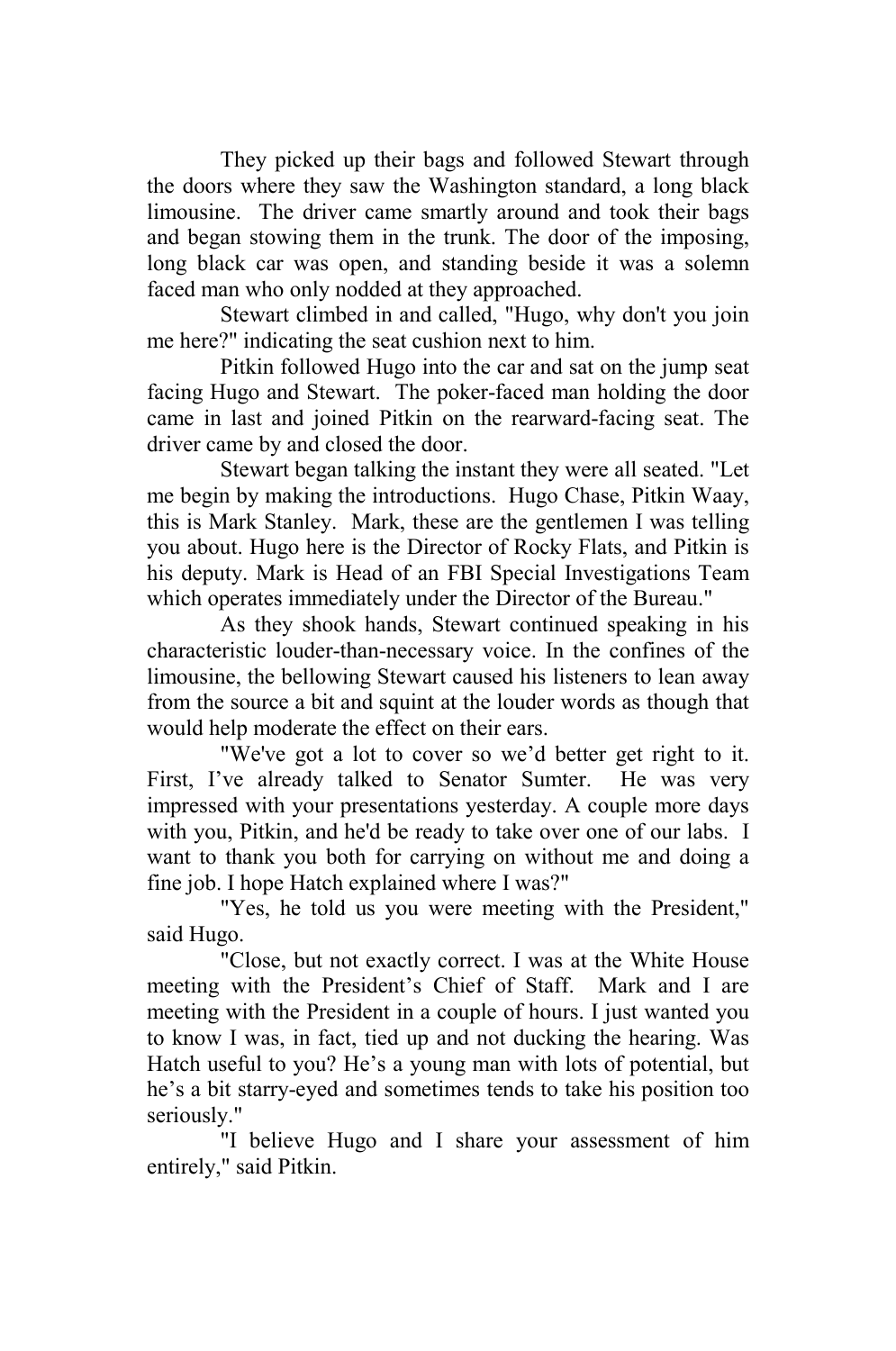Stewart caught Pitkin's eye and chuckled, "I thought as much. Well, Hatch could benefit from some field experience. I propose to give him some, but more about that later. Let me go back to the hearing. Moffat, as you could guess, is into something. The story in the Post this morning is probably only the beginning of a series. Once their people get a hold on something, they don't easily let go, and they've set their teeth into Moffat's hide. Since you two are in his state, he may send somebody nosing around trying to cover his tracks on this Arbonne thing."

"He already talked to me," said Pitkin. "Immediately after the hearing he asked me to send him our logs on the Arbonne equipment. I offered him a copy, and he wished us a pleasant trip home."

"Excellent, Pitkin." Roared Stewart. "I can see you don't need any coaching from me."

"There is one difficulty, Mister Secretary. A small one to be sure, but you should know about it. When Hugo and I met with Moffat before the hearing, he talked about problems in the recovery building that we haven't made public. On our staff, we have a man who used to work in Washington for Moffat, Lamont Wellington. Some time back, Moffat dumped him on us, and he's been working as our public relations officer. I have no direct proof, but I'm almost certain Wellington is Moffat's source of information."

"He used to work for Moffat?"

"Yes."

"There's no other way Moffat could have gotten the information about the recovery building?"

"None that I can imagine."

"Okay, we can't prejudice the man's reputation or take any action against him without direct proof, but I want you to isolate him. I don't want him to have any access whatever to information or material relating to the recovery building. We'll make that a standing order until this thing on the contractor is settled. While we're on the subject, you both should know this whole thing might get pretty messy before it's over. You'll be getting calls from the media people and sooner or later you're going to find yourselves testifying again, probably here in Washington, and maybe even in front of a grand jury in Colorado. I should also tell you about my own investigation. As of this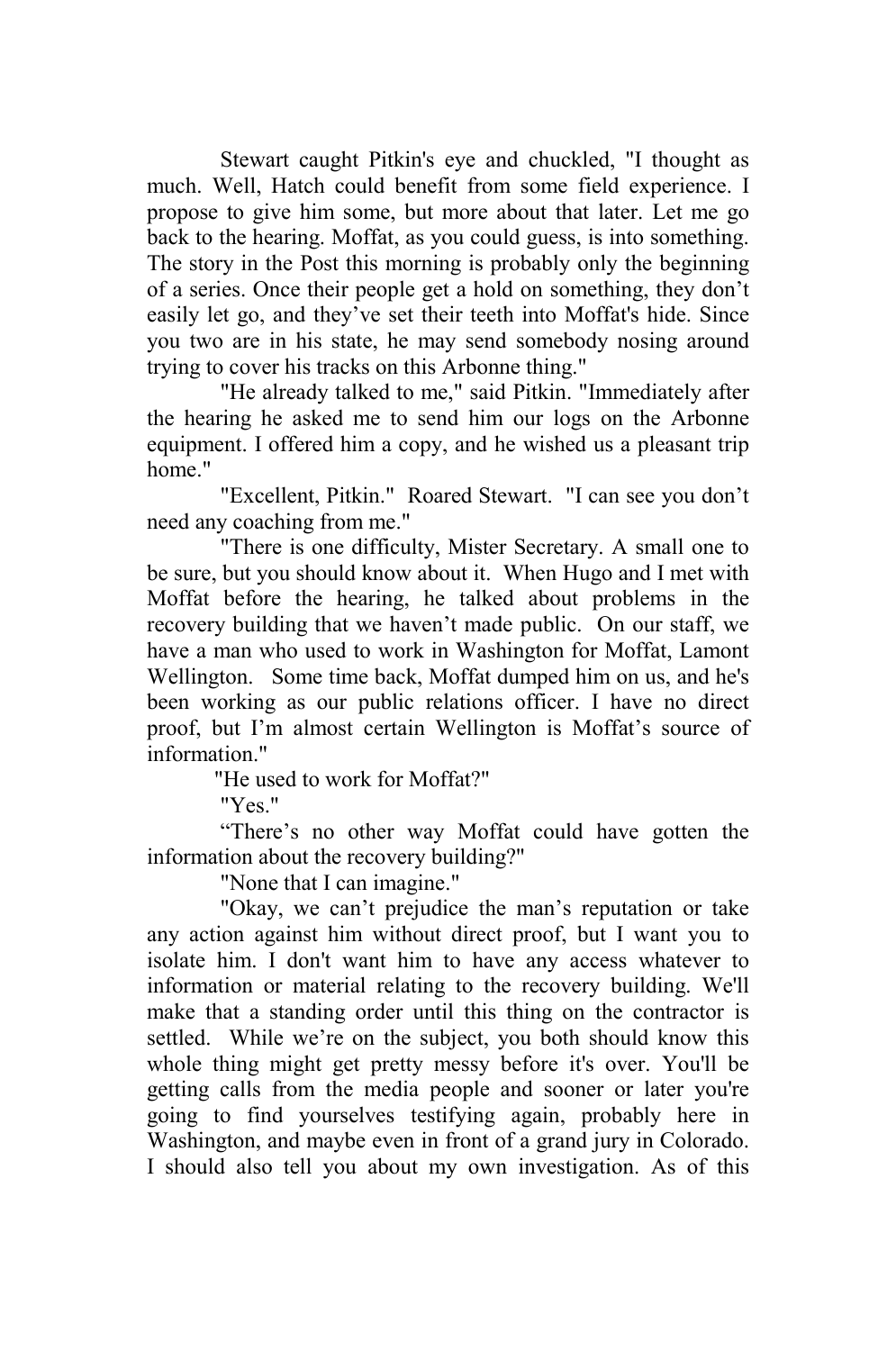moment. I don't know the origin of the directive that forced those equipment changes. The only thing I do know is that it was issued before I became Secretary, but I'm going to find out whether the individual responsible is still in the Department. I'm sure some senate committee will be asking about it before long. My final word on this is an instruction. You are to fully cooperate with any duly constituted investigatory body. Should any questions arise, call me personally."

"Mister Stanley, then, is conducting the investigation?" asked Hugo.

"No, Mister Stanley's business is not related to Moffat and the recovery building. But before we get to him, I want to know how much of a problem we have out there. Quite apart from the Moffat thing, we're going to be looking at legislation on decommissioning the entire facility. I can tell you now the President is not going to be pleased with the idea. Removal is expensive, and judging from everything I've been told, the case has not yet been made for plutonium induced harm to the residents out there. Am I right on that, Pitkin?"

"A conclusive case has not been made, but the evidence might be enough to convict a criminal of murder. I mean, there may be enough evidence to make a case beyond a reasonable doubt."

Stewart brushed back his mop of unruly black hair. "That bowls me over, Pitkin. If what you say is true, we're going to have to revisit the whole question." He took another swipe at his hair, but to no avail. "If there's harm...if we're contaminating and ...damn, Pitkin, you're sure as hell setting a lot of fires in one short trip to town. Well, we'll have to talk about this later. But for now, how bad is the situation out there, strictly in terms of radiation?"

"The emissions from the recovery building stacks, combined with the leakage from the barrels has put us over state limits," said Pitkin. "Before we left to fly back here, we talked to our chief of radiation monitoring, and he told us that for two days the ambient air samplers were giving higher readings than any time since the major plutonium fire in the sixties."

"Have you advised the state people?"

"Not officially, but under the terms of our Memorandum of Understanding, we are obligated to file a report on such an occurrence. I've talked to one member of the Health Board, but off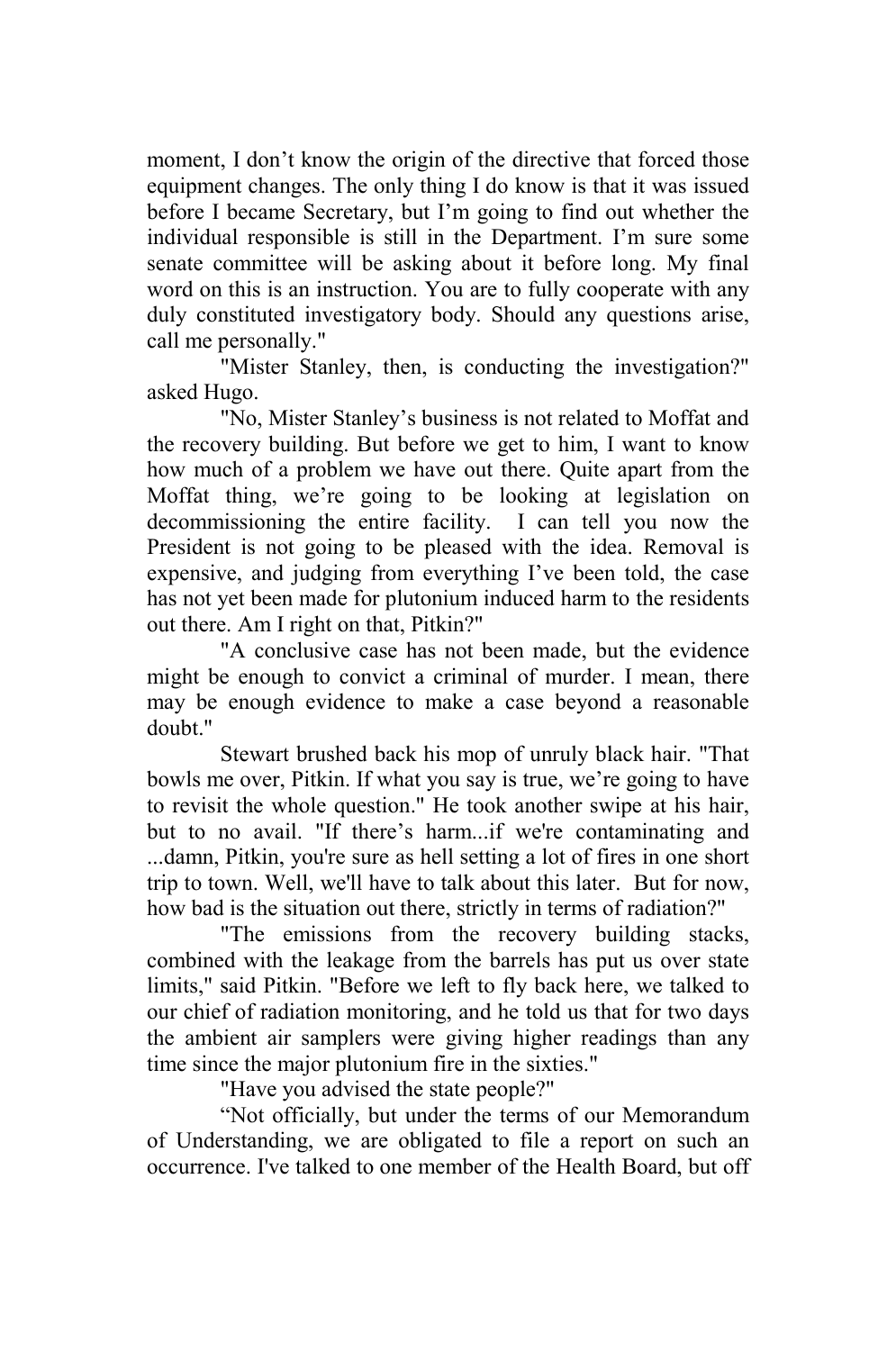the record. Our written notice is already overdue, and I believe Hugo and I agree, we'll have to send them something tomorrow."

"We've got problems all over the lot," scowled Stewart, "and we don't need another one with the State of Colorado. File the report, and send a copy to my attention."

Looking out the window, Stewart saw they were nearing the airport exit road off the Parkway, "We're almost there, and I haven't gotten to my main reason for wanting to talk to you. Mark, tell him to pull into the short term parking lot, would you?"

Stanley turned around and slid open the glass door in the partition between the driver's seat and the rear portion of the limousine. "The Secretary wants you to drive into the short term lot, okay?"

The driver nodded his understanding of the instruction, and Stanley closed the glass door. As he turned to face the others, Stewart addressed the agent with an invitation for an explanation of his presence. "Mark, I think we've covered our routine company business, I'm going to ask you to take it from here."

Stanley's modulated and smooth voice was a welcome relief. He spoke deliberately and in an even tone, relying on his constantly moving hands to supply whatever emphasis was required. "As Secretary Stewart told you a few moments ago, we spent yesterday in the White House meeting with the Chief of Staff. Our task there was to prepare a comprehensive briefing for the President. From here, we'll go directly to the oval office to make that presentation to the President, and what I'm going to tell you is the substance of that briefing. Since you both hold positions of responsibility, it is hardly necessary for me to say this, but for the record, I must remind you that what I shall say is absolutely confidential."

Stanley settled back a bit and hesitated as though he was searching for a way to begin. Pitkin had the impression Stanley was deciding exactly how much information to disclose. He knew that if Stanley operated the same as other Bureau agents, he and Hugo would be dealt with on a need-to-know basis.

"For some time," said Stanley, "we have been conducting an investigation of domestic terrorism as it has actually been practiced and how it might be practiced in the near future. You are, of course, aware of some of their major acts of violence committed in the past few years overseas. The Bureau has been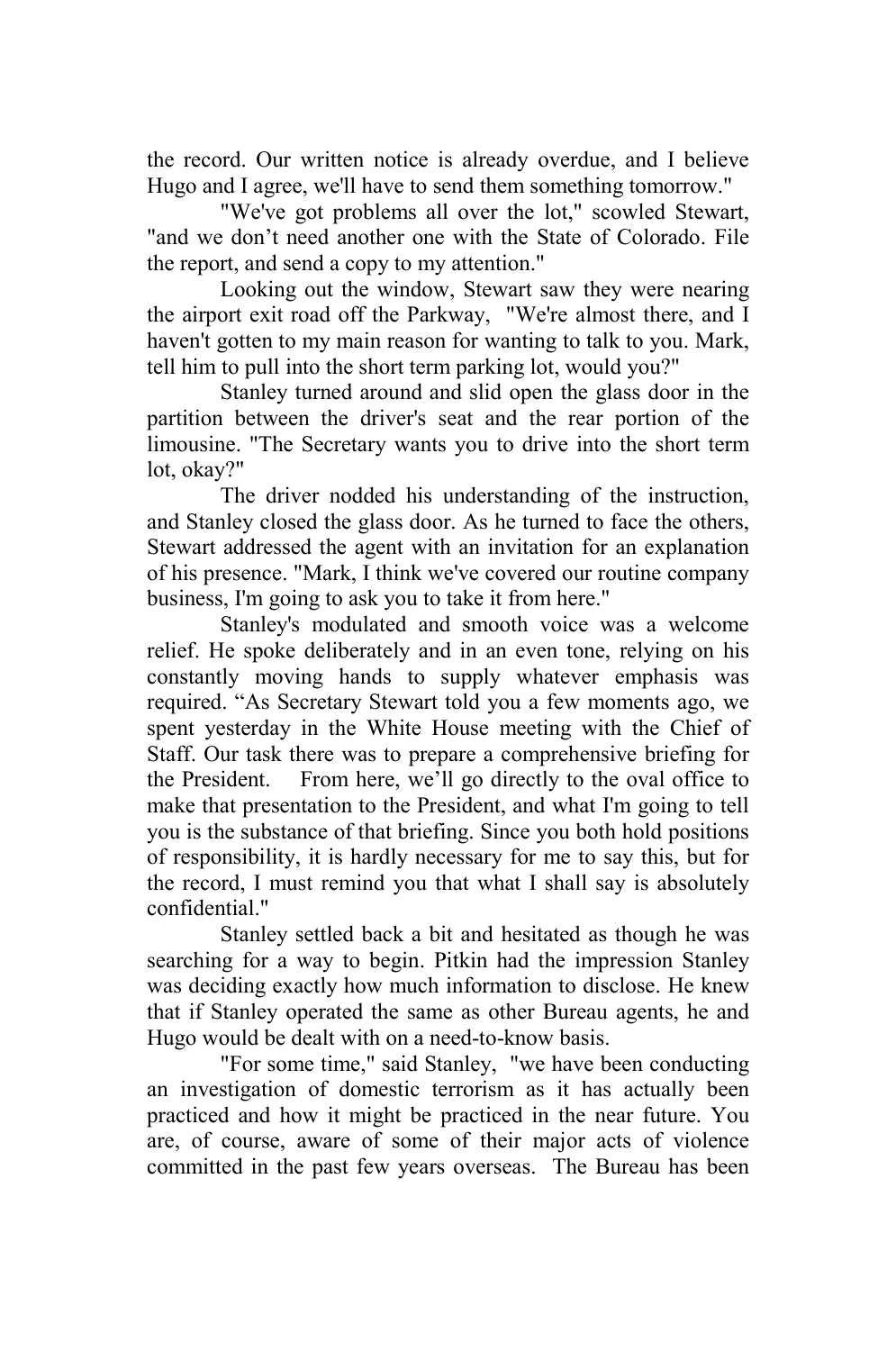increasingly concerned over reports from...sources, that terrorist groups will try to perpetrate similar acts in this country. We have been responding in a variety of ways, some more obvious than others have. I'm sure you remember the press accounts of the concrete barriers placed near the White House and the State Department? Rather spectacular, but necessary. It was also a useful signal of our determination to combat such threats. I can't say it was a deterrent, however. Terrorists are a rather determined breed, and damnably clever to boot."

 Stewart sounded a loud interruption. "I don't know whether or not you noticed, but we've also stepped up security at the Forrestal Building. We tried to keep it from being too obvious, but if you know what to look for, it's there to see."

"I didn't notice anything out of the ordinary." Hugo sounded a bit surprised at the Secretary's revelation.

"So much the better," replied Stewart. "If you aren't looking for it, you shouldn't notice anything."

Stanley elaborated, "Measures have been taken throughout the city, and in most cases they are happily unspectacular. However, to return to more immediate matters, we have been advised by reliable people in this country and informants abroad of a new terrorist project. Their immediate purpose is twofold. They want to do something, which would attract headlines around the world. If terrorism is to succeed, the campaign of violence and destruction must be brought home to as many people as possible. In short, they want a spectacular which will send shivers down the spines of every established government in the western alliance."

"My God," breathed Hugo, "we're the target."

"You might be," corrected Stanley. "As you have guessed, the second purpose of such a terrorist group would be to inflict actual injury on our defense establishment. They have begun to realize that symbols are cheap shots. The Statute of Liberty, the Washington Monument are tempting targets, but little actual damage is done considering the risk to the terrorists personally, and very little terror actually results. Therefore, they have targeted our nuclear weapons facilities, or so we have been told. Rocky Flats may be one such subject. Sitting here at this moment, I can't tell you we expect a terrorist attack on your facility. I can say there'll be an attempt made against the system, and you are a conspicuous component in the weapons complex. The logical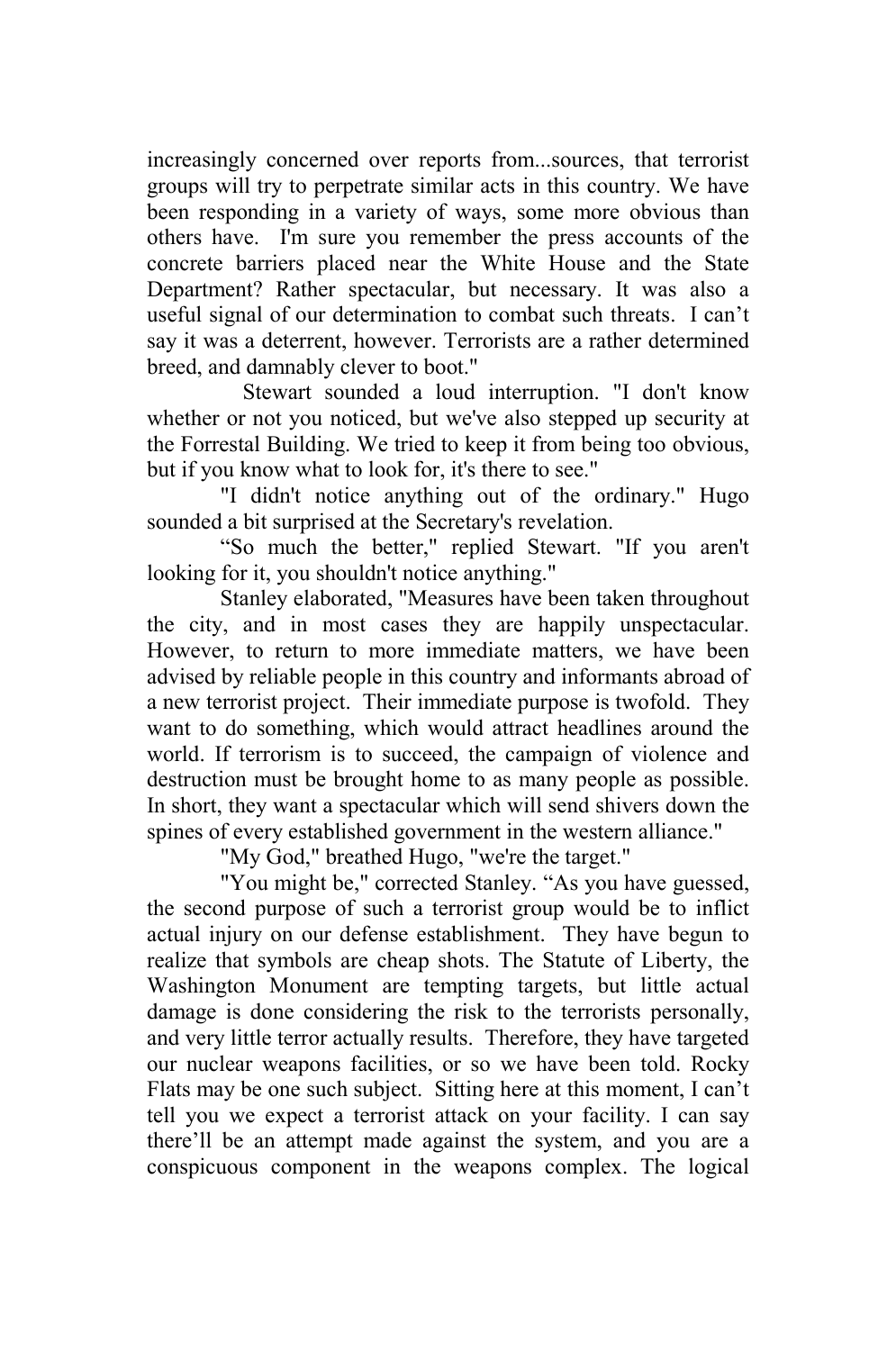question at this point would be what are we doing about it? We're spread pretty thin and we're trying to cover all the installations. We're giving the same information to all the Directors that we're giving to you. Yet the fact remains, damage to Rocky Flats in such a campaign would be a tempting objective."

"Just how reliable are these sources?" asked Pitkin.

"They have supplied information to us before, and it has never been materially incorrect. We are expecting further information from them soon, perhaps today. When we receive it, we may know the target and the method of attack."

"This is incredible," cried Hugo. "We've always known such a thing was possible, but it's always been abstract, unreal somehow. I can hardly believe what I'm hearing."

"It was a blow to me, too, Hugo," said Stewart, "but as you say, we've always known it was a damned nasty possibility sitting out there somewhere unseen and terrible."

"The one good thing about this is our knowledge," Stanley reminded them. "Our information is solid, and with a little luck, we'll know which facility, when, and what kind of attack they plan on making. It could be a charge in a briefcase by an insider, or it could be the suicide car type of approach. We hope to be able to abort the thing before it really becomes a life threat to anyone."

"Meanwhile you must have some steps you want taken?" asked Pitkin, his mind already probing and dismantling the problem.

Stanley was encouraged by Pitkin's response. It was positive, and it was solution oriented. "Secretary Stewart has agreed to give me plenary authority over security during the next few days. I'll work through his office as much as possible, but their may be circumstances, which require me to act rather swiftly, and directly. In such cases there will not be time for taking that route."

"Mark, is fully in charge of security," interrupted Stewart. "He's being considerate in working through me, but under these conditions, we can't carry bureaucratic niceties too far. Let's keep it simple. He's giving the orders."

It was evident Mark Stanley was a man accustomed to assuming control when the fears or inabilities of others brought them to an impasse. "First, I want you to put an absolutely tight lid on the plant. No one comes in the gate except employees. No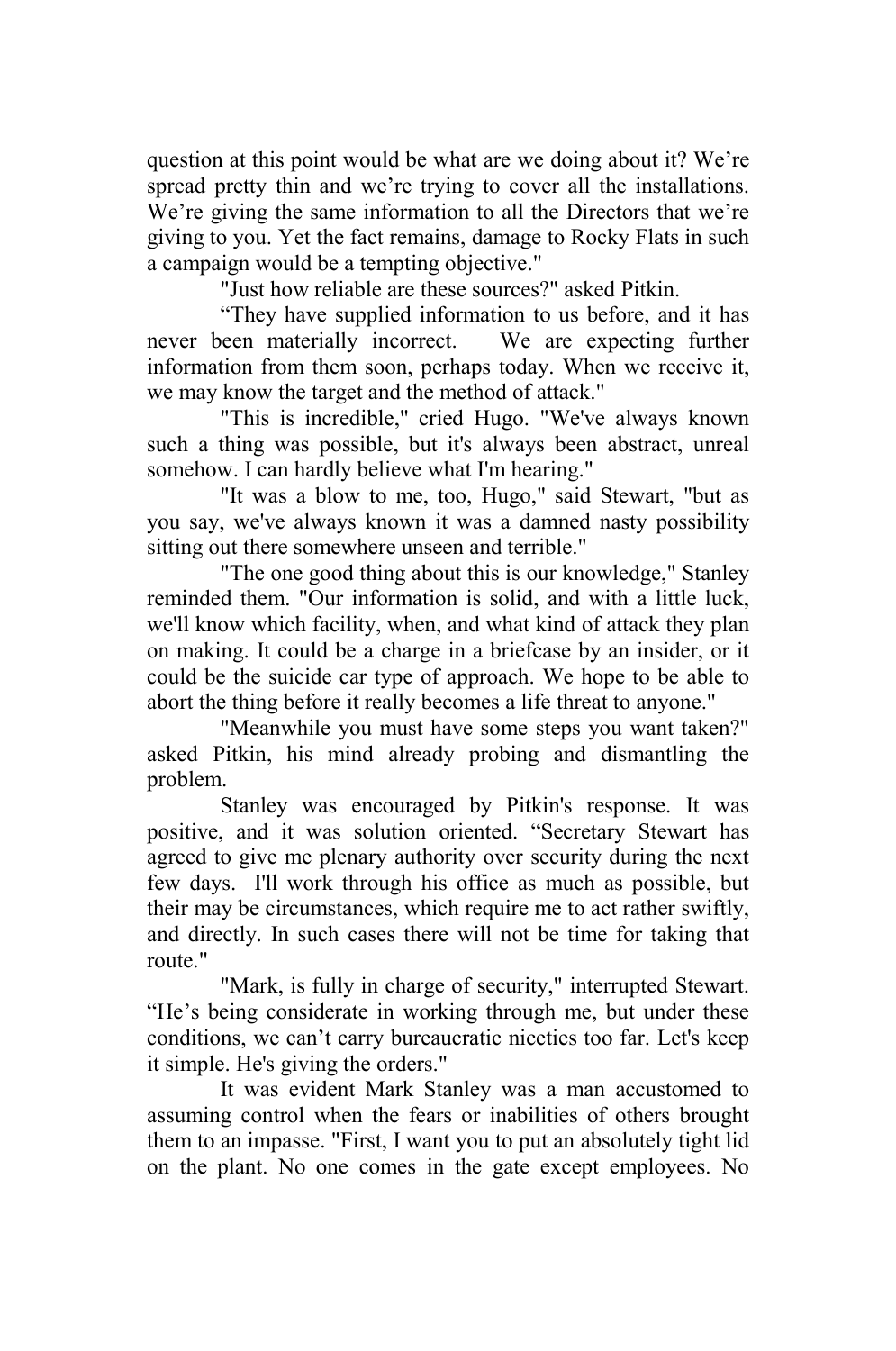visitors of any kind. Second, cut all work to bare essentials, and keep employee presence to a minimum. Third, increase your security force immediately. I would hope you have a reserve of some kind?"

"Yes, we do," Pitkin assured him. "Protest marchers have kept us pretty well exercised, and we can beef up pretty quickly. We'd have a tough time sustaining it for more than a day or two, however."

"I'd guess three days will be plenty of time. This thing is close, and if it's going to happen, it'll be soon. Next item, do you conduct perimeter patrols?"

"No," answered Hugo, "but we have excellent detection and monitoring systems which serve as well, probably better.

"If you have the manpower, begin patrols, foot and motor."

"We'll manage something." Hugo was picking up speed now and beginning to show a tough, combative streak.

"Before we leave the subject of security, Mark," interrupted Pitkin, "you should know about a question that was put to me Monday morning. A reporter came to my office and asked why we were increasing plant security. My guess then was that he was simply taking a shot in the dark based upon the stories floating around about missing uranium. If a missing plutonium story were starting to make the rounds, an increase in plant security would be a predictable response. What you've just told us puts his question in a different light."

Pitkin's statement brought a sudden look of interest to the FBI man's strictly business face. "Interesting. Yes, I think your reporter's question is most interesting. What's his name?"

"Deke Prowers."

"That's strange. I seem to recall the name. What paper does he work for?"

"He's with the Denver Post, but I think he used to work here in Washington."

"Oh, yes, now I remember. He was a reporter for the old Washington Star until it folded. A solid reporter, if my memory serves me well."

"I've had the same impression," agreed Pitkin.

"Did you get the idea he had a source feeding him information?"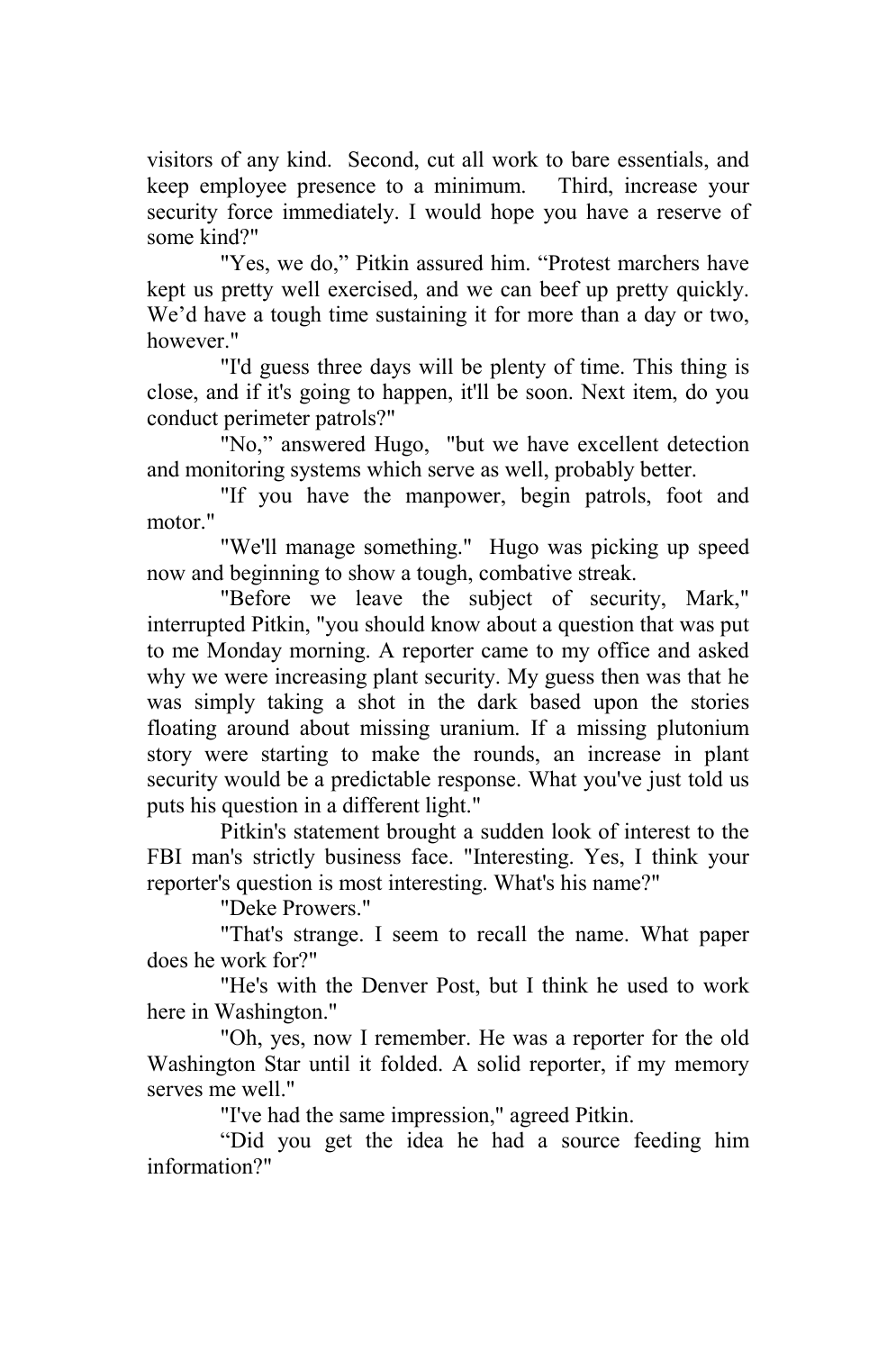"He gave me that up front and seemed pretty straight about it. Of course he wouldn't give me a name, but he said a friend suggested the question."

"It could be a coincidence," said Stanley, "but I doubt it. Our investigation of terrorism has been pretty far ranging and there are any number of ways Prowers out in Denver might have picked up on the story, but the specifics of this present effort to make a move against one of our nuclear defense installations have been kept close enough that I'm confident nothing has gotten out yet. I might want to talk to him later."

"But when we begin increasing security and doing the things you've outlined, the press'll pick up on it right away," said Hugo. "At that point, how do we maintain any kind of confidentiality?"

"We won't be able to," admitted Stanley. "As I was saying earlier, our concern is the next two or three days. Keeping this quiet that long is critical. We don't want to create a panic, and we don't want to tip this terror squad to how much we know. If they knew we were onto them, they'd scatter, regroup and come at us again. The next time around our information almost certainly wouldn't be as current and reliable."

"What's next on your agenda?" asked Pitkin.

"I'd like to have a list of new employees, include anyone hired in the past four years. Put the most recent ones on top."

"Can we contact you through the Secretary's office?" asked Hugo.

"Yes, but here's a better number," said Stanley handing him a business card. If you have an emergency, use the second number, otherwise just use Secretary Stewart's."

"You'll have your list by telefax an hour after we land," said Hugo. "Mister Secretary, we're obviously going to be hard pressed for a while. I'm short-handed as it is. Some of the routine stuff is going to be running pretty late."

"I don't believe I have to tell you what gets priority, Hugo," replied Stewart. "And I know you're stretched pretty thin. As a matter of fact, I'm sending you some help. Do you think you could make good use of another hand for a while?"

"We'll take anything we can get." Hugo's acceptance was less than enthusiastic. He had been sent assistance from headquarters before and had not been well served by any of it.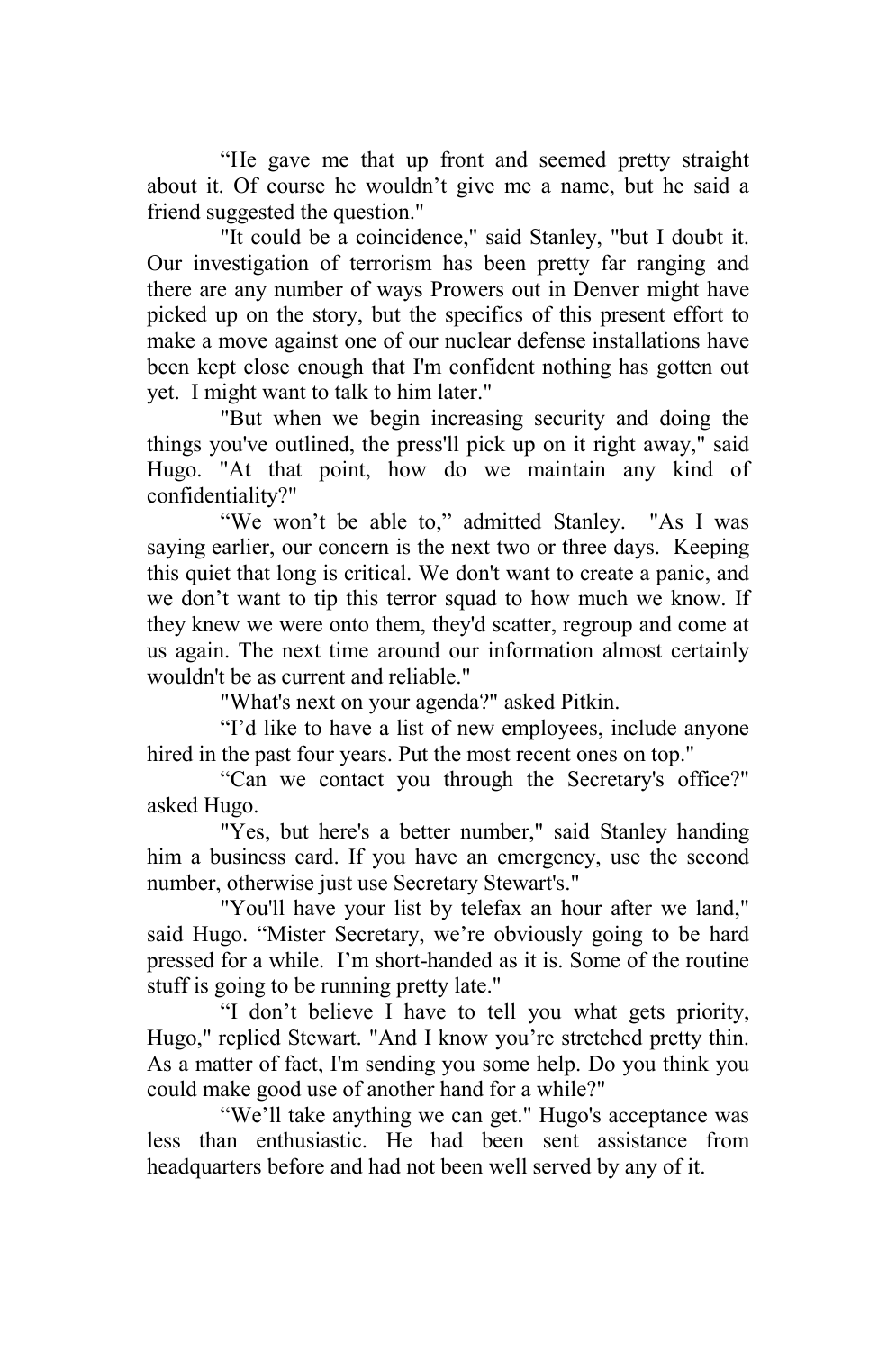"I'd hoped you'd say that," beamed Stewart. "Hatch Baldwin will be on the plane with you. I called and ordered the young scamp out of bed at five o'clock this morning. I told him to pack, but leave his three-piece suits and shiny shoes in Washington. He's been kept completely in the dark through this whole thing so he's bound to be full of questions. You have my permission to brief him, but not on the airplane. You'd best let him wait until you get to a less public place."

Pitkin and Hugo were both smiling. "He's the very one, I would have selected, Mister Secretary," said Pitkin. "And keeping him waiting a bit longer certainly won't do him any harm."

"Gentleman, we have an appointment," Stewart reminded everyone. "Hugo, Pitkin, again, thank you for your good work yesterday, and ...good luck."

As Stewart shook hands with them, Stanley offered a final comment. "I'll call you this afternoon, I hope I'll have some news for you then. And let me say, I feel more confident about this thing having met the two of you. I think Rocky Flats is in good hands."

The limousine nosed its way out the gate of the small parking lot and sped off toward the George Washington Parkway and the city across the Potomac. Pitkin Waay and Hugo Chase stood and watched the sleek statement of pretense until it disappeared into the traffic. Then, without speaking, they lifted their suitcases from the pavement and turned their steps toward Colorado and home.

## **CHAPTER TWELVE**

As the airplane carrying Pitkin Waay from Washington to Colorado passed over the dry and sparsely populated land east and north of Denver, the sun was high in the sky and visibility for the air travelers was unlimited. Pitkin, sitting in the right hand window seat, looked out over the leading edge of the wing at the dry, green, rolling prairie.

Far away, at the end of his gaze, and beyond, between two long hills in southeastern Wyoming, a short blue trailer house with rounded ends sat hitched to a darker blue van. There was nothing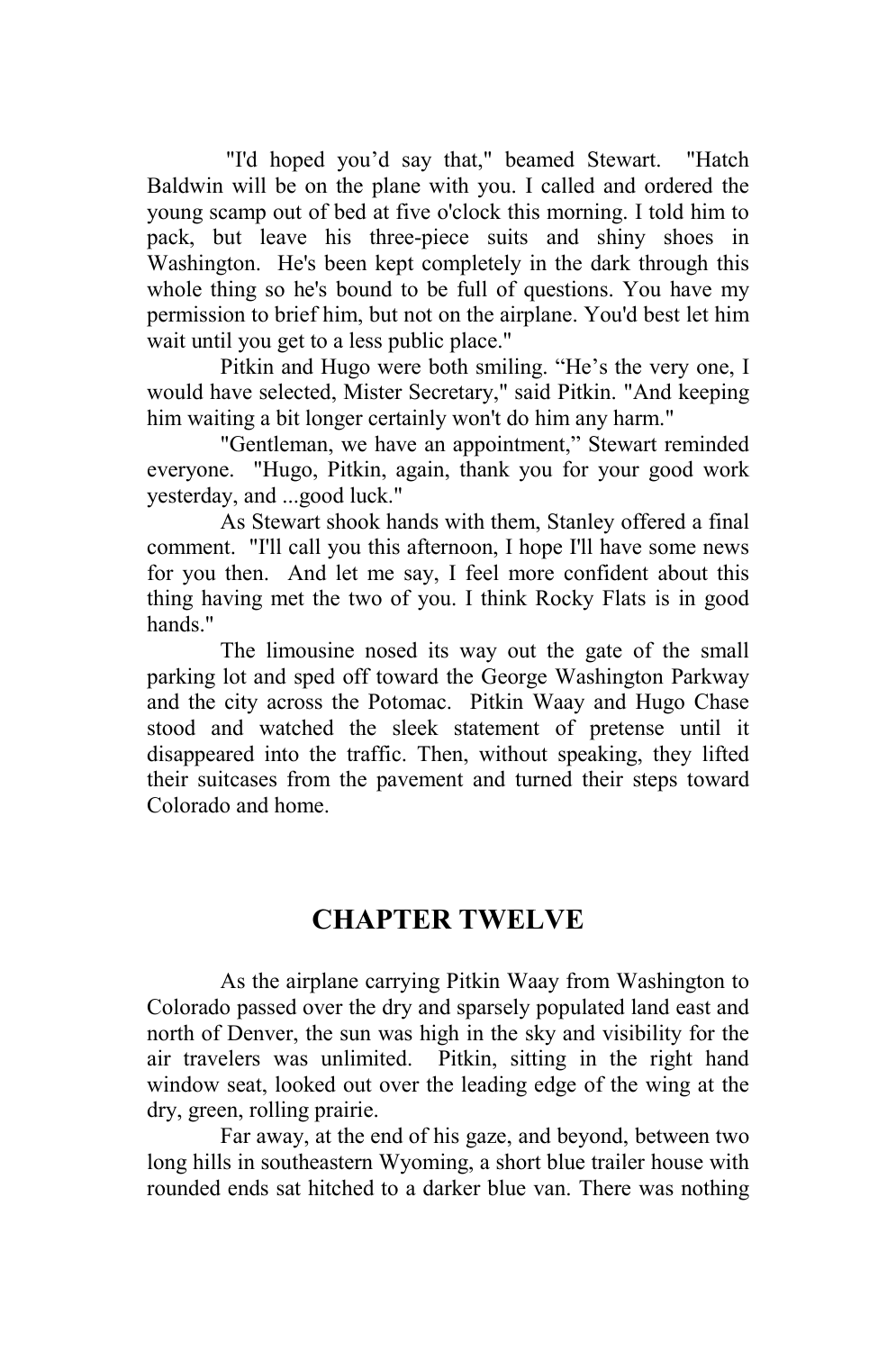other than the trailer and van to suggest a human presence. Had there been a man there, he would have felt the warm air hang in the little valley, unmoving, waiting for a wind to stir it, to lift it up and carry it across the expectant land. He would also have become immediately aware of the silence, the silence of unyielding sun on thirsty grass, and the silence of an endless blue sky.

Had such a man walked to the crest of either hill, he could have looked beyond the shallow valley and searched the grassland for miles in all directions. However far he could have seen, and however sharp might his vision have been, he could not have looked beyond the property lines of the Line bar Five ranches.

The proud old cattle ranch had passed through many generations since being settled in the years following the Civil War. The rawhide tough original owner had endured the worst of Wyoming's bone freezing winters and its burning, dry summers as he expanded and developed his holdings. Succeeding generations had followed the tradition of expansion until the lure of far away comforts divested the ranch of the last of the old settler's descendants.

A year before the van and trailer arrived; the ranch had been sold. The purchaser had been a corporation whose foreign principals kept their identities well concealed behind agents and a tangle of parent and subsidiary relationships. Neighboring ranchers thought it strange that the appointed manager cared not at all for livestock and cherished only privacy. Whatever they might have thought, they said nothing. After all, wasn't it true that absentee ownership was a common phenomenon, and wouldn't the land endure and survive the new "no trespassing" signs that adorned the barbed wire fences and a truculent manager who permitted no hunting, no visitors, and not even a modest herd of cattle.

As though the forbidding signs had the desired effect, no one came to the ranch. Nearby residents and the entire world apart seemed to have heeded the signs and abandoned the place or determined never to attend upon that lonely place.

The solitude had been complete and pure until the van and trailer arrived. The van had pulled up to the ranch house in the darkly disconsolate hour before dawn and halted for a time. The manager had talked to the driver, and the van and trailer had disappeared into the long reaches of the empty landscape. It was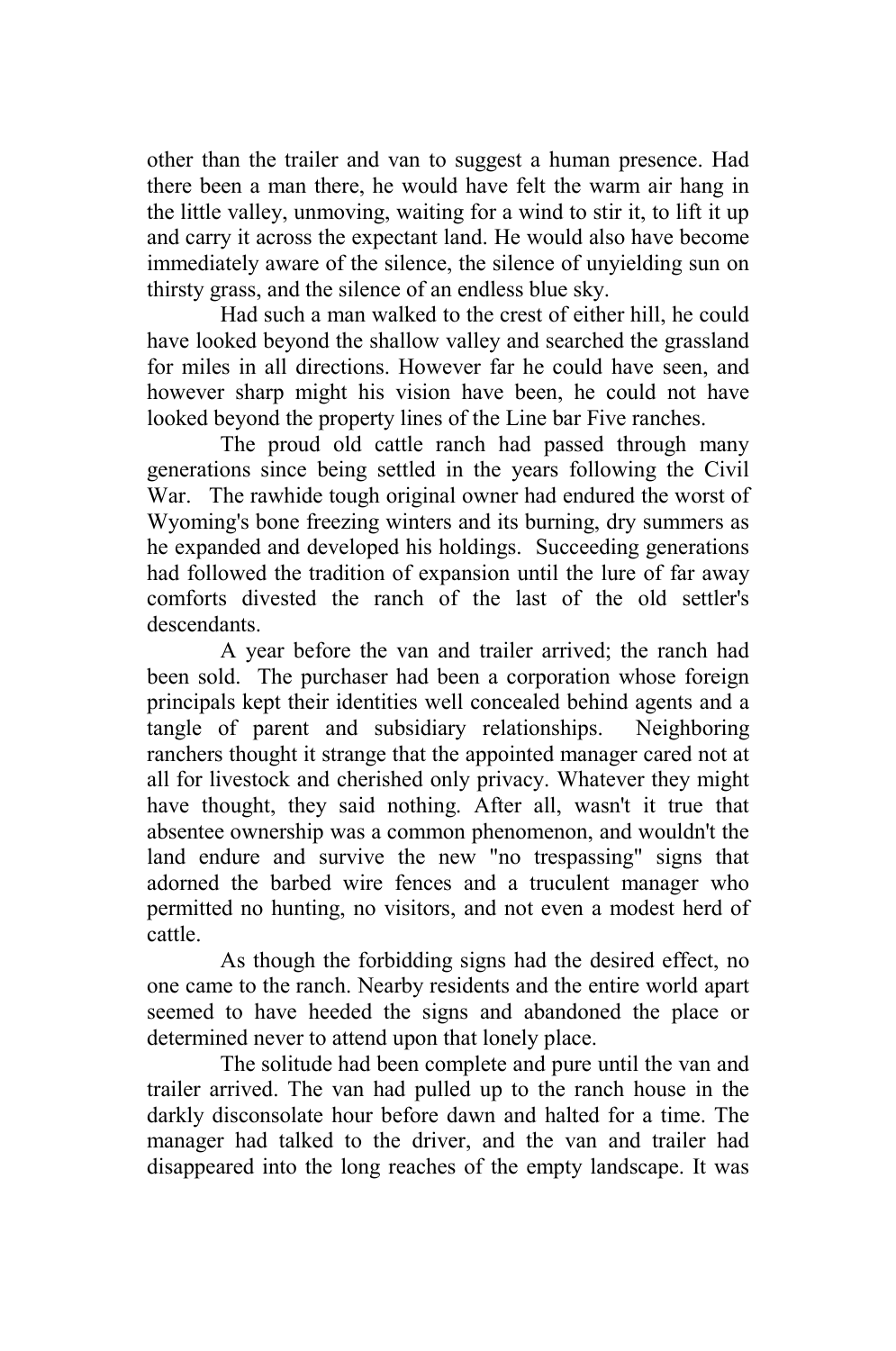unlikely anyone except the manager had seen it arrive or crawl away with the beams of its yellow headlights sawing at the darkness as the van rose and fell over the uneven contours of the virgin grassland.

The manager had stayed at the ranch house and, in remaining behind, had become more vigilant and jealous of his privacy than ever before. The morning following the arrival of the van, the manager drove a pickup along the fence lines, and he watched the entry road. Later, as Pitkin's plane swept toward Denver, far above and out of the sight, the manager had cursed a feed salesman, called him a damn fool and sent him back down the access road toward Cheyenne, a hundred miles away.

The feed salesman stopped just out of sight and scribbled notes in a small book. And instead of turning toward the state Capitol, he aimed his car in the direction of the nearest neighbor some twenty miles away. There he found a better reception, one so good he was invited to step inside. He accepted the offer and disappeared from the landscape, leaving the ranch-yard as quiet as he had found it.

Inside the house, the feed salesman met with a type of resistance he had not anticipated. It came when he asked if he might use the telephone. The rancher absolutely ridiculed the request. Didn't the salesman notice there were no phone lines or poles, nor any electrical poles for that matter? What telephone company would plant poles and string wire fifty miles to serve three ranches. The idea was plumb foolish, yes sir, dumb stump foolish. The salesman accepted the characterization, but wondered how near to the ranch had the economically prudent Telephone Company actually carried its lines.

The salesman's cooperative customer walked with him back into the ranch-yard. There, the feed merchant received instructions on how he should proceed, if he had such dire need of a telephone as to be willing to take a short cut. Giving arm waves for long stretches of road and making little scooting motions with his hand for turns, the rancher gave directions. Dubious of the assurance that "he couldn't miss it," the salesman climbed into his machine and set off down the dusty road.

"Damn fool didn't even ask me to buy anything," said the rancher to the empty yard. "And I would've too," he added as he spat into the dust.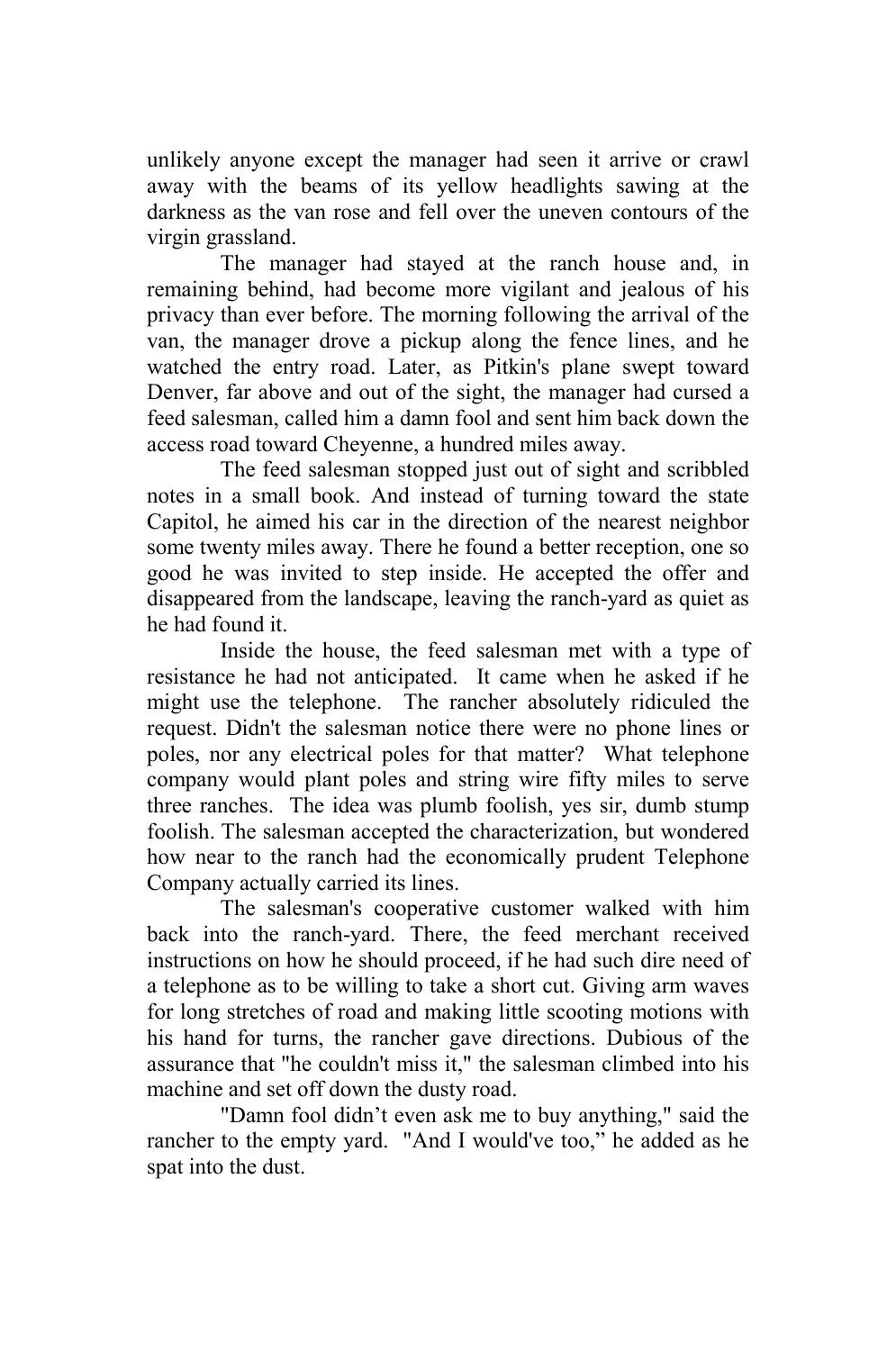While the salesman rolled along, watching apprehensively as the poor road began to give way to tire tracks through the grass, another road was taking shape alongside the van and trailer. It began at one end of the little coulee and extended to the other. It lacked refinement, however, and apparently was only being staked out for future development. The lone road worker was setting the curious, short, bulb-topped stakes quite far apart but was being careful to keep them parallel and on the floor of the hidden valley. In the middle of his road and some distance out away from the end of it, he placed what, for all the world, looked to be an automobile battery and some small attachments.

By the time he had finished, the sun was tiring of its journey, one of the longest of the year, and was heading for a welldeserved rest in some western haven over the far horizon. Surveying his work from various angles and finding it satisfactory, the solitary road worker retired to his trailer, unmindful of the salesman who would have welcomed the sight of any habitation, however humble.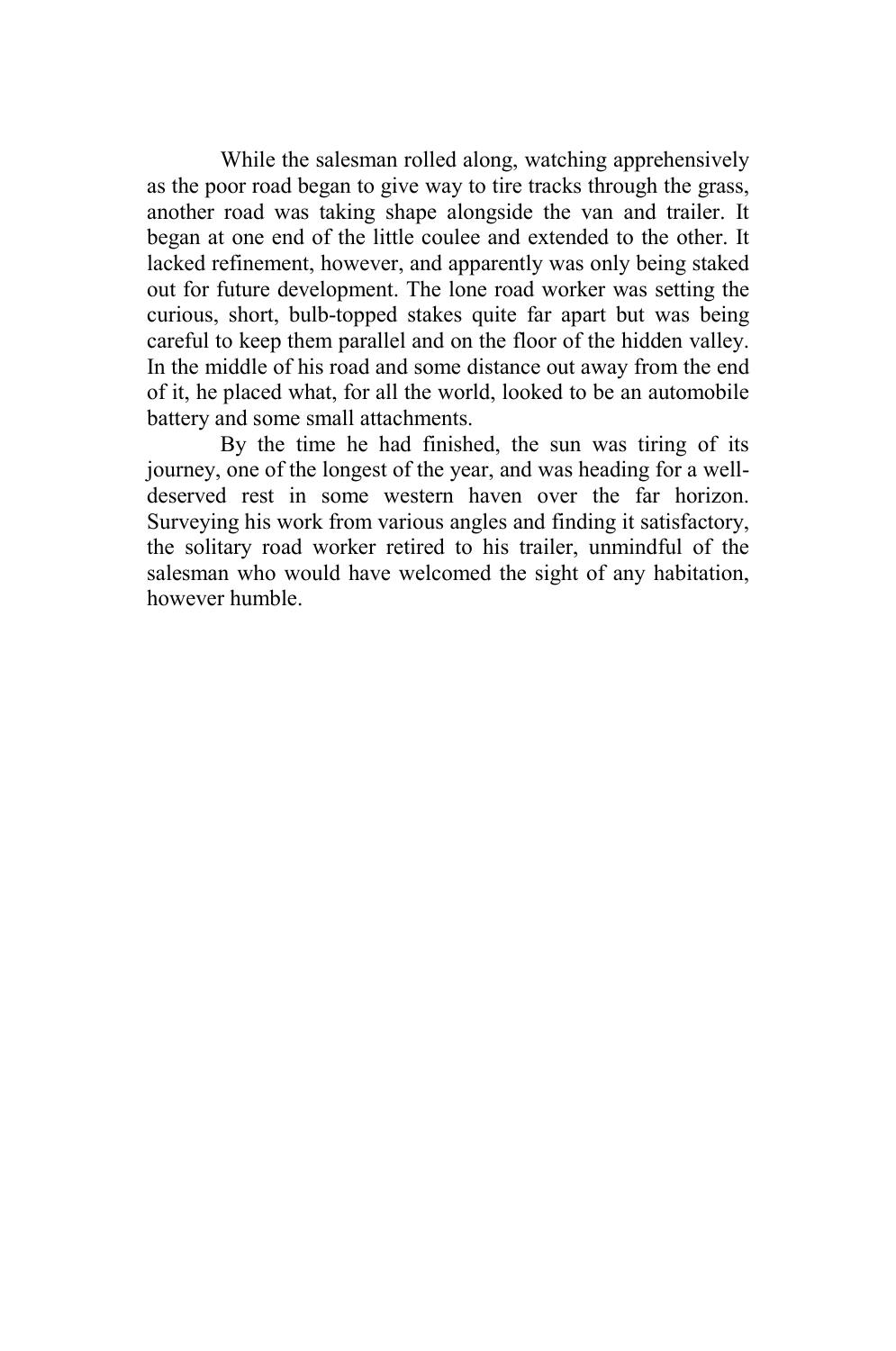## **CHAPTER THIRTEEN**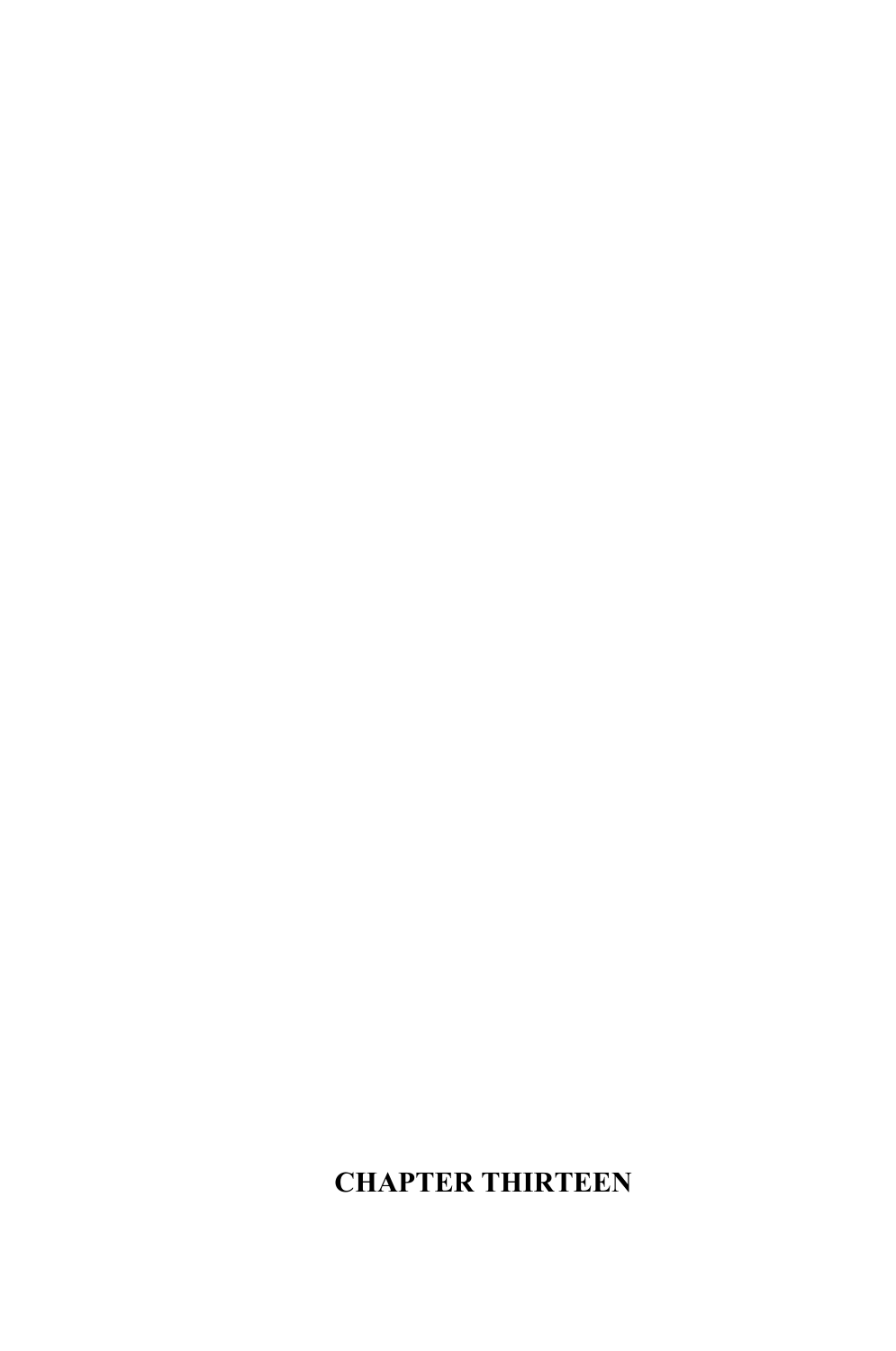As the lonely road builder labored at his singular task, and as the seed salesman sought contact with the outer world, Pitkin Waay was immersed in a populous world and was faced with many tasks, some unfinished and others yet to be begun. Yet, an awful knowledge now drew a heavy cloak of responsibility around Pitkin's every thought and his every word. The burden of decision was greater for him than it had ever been, and the isolation it imposed upon his spirit was more inflexible than any he had ever known.

As always, Pitkin was confronted with a demand for decisions by plant supervisors and operators, concerned with dayby-day operational and managerial matters. The stack of telephone call messages seemed higher than ever before, the list of people waiting to see him was longer than normal, and there could be no doubt about the intentions of the tidal wave of papers in his "In" basket. They were to engulf him, his desk, and his office in paper and sweep the entire accumulation away in a sea of words, ink, and pulp.

Pitkin looked around the familiar office, spotted an almost empty place on his side table and filled it with his briefcase. He gestured at the empty chairs and said, "Make yourself comfortable, Hatch. I'll have someone find you your own little hole later, but right now the coffee table there'll have to be your headquarters. On the way out here from the airport, you said you had a general knowledge of how security is managed at the weapons facilities. That may come in handy now because Hugo and I think the best use of your time, at least for this evening, would be for you to spend some time with our Chief of Security. I asked the secretary to call him, and he should be here in a few minutes. He's an excellent man; he knows his business and does a damn fine job of carrying out orders. He'll take you around and get your oriented faster than anyone else. I want you to listen and learn, okay?"

Hatch Baldwin had been, as Stewart had predicted, filled with questions. As Stewart had said and as Pitkin had suspected even earlier, Baldwin had been kept in the dark on the reason for Stewart's visit to the White House. Pitkin and Hugo used the transit time from the airport to the plant to brief Baldwin on the details of the information Stanley had revealed during the limousine conference at National Airport.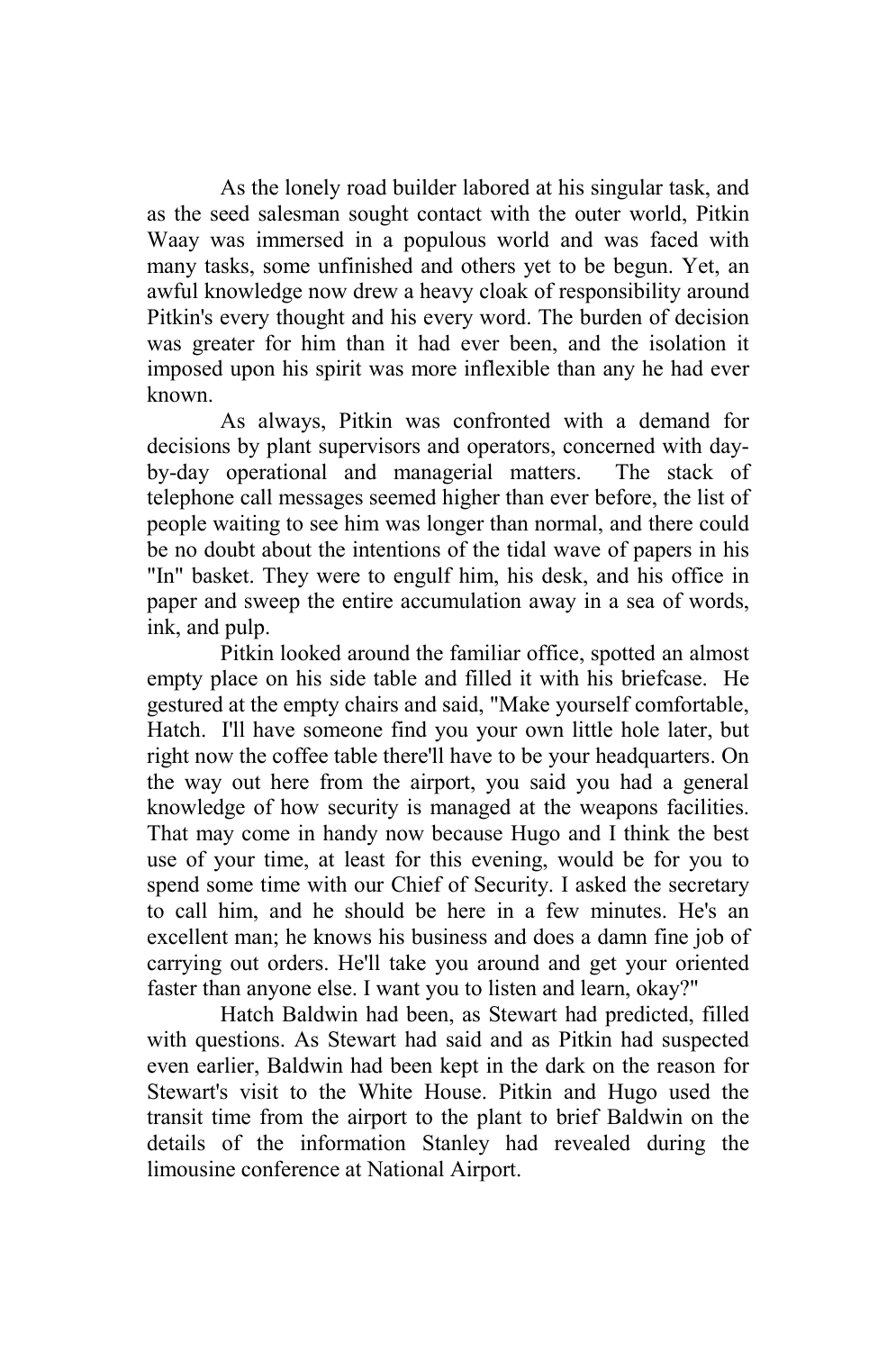As they had been, Baldwin was totally surprised by the information. His orders from Stewart had been to catch the plane to Denver, to go to Rocky Flats with Hugo and Pitkin and to do exactly as they directed. There had been no intimation, no suggestion, and no hint he was being sent to what was the potential target of an active terrorist group. But Secretary Stewart had read Baldwin correctly.

After the new had worn off the information, Baldwin was mildly annoyed with not having been advised of the situation earlier. That reaction was soon lost in his realization the Secretary had, in fact, placed a great amount of faith in him by sending him to Colorado. He had been thrown into a delicate and difficult situation. It was also potentially dangerous, but it was a challenge, which would allow him to obtain valuable experience while participating in a significant new development in the nation's nuclear history.

Listening to Pitkin instruct him on his first assignment, Baldwin had already lost some of the veneer of headquarters selfimportance. He was honestly eager, curious, and willing to roll up his sleeves and dig into the work at hand. His attitude was reenforced by a growing regard for Pitkin who drew forth and held the confidence Baldwin had never before placed in one person.

"Sounds fine to me. I have one question. You said `this evening.' Do I need to call around for a motel room, or will I be here all night?"

"This may or may not be an all-nighter, Hatch. You can ask the secretary outside to make a reservation for you, and someone can drop you off at your motel later if we decide to put this thing on hold. If we stay, there are cots and couches around which have been pretty well broken in."

"Sounds like another one of those nights, Pitkin," smiled an uniformed figure in the open doorway.

"Oh, hello, Henry. Come on in," called Pitkin.

"Etta said you wanted to see me."

"Yes. We've got quite an assignment cooking. Henry Niwot, this is Hatch Baldwin. Hatch flew back from Washington with Hugo and me, and he's going to be in your hair for a while."

"We've had Washington visitors before, Mister Baldwin, glad to have you aboard," said Niwot diplomatically.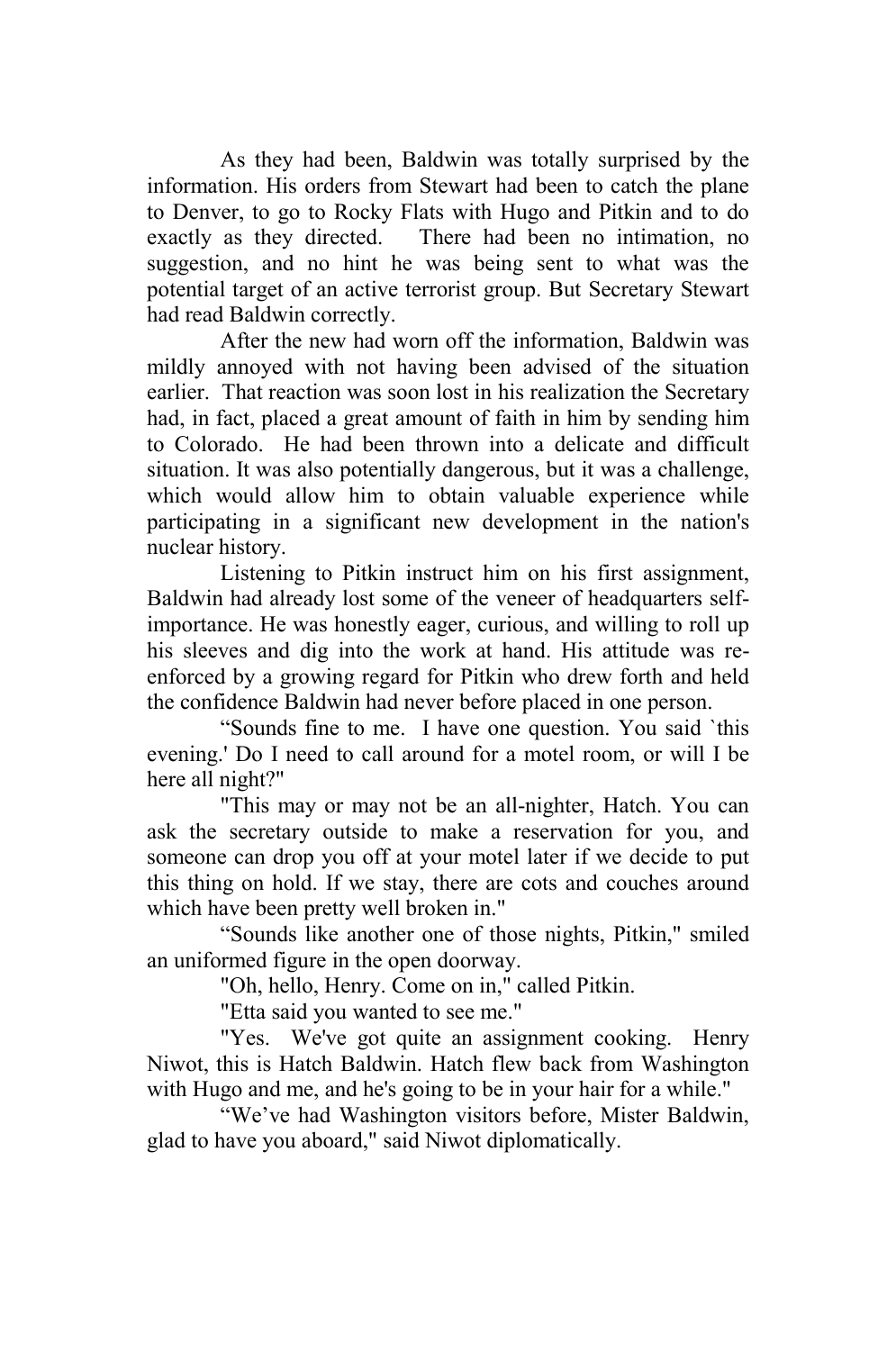"I'm not the kind of visitor you might think, and I'm certainly not going to be a formal one. Please drop the Mister Baldwin, I'd prefer Hatch."

"Sit down both of you," said Pitkin. He then directed himself to Niwot. "Henry, Washington is issuing a directive to all nuclear weapons facilities to take some immediate steps to increase security. I can't go into detail with reasons, but beginning immediately we need to take some specific steps. Activate your reserve force, maximum effort. We have been directed to begin foot patrols and motorized patrols of our perimeter. Nobody comes through the gate without a badge or personal approval by Hugo or by me. Hatch will go with you. Not to direct or supervise. Let me say that again. He's strictly an observer; you're fully in charge of plant security. Take him along as you set up your patrols and check systems and, as you're able, show him where and what everything is around here."

"You've given me a whale of an order, Pitkin. This is going to take some doing."

"If you can use Hatch, put him to work."

"I'll do that, but what the hell are we looking for, Pitkin?" asked Niwot, taken aback by the abrupt and far-reaching orders.

"Anybody or anything constituting a threat to the plant, Henry. As always, you have to operate on the suspicion there is an intrusion planned. It's our job to stop it."

"Is this a drill?" Asked Niwot looking suspiciously at Baldwin. "If it is, I'd like to know. I don't want someone getting hurt out here."

"Sorry, Henry, this is not a drill. I want every security measure we have active and on line. If you have questions, bring them to Hugo or to me immediately. We've spent a lot of time working and reworking our standard procedure manual. Unfortunately, the time has arrived to apply it."

"We won't be able to sustain this kind of maximum effort for more than a few days, Pitkin."

"I realize that, Henry."

"Our procedures for an alert include notice to the Sheriffs of both Jefferson and Boulder counties and to the State Patrol. Will you be calling them, or should I?"

 "We're considering that question now, Henry. But for the moment, Washington has directed us to keep this matter internal to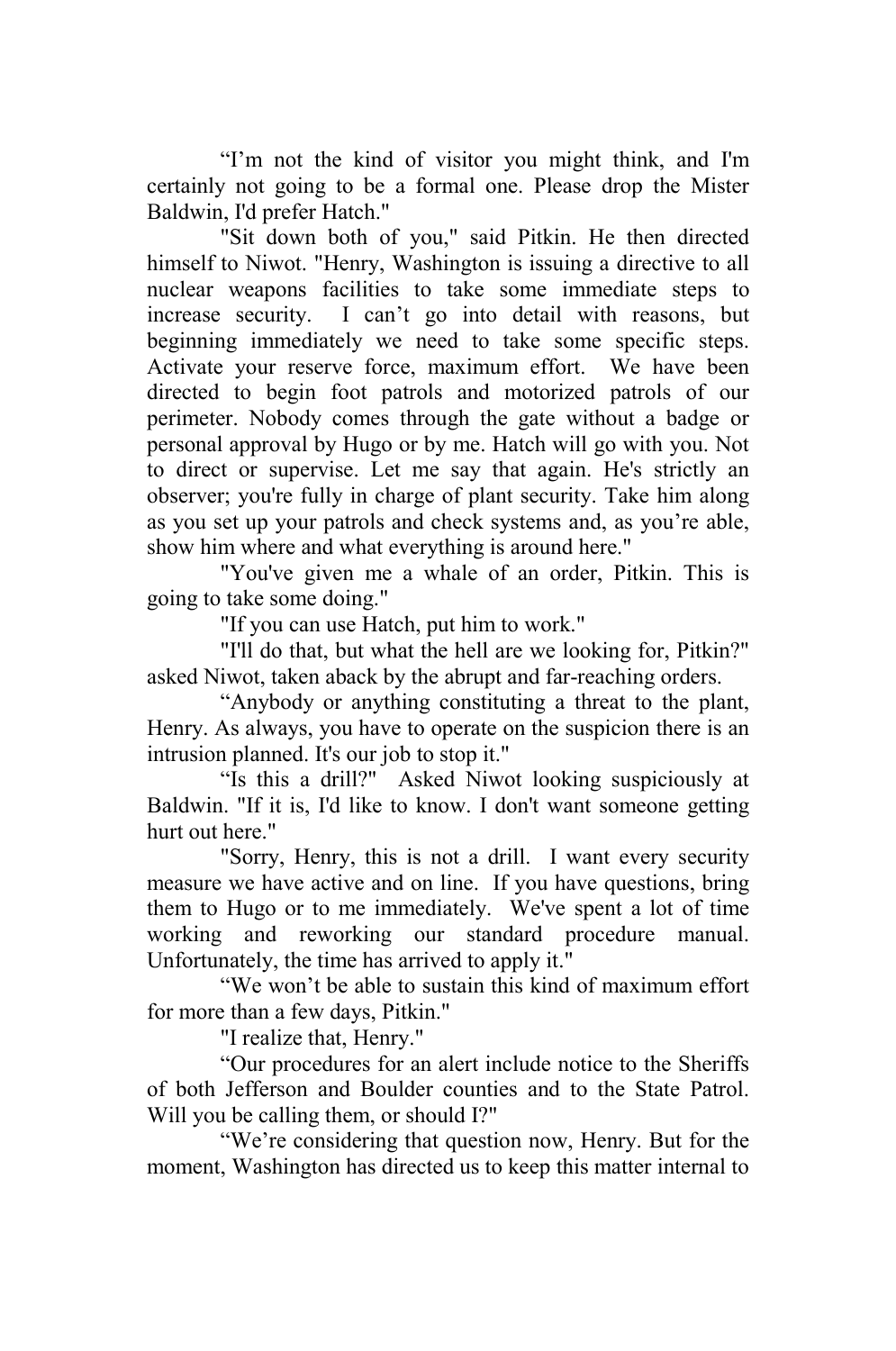Rocky Flats. In the next hour or two, I'll be talking to headquarters again. I should know a great deal more then, and I expect them to tell us whether or not to expand this alert. One more thing, Henry. Hugo is having a meeting of section leaders in about half an hour. He'll be telling them essentially what I told you, so you don't need to worry about attending. I suppose you have plenty to keep you busy without another meeting."

"I'd say that's an understatement, Pitkin," agreed Niwot rising to his feet. "Hatch, you ready?"

With a hearty, "Yes, sir," Baldwin joined Niwot, and the two headed for the door.

"Henry," called Pitkin, "I think Jenny's in the area. Would you ask Etta to track her down for me?"

"Glad to, Pitkin," replied Niwot.

It was only the space of a few minutes before Pitkin looked up and found Jenny Gilpin's thoughtful gaze upon him. She was wearing a bright red and black checkered blouse, which accentuated her figure and seemed perfectly matched to her short dark hair. A faint wrinkle on her forehead and the straight line of her mouth suggested concern and her voice confirmed it.

"Pitkin, I have the feeling there's a stir in this place. Is there?"

"A stir?"

"You know what I mean. Etta's rummaging through employee lists, Henry Niwot came down the hall looking as if the weight of the world had fallen on him, and I haven't seen you since you got back."

"Jenny, I'd like nothing better than to tell you that your imagination was working overtime, but it isn't. The plant has suddenly acquired a horrendous problem, and, at the same time, I'm waking up to a couple of difficulties of my own. Look, you're the one person in this place I know I can trust, completely. For that reason I want to confide in you, but I have another reason for not wanting to tell you anything."

"I understand a little bit of that, Pitkin. Some of it I get from a feminine hunch, some from a fish dinner and some from seeing more seriousness in you than I imagined possible. But are we going to stand here bouncing double meanings around like a couple of characters in a low budget soap, or are you going to tell me what's going on?"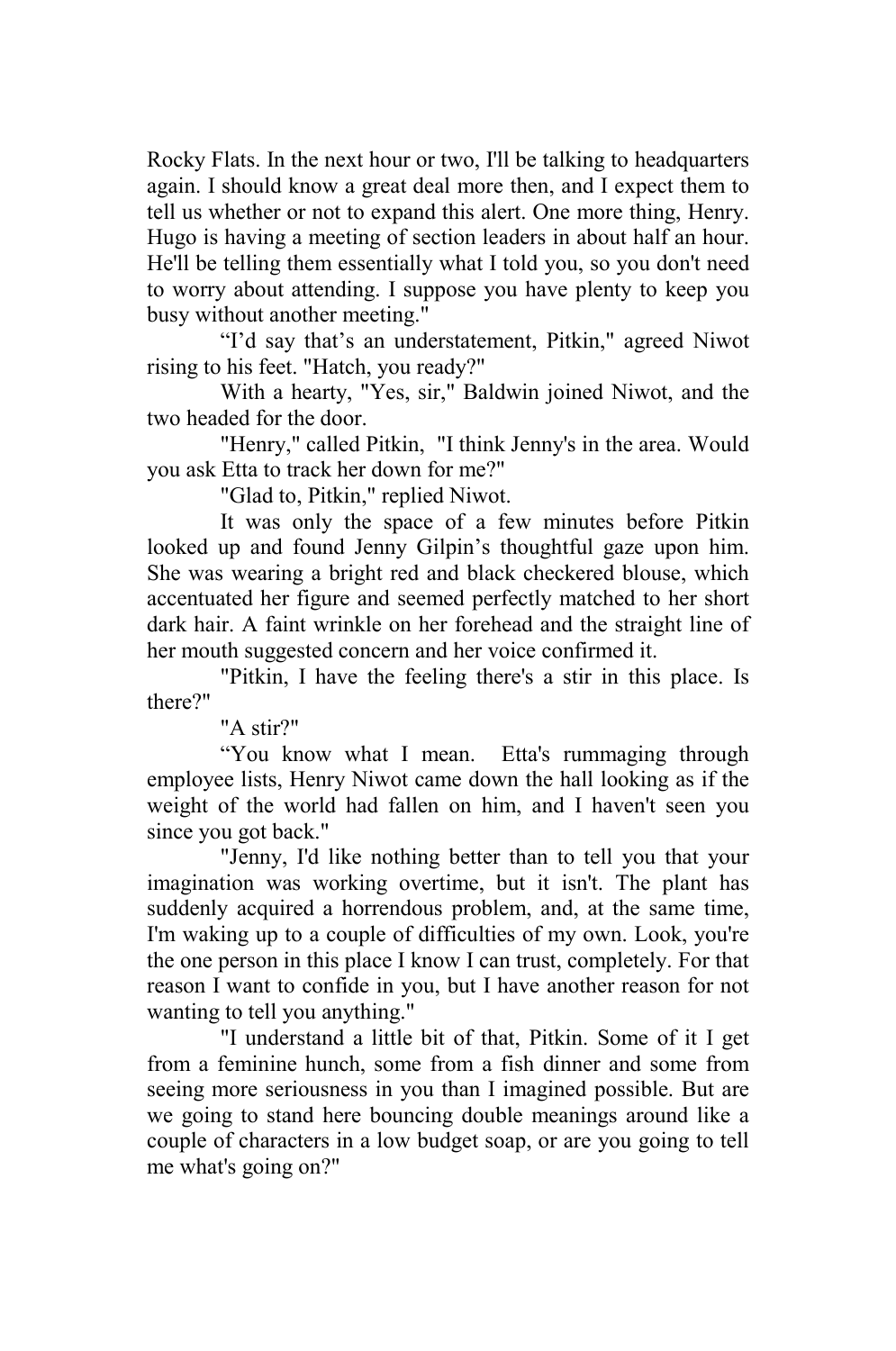As he looked at her, standing with her hands in the hip pockets of her blue jeans, studying him with the faintest trace of an impish taunt, Pitkin knew that what had seemed to be a dilemma was, in truth, a failure on his part to accept their relationship as completely as Jenny had. Once the thought came to him, its elementary and fundamental truth was obvious, and he felt its strength and its comfort as he had in years gone by, before tragedy had taught him to forget such things.

He had been closed within himself too long and had forgotten to apply the most basic rule of loving another person. It was sharing, not some things, not just physical enjoyment, not only intellectual companionship, but sharing everything. All things had to be experienced together and it had to be complete. Jenny had understood that fact and accepted it without question. If she was a bit bewildered, it was because Pitkin had hesitated. She didn't realize he had been reluctant to confide in her only out of a desire to shield her from unpleasant news and possible danger.

His laugh, deep and strong, told Jenny that Pitkin had suddenly stepped across a great obstacle, that he had remembered how to share and how to love. Basic to all, Pitkin had simply faced the matter squarely and suddenly realized what Jenny had become to him. Perhaps circumstances had compelled it, or time may have simply ripened what had been growing for months, whatever the reason, Jenny and Pitkin had, with unspoken assent, become one.

The rest came easily. He outlined the events of the trip to Washington. He explained the steps they were taking and went on to say he hoped Stanley had been giving them the full story, but told her he suspected the agent of holding back information.

"Why would he keep anything from you," she asked.

"He could have decided to save the punch line for later, thinking we would have had time to adjust to the idea. It's possible he was afraid we would panic. I don't know, Jenny. I just think this thing may be worse than we have been told. I also wonder if Stanley's information is as good as he claimed it is."

"The whole thing is pretty darn scary."

"I know better than to ask if you would consider taking a trip up to Cope's ranch for a few days, but on the chance you would..."

"Not on your life. You're where I want to be. Subject closed. But if it's possible, we should drive up there together this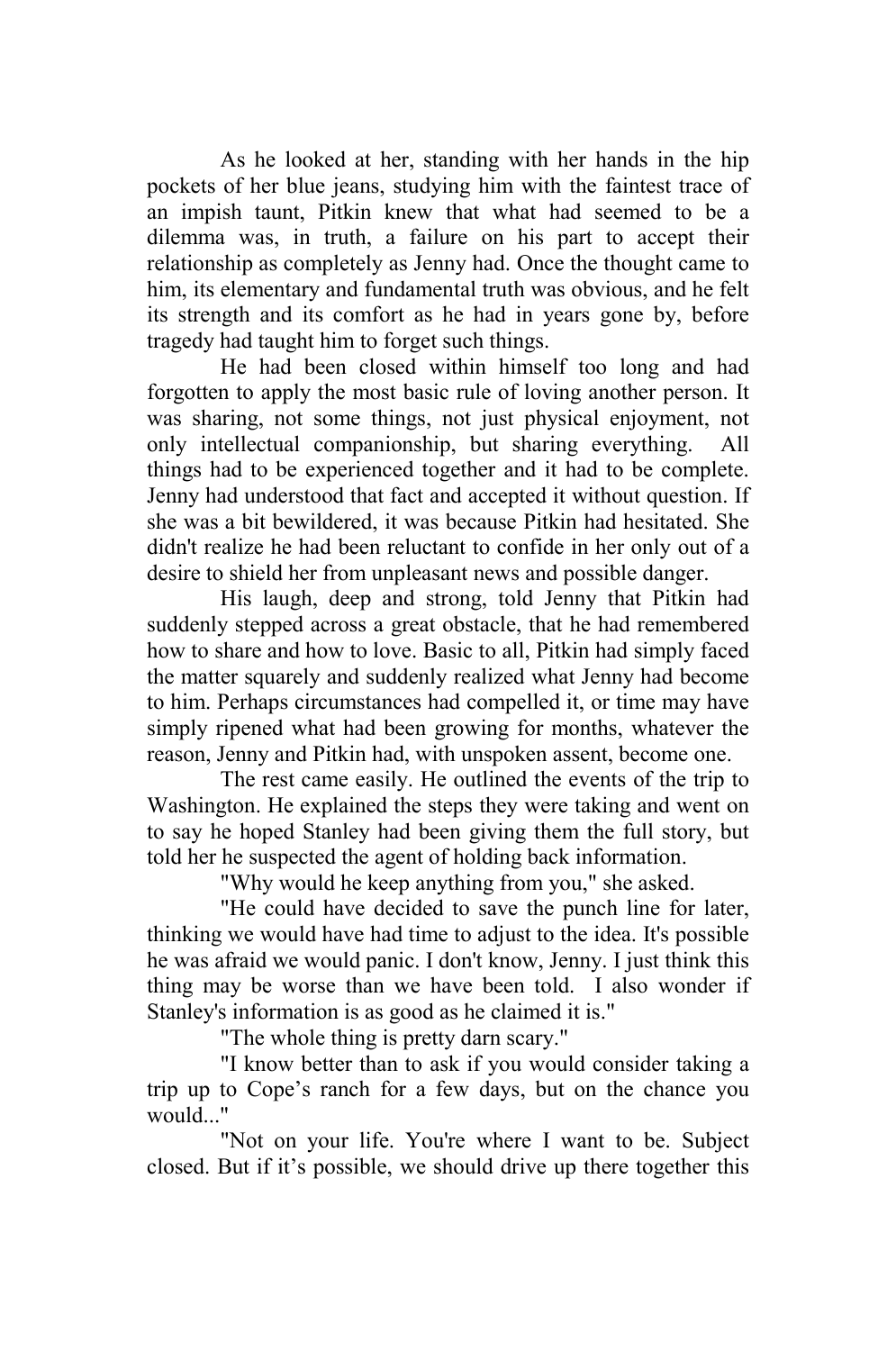evening. Breck called and asked when you were coming home. He sounded kind of lonely. Is it out of the question?"

"Right now I don't know. A lot depends on Stanley's call. If one of the other facilities is definitely the target, we can shut things down here, otherwise...we could be in for a two or three day siege."

"Once they know where those people are planning to strike, won't they call out the army or something?"

"Maybe, but not until they're sure. Can you imagine the panic we'd have if troops suddenly began pulling in here from Fort Carson?"

"I see what you mean. There'd be more trouble controlling the people around here than there would be stopping a whole gang of terrorists."

"And remember, panic is the very goal of those people."

Jenny was quiet and reflective for a moment. The enormity of the situation was coming home to her. "I wonder if it might not be better, though, to evacuate people from the vicinity of the plant to avoid accidental injury to them?"

"It wouldn't be possible to do that without alerting everybody, besides, we're the target, and I think our attackers will be using some kind of explosive device aimed at our buildings. It isn't likely there'd be anything to affect people miles away. Unless... " His words trailed off, and he fell silent.

"Unless," she gasped, "they managed to blow up the processing building." She had been sitting in one of his leather chairs, and he had been standing nearby looking down at her. When the thought struck her, she seized his arms and cried, "Pitkin, my God! It's monstrous."

"Easy, Jenny. It's a long way from the idea to the doing. Our best weapon is the fact we have some advanced warning. If Stanley says we're the one they're after, we'll order process work halted and materials returned to storage. It's hard to believe they could get through everything we have to put in their way, fences, guards, concrete and steel barriers, not to mention a few classified surprises. No, I think they intend to make a big noise, scare the hell out of a lot of people, and make a splash in the newspapers and television."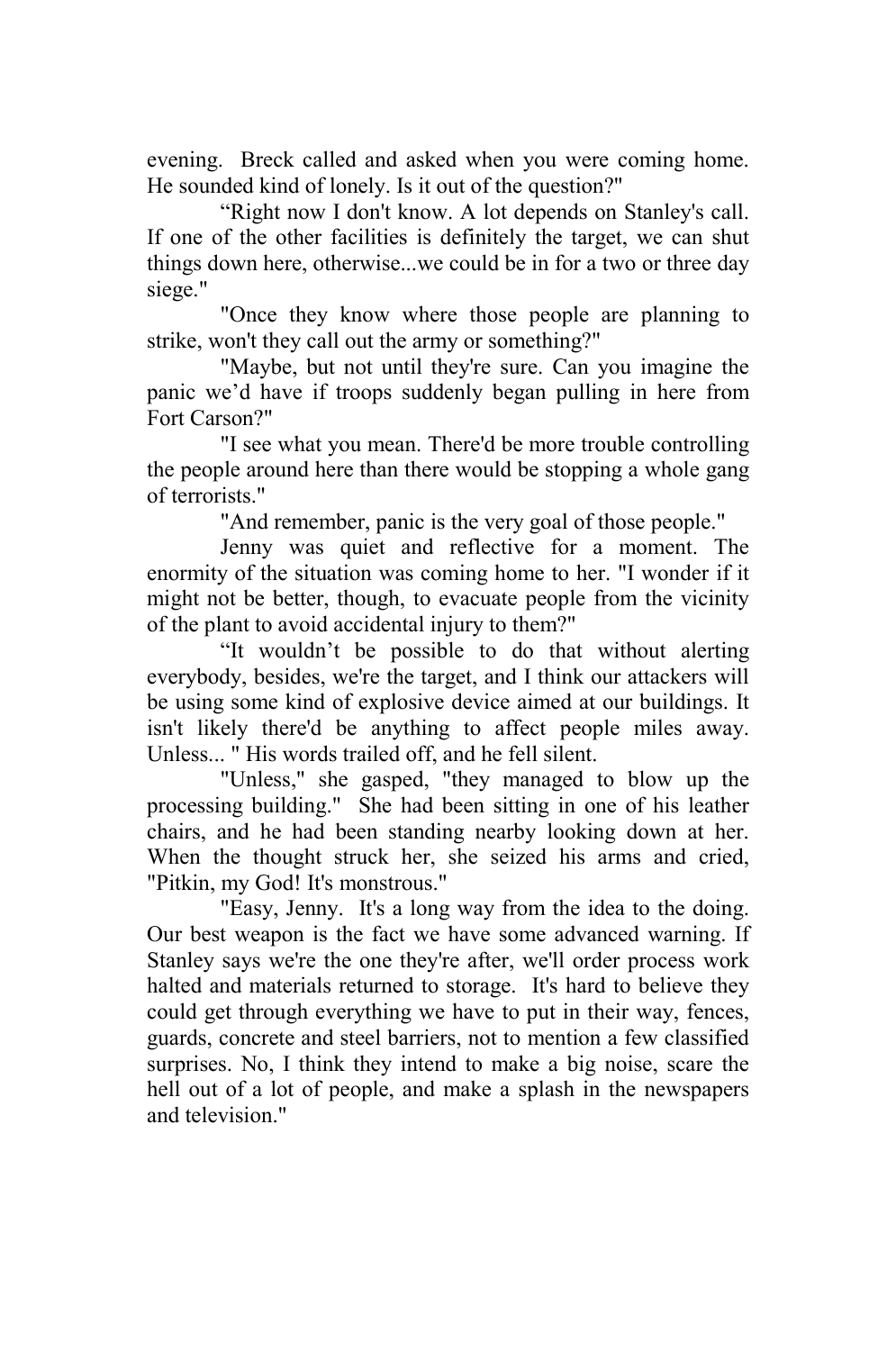Hoping to take her mind off the subject by giving her something to do, Pitkin freshened his tone and asked, "How have you and Lamont been getting on?"

She responded as he had hoped, "Lamont? Oh, yes, that damned grease mop. After we got out the first press release on the recovery building, he started asking me to call you in Washington, `just to keep tabs on the Doctor,' he kept saying. This morning he was holed up in his office, talking on the phone I think. About noon, he came to my office and asked me to help him find the logs on the recovery building startup. He tried to sound offhand about it, but it was pretty obvious he was up to something. I told him they were locked in your office file, and he'd have to wait for you to get back if he wanted to look at them. A couple of hours ago, I heard him arguing with Etta. After that, he disappeared, at least I haven't seen him."

"Remember what I said about Moffat and the Arbonne business that came up during the hearing? What I failed to mention was the connection between Moffat and Wellington. Lamont used to work in the Senator's office in Washington. There's enough smoke around Lamont and Moffat to cause Secretary Stewart to want Lamont isolated from information and data about the Arbonne equipment. Therefore, Jenny Gilpin, you did exactly the right thing to keep him out of the files. As soon as some of our other problems simmer down, I'm going to give you a proper reward."

."I'll look forward to it, Doctor. Believe me, I will."

"Meanwhile," he sighed, reluctantly forcing he backs to instant events, and "we've got another happening to attend."

"You mean Hugo's meeting of section leaders?"

"Yes, and I told Hugo I'd touch base with him before the meeting. I'd better get over to his office before he comes in here and catches me fraternizing with the help. By the way, you're invited to the meeting." Before leaving her in the reception area, he said, "Oh, yes, if you see your `friend,' Lamont, remind him of the meeting." He grinned at her scowled reaction to the word "friend" and ducked into Hugo's office.

Hugo was talking on the telephone when Pitkin came in. He waved Pitkin on into the room as if he were anxious to have him present. "Yes, Doctor Elbert. It's settled then. We'll expect you around two o'clock tomorrow afternoon." Hugo hung the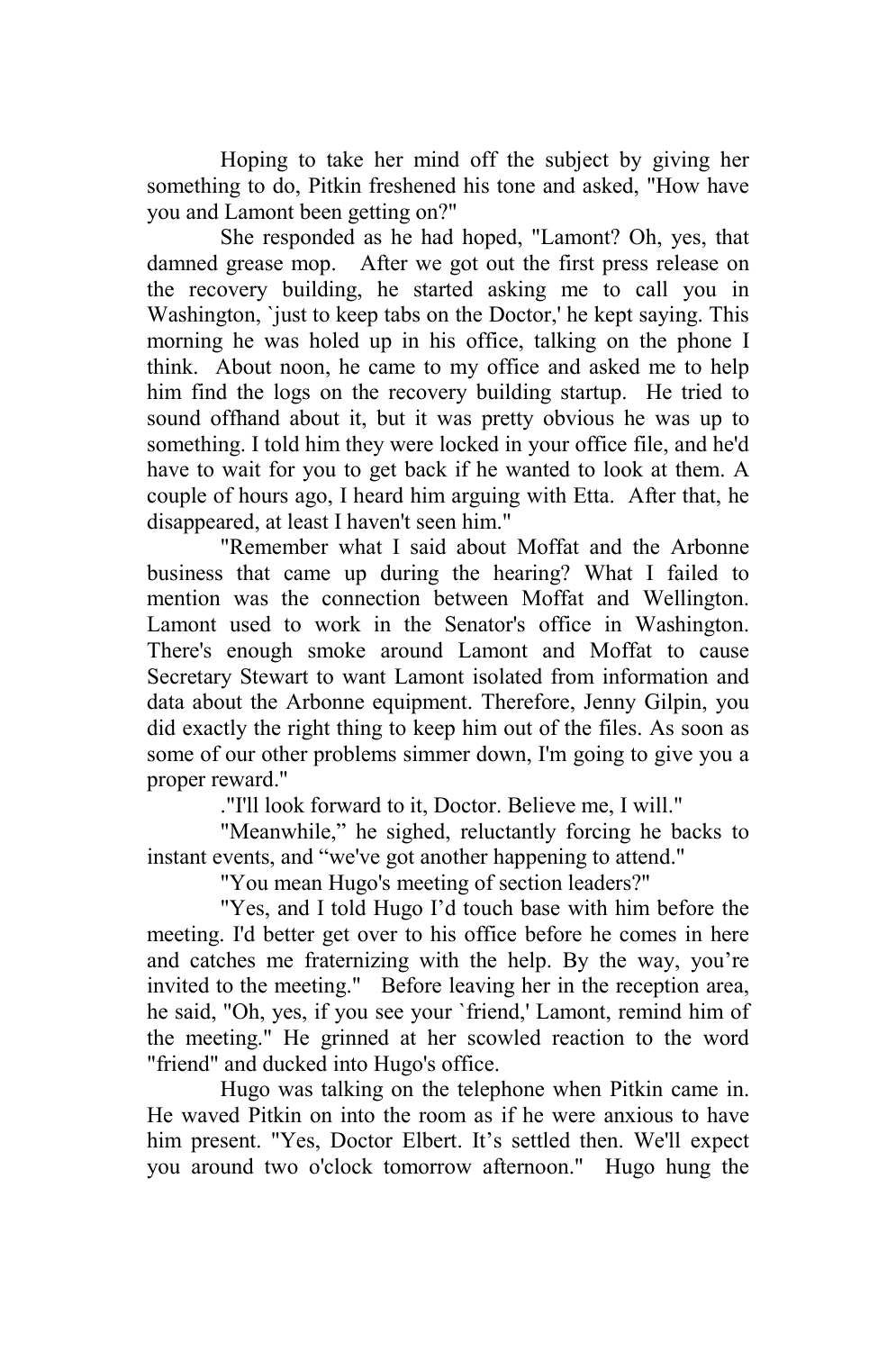phone on its cradle and gave it a sour look to show what he thought of either the caller or the call.

"Jim Elbert, State Health Board?" asked Pitkin.

"The one and only. It's what we expected. Their samplers picked up the stuff from the recovery building. They knew we'd be sending a written notice, but he and the Cortez woman want to meet with us before then. I'm pretty sure he's acting on direct orders from the Governor who's told him to come out here and pry some answers out of us. I did everything I knew to stall it, but couldn't. They're coming out here tomorrow. He said noon."

"Did you suggest meeting downtown?"

"Elbert wouldn't hear of it. He invited himself. If I had categorically refused to meet them here, they would've gotten suspicious and begun thinking we were covering up. It's the difference between jumping in and being thrown in. We get soaked either way."

Pitkin tried to be a bit more optimistic. "Chances are they won't notice anything out of the ordinary anyway. Even if they do, and our security cat gets out of the bag, it'll be then rather than later. The media is bound to get this pretty soon. When we talk to Stanley, we should tell him his idea of keeping this thing quiet is falling apart."

"Agreed. If I forget to make the point, you'd better remember, Pitkin. I've got too many other things grabbing at me. I got a call from Paonia. She wants me to come home as soon as I can. She wouldn't listen to reason and insisted I get there right away. I'll call her back when she cools off, but it's just one more thing. Damn. I wonder what's next. Everything is happening too fast; we can't even react anymore."

Hugo's exasperated summary of his feelings was a mirror of Pitkin's who also had the nagging and frustrating impression of events marching faster and faster with no way of reacting or directing them. His life as a scientist had been one of studying ways of controlling the forces of nature, of channeling them in defined ways, and his work as a manager had been a process of setting the course of events for people and their work.

Suddenly, Pitkin was finding himself watching helplessly while otherwise inconsequential technical aberrations compounded themselves. And unseen, unidentified people were controlling events wherein he was a mere object. Pitkin was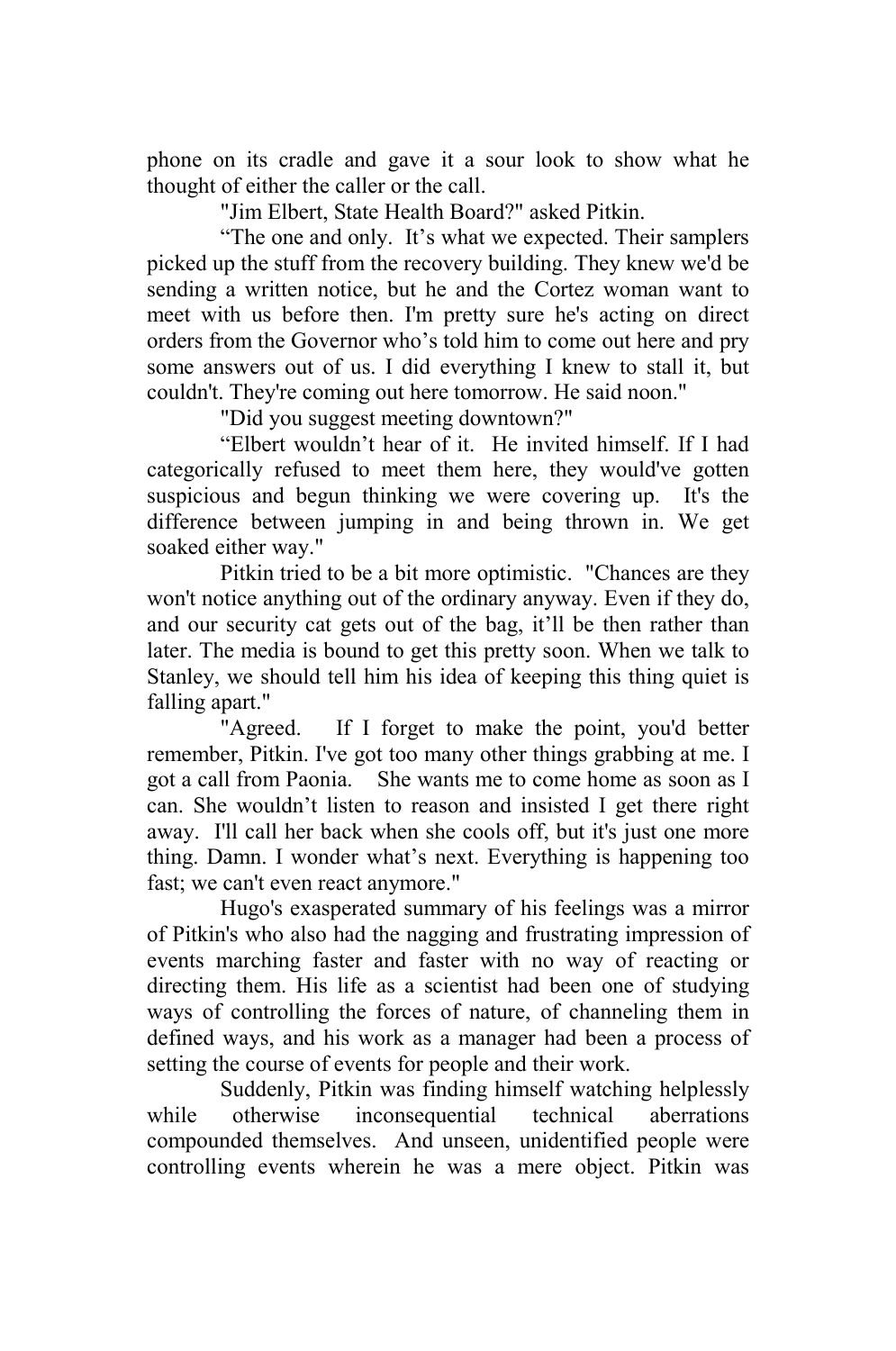experiencing more than frustration. The very tenets of his life were being drawn ever tighter. It almost seemed that some omnipotent power had determined it was time to pin Pitkin Waay to a specimen board for analysis and dissection.

As the two men walked out of the Director's office, Hugo looked at Etta and in a monotone asked, "The conference room?"

Without any sign of her positive efficiency, Etta merely nodded and muttered a faint, "Yes, sir." Apparently, she too, had been affected by the strong current of change, which was sweeping through the administrative offices of Rocky Flats.

Already seated around the long oval table were the individuals who, under Hugo and Pitkin, headed primary work groups. Harvey Flagler was in charge of radiation monitoring and radiation control. Sitting next to him was Perry Meeker from the recovery building. Perched like tight bundle of nerves next to Meeker was Louis Poudre, head of the motor pool, sitting in for his absent boss who was in charge of overall plant operations and maintenance. In contrast to Poudre, Marshall Hinsdale sat easily reading a stack of computer printout sheets. Oliver Kutch sat near the end, staring vacantly at the top of the wooden table as if his mind was still back among the files and accounting records for which he was responsible. Jenny, in her capacity as Pitkin's assistant, sat at the end of the table.

After Hugo and Pitkin were seated, a number of chairs remained unoccupied. Hugo looked around, taking a mental roll call. "I see everyone's here except Henry and Lamont."

Jenny answered the unspoken question. "Etta told me just a few minutes ago that Lamont checked out for the rest of the day."

"I wonder if he got the word on the meeting?" Hugo asked of no one in particular. He didn't take it well when his staff missed the frequent meetings he called, often with only a few hours notice.

"Well, it's Friday and getting pretty close to shift change, so I'll get right to it. Pitkin and I got back from Washington only a couple of hours ago. To say the very least, it was a memorable trip. I'll give you a complete rundown next week on the hearing and what's happening with our authorization and with some of the decommissioning legislation. Today, I have only one subject to present to you."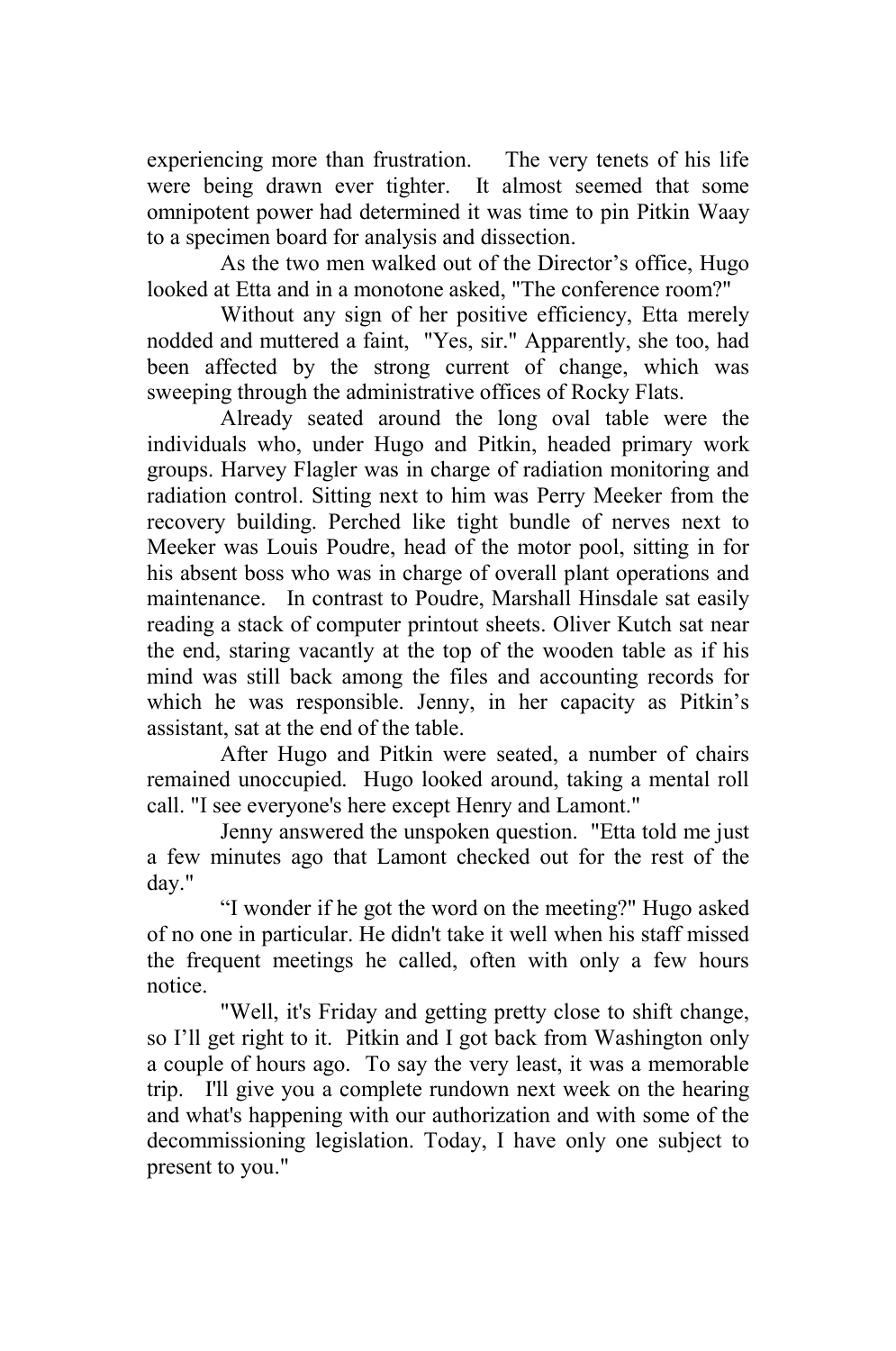They remained silent. Rocky Flats management was no different than similar organizations the world around. Rumors spread faster than the wind, which carried them, and already they knew something novel was afoot, but they were content to wait for Hugo's explanation.

"Washington has placed Rocky Flats and the other nuclear weapons facilities on what you might call an internal alert. Don't ask me to define exactly what that is. For right now, subject to change at any moment, it means we have not notified state or county officials. Therefore, this is still an in-house event, and I am directing you to treat what I say here as classified information. It's in the same category as weapons data. I know your record on such matters in excellent, and I know you'll act just as responsibly on this business."

This was considerably more potent information than they had expected. The tension in the room went up a couple of stiff notches as they waited for Hugo to continue.

"On orders from Washington, we will do the following. First, security is being increased, I mean the place is being really battened down. Henry Niwot isn't here because he's already calling in reserve security. There will be no visitors of any kind without personal authorization by Pitkin or me. The next point affects your operations. For the next two days, at least, you are to discontinue nonessential work. In other words, we won't keep the cafeteria open, no laundry, no routine maintenance, and no office work will be done. Those things are not really a problem because of the weekend coming up, but if any people in those categories had been planning to work, cancel those assignments. On the other hand, I want fire squads, ad monitors, storage vault operators, and process foremen at full strength until further notice."

Marshall Hinsdale got in the first question. "Does this mean you want alert procedures put into effect for immediate recall and storage of all SNM, or do you want standby for recall?"

Hinsdale, who had the responsibility for conducting operations in the processing building, was using the acronym SNM for Special Nuclear Materials, which included the smaller quantities of enriched uranium present at the plant as well as all plutonium. Since the primary storage vault was in the processing building, Hinsdale's concerns were naturally priority.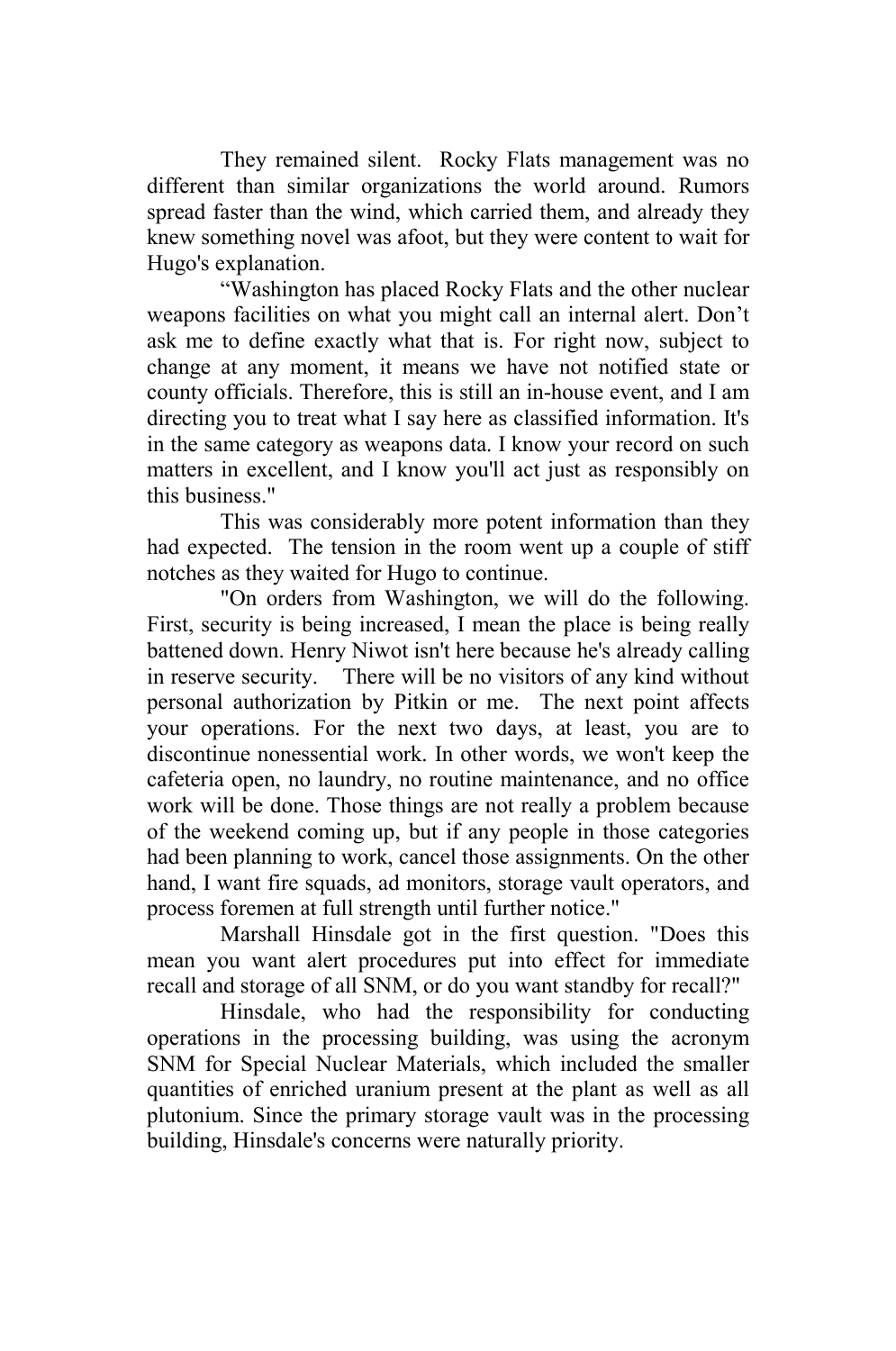"Standby, Marshall," answered Hugo, " and pray it stays that way."

Poudre managed to get in the second question through his twitching heavy moustache. "You may have already answered this, but does Niwot have the authority to take over every damned vehicle I've got in the motor pool?"

"Every one, Louis, every blessed one," said Hugo.

Perry Meeker cared for one thing, meeting schedules. "Is this little flare up going to keep us from getting recovery back on line?"

Pitkin, catching Hugo's quick glance, took the question. "Perry, I haven't talked to you or Harv since I got back. But as Hugo suggested, Washington was lively. The recovery building and the equipment we got from Arbonne received some attention. You might as well get used to the idea, Perry, we're in for a lot of attention, and your operation may not be normal for some time. For the next few days, it stays closed."

Meeker was not overjoyed, but neither was he as negative as he might have been. "If you're saying headquarters is going to do something about the junk they bought for us, I say it's about time. If we got rid of most of it, we could really meet some deadlines for a change."

Hinsdale got Hugo's attention again. "Do I gather from what you said, Hugo, that you'll be getting some further word on this alert pretty soon?"

"We're expecting a call anytime, Marshall."

"Nobody's asked, and I haven't heard, Hugo, what's the reason for this alert?" asked Flagler.

"The specific reason, I can't say Harvey," said Hugo, "but I can tell you it's not another drill worked up by somebody in the Forrestal Building."

The room fell suddenly and strangely silent. Hugo used the opportunity to issue a further word of caution. "Keep in mind, all of you, this is internal. No discussion with family, especially family. Washington is correct on this point. If the wrong word leaked out, we'd have a mini-panic in the area. We have some Health Board types coming in tomorrow. If you happen to see them or get called in to talk to them for some reason, remember that it's not necessary to talk about this alert.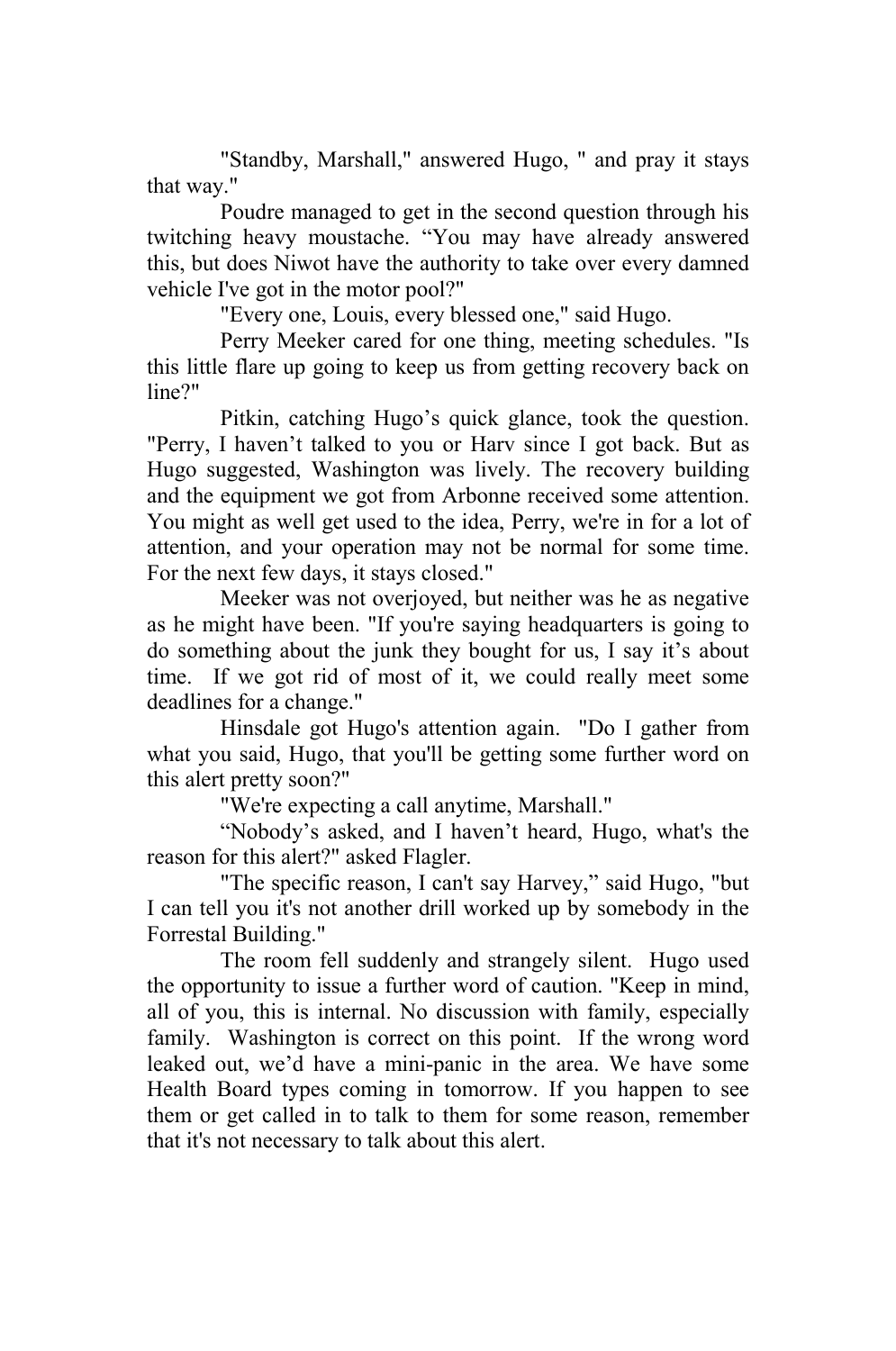"Do you want us to stay over during the evening and night?" asked Kutch.

"I'm sorry, but, yes," answered Hugo. "You have all worked late before. Call your homes and give the usual reasons. I know what an inconvenience this is; I have my own problems with it, but this is a real one, folks. There won't be any exceptions unless they come from headquarters. I suggest the routine procedures for a station alert will keep you busy, so I'm going to adjourn this meeting. If you have questions, bring them directly to me or to Pitkin."

As they rose to leave, Etta Westridge appeared in the door with a yellow phone note in her hand, "Mister Chase, Washington is on the line. It's a Mister Stanley; he said you were expecting the call."

"Thank you, Etta. Pitkin and I will take it in my office."

Only a short moment later, they were in Hugo's office and he was punching the buttons to put the call on the telephone speaker. Hugo, because of past trying experiences with speaker boxes, was deliberate and careful in his handling of the unfamiliar devices, and this time he was more cautious than usual. "Hello, Mark?"

The reply came thought strong and clear. "Yes. Hugo? You sound a bit distant."

"I have Pitkin with me, and we're using the speaker if you have no objection," explained Hugo.

"None whatever," replied the voice, "Hello, Pitkin. I'm glad you're on."

"Hello, Mark. I hope you have some decent news for us."

The voice came back clear and precise, cutting through the air. "I have some good news, some bad news, and some to which you may be rather indifferent. Let me begin with the easier to deliver item. I can tell you there will be no terrorist act attempted at your facility or any other during the next twelve hours at least. We're certain of that much. However, Secretary Stewart and I agree, the security measures we discussed must be kept in place. It wouldn't be practical to call them off and then put them back in place. I recommend you release key people with orders they report back first thing in the morning. That will insure fresh minds, and, I would guess, happier minds."

"Happier is relative, but correct," agreed Hugo.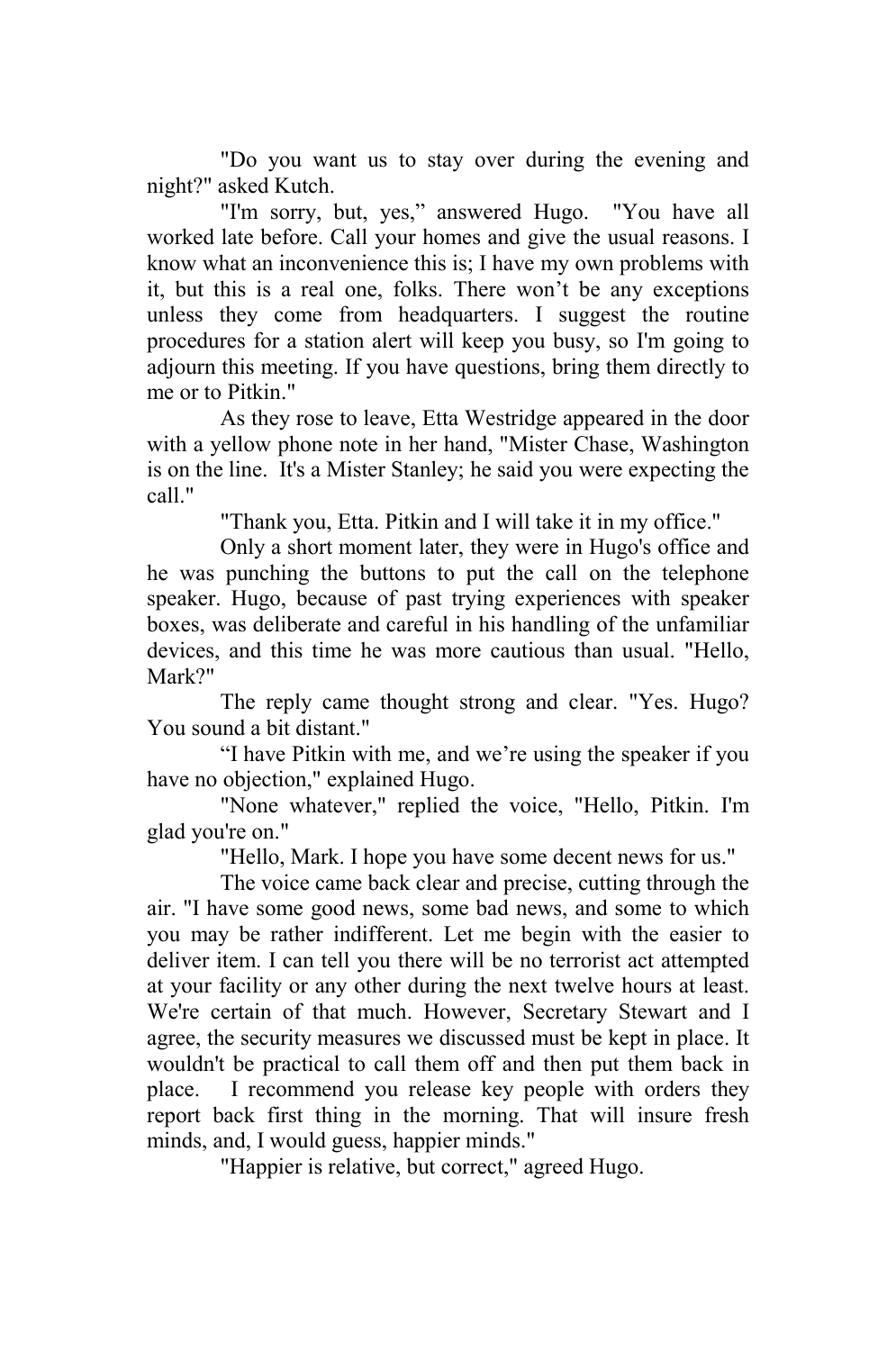"Next item," continued Stanley, "Rocky Flats is still a potential target. It's no comfort to you, but we've taken Kansas City, Idaho City and Richland off our list. You, Los Alamos, the laboratories in California and Amarillo are possibles. Albuquerque and the other western offices were never included."

"It sounds like you people really have pretty detailed information on these terrorists," observed Pitkin, hoping for some elaboration.

"We really do, Pitkin. Putting it all together on short notice is the problem. This faction started moving before we expected them to, and we were caught a day short. We believe they may have figured we were on to this campaign, and to keep us off balance, they advanced the schedule."

"I take it the bad news, then, is that we're still on the list," said Hugo.

"There's more. One of our agents has failed to report. He's in your general area. He was tracking a vehicle driving west across Canada and he reported it crossing the border at Pembina, south of Winnepeg, Manitoba. His last check in was from Rapid City, South Dakota. If our calculations are correct, he either lost it or it lost him in Wyoming. In short, we think our visitor is headed your way."

"I see," acknowledged Hugo in the forced calm tone of one receiving and expecting to receive disaster news.

"My last item is my own travel," said Stanley in a lighter voice, "I'm catching an Air Force jet out of Andrews early in the morning. I've checked and believe the Jefferson County Airport is only a few miles away?" It was a query as much as a statement.

"That's correct," said Pitkin.

"Good, I'll be landing there about seven A.M. your time. Would it be possible to have a car meet me?"

"One of us will be there," Hugo promised.

"I'll see you then. I have one more request," said Stanley. "Could you arrange a meeting with the principal law enforcement officers in your area. I would suggest the county sheriff and head of the State Patrol."

"Any particular time?" asked Pitkin.

"The sooner the better. I'll leave it up to you. I should also tell you that Secretary Stewart is putting in a call to your Governor. It's advisory only with a request for the cooperation of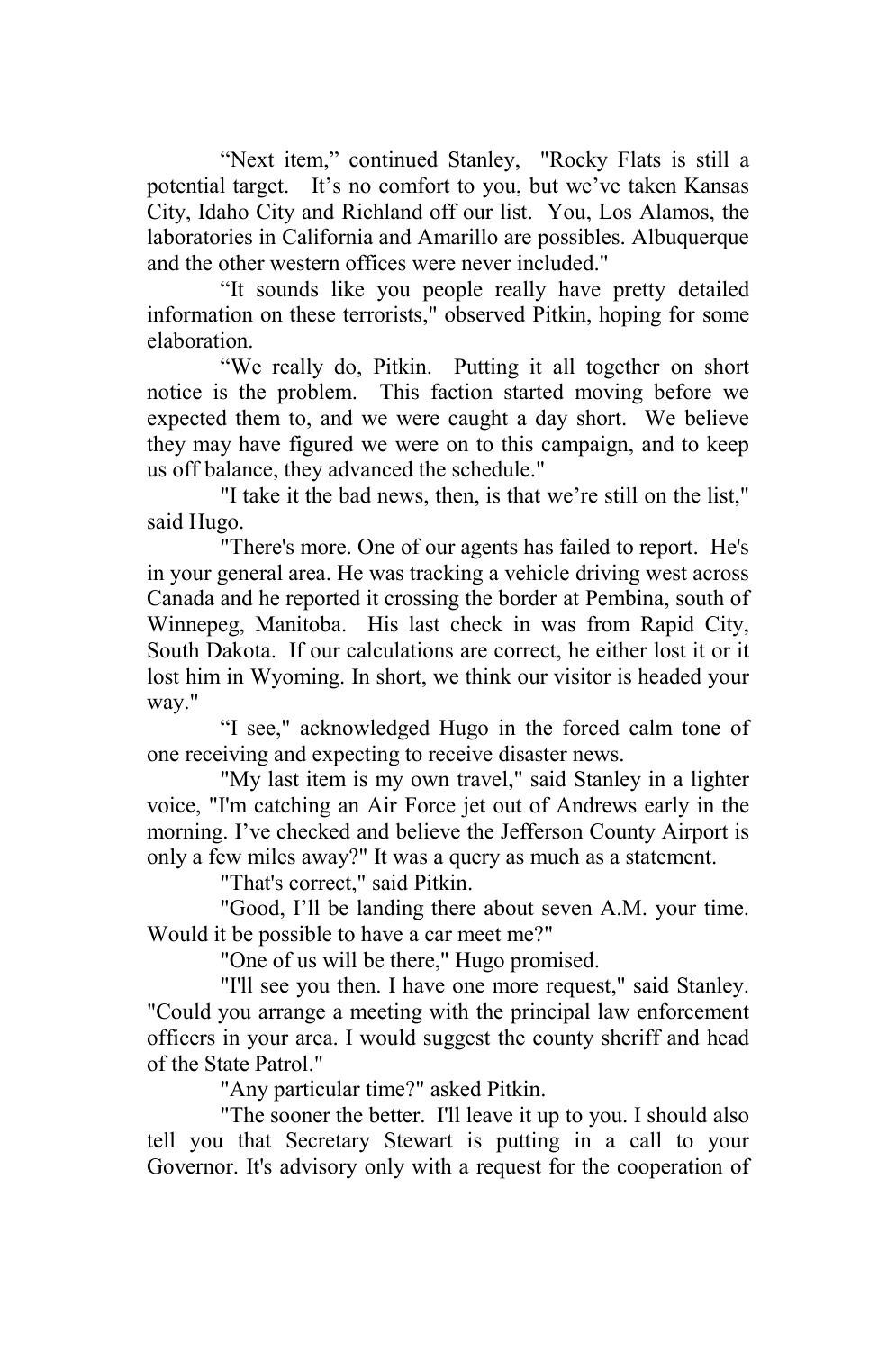law enforcement authorities in tracking down a man we have characterized as a maniac with a bomb heading for your facility."

"Do I understand you to be saying you aren't even telling the Governor it's a terrorist, a dedicated, intelligent professional?" Asked Pitkin incredulously. "You're letting him think its some demented psychotic whose just wandering around openly waiting to be picked up?"

"It's a pretty loose characterization, Pitkin, but at this point, it's necessary. We don't want the Governor to panic and do something stupid like calling out the National Guard. We don't know much about the man and how he would react in an emergency. By the time I get there we should know even more than we do now. I assure you, if the situation warrants, the Governor will be notified. I should also add, this matter has a lot of political thorns attached. The President was quite concerned when we briefed him this morning. There have been other terrorist false alarms in the past, and he doesn't want another one. Then, too, the situation in the mid-east is fragile. Name calling and finger pointing could offend certain groups or factions and we don't want to risk that unless it's absolutely necessary."

Pitkin was furious, and his words went into the speaker box as hard slaps at an unseen antagonist. "This plant is at risk, the people who work in it are in danger of being blown up by a damned terrorist, and you want to talk politics and false alarms. I would suggest you have the President haul his politically tender ass out here and deliver that speech in our lunchroom as we wait for the TNT to go off. If the Governor or any law enforcement officer asks me, I'll tell them the truth, as I know it. And unless Hugo orders me not to or fires me on the spot, I'm going to tell the people who are being asked to sit on this target the damn unvarnished truth. I find it incredible, based upon the new facts you just gave us, that politics would even be considered."

Before Stanley could reply, Hugo joined in and made his views equally clear. "If Pitkin doesn't tell our people, I will. I refuse to ask them to jeopardize their lives without knowing what the threat is or where it's coming from. I was willing to go along with your internal alert idea, Mister Stanley, under the circumstances you described in Washington. Those circumstances have materially changed."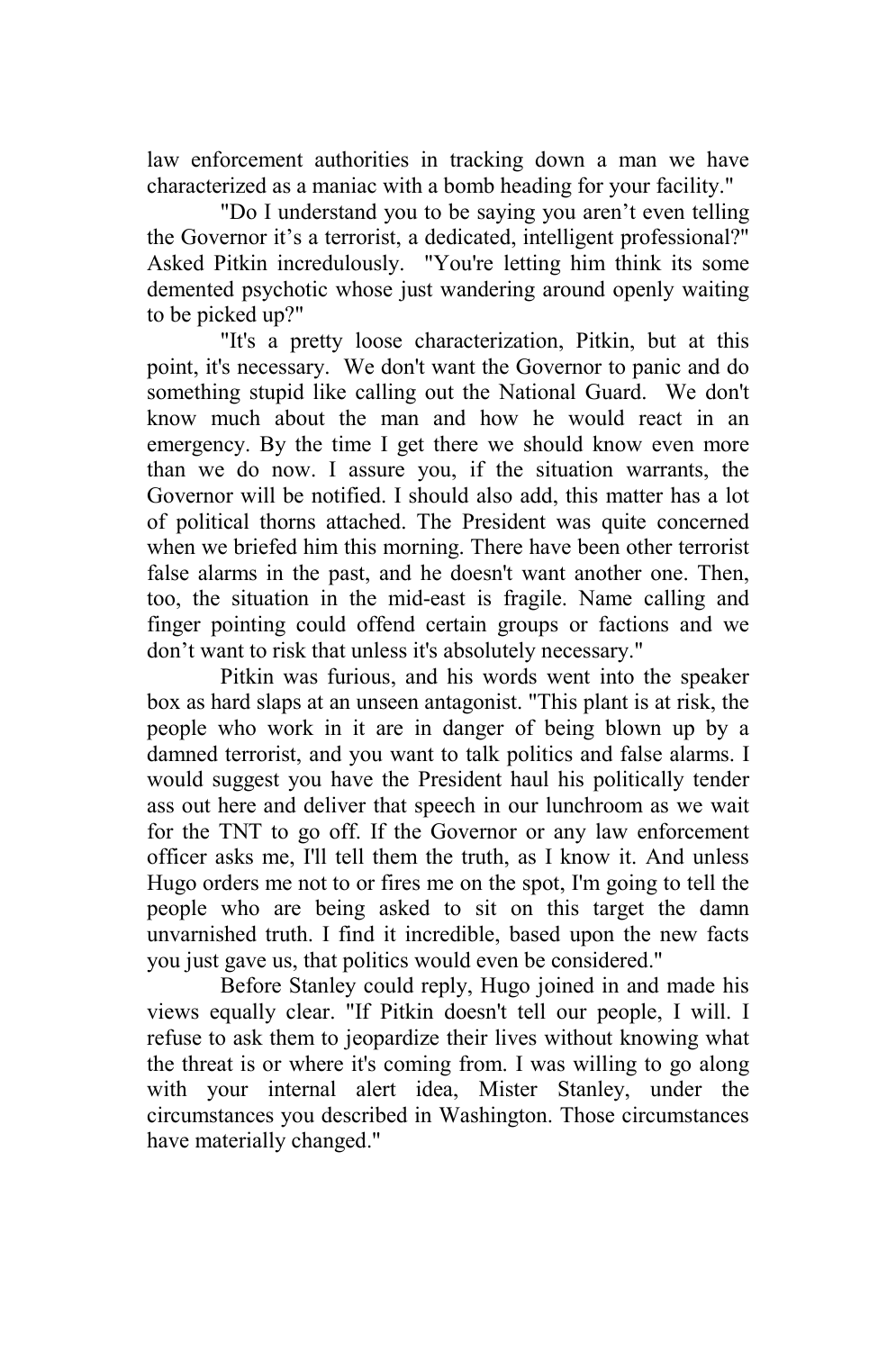The speaker box was silent, but only for an instant. Stanley's voice was relaxed almost to the point of laughter. Pitkin and Hugo were surprised by his response. "If you two had said anything else, I would have started worrying. While I will not myself attempt to describe the little speech I delivered, I'll simply tell you, it's the party line and I did my job by repeating it. However, I think there's some truth in the matter of avoiding public panic. If you agree, let's keep what I've told you on a needto-know basis. You decide who needs the information and go from there. That's all I have now. Will my plane be met or shot down?"

"It'll be met," said Hugo.

 "I'll see you at seven then," said Stanley. The speaker box clicked as the FBI man hung up his telephone.

Hugo punched the disconnect button on his telephone console and leaned back in his high leather chair. "Pitkin," he mused, "is anything more predictable than political expediency? I always knew political leaders would say anything to protect them, but now I realize it goes farther. They will put others at risk if it serves their personal ends."

Hugo's indicting monologue trailed off, and he fell silent for a moment. When he picked it up again, he had turned the accusation against himself, and there was a hint of desperation in his words. Pitkin felt uncomfortable and wondered where the discussion would take Hugo.

"I've dedicated my professional life to carrying out a program," said the agonizing Hugo. "How can I now face the fact the program was designed by Washington politicians? It sickens me to think I've been the instrument of a system designed and maintained to serve the interests of unprincipled people who serve only their own interests. Pitkin, you've been the conscience of this place, you and the events of the past few days have brought me to where I find myself understanding some of what you've been trying to say. Yet, in spite of your concerns about the morality of the work and its possible effects on innocent people, you've stayed on. You said on the plane, it was because you felt you could do a better job of controlling our operations than your successor could. If Rocky Flats will run with or without us, I suppose what you said makes some sense. But only if we really do control and operate it. Tell me, do we actually have our hands on the controls or are we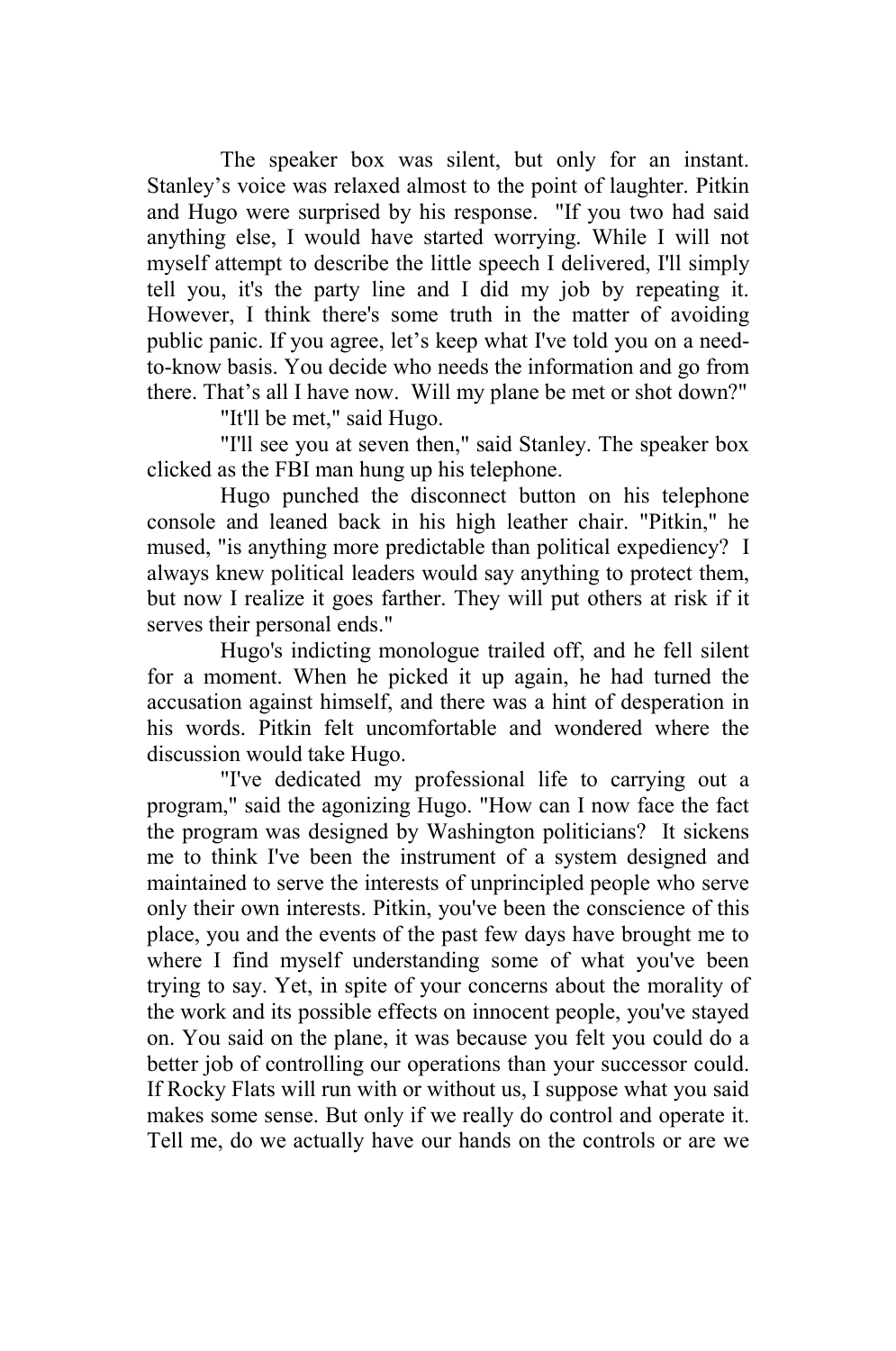merely extensions of politically degenerate hands from Washington?"

"Hugo, I have always believed we here at the plant were actually making the critical decisions that had real world consequences. The last couple of days have almost persuaded me I was wrong. We've learned that others before us buried a hazard in the earth and then forgot about it. We discovered plutonium contamination which may have been caused by a corrupt politician dealing with our headquarters and causing us to use defective equipment, and now, in the face of a serious terrorist threat, other, higher level politicians tell us to sit at ground zero while they temporize and worry about false alarms and tremble at the prospect of offending some foreign factions who have never counted us among their friends. To answer your question, one thing has kept me here, the conviction that I was in effective control of the wheezing of this old machine. Today, I wonder."

Abruptly, shoving himself up out of his chair, Hugo stepped to his table and picked up his briefcase, set it on his desk and threw it open. He looked at the papers on his desk, paused as if thinking about how important they really were, then slammed the empty case shut. "Pitkin," he said, "I'm going home. Would you mind calling the section leaders together and telling them what we just heard from Stanley, all of it. Send them on home for the evening. You also need to put out the call for Stanley's posse. Then take Jenny and get the hell out of here until tomorrow morning."

Pitkin's answer was a relieved and broad smile, "I'd be delighted, Hugo."

Half way across the room Hugo stopped and spun around to face his deputy, finality stamped on his round face, "Pitkin, we'll either run this goddamned place, our way, or I'll close it."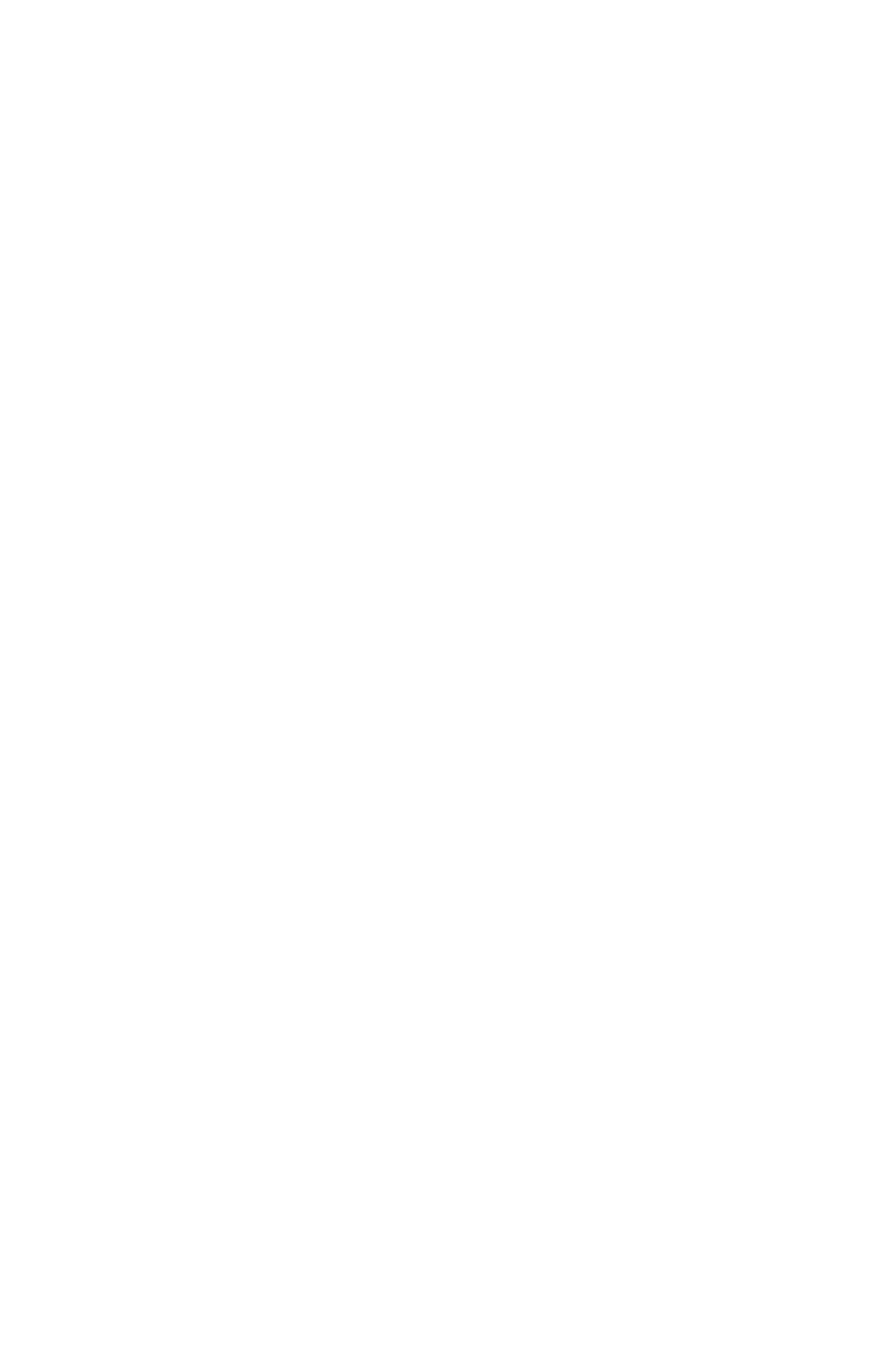## **CHAPTER FOURTEEN**

Jenny was driving while Pitkin sat watching the first shadows of evening appear and disappear across the hood of the compact station wagon as she guided it up the canyon road. The sun was trying to settle peacefully behind the mountains by yielding the valley floor to darkness, but the climbing vehicle kept finding shafts of light streaming between the close, high mountain walls. The alternating light and dark tormented Jenny's eyes and she fought back with sunglasses, her visor, and a raised hand.

After a time, the vehicle came out of the canyon and into to a wide valley many miles across. Gratefully, Jenny slowed and turned off the pavement onto a gravel road, which carried them on a tangent out of the face of the setting sun. Pitkin turned his sun visor back up out of the way and asked, "You want to turn the windows up? It's going to get awful dusty."

"It'll wash off. We could use Cope's stock tank."

"What's wrong with the creek?" teased Pitkin.

Recalling their last trip to the ranch a few months earlier, Jenny laughed. "You were the one that fell in. I only got wet trying to help you out. But it was sure enough cold. I don't know how water can be so cold and not be frozen."

"It really is frozen," said Pitkin solemnly, "it's only in liquid form."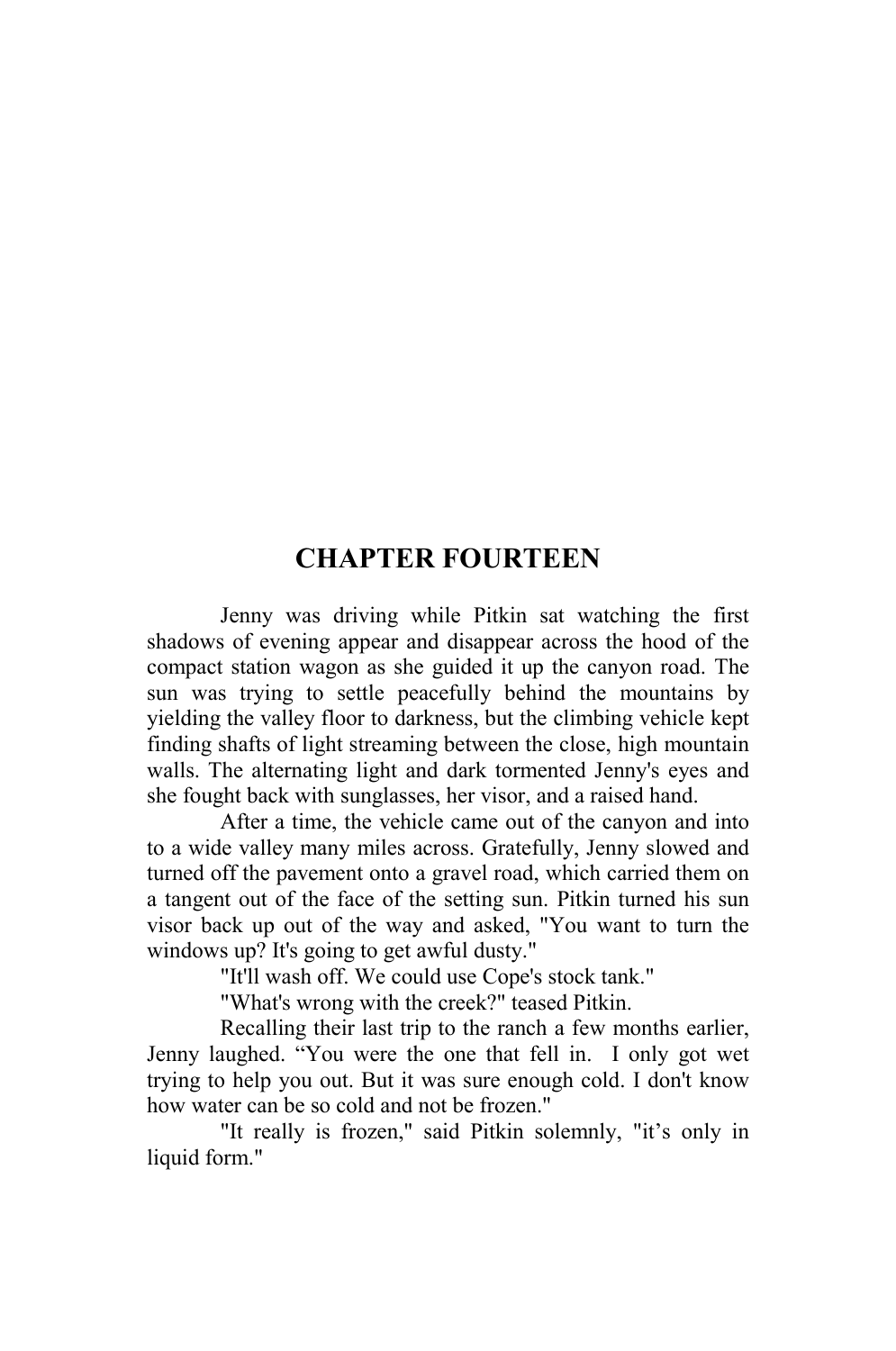Jenny was relieved to hear Pitkin talking easily and making jokes. It was almost miraculous the way the mountains were a tonic for him. Up here, he seemed to be a different person, relaxed, seldom entirely serious, and generally at peace with the world. She found herself wishing they could stay at the ranch and never return to rocky flats.

Pitkin had been studying Jenny's profile, and he knew her thoughts had returned to the world they had left below. "Say, Jenny, you should know what I do to people who make agreements and don't keep them."

"What's that?" She asked reflexively, not really thinking about what he had said, but rather responding in the way of one distracted by a daydream.

"I require them to sit and listen to a full lecture by Cope on the evils of Denver."

"You..."

"If you can't stop thinking about flatlander agony, you need some schooling on how it's done and Cope's the best there is."

Catching up with him, she laughed. "Sorry. I know we agreed there wouldn't be any shoptalk, and you caught me in shop thinking. But it was nice thinking, Pitkin. You were cast in the lead role. But what do you do with Cope when he calls you a `pizzen peddler?' That surely brings work talk to the mountains."

"I do just what I'd do if he were my father. Sometimes I argue with him, sometimes I get rebellious, but most of the time I just ignore him. And Cope's notions of plant matters are so out of sync with facts that talking to him about 'tonium can't be placed into the context of any reality you and I know. Sometimes he's downright entertaining. As a case in point, he once told Breck that 'tonium was causing scours in his calves."

"Where in the world does he get ideas like that?"

"He reads every word of the Pondera Leader and takes every statement as gospel."

"I've seen copies of it around his house, but I can't believe anybody takes Jess Lyons and his ravings seriously. It's pure fiction, scare fiction. I've known Jess for years, and I really like the old inkpot, but you can't believe anything he writes."

"Don't even breathe such a thought to Cope. I once said the Leader was full of bull. Cope ranted at me for weeks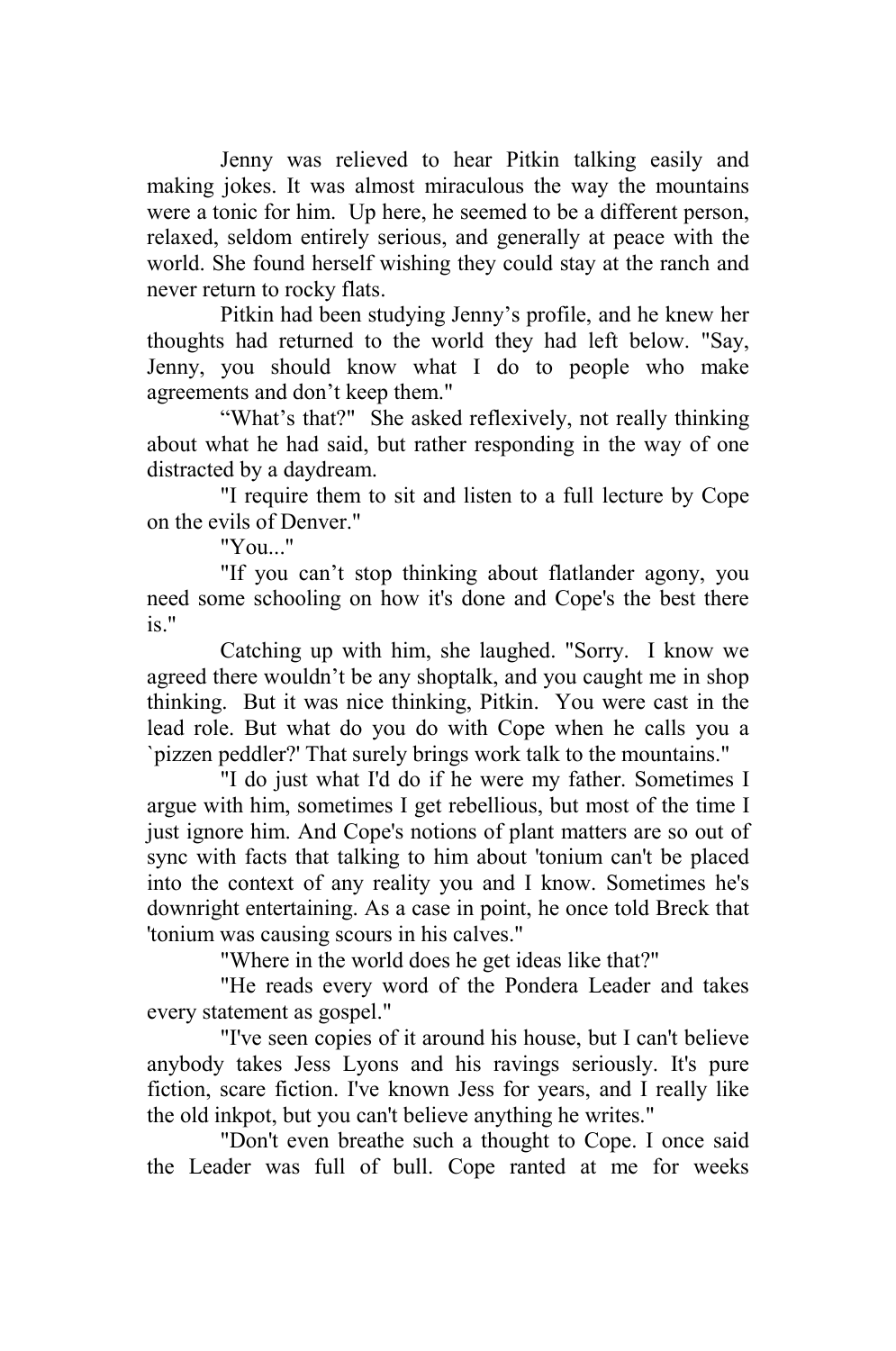afterwards. He finally ordered me to sit down and listen while he read one of Lyons' silly editorials, something about plutonium interfering with the transmission of electricity. After he finished reading, he pulled off his spectacles, laid the paper under my nose and said, `There you are, Mister Expert. It's right there in black and white. How can you say it ain't true?' I have to say, Jenny; I bit hard on my tongue. The one thing I could never do is laugh at Cope, but his absolute, I-told-you-so, matter-of-fact reliance on that silly paper almost caused me to blow a hee haw gasket."

 "When you mentioned laughing, Pitkin, I realized I have never seen Cope laugh. That seems strange somehow."

"Wait until you get to know him better. Belly laughing and knee slapping aren't his nature, but he has a wonderfully subtle and dry sense of humor. Watch him carefully, Jenny. You'll see he laughs for himself not for others. He's the same in all his emotions. He keeps them pretty close. I can think of only a couple of times when he was obviously angry, once when a hunter wounded a fawn and drove off and left it in a dry creek bed and another when a neighbor sold a tract of timber for clear cutting. The timber sale was years ago, and there's a healthy stand of regrowth there now, but Cope has never spoken to old man Creede since. Cope's human enough; he just takes some getting used to. Take everything he says with a block of salt."

"I'm afraid I don't always see through the gruff and growls."

"Nobody does completely," laughed Pitkin. "He's one of a kind. He winters up here on his ranch, feeds his cattle, quite a few deer, and any other animal that happens to come around looking for a meal. And while you might think he would be lonely, Cope has more friends than any other man in the county. He and his pickup are as familiar to most people as an old shoe. He drives around, gossiping and doing favors here and there, a sort of alpine gadfly."

Jenny had slowed for yet another turn. As they left the gravel road and rolled onto the narrow dirt access road leading to the ranch, the dust swirled in through the open windows like a dry brown fog. Jenny pulled to an immediate stop, but the absence of an air current made matters momentarily worse. Gasping and wheezing, they threw their doors open and clambered out of the station wagon.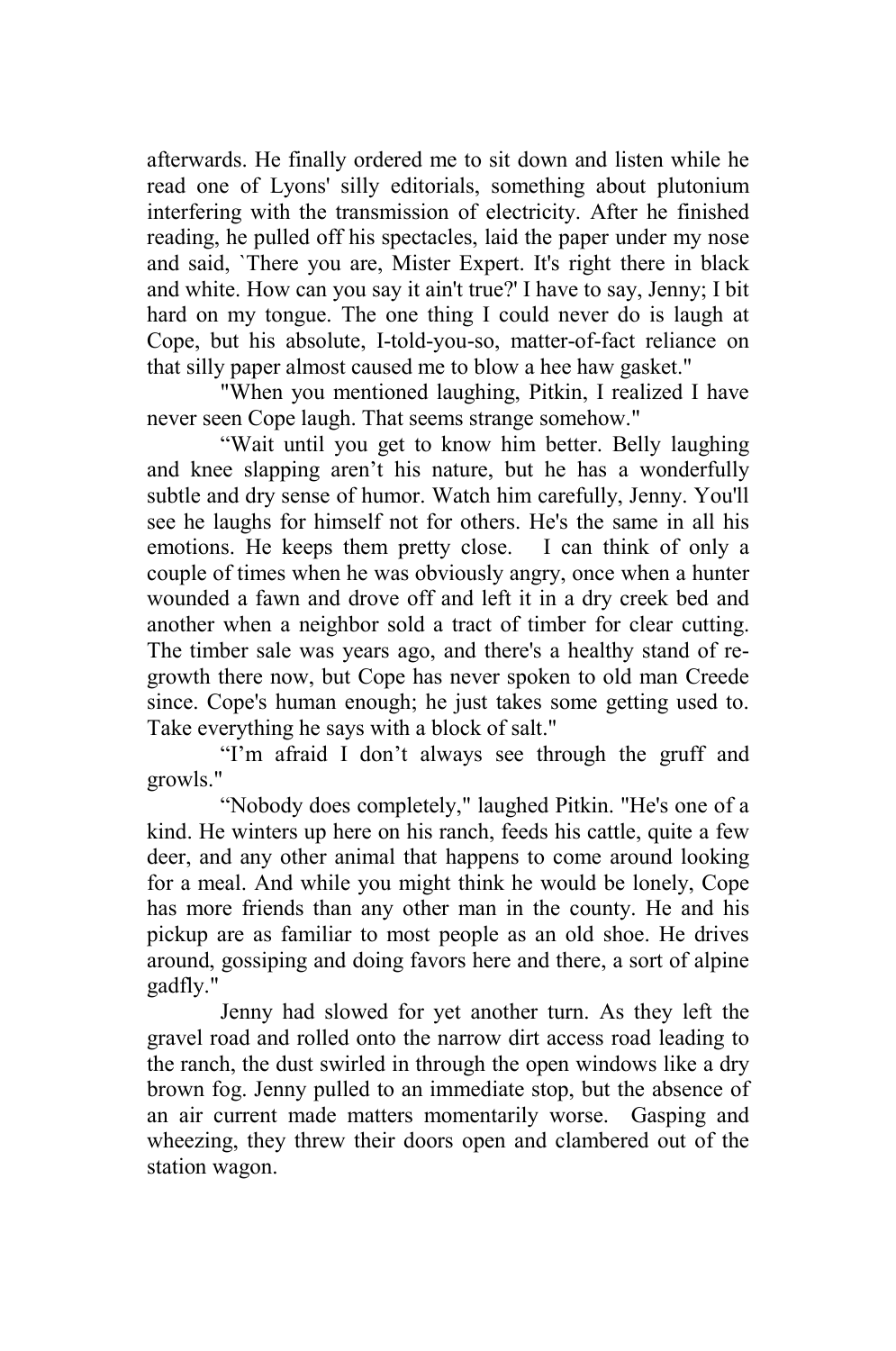"Whew,' cried Pitkin, "We really hit a dust puddle. I didn't realize it was so dry up here." Walking to the road, he kicked at the dust. "It's like face powder, and there at the corner it's been accumulating. It must be six inches deep in places."

Jenny joined him, brushing dust from her hair and face. "Look at the car," she exclaimed.

 The dust had settled so heavily, the entire vehicle seemed to have been painted dust brown. The rear window, as with all station wagons, had been picking up dust since they left the pavement, and it was caked with an opaque brown film. As they looked in the open doors, they could see the seats wore a heavy coat of dust.

"Let's abandon this bucket and walk to the ranch," suggested Pitkin.

Thinking he was serious, Jenny reminded him, "Pitkin, it's almost three miles. You walk. I'll drive."

"Okay, I'll ride, but only if we get to roll the windows up."

Together they swiped the seats relatively clean, cranked up the windows and proceeded, slowly, toward the ranch house.

Cope's private road was actually a two track meandering trail, which generally followed a creek around the wide foot of a tree-covered mountain. Finally, the tracks straightened and lead directly to the ranch house.

The ranch buildings included the house, a steel building which served as shop and machine storage, a log barn surrounded by lodgepole pine corrals, and a couple of smaller outbuildings. By any fair standard, the ranch would have been described as picturesque. It was framed on three sides by dark green timber and in the semi-light of the summer evening, it bespoke serenity and calm.

As he did every time he came here, Pitkin was swept by a feeling that he had come home. Every detail, the arrangement of the buildings; their shapes and contours; the tree lines, jagged and natural; and the sheltering mountain, leaning off to the left as though it were melting, these things and a thousand more were as familiar to him as nostalgia, fondness, and a sense of belonging could make them.

However, Pitkin had learned long ago that the idyllic setting was only a fortunate and happy flavoring. The substance and meaning he found in this place was the relationship with the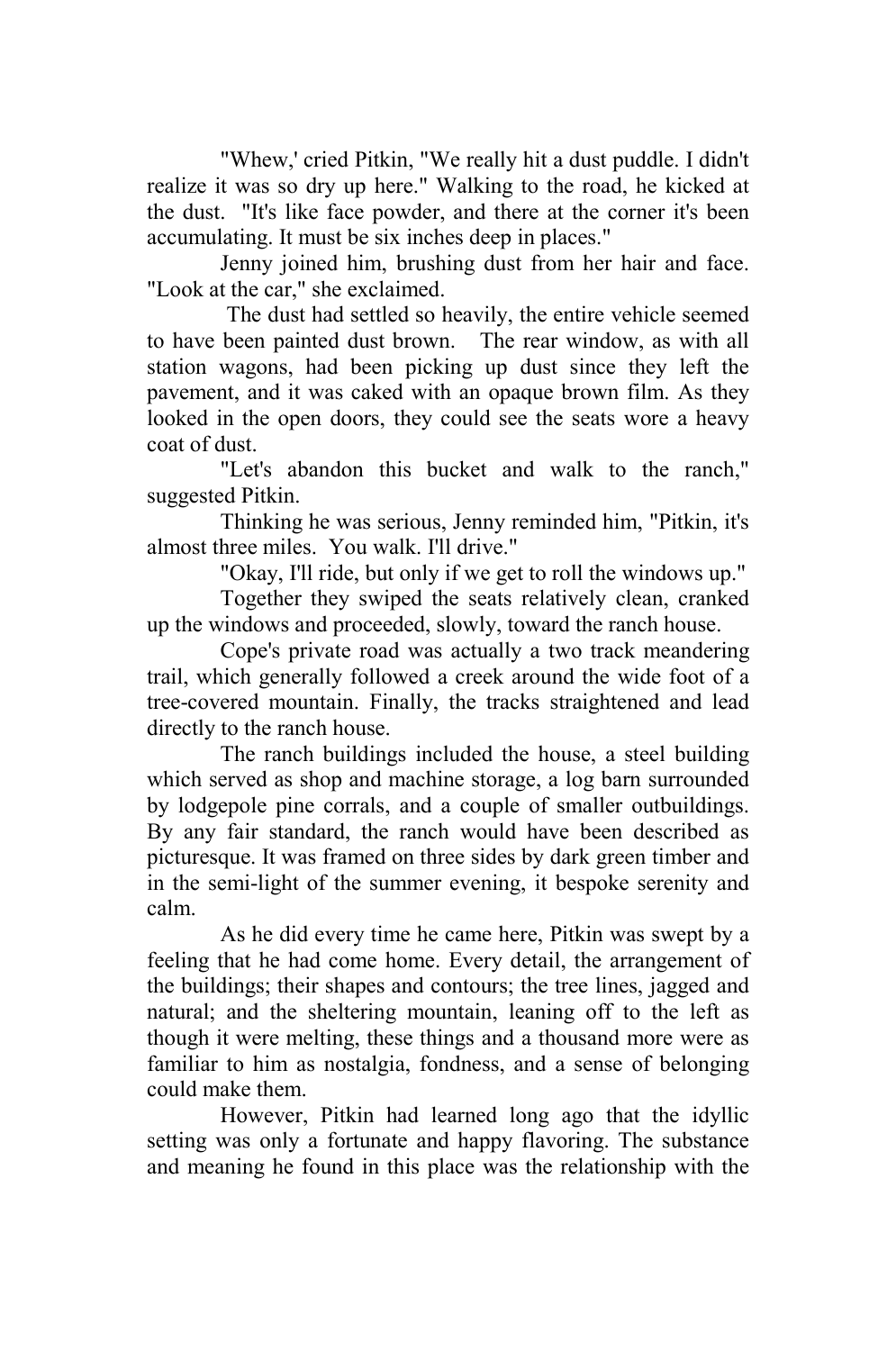old man he and Jenny had been discussing. Years earlier he had been rhapsodizing over the beauty of the ranch to Cope who listened for awhile then scoffed. "Them trees, the rocks, and the mountain is fine, Pitkin, but take it from someone who knows, they don't count fer much if they only spell lonesome. It'd be like havin' a pickup full of gold yuh couldn't spend, just a lot of damn dead weight if yuh couldn't bring them trees and the rest of it alive by talkin' to someone about 'em."

The days and weeks spent on the ranch with Cope and often with Breck had done much to prove truth of those words many times over. Bringing Jenny to the ranch had, in months past, re-enforced the wisdom of Cope. Bringing her again finalized it.

Jenny parked next to the Cope's famous pickup and shut off her engine. Still brushing and whisking at the dust, they stepped out of the car into the cool clean mountain air. Pitkin stretched and looked around the ranch-yard.

"You know, Jenny, I would swear I smell steak frying."

"Oh, yes! I think you do. Do you suppose there might be something left? I'm starving."

"If were in luck, they haven't started eating yet."

 On the chance the steaks were being fried in back of the house on the patio, Pitkin and Jenny followed the rock stepping stones around the house to the back yard. There, as he had guessed, Cope was jabbing long fork at large slabs of meat laid out on his barbecue grill.

Breck saw them first. "Dad, Jenny," he yelled, leaping up and running toward them. He plowed into Pitkin and received a great hug in return. Then placing himself between his two trophies and holding an arm of each, Breck triumphantly marched them the last steps to the large covered patio.

"Look, Cope, we've got company," he called.

Still poking the meat, Cope grouched, "I thought you'd be draggin' yourselves up here. Yuh must of knowed there was food cookin'." Giving Pitkin a sharp glance, he added, "Yuh look like yuh both been wallerin' in the dirt."

Cope always used a soft, "frail woman" tone when addressing Jenny directly, and he invariably spoke to her as though she was a poor innocent who had fallen in with rude company. "What kind of blamed fool would've dragged yuh through the dust like that?" he asked in his most solicitous voice.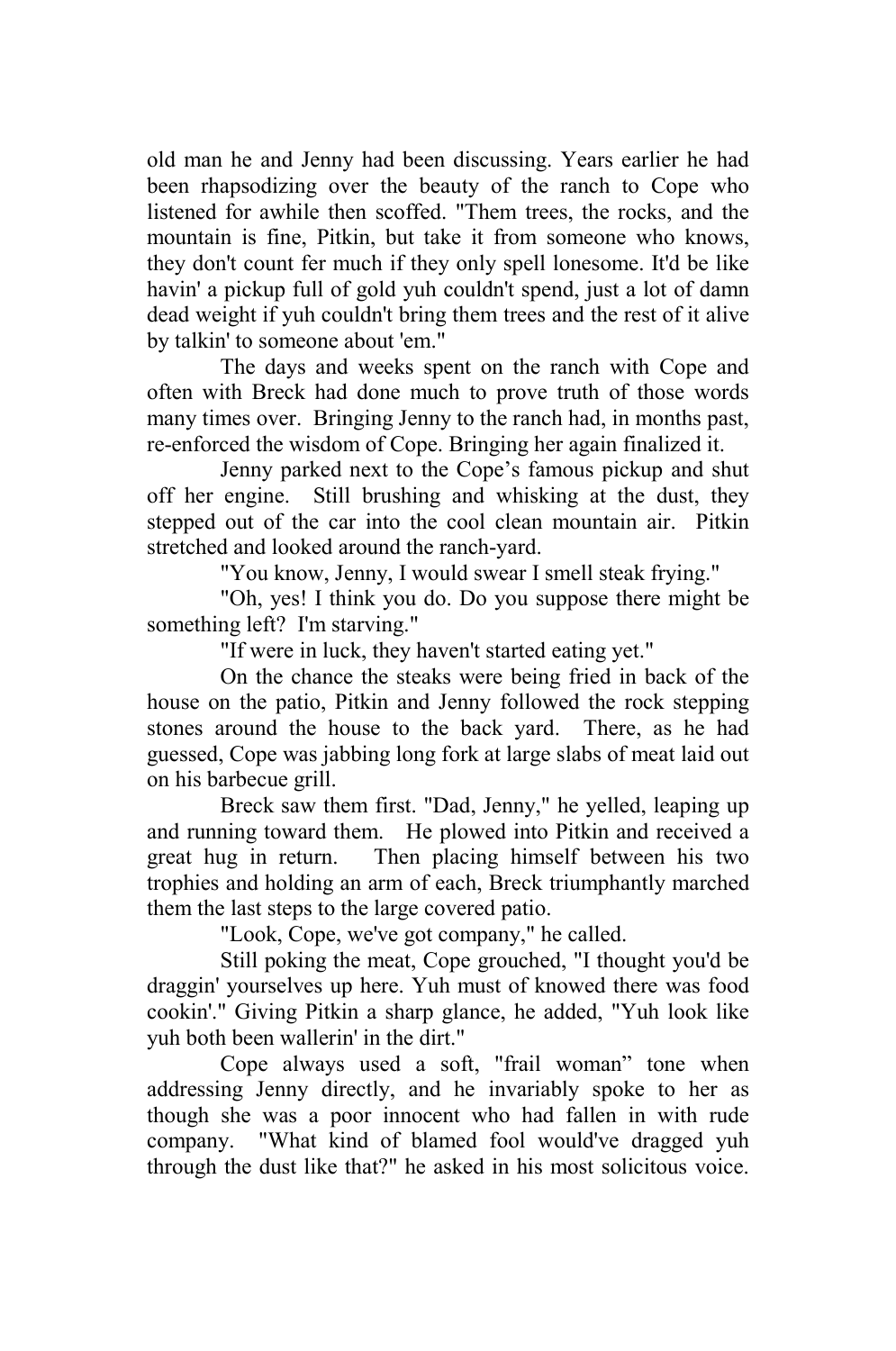"Yuh must be wantin' to wash up, Jenny. Jest make yuhrself at home inside."

"You just made the best suggestion I've heard today," she said, crossing to the door and going inside.

Addressing Pitkin, Cope observed, "Yuh look like somethin' old Moppet would try to carry in the house. There's water enough fer two. But while yuh're waitin' fer a chance at the bathroom, why don't yuh fetch us a couple of beers?"

Pitkin didn't hesitate. He entered the plain square kitchen through the screen door, which he neglected to catch as its spring pulled it shut with a bang.

"Don't slam the screen," called Cope, as though his shouted direction after hearing the noise would cure the misbehavior. "Yuh, damn slicker, yuh're worse than Breck here ever thought of bein'."

There hadn't been any doubt before, but Pitkin knew he was home. The familiar voice through the screen door proved it. The linoleum floor, the round oak table, the chipped porcelain sink, the old wood fired cook stove, and the little square white refrigerator all combined to prove it. He believed the world would change, but the ranch kitchen would always remain the same.

Pitkin pulled open the refrigerator door and reached for the beer. His hand stopped halfway. Sitting there glaring at him was a case of Budweiser. Frowning, he pulled three cans out, closed the door, and returned to the patio, being careful to ease the screen shut with his heel.

 Popping the tab, he handed a beer to Cope. "Budweiser?" he asked, puzzled.

"Yep," replied Cope without comment.

"What happened to Coors? You were weaned on the stuff?"

"Pizzened," said Cope simply.

"Now wait a minute," said Pitkin, "your aren't going to say our plutonium has poisoned your beer?"

"Didn't say 'tonium," snapped Cope, "I said pizzened. The Leader says the barley's been sprayed with some kind of vicious, deadly pizzen."

Jenny had returned from the house and stood listening to the exchange. Pitkin handed her the third beer. Cope watched him, but didn't comment. Pitkin knew Cope did not approve of women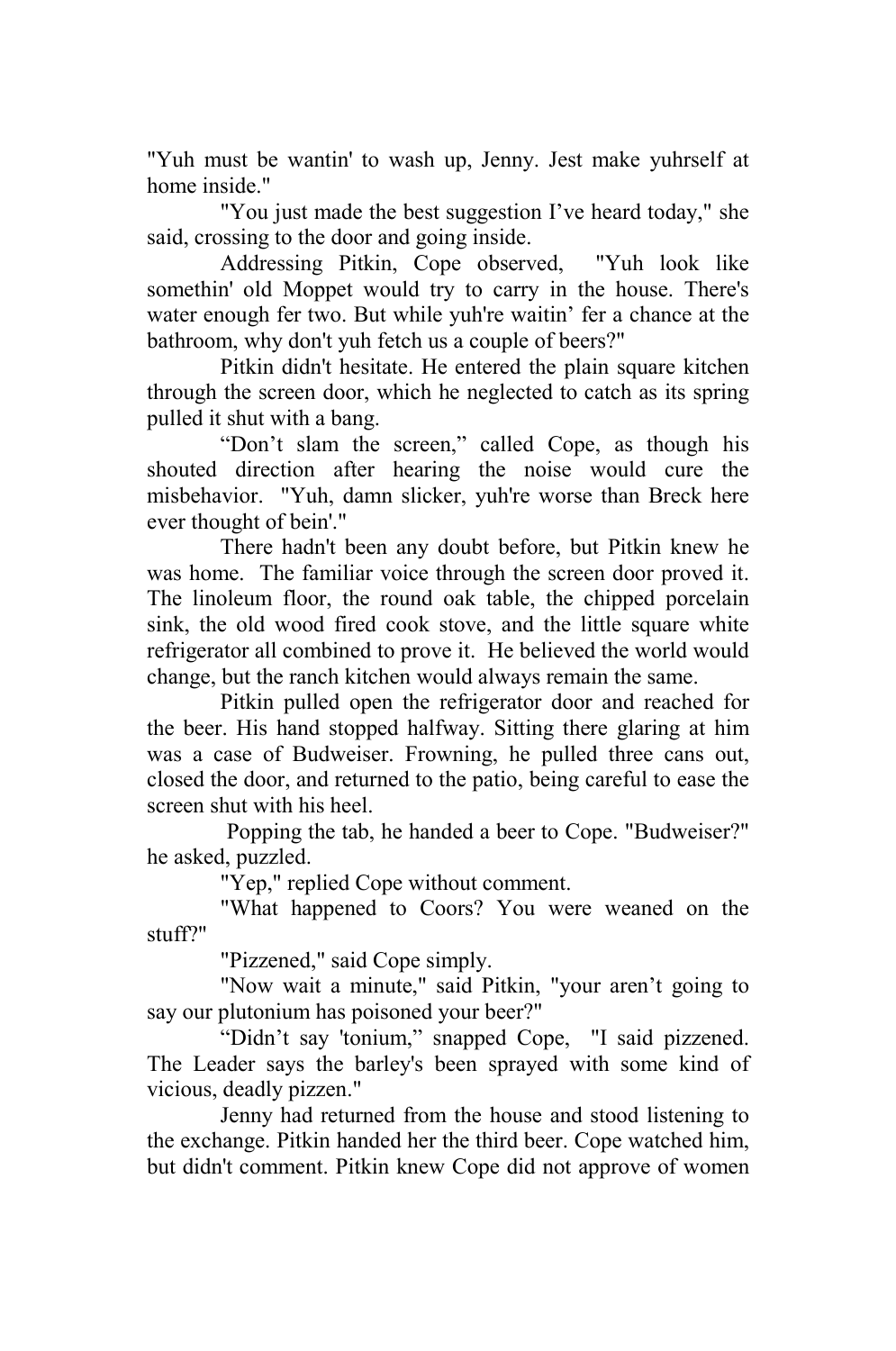drinking anything but water and tea, believing anything stronger wasn't ladylike.

"Here, Jenny, have some pure rice beer. Cope says Coors is poison. It seems The Leader has spoken."

"Damn right it has, Pitkin. You'd best start readin' more of the paper and less of yuhr 'tonium books. The Leader didn't say it straight out, but now yuh mention it, I 'spect there is 'tonium in Coors too."

Cope leaped from that speculation to a conclusion and admonition. "Pitkin, yuh ought to know, people is gettin' nervous about that factory of yuhrs, and Coors won't stand fer yuh ruinin' their business."

Pitkin placed his Budweiser on the redwood table. "I'm going to wash up," he said evenly. Again, without banging the screen door, he entered the house, hoping the plutonium would settle by the time he returned.

Apparently it had. When Pitkin retrieved his Budweiser, Cope was explaining to Jenny the correct way to proceed with the serious matter of cooking good meat. They were chatting lightly like two backyard neighbors. Cope was displaying his best manners for the delicate sex, and Jenny was listening and asking questions as though she had never in her life seen steaks cooked on a barbecue.

Pitkin sprawled on an ancient, squeaking chaise longue Cope had purchased at a distress sale. Instantly, Breck joined him.

"Tell me about Washington, Dad. Did you see the Capitol, did you see the White House, did...."

"Whoa," interrupted Pitkin, "one place at a time. But one word will cover the waterfront. Yes, I saw those places and a few more."

"Maybe next time I could go along?" The youngster supported his request with the promise of educational benefits, "It'd give me something to write reports about for school."

"Are you already thinking about school? A few weeks ago you couldn't wait for summer vacation to begin."

"The answer was instantaneous. "Oh, no. It was just an idea. I'd stay up here this fall and not go back to school if I had my way."

"How have things been going, Breck? Have you been getting along with Cope?"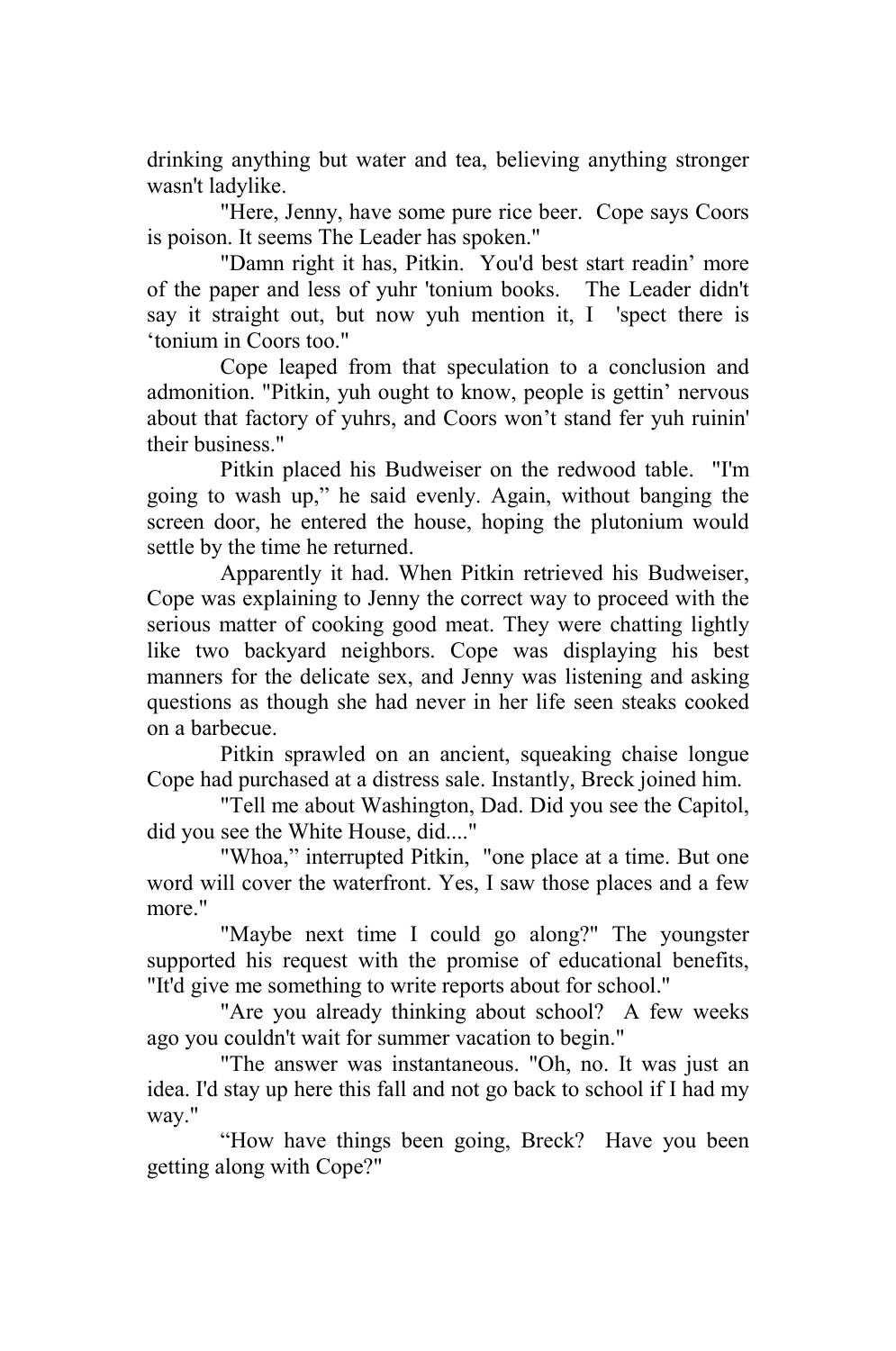"Sure. Cope says I'm too young to do it this summer, but next year I might be able to drive his pickup. Only around the hay meadow," he added quickly. "Not on the roads or anything like that."

"You don't miss not having some other kids to play with?"

"Naw, lots of them go off to summer camp anyway. I've got my own camp right here." After a pause, he added, "Of course, it might be fun if Tommy Ordway could come up and go fishing. Cope said I could invite him anytime I wanted."

"Sounds like a good idea to me. Why not Saturday or Sunday, a week from now?"

Breck had found at least one answer, and it was for a question he had been reluctant to ask. "You mean I can stay up here? I was afraid you might take me back to town." Quickly realizing what he had said, he tried to make amends. "I didn't mean to say I didn't want to go, Dad. I want to be with you, but I want to be up here, too. I...well, you know."

Pitkin chuckled at Breck's attempted explanation. "I understand exactly what you meant, son. No need to explain."

Demonstrating some gentlemanly discretion, the boy lowered his voice as he observed, "Jenny sure is pretty, Dad. Do you think you might marry her?"

"Would you like that?"

"You bet," he said. "She's super. A lot like Mom would've been, I'll bet."

"Well, I haven't asked her yet. She might say no."

"I'll bet anything she'd say yes."

"Anything?" Asked Pitkin, implying the stakes might be enormous on such a bet.

"Almost anything."

"How about a week straight of doing the dishes, setting out the trash, and cleaning the house? A full week of maid service?"

Breck had played this game with his father many times, and he had learned to be cautious. "If she says yes, I win and you do the work, right Dad?"

In a low conspiratorial whisper, Pitkin said, "If she says yes, Breck, we both win. We'll have someone to do the work for both of us. If she says no, you lose and you do the work."

"But you don't do it either way."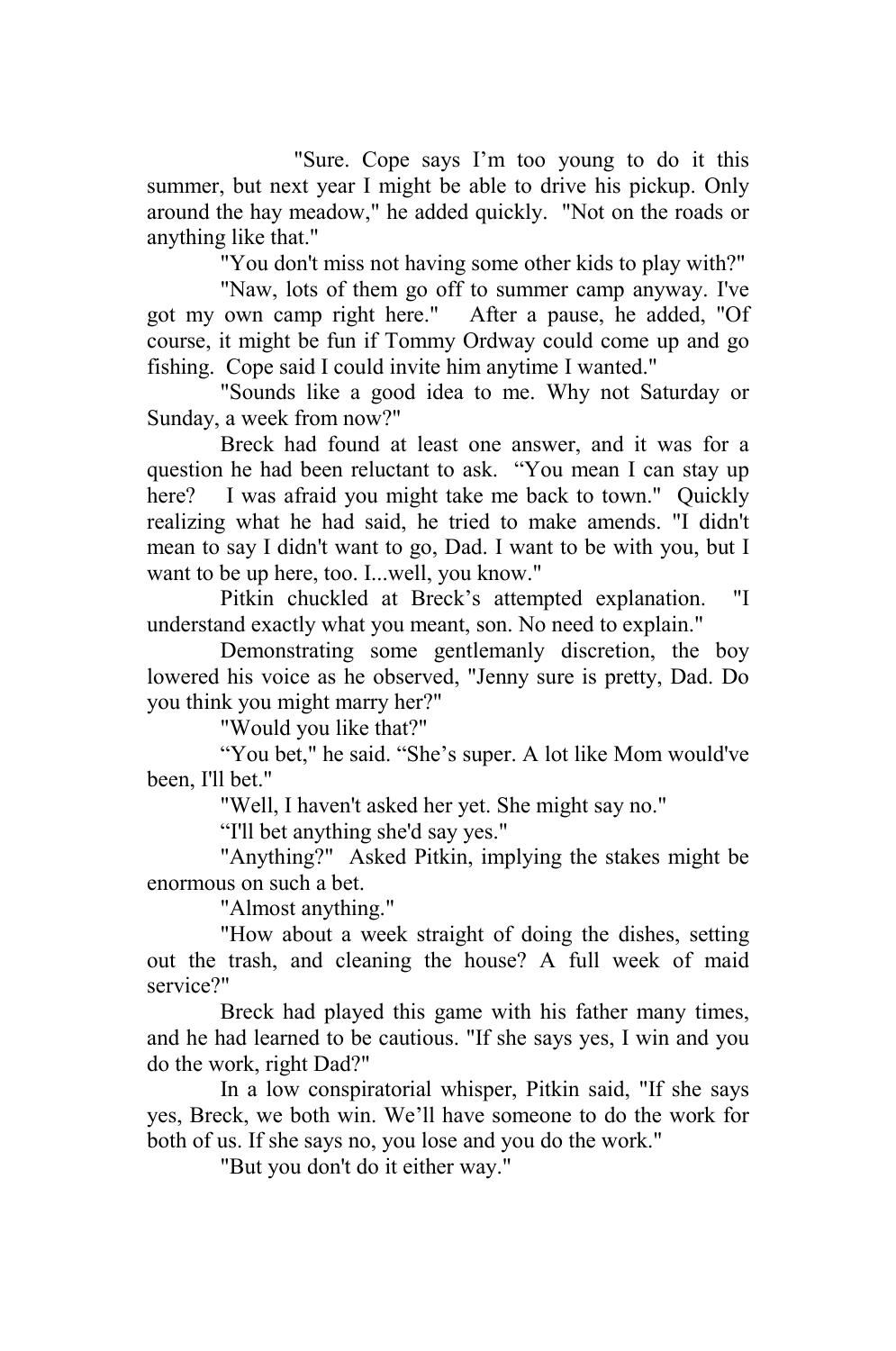"That, son, is what you call a good bet."

Breck burst into boyish giggles at the whole idea. "All right, it's a bet."

Pitkin cautioned him. "Not a word now. Not to Jenny to Cope, no one. Okay?"

"It's a bet," agreed Breck and with as much seriousness as they could muster, they shook hands.

Soon the boy had gone off to watch the cooking and meal preparations, leaving Pitkin to his beer and to the precarious old chaise. Darkness had closed in and the only light on the patio was from the window and door of the kitchen. Cope had rejected recommendations that he install a porch light, claiming it wasn't needed and would only serve the purposes of millions of flying insects.

 As Pitkin watched, Cope turned on a small flashlight, checked the progress of the steaks, seemed satisfied, and snapped it off. Following his orders, Jenny and Breck moved back and forth bringing the food from the kitchen to the patio table. When everything was set to his satisfaction, Cope forked the meat onto a great platter and carried it to the table.

"I certainly hope you didn't overcook my steak," called Pitkin. He knew what response he would get, but also knew Cope would welcome the question. It would give him a chance to expound on his cooking.

"Shoot," he said contemptuously, "if yuh think yuh can sit over there in the dark and hollar orders on cookin,' yuh're hen house wrong. Yuh ought to know by now; I cook meat one way fer everybody. The way I do it, a man's stomach can handle it without growlin' and bitin' at him later, and it isn't somethin' any jaybird can do. It takes some knowin' about meat, how it's growed, and how it's been kept. There's a lot in fixin' the baste. Course that's mostly one man's taster workin', but I haven't heard any complaints. A person's got to know somethin' about turnin' the meat and about arrangin' the fire and all."

Cope's rambling discourse included strong hints that he was a master of the art, and it went on to include a scornful reference to Pitkin's failing in the same area. "I've seen the blood red of that shoe leather tough stuff you've tried to cook, Pitkin, and I know you ain't ever goin' to be a meat cook. Now get on up here so's we can eat."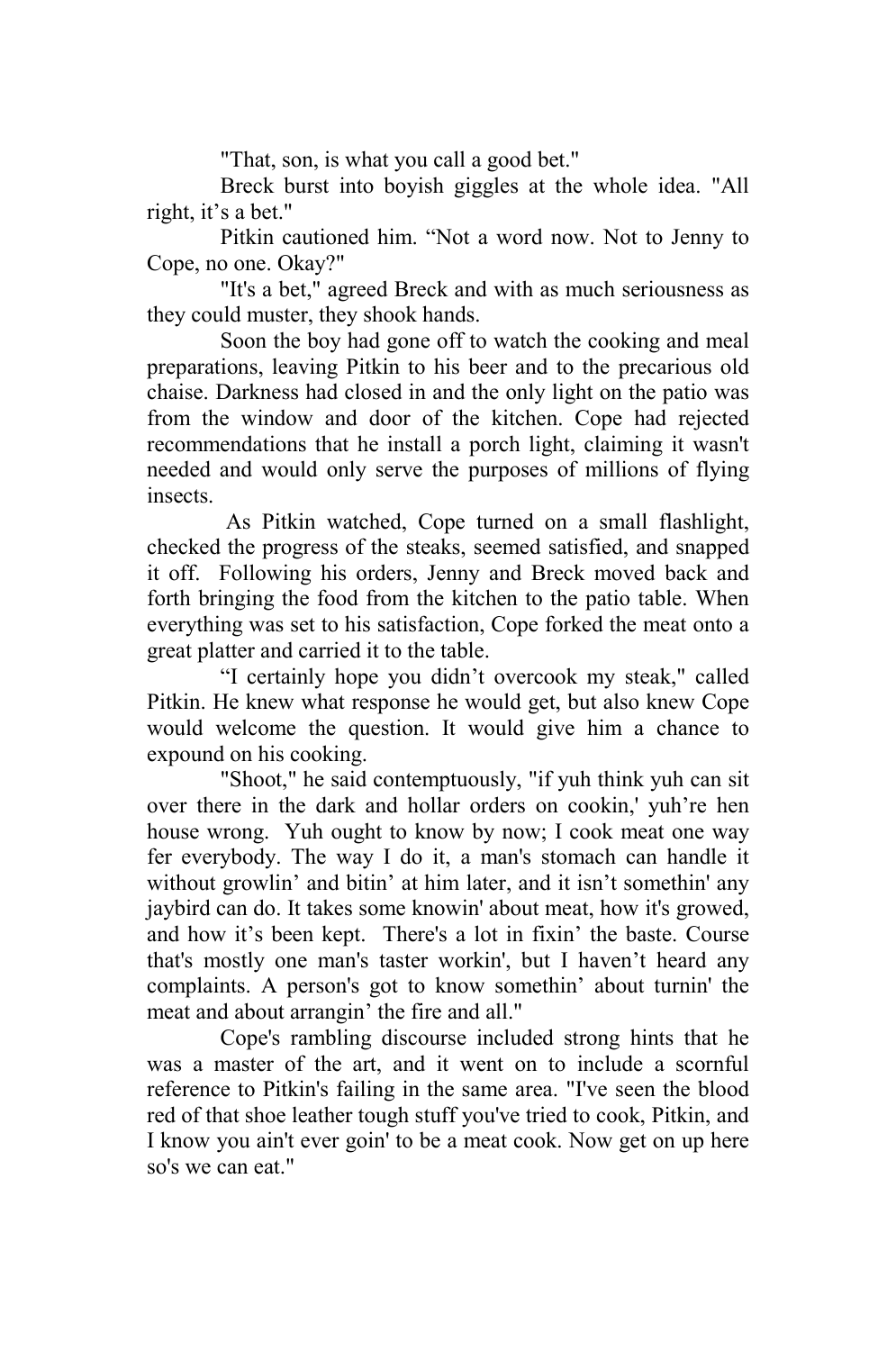The thick sirloin had, in fact, been cooked to perfection. Topped with wild mountain onions, the meat alone would have been a meal, but Cope's fare also included baked potatoes whose crisp golden skins were a delicacy. The salad included lettuce, onions, celery, cucumber slices, and tomatoes that refreshingly tasted like tomatoes and were deliciously unlike the commercially sold red baseballs found in stores. And no meal at Cope's was complete without warm bread for what Cope called "soppin' up and plain eatin.'"

The meal proceeded in the dim yellow light that filtered onto the redwood table through the curtains on the kitchen window. Any possibility of a long silence was remote since Breck managed to ask a question or offer a comment whenever an opportunity presented itself. Jenny was involved in her own asking and answering and happened to hit upon a matter of interest to Cope when she described their experience with the dust puddle.

"It's bad, that's fer sure," he agreed. "The damn county keeps on raisin' taxes and lowerin' service. I've been after 'em fer years to dump some gravel around there to keep the dust from pilin' up, but they say it's my road where the dust is, but I say it hooks on to their road and the junction's somethin' we ought to fix up together. Pitkin, I been meanin' to ask yuh about that. Since yuh hobnob with them politicians, do yuh think yuh could manage to talk to 'em about the roads up here? Mine ain't the only bad one. Up and down the whole line the bottom's goin' out and there's times folks up here can't get through to the blacktop."

"I'm not really on the Commissioners' list of favorite people, but I'd be glad to make a call to the road office for you."

"Good, folk's up here'll be obliged to yuh." Having enlisted Pitkin, Cope seemed satisfied that the matter was under control, and he turned his attention to other matters. "Are yuh stayin' the weekend?"

"I've got to be at the Jefferson County Airport by seven in the morning," said Pitkin.

"Where in blazes yuh flyin' off to now?" asked Cope with a scowl.

"I'm just meeting a man from Washington."

"Then yuh can leave Jenny here and come back up when this gent from Washington has had his say at yuh."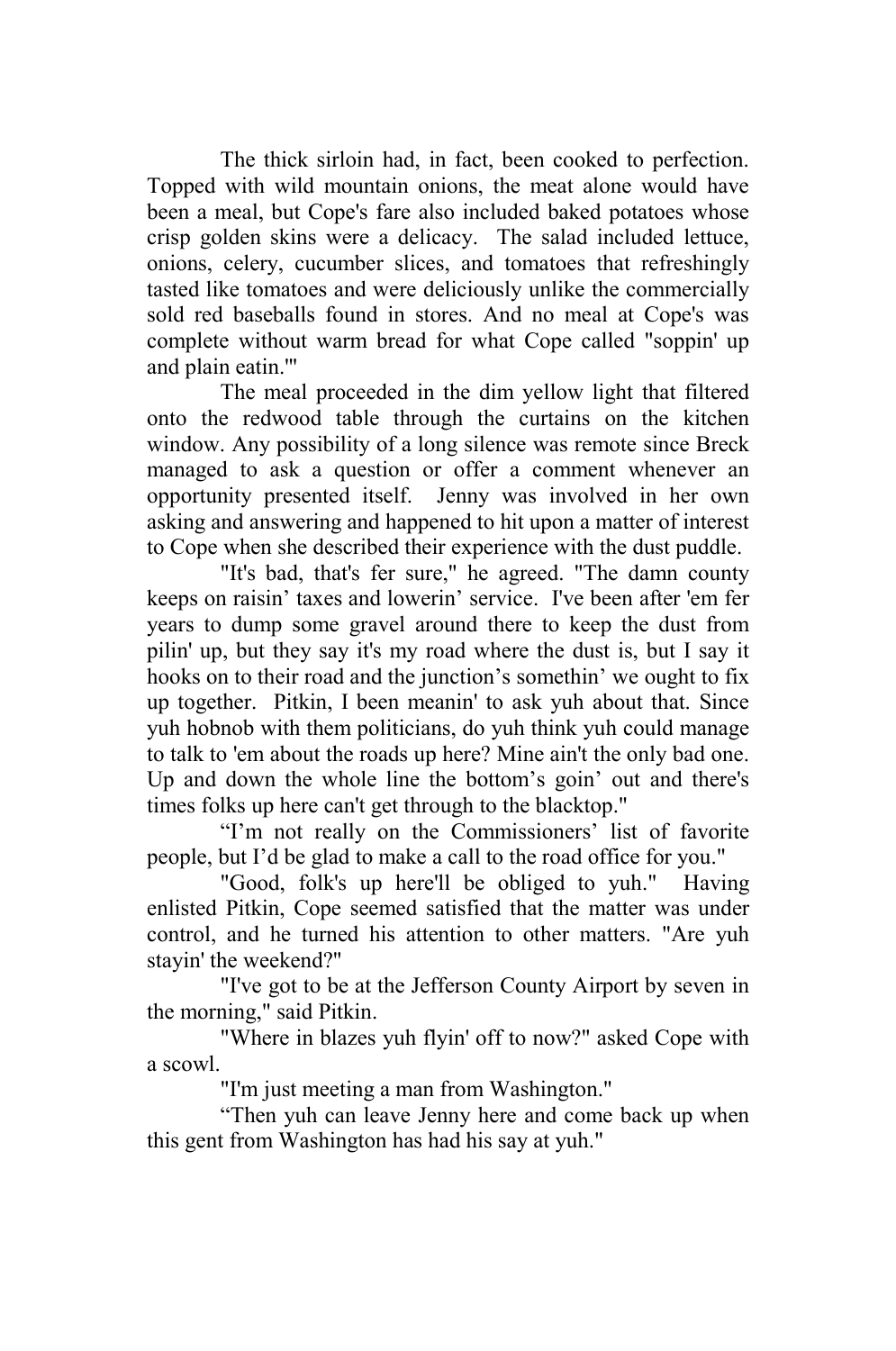Jenny helped put the question to rest. "I've got to go down, too, Cope. I'm afraid we're both going to be working this weekend, but if I have my way, we'll be back next Friday and we'll stay for a while."

Pitkin anticipated Cope's follow-up question. "If you wouldn't mind, I'll leave Breck here for the week."

Cope's relief was evident. "Mind? Why, I wouldn't think of lettin' yuh drag him down the mountain jest so's he could sit around while yuh're footsyin' around with some big sneezer from Washington. Of course, he'll stay."

As Cope rose and began collecting dishes from the table, Jenny rose as if to help. Breck jumped up and began quickly lending his assistance to Cope. "I'll do it, Jenny," he offered. "You must be tired. You can just sit and....talk to Dad."

She shrugged and sat down. After Breck and Cope had cleaned the table and retired to the kitchen to wash and clean up, she asked, "What in the world was Breck saying? Are we supposed to talk about something?"

"Who knows what goes through the minds of kids," said Pitkin, rising. "I need to walk off some of those potatoes. Want to come along?"

She answered by joining him as he walked out from under the patio cover into the light of the stars. The clear mountain sky was a panorama of dazzling, winking points of light. It was a spectacular that man's technological haze, smog and general pollution was squeezing into remote and uninhabited places.

They walked together through the ranch-yard, into the open meadow, along the little brook, and toward the forest. As they drew close, the outline of the trees rose ever higher above them and became a foreboding jagged line separating the black gloom below from the starlit sky above.

Short of the tree line, they came upon an old and decrepit wagon. They slowed, then stopped, attracted perhaps by its weather-bleached boards that were silvery white against the grass of the meadow. They felt the smooth iron rims of the spoked wheels which leaned at awkward angles on their broken spindles, and they ran their hands gently over the rough uneven wood whose softer grains had long since been eroded away by the water of countless melting snows and rains. The wagon would never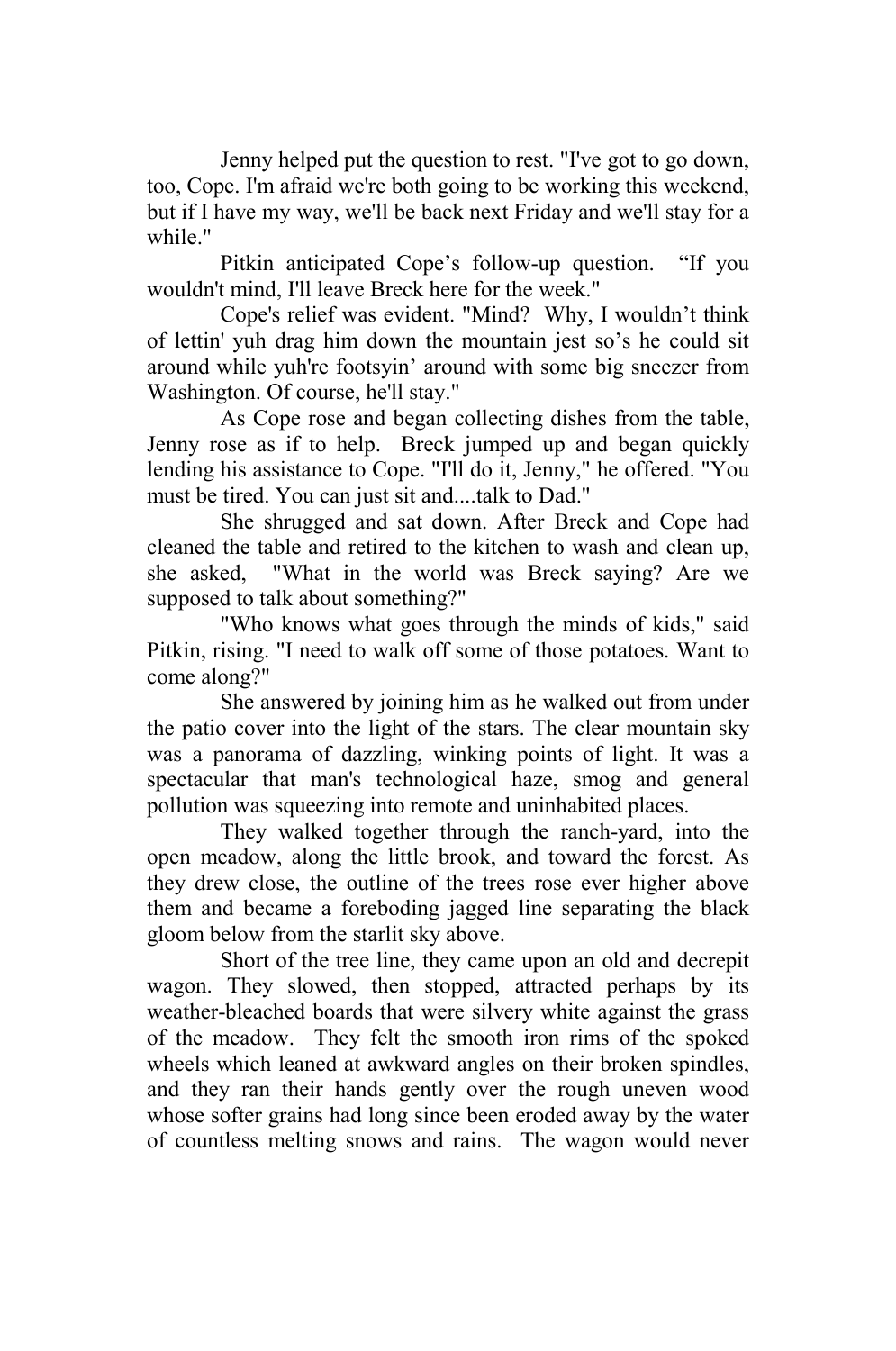move again unless some ambitious collector were to violate its resting-place and carry it away in pieces and splinters.

It would have been natural to wonder who brought the old relic to this place. Why had it been left in this particular spot? What had it carried and where had it come from? Had its owner gone ahead into the trees and mountains, or had he turned back and if so, back to where? Had he possessed himself of a motor car and forgotten the old wagon? And what of the horses who had pulled the wagon? Certainly the beasts were long since dead, and there was no memory of them, their sweating and pulling at their burdens to what end they could not comprehend.

Was it possible some inexorable decaying process had transmuted the lives of those horses, the same as the world of life around them? Was the march of time the only constant in the cosmos?

Was there truth in the words Pitkin had once scribbled in a notebook? "God damned by time."

It had to be that an omnipotent power had denounced the universe and perhaps abandoned it altogether, either condemning it or neglecting it to whirl away as it would. And by immersing it all in a sea of time, had decreed ceaseless disintegration.

Pitkin's mind carried itself to the nearer world, and it seized and examined the cascading events of the past few days. It sensed change, close and closing upon him. "But how would it come?" he wondered. "Would it be brought from some unseen place and by some unforeseen means? Was it possible that it was perhaps even now approaching under the same canopy of sky?"

Pitkin reached out and gently pulled Jenny closer. His world had become a labyrinth of haunting, unanswered questions, but Jenny was as real to him as the eternal stars and as near as the breath of life itself.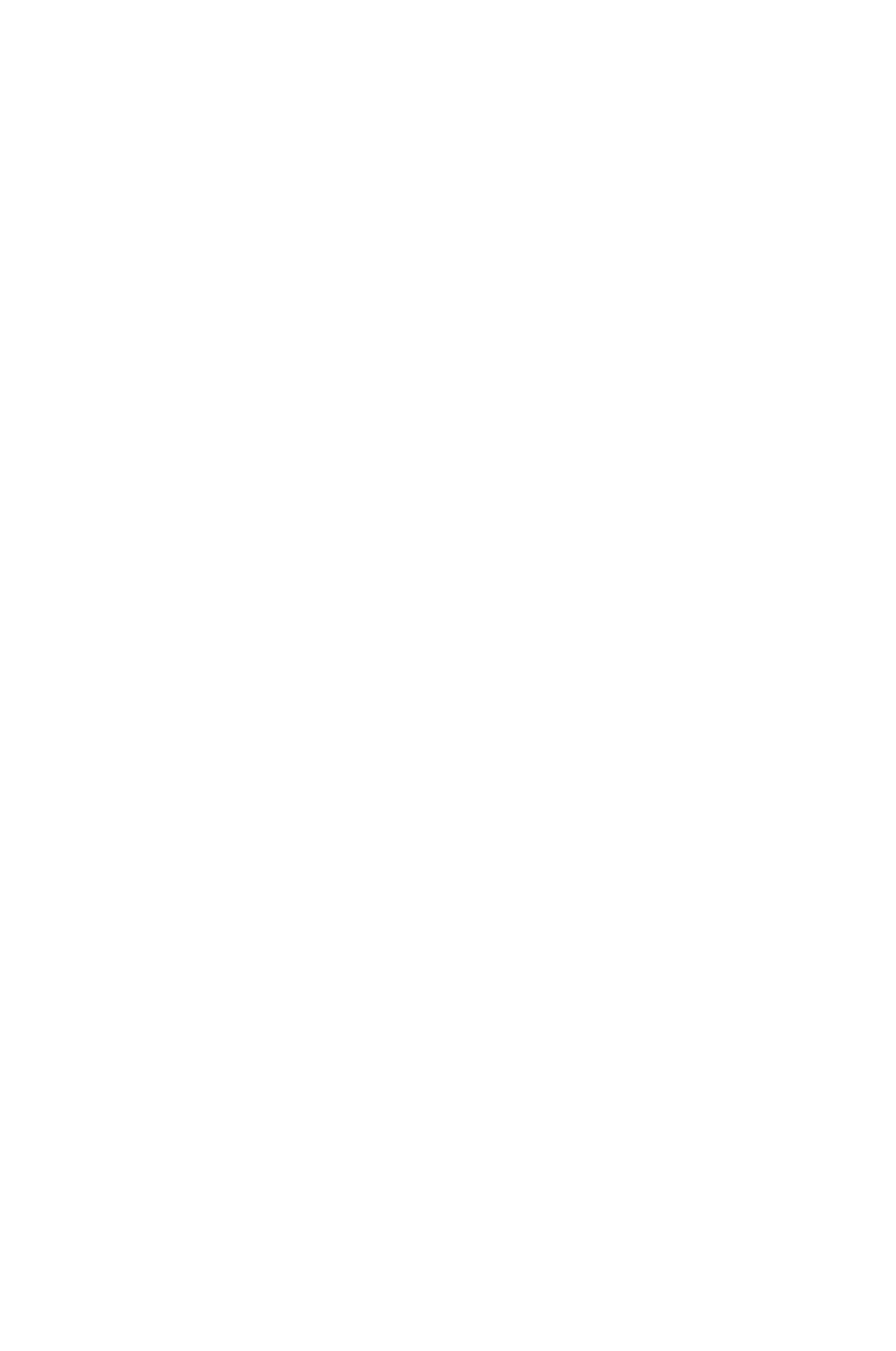## **CHAPTER FIFTEEN**

At first, here was only the night, like a million nights before, to occupy the little valley. But then came the solitary watching and listening road worker. After a time, the silence was invaded by the almost imperceptible drone of engines in the sky. The watching and listening figure, standing alongside the van, spoke for a time into a microphone, put it back inside the vehicle, stooped over a mechanism and waited. The noise grew louder. The mechanism was activated and the tops of the road worker's stakes glowed red and the light at the end of the road began flashing a contrasting green.

The powerful twin engines airplane made one low pass over the lights, climbed slightly, and turned in a full tight circle. The completely darkened airplane was aligned with the flashing green light. Wheels down, the plane came to earth directly between the parallel lines of red lights. It bounced slightly, settled firmly to the ground and rolled to a stop. With a roar, it turned and rolled back toward the van and trailer.

As the plane approached, the landing lights winked out and the makeshift field fell back into darkness. And when the engines were shut down, silence returned to the prairie.

The pilot climbed out of the plane and conversed with his sole ground crewman. After a time, the two disappeared into the trailer, and the airfield was again lifeless.

Miles away, the seed salesman had not yet found his telephone and was walking as rapidly as his tired legs would permit. He had discovered that the finite supply of gasoline in his automobile had not been sufficient for the rancher's short cut.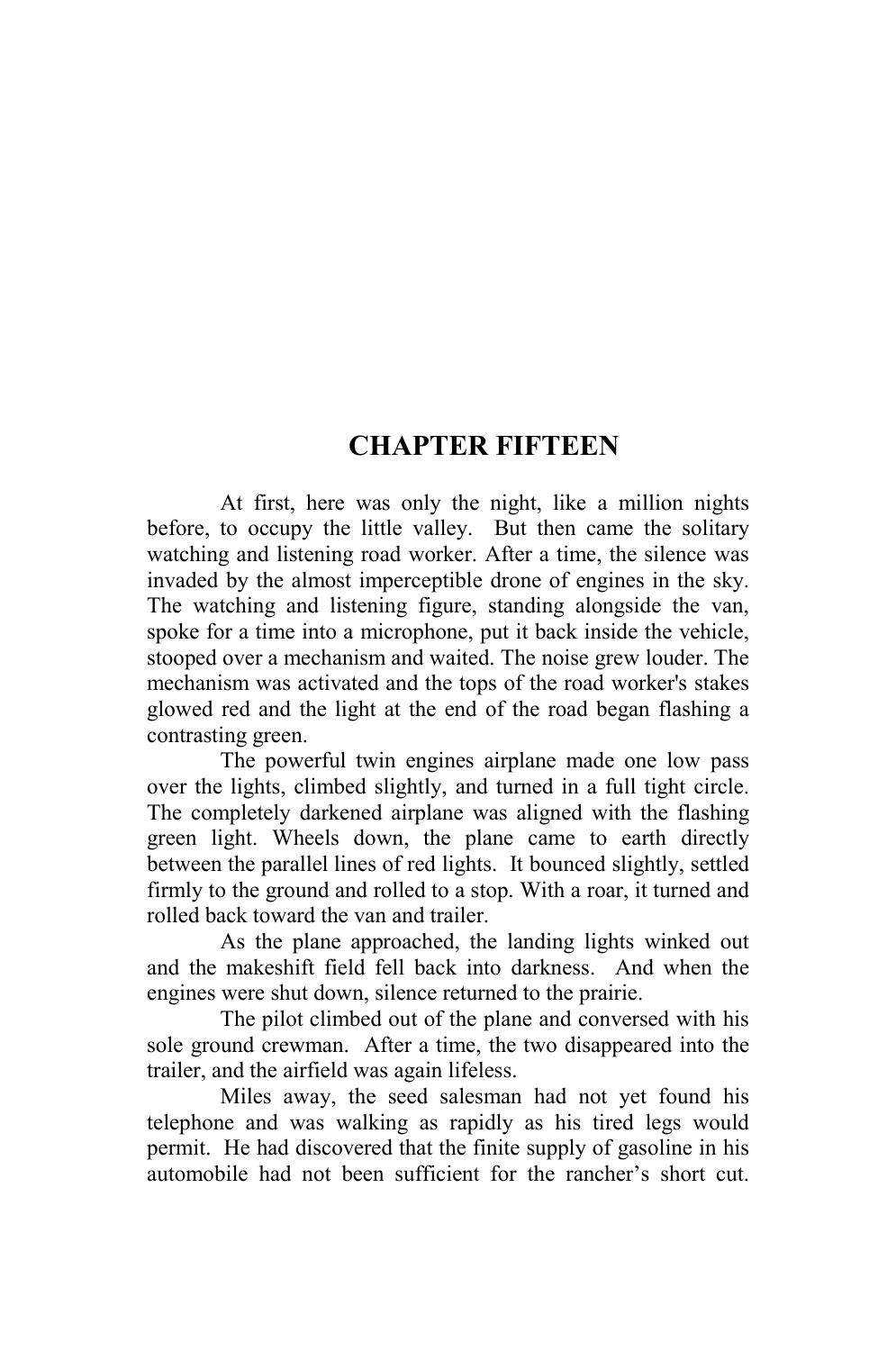However, the salesman's hopes had risen markedly when he came upon the dirt road that in the last hour had improved to gravel.

The walking had warmed him and he had pulled off his coat and slung it over his shoulder. Whatever nocturnal animals might have watched his steady progress would have been no doubt puzzled over the sight of a shoulder holster and revolver strapped under the arm of a lost seed salesman. Like the rancher who hadn't been asked to place an order, they would have written it off to strange city ways and gone on about their own business.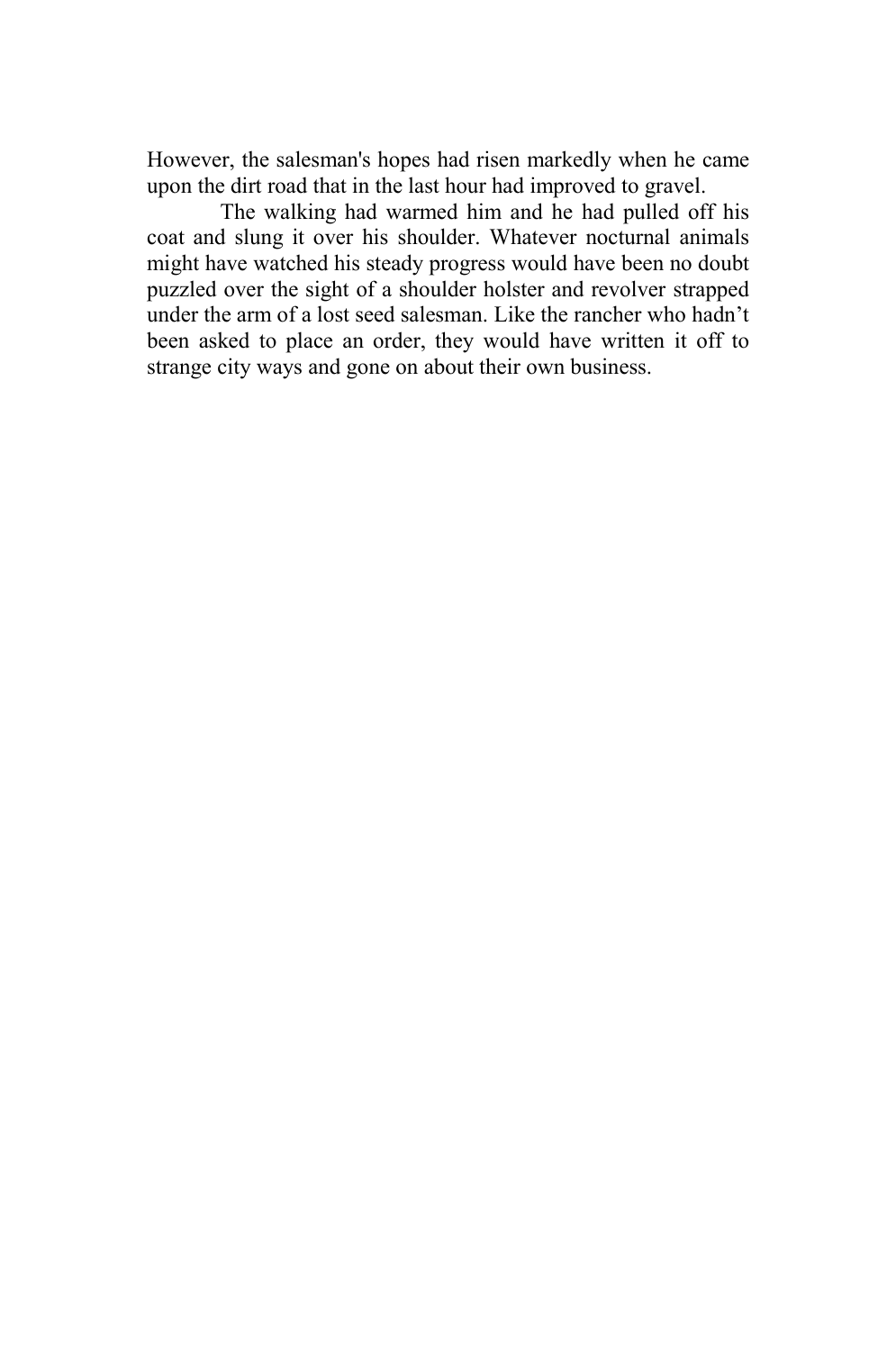## **CHAPTER SIXTEEN**

Summer Saturday mornings, when the weather was good for flying, was a busy time at the Jefferson County Airport, but the modern terminal building was relatively quiet compared to the bustle on the flight line around the light aircraft. A coffee shop was the center of what life there was, and it was only a stopover point for pilots heading for trips, for practice, and for some recreational flying in the quiet air of early morning.

The midsummer sun was already up and busily driving its rays through the large windows where Pitkin Waay stood watching the take-offs of an assortment of airplanes. Yawning and rubbing sleep from her eyes, Jenny stood at his side.

After a time, there seemed to be a pause in the busy traffic. Into it swept a silver sleek Air Force jet. Pitkin waited until he could see where it parked before turning and leading Jenny through a side door of the terminal onto the tarmac that was already warm under their feet from the morning sun.

By the time they reached the jet, Mark Stanley had climbed down the short ladder and pulled off his flight suit and white helmet. As Pitkin approached, Stanley waved at the pilot who was still sitting in the cockpit. Stanley then picked up his briefcase, turned, and shook hands with Pitkin.

"It's fast, but I wouldn't recommend it to the faint hearted," said Stanley.

"Mark, this is Jenny Gilpin, my assistant."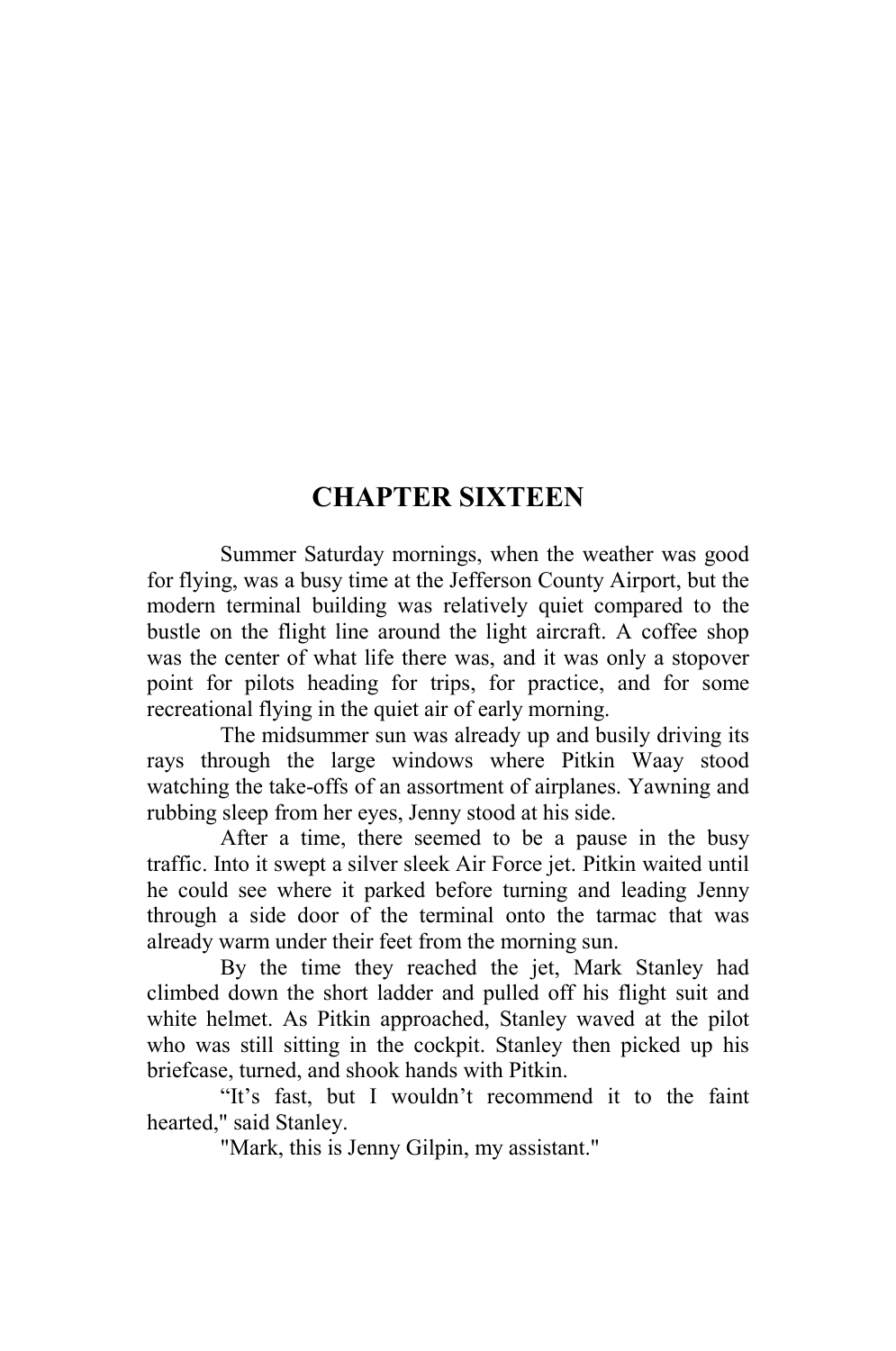The agent shook her hand and smiled, "I only needed a car. A committee wasn't on the agenda."

"It was on the way," she replied taking Pitkin's arm as they headed for the parking lot.

Pitkin and Jenny had taken the time to clean the windows of the little station wagon, but elsewhere, it still wore its heavy coat of dust. "Looks like someone dropped a giant vacuum cleaner bag on you," quipped Stanley, who chose the back seat for himself and his bulging briefcase.

"We were up in the mountains last night and managed to find the dustiest road in the county," explained Pitkin. "I can't prove it, but I think the ranch owner keeps it that way to discourage tourists."

Jenny smiled and coughed slightly, probably from the dust that swirled up as they closed their doors. As she wheeled the car out of the parking lot and onto the road, Pitkin turned and began orienting Stanley to the countryside. They were traveling west on Colorado State Highway 128. The airport was to their left, but it quickly fell behind and disappeared. The highway followed the spine of a high ridge, and, except for a few turns imposed on the road by geography, continued west. Pointing off to the right, Pitkin explained that the great wide basin north of the ridge contained Boulder and some of the northern suburbs of Denver. To their left they had a spectacular view of downtown Denver. The smog had cleared during the night and Saturday morning traffic had not yet distributed its customary haze over the area.

Stanley, like nearly every visitor who took the same route, was amazed at the near proximity of downtown Denver. "Just down the hill a ways," he observed, looking at the shining skyscrapers.

The airport was only a short distance from the plant, and after the turn south on Indiana Street; the east entrance was less than a mile. There were four heavily armed guards spaced around the chain link gate. One of the guards walked cautiously up to the window and looked in at the three passengers.

"Morning, Miss Gilpin, Doctor Waay. I'll have to ask you all to step out, please."

They complied. As the guard opened the doors one by one and rummaged in the back and front, another guard looked under the hood, and at the undercarriage. Satisfied, the first guard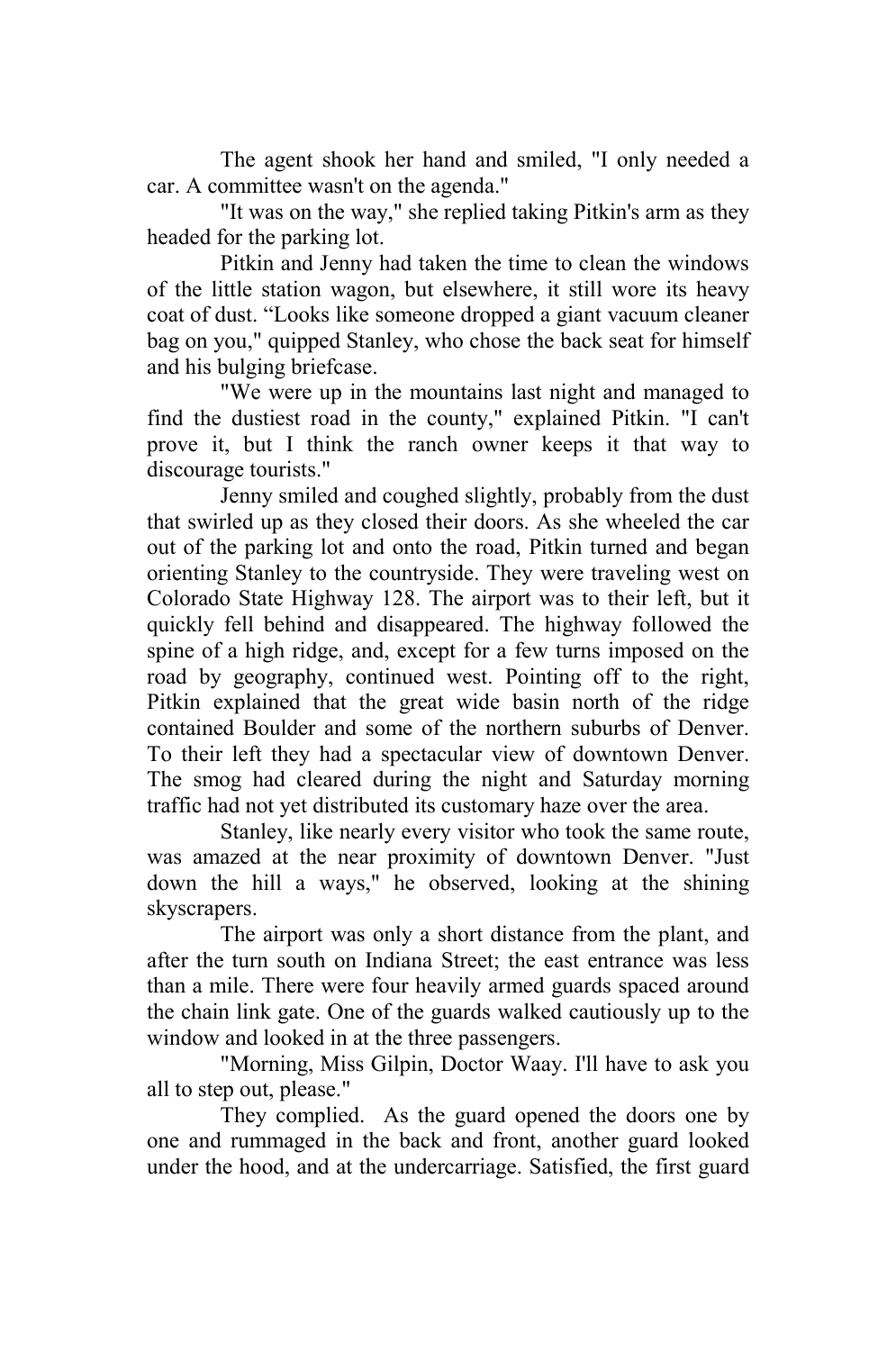walked over and carefully inspected first Jenny's badge, then Pitkin's. He frowned and studied the unfamiliar badge of the FBI agent.

"I'm sorry, sir," said the guard to Stanley, this won't get you in. "Doctor Waay, you'll have to sign him in yourself." Pitkin accompanied Stanley and the guard to the security building and followed the prescribed procedures of identifying Stanley, stated the agent's business was "official", and signing a thick log book.

"Thank you, sir," said the guard. He handed Stanley a white plastic badge bearing a large V. "Snap this to your coat and make sure it's visible at all times," he ordered. With that, he was signaling to another guards to open the gate.

Once past the heavy chain link gates, Stanley looked up and down the fence and quickly spotted two guards walking the perimeter fence. "You've got a good security man, Pitkin. I'm looking forward to meeting him."

Stanley's appreciation for Henry Niwot's work increased when Jenny slowed for a heavy truck blocking the entire width of the road where it cut through a hill. To have driven around it would have been impossible because the land rose sharply on either side. As the car came to a complete halt, a guard appeared from behind the truck and read their license number. He talked into a portable radio, nodded, and directed an unseen driver to pull forward just far enough for the station wagon to slide safely by.

"Yes," repeated Stanley, "a good man."

Once inside the administration building, Pitkin led the way to his office where he found Hatch Baldwin sprawled in a chair, sipping coffee. In the opposite chair, a bleary eyed, Henry Niwot was studying a map of the plant.

After the introductions had been made, Hatch went off in search of a cup for Stanley who immediately engaged Niwot in a conversation over the map. Pitkin walked with Jenny back into the reception room.

 He still would have preferred sending her on an assignment far from the plant, but that issue was already behind them. Pitkin settled for routine and necessary work where she would be nearby.

 "I think the best use of your time would be to begin a draft of the formal report we have to submit to the State Board of Health on Monday. I'm sure Harvey will be in the area. Get him to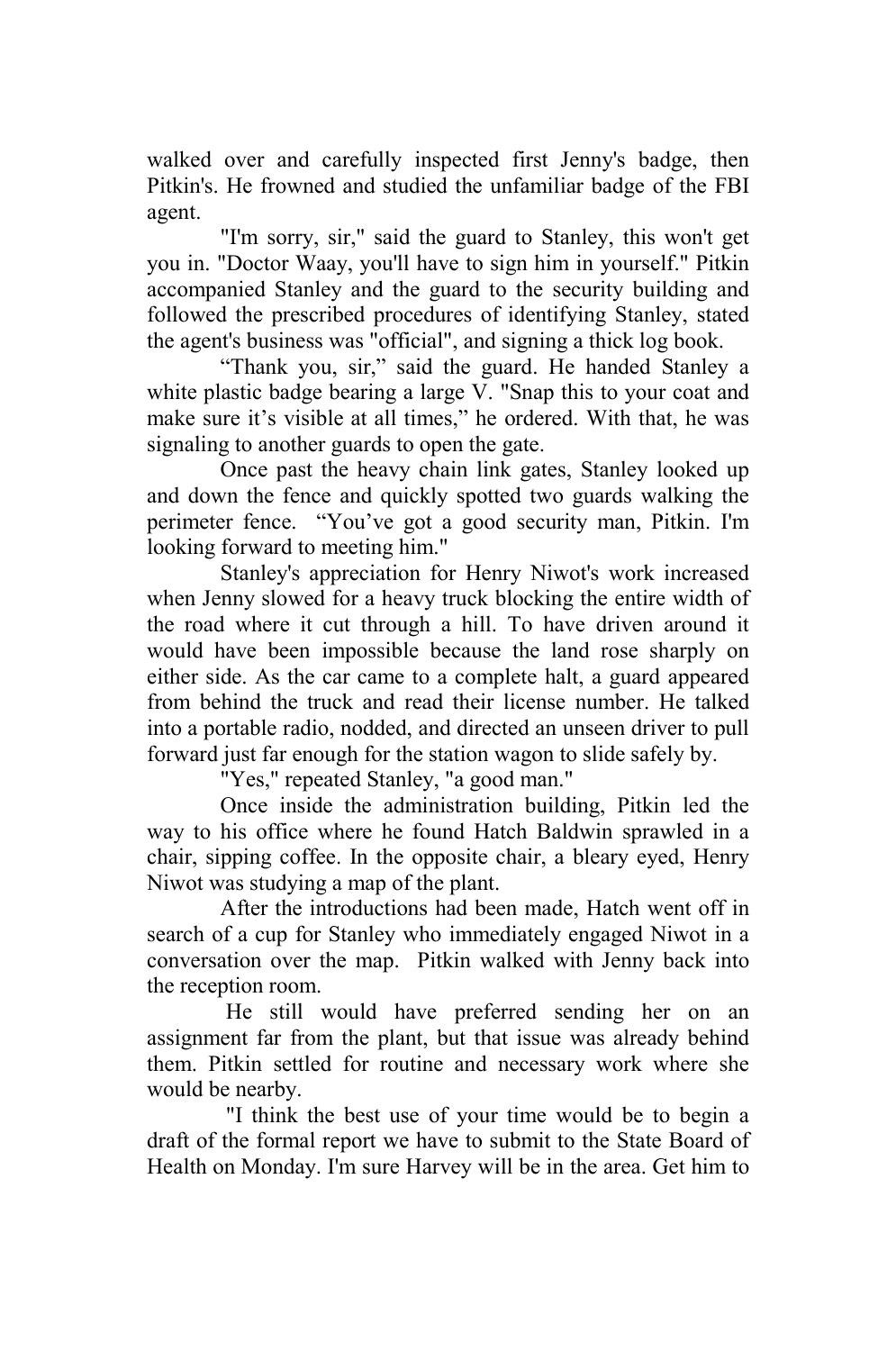sit down with you and work up the data on radiation levels. He knows how I feel about it so you won't have any trouble. The guideline is to tell the total unadulterated truth. At the same time, we honestly don't know the cause for the emissions from the recovery building. Put it in the report exactly that way. Explicitly say that we don't know the precise cause, but a report is being prepared. The promise of information later almost makes me gag, but we really don't have a choice. We can specifically promise to deliver it within ten days. A copy will be sent to Doctor James Elbert and every member of the Board the day it's finished."

Before turning to go, she looked at him and whispered, "The evening was great, Pitkin. Thanks."

"Same to you, Jenny. When this thing is over, we're going somewhere far away and staying a long time."

"Where I won't have to do the dishes, set out the trash, and be a slave housekeeper?" she teased, as she squeezed his arm and headed away down the hall.

Pitkin returned to his office and listened while Niwot continued describing the security network around the plant and detailing the additional measures he had instituted. Stanley listened, nodded, and asked an occasional question. Hatch had managed to find two steaming cups of coffee, one for Stanley and one for Pitkin.

"Have you been told what we're looking for?" asked Stanley with a sidelong glance at Pitkin.

"Late yesterday afternoon, after we had started calling up reserve people, Pitkin called a meeting and said we were looking for one or more terrorists. He guessed they were probably experts at infiltration and surprise attacks. He said our information was pretty sketchy, but a suspect vehicle had crossed into the United States from Canada and was last seen in Rapid City, South Dakota. That's about the size of it, and I must say, it isn't much to go on."

"I hoped he had briefed you, and I'm glad he did. He told you everything we knew as of last evening. Unfortunately, we never do have enough information in these situations," said Stanley, "but I can add a little to what you already know. We're pretty certain there are two men in this terrorist team. One was driving a dark blue van with a New York license. Here's the plate number. You can distribute it to your men." Handing Niwot a slip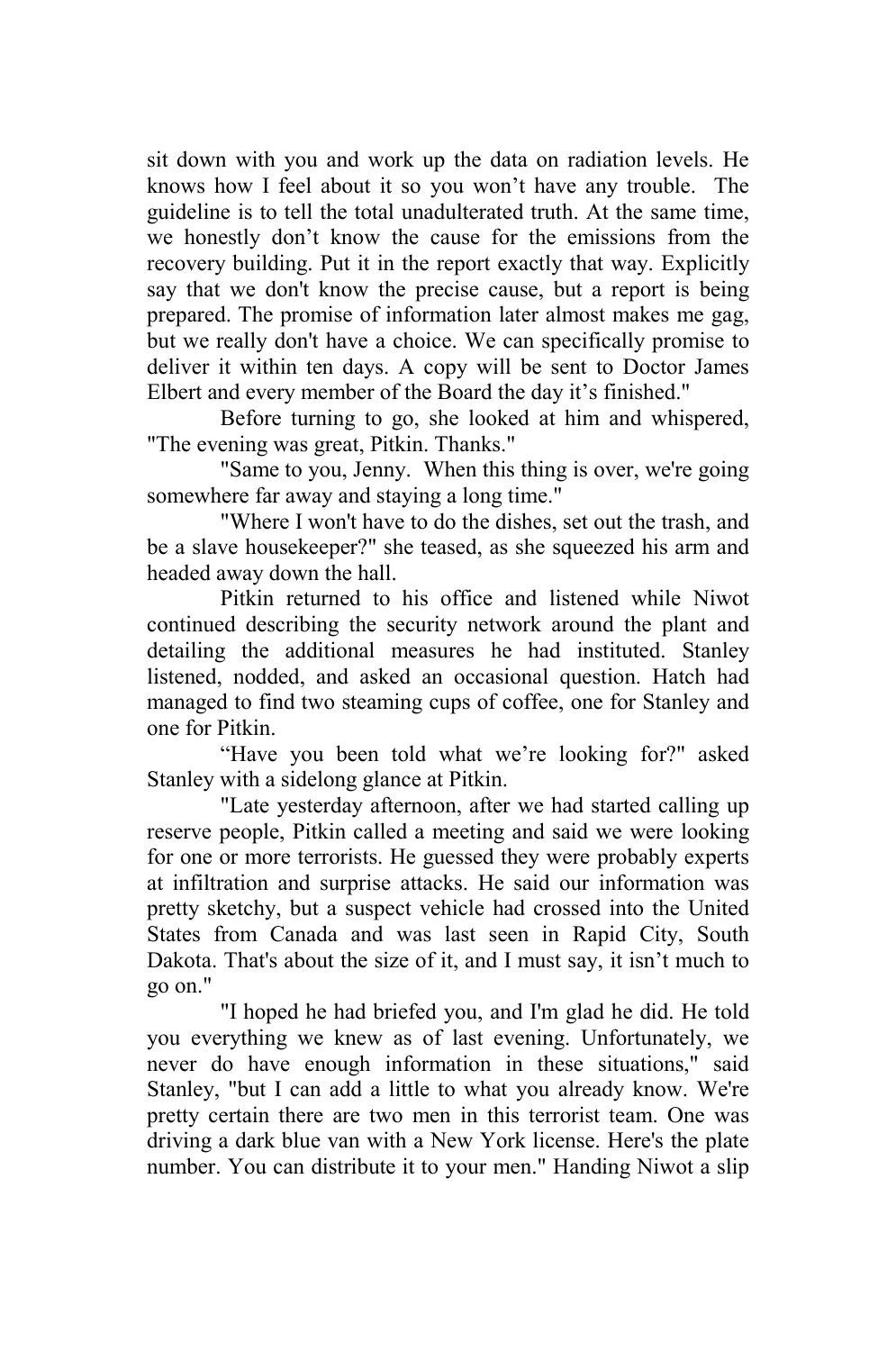of paper, the agent added, "beyond that we are shooting in the dark. The van driver has a heavy moustache and olive complexion. We think he's from a Middle Eastern or North African nation. The second man will be meeting the first somewhere in the area, and they will team up for the assault."

"Then you're certain there will be an attack?" asked Pitkin.

"As certain as we can be, operating on information from informants who have to use some convoluted ways of getting their information to Washington."

Pitkin swept up the telephone and punched three numbers for an internal extension. The call was answered instantly. "Marshall, this is Pitkin. Close all operations in the processing building. Retrieve all Special Nuclear Materials in the plant and secure them in the central vault. Call me when you've finished."

Three more numbers brought another instantaneous answer. "Jenny, is Harvey there? Fine. Put him on the line. Harv, drop the work on the report I just assigned to you two. I want you to get your rad teams out away from the central complex. Put them on standby near the east and west gates. Oh, yes, Harv, take Jenny with you. One more thing, I want you to go the west gate and wait there for the Sheriffs from Jefferson County and Boulder County. Sign them in and bring them to my office yourself." A pause. "Yes, things are beginning to move pretty fast, Harv. I appreciate the thought."

Again three quick numbers brought a prompt reply. "Poudre, call the fire squad leaders the minute I hang up, and get the fire trucks out of the buildings. Disperse them on the parking lots away from the buildings, and keep the crews close to the vehicles." Pitkin listened for a moment. "Poudre, I don't give a damn about the pickups and vehicles Henry Niwot has checked out. Just get those trucks dispersed? Okay? Good, thanks, Poudre."

Turning back to his office group, Pitkin addressed himself to Niwot. "Henry, get a couple of men and sweep the plant. Everyone is to get out. I don't want to sound the alarm, because we've got a few men working in recovery and processing. Begin your sweep with recovery and tell Perry to clear his people out of there. He should only have a half dozen-line operators and a couple of foremen there. On your way out, tell Ollie Kutch to pull out also but to stop by here first. I don't believe any of his people came in to today, but if they did, get them out." Catching Hatch's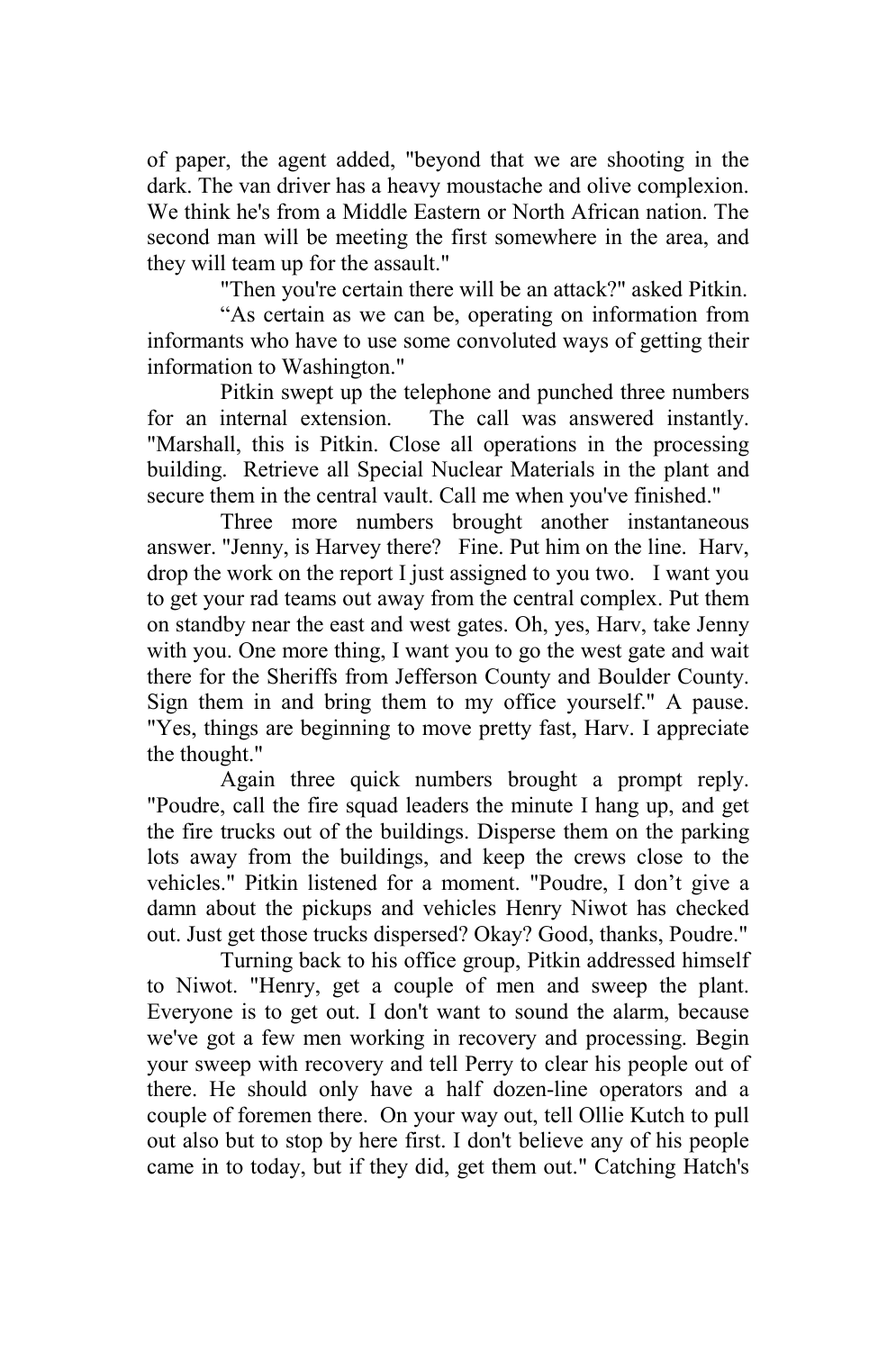questioning glance, Pitkin added, "Take Hatch with you. If you have any problems that need my attention, and if you can't locate me by phone, send him."

When the two men had cleared the door, Stanley with raised eyebrows voiced his approval with a sham offer to leave. "I think I'll catch that jet back to Washington. You don't need me around here." Smiling his admiration, he went on, "That was fast work, Pitkin. You make me wonder how often you have these emergencies."

"We've had a couple, and plutonium isn't forgiving. You never have the time or opportunity to correct a mistake once it's been made."

"I've been in a lot of sticky and unpleasant situations," said Stanley, "but to tell you the seat of the pants truth, this one sends a chill down my spine like nothing I've felt before. I think it's the radiation. I'd be happier if your rays had a strong odor or a bright color. Invisible and deadly aren't high on my list of acceptable risks."

"I'll take it over the unpredictable and malevolent minds of dedicated terrorists," countered Pitkin. "With plutonium you know how it will behave and what it will do in given circumstances. It'll kill you if improperly handled, but you know its properties, and that gives you a better than even chance. With human killers you simply don't know."

"Pitkin," called Kutch from the doorway, "Henry said you wanted to see me."

"Yes. We're clearing the buildings, Ollie. Have you accounted for and secured all classified documents in your safe?"

"Closed and locked, Pitkin, per alert procedures."

"Fine. Did any of your people come in this morning?" "No."

"Okay, I'm expecting an assistant chief from the state patrol to be checking into the east entrance any time now. He'll need someone to sign him in past security. I'd appreciate it if you'd pass him through the gate and bring him here."

"Glad to," agreed Kutch.

As Kutch turned to leave, Pitkin called after him, "Ollie, have you seen Hugo this morning?"

"No, as a matter of fact, I haven't. He had some classified material checked out, and I went to his office looking for it. The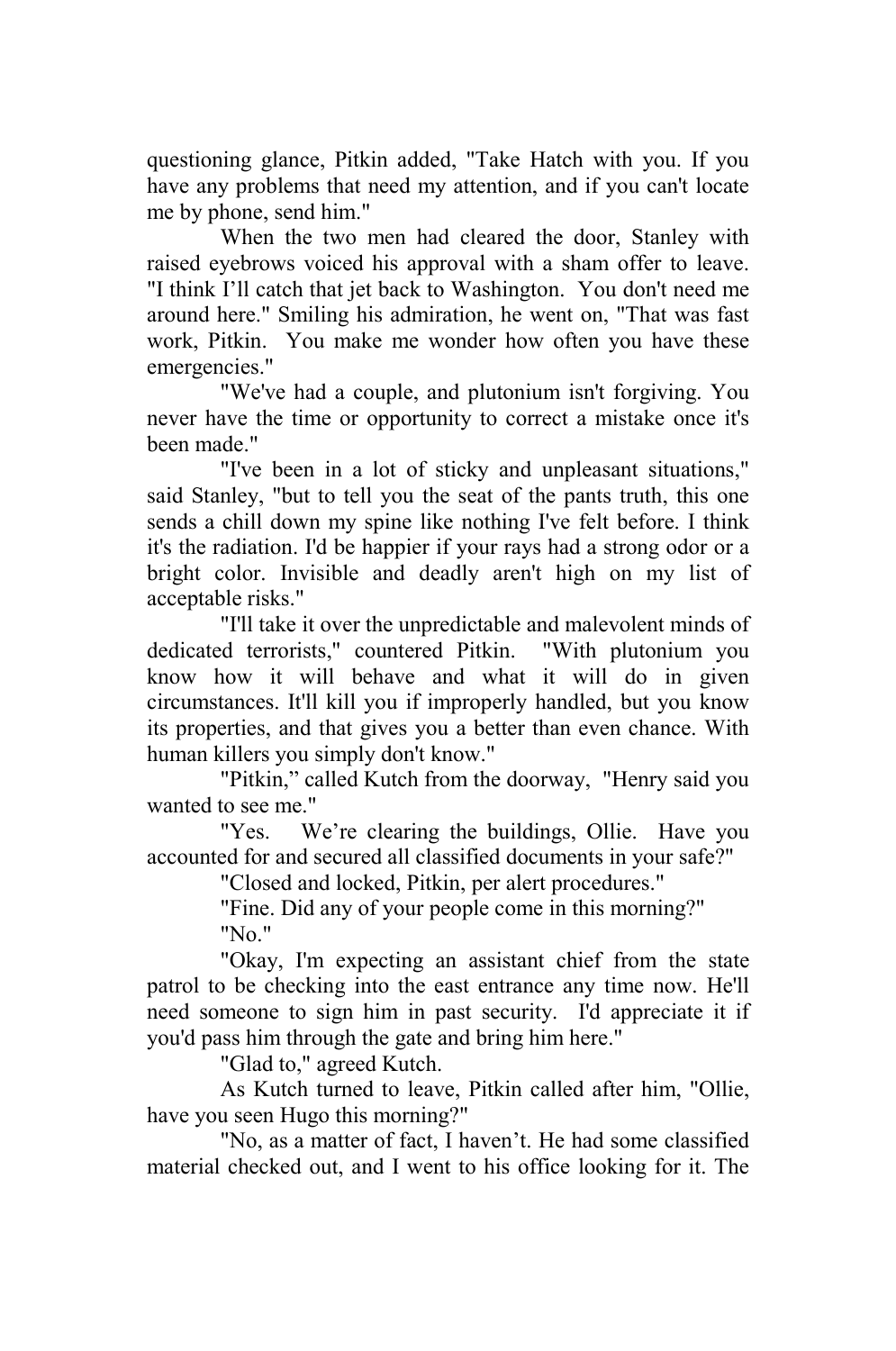document was locked in his file cabinet, but the office was dark. It didn't look like he had been in yet."

"How long ago was that?" asked Pitkin frowning.

"Probably two hours."

"All right, thanks, Ollie."

As the man hurried away through the reception area, Pitkin's frown deepened. "It isn't like Hugo to be late," murmured Pitkin, as much to himself as to Stanley. "He agreed to meet two people from the State Board of Health today and I know he planned on attending this meeting. I certainly hope he remembered. It's kind of strange he hasn't even called."

"Strange things in these situations make me very nervous, Pitkin," said Stanley. "Could you call his home and find out what the problem is, if there is a problem?"

"I can try," said Pitkin, already punching the numbers into his telephone.

Pitkin waited, listening to the unanswered ringing of the phone. Finally he sighed and hung up. "No answer. Well, it could be one of a hundred things, I suppose."

For the next half-hour, Stanley asked questions about the plant and its emergency operational procedures. Pitkin briefly described the procedures for securing radioactive materials and how they could be kept in a storage vault in the processing building.

Before Stanley could pursue the matter in detail, Harvey Flagler entered the office behind two men wearing badges stamped with the large visitor V. The first man wore a dark brown uniform and wore a gold badge of his own on his shirt pocket. The second wore a light summer business suit.

Pitkin rose and greeted them. "George, Ward, good morning. Harv, pull some chairs in from out front. Three should do it." He proceeded to make the introductions; "This is Mark Stanley, FBI, from Washington. Mark, this," nodding at the uniformed man, "is George Bergen, Sheriff of Jefferson County. And this," indicating the second man, "is Ward Raymond, Sheriff of Boulder County."

As the men seated themselves in a wide circle around the coffee table, Pitkin explained for Stanley, "The plant is located in George's county, but its northern boundary lies along the southern edge of Boulder County. Ward and his officers have always been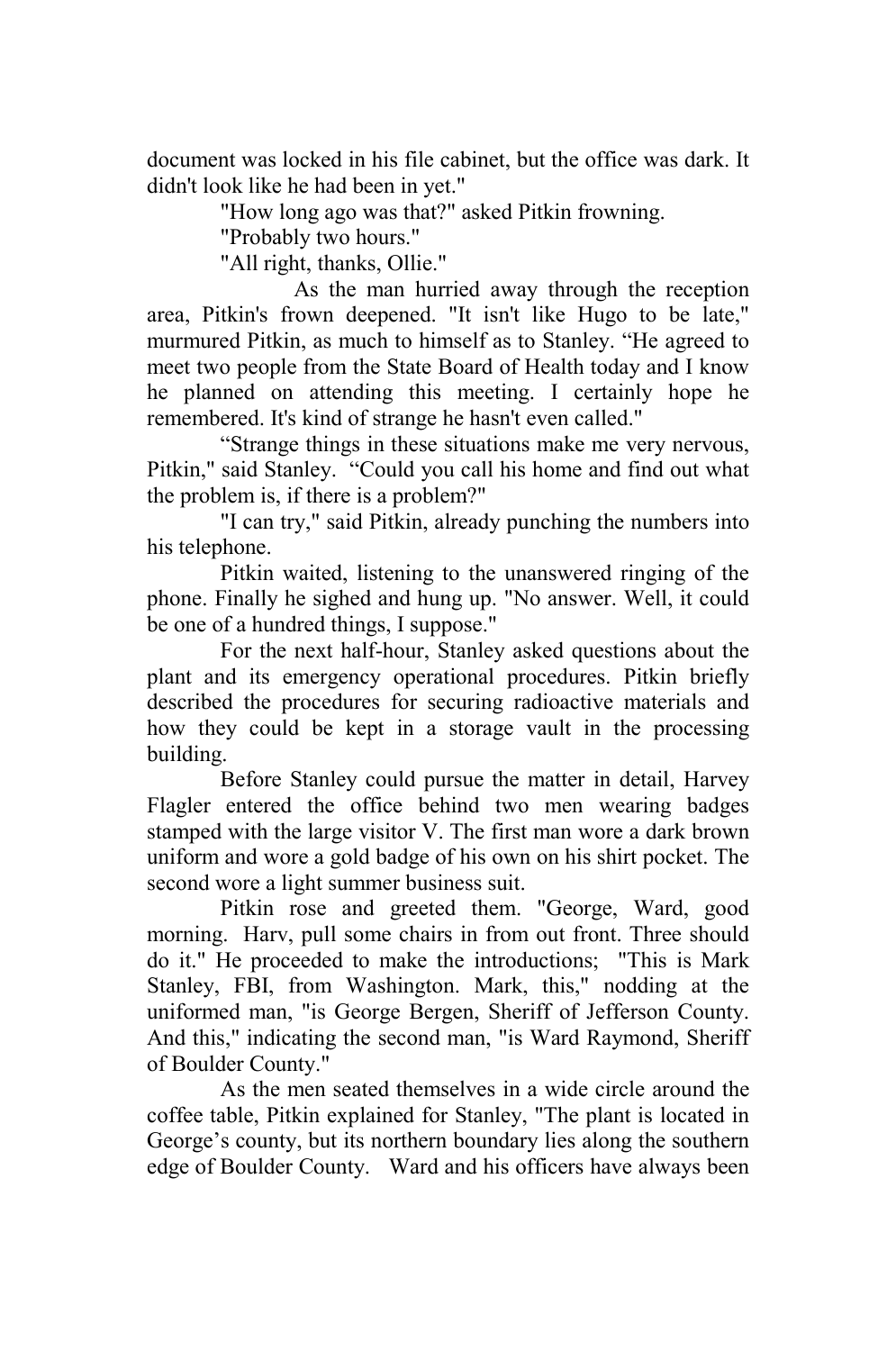a full party to our security arrangements, and he has supplied a full component of deputies whenever we've needed them."

Bergen, the uniformed Sheriff from Jefferson County, accepted a cup of coffee from Harvey Flagler. Setting it on the table, he asked, "What are you up to now, Pitkin? This doesn't look to me like another Hiroshima day march. Your security guys are downright serious."

Ward Raymond added his impression. "Hell, they made me climb out of my car and kept me there until, Harvey showed up. You guys expecting an invasion?"

"Something like that," replied Pitkin. "I invited Del Norte to come up from Denver. He should be here any minute so we'll hold the details until he gets here."

Bergen turned his attention to Stanley. "You must know, Pete Bethune. He's the agent in charge of the Denver office."

"I know Pete very well," said Stanley. "As a matter of fact, I talked to him last night. He's chasing some leads down for me, and will be driving out here later today."

The two sheriffs and Stanley lapsed into talk about FBI and local law enforcement relations. Pitkin leaned toward Flagler and asked, "Harv, have you heard from Hugo this morning?"

"Not a word," said Flagler shaking his head. "I'm kind of surprised, too. He's always here with the early birds."

Looking up, Pitkin saw the third officer he had invited to the meeting. "Del," he said, "you know George and Ward of course, and I believe you've met Harvey Flagler."

Norte, wearing the characteristic blue uniform of the Colorado State Patrol, shook hands around the table. When he came to Stanley, Pitkin identified the agent and invited Norte to take the last empty seat in the circle. To Kutch, who had provided the required escort for Norte, Pitkin said, "Thanks, Ollie. I'll be responsible for him from here on. You can go back to the gate area and see what develops. I'll be in touch."

The conversation halted as Pitkin resumed his seat. "My part of this will be short," he told them. "Hugo was supposed to be here and outline what's going on from the plant's standpoint, but he's apparently caught up in something, so we'll go ahead. Based upon information supplied by Mark Stanley, I have placed Rocky Flats on a full security alert. That explains why you were rather abruptly stopped at the gates and not admitted without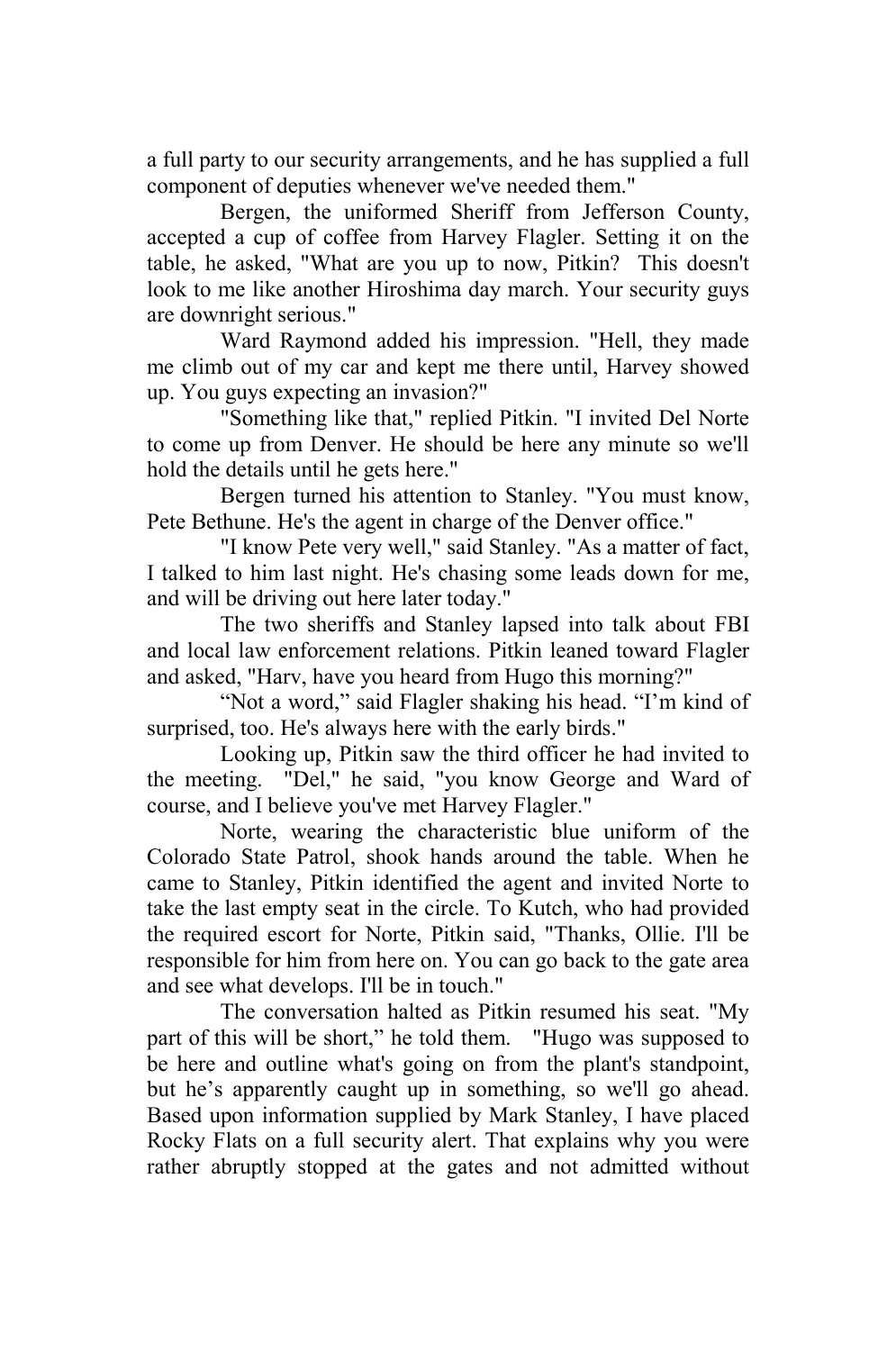signed approval of a plant official. Mark will brief you on the reason for the alert, but simply stated, we are the target of a terrorist group which is somewhere in the area."

Stanley immediately picked up the briefing. "I'm sure you've read the routine bulletins and information sheets the Bureau has distributed to local law enforcement offices throughout the country. We've had some terrorist activity, and for the Bureau, it's not a new experience. We, of course, work closely with the Central Intelligence Agency because domestic terrorism usually has foreign origins. Infiltration of such groups either here or abroad is, as you might imagine, difficult under the best of circumstances. However, a very reliable source has been feeding us information for some weeks now about a plan by one cell of a terrorist organization to attack a nuclear weapons facility. One by one we've managed to check our installations off the target list. Los Alamos is still a question mark because of its proximity to Mexico. But our best lead developed in New York. An agent picked up on a prime suspect who drove up to Canada and crossed to Winnipeg. He tailed the suspect down through Rapid City, but lost him in Wyoming. The agent hasn't checked in, and he's more than twelve hours overdue."

"Anything else to point the arrow at Rocky Flats?" asked Bergen.

"The man we were tailing has a confederate, a known terrorist. We followed him from one of their New York `safe' houses to La Guardia. He took a commercial flight to Chicago. There he transferred to another commercial flight to Kansas City. He gave us the slip in the traffic around the terminal, but we're checking a good lead he was seen in Salina, Kansas. That has him headed this way. Both suspects seem to have targeted this area and Rocky Flats is the only nuclear weapons facility in the state."

"No reflection on the Bureau, but you're saying you managed to lose both of them," said Raymond with a scowl.

"I don't want to make excuses, but we think their overseas base began to think the idea for the attack had gotten out, which it had, of course. The group in New York was ordered to accelerate the schedule. We simply hadn't expected them to move this fast," explained Stanley. "We didn't want to pick them up. We just had no specific evidence. Rather than make an arrest that wouldn't hold up, we decided to follow them until we at least identified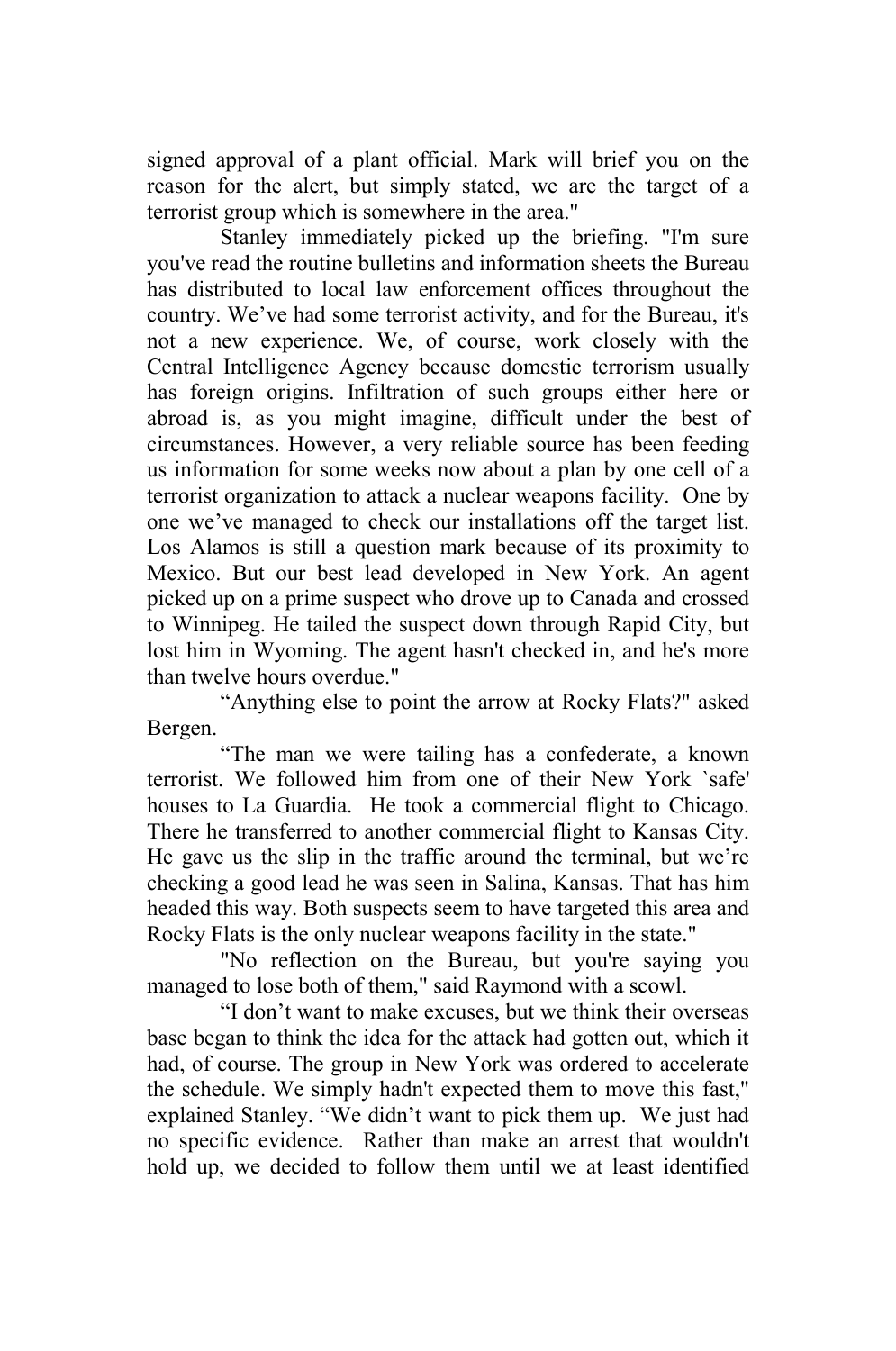some of their contacts along the way. I might add, we had some success with that part of the operation. But you're right Ward, we gave them too much rope, they lost us."

"Tailing someone along an empty road in Wyoming is tougher than down a street in Denver," observed Raymond. "If you're close enough to see your subject, he can see you for lots of miles."

"We do have a description of the van and a rough description of the driver," said Stanley. He repeated the information he had recited for Niwot and gave them the license plate number."

"Just how serious is the threat, in your judgment?" asked Norte, addressing himself to Stanley.

"This same crowd, blew up an embassy in London and a trade center in Bonn, in just the last six months," replied Stanley. "The West German Government had almost six hours notice, but failed to stop them. I'd say this is quite serious."

"Tell us what you need," said Bergen.

"Right," agreed Raymond, "everything we've got we'll use. Name it."

"This thing will happen today or tonight," said Stanley. "They have their orders from their base, and they'll push right along, especially since they know we're only a step behind. We just need a break of some kind to catch up." Turning to Norte, he asked, "Can you put a couple of helicopters in the air over the routes between here and Wyoming?"

"I'll give you 'copters and roadblocks," said Norte promptly.

"Does the City of Denver have a squad which could handle a bomb situation?" asked Stanley.

"Yes, I'm sure it does," replied Norte.

"Could I ask you to give them a call and ask them to standby?"

"Be glad to," agreed Norte, "but before we go any further, will you be here at the plant coordinating?"

"Yes, you have Pitkin's number. Use it or any of the plant's administrative office numbers to reach me. Sheriff Raymond, I think we have to operate as though these people are skilled and trained in what they're doing. I would imagine they have maps of the immediate area and would, when they get close,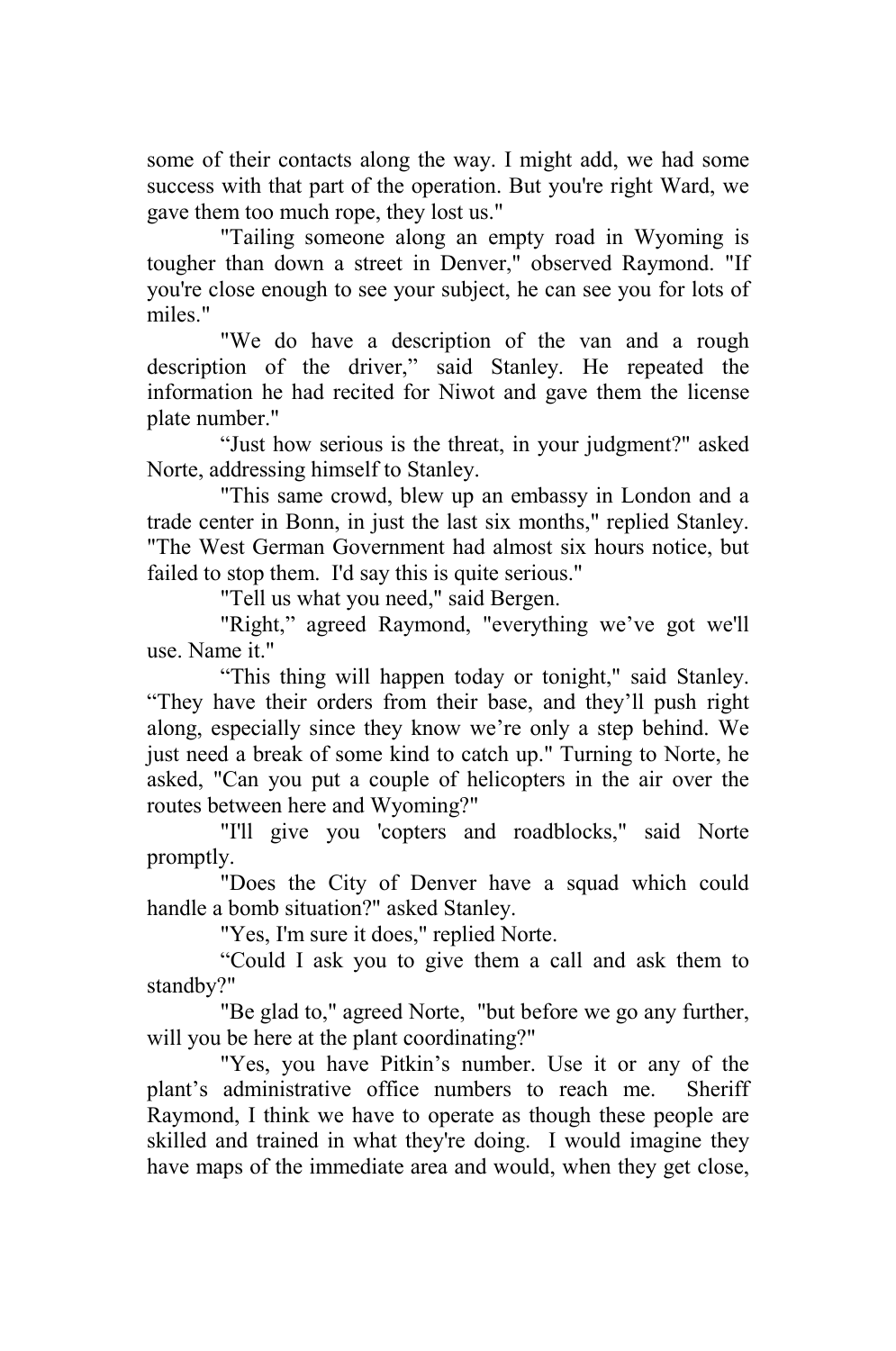use back roads, especially if they get any idea they're expected. If you could put some patrols out with that thought in mind, it might be helpful."

"I'd expect we'd be able to do a better job if we stayed within a few miles of the plant. Otherwise we'd get spread pretty thin."

"I agree, Ward," said Bergen. "We need to focus our effort around the Flats."

"I'll accept your judgment and will leave the details to each of you to work out," said Stanley. He was pleased to find the three officers were entirely professional in their response to news that might have sent others into a panic. They were also acquainted with one another, having worked together before. That, too, was a plus for the defense of the plant.

"Are you covered inside the plant perimeter?" asked Bergen looking from Stanley to Pitkin.

Pitkin fielded the question. "Henry has his reserve force dispersed, and we're in the process of evacuating the buildings as quickly as possible. Henry would be here now but he's making an inspection and sweep of the entire facility. The only people left will be Mark, Henry's men, and myself. Since we have the guards, and since we'll have your patrols nearby, I can't imagine how we'd use you inside the fence unless Mark has some ideas."

"No, I believe Pitkin's right. We're pretty well set as soon as his people are away from the buildings."

"Pitkin," asked Raymond, "You said you were evacuating. How long will it be before you're clear?"

"Right now we're securing the Special Nuclear Material. It'll probably be another hour or two."

"Special nuclear material, what's special about it?" asked Norte.

"It's really only a term from the Atomic Energy Act," explained Pitkin. "It's plutonium and certain forms of uranium which has been enriched to a degree substantially more pure than its natural state."

"It's the stuff that explodes then," concluded Bergen.

"No explosions, George," Pitkin assured him. "Under extraordinary circumstances or in an accident, we could have a criticality, but not an explosion."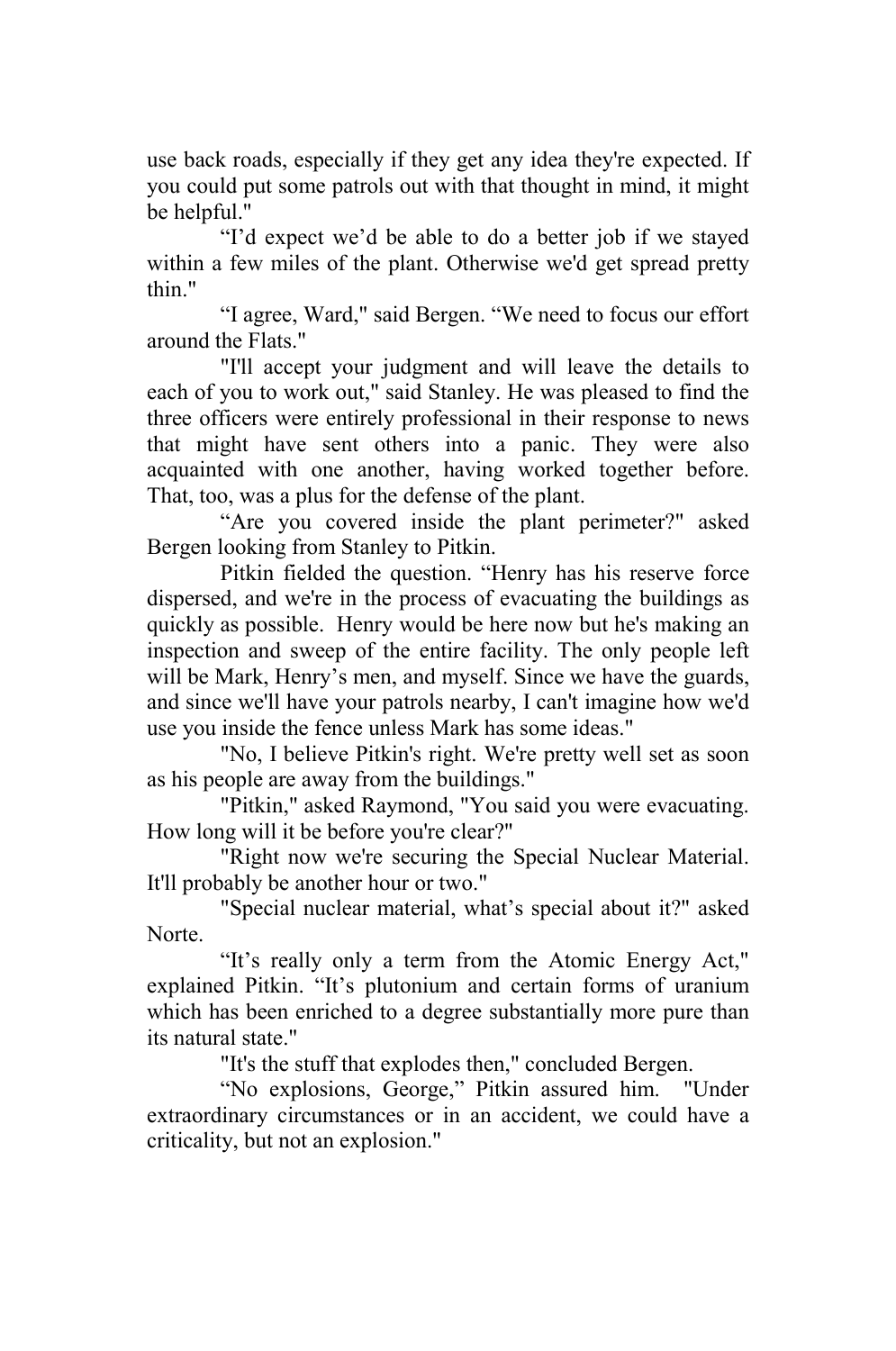"One thing I'm not is a radiation expert," said Stanley, "I was briefed by our technical division, but what I really learned is to ask you for information on such things. Just in case we had a satchel of TNT going off near your vault, could it cause a criticality?"

"Yes, it's possible if the wall was breached and a given amount of plutonium, for example, was disturbed and placed in too close a proximity to more plutonium."

"Sounds ominous to me, Pitkin," said Stanley. "Could you give us a one liner on what a criticality is?"

"Perhaps an example would serve best," replied Pitkin. "You know what happens when a firecracker is set off. Yet, when the same powder is removed and dumped onto the ground and ignited, you get a rapid burning, but no explosion. We have a nuclear detonation only when fissionable material is properly aligned in the proper quantities and is properly triggered. Failing those conditions, you can have a criticality, a flare or instantaneous discharge of radiation, but no detonation."

"The place wouldn't go up then and leave a crater between Wyoming and New Mexico?" Concluded Norte, relieved at hearing there wouldn't be a nuclear explosion.

"Nothing that spectacular," Pitkin assured him. "I hope you're not disappointed, Del. I don't believe anyone else is."

"Hardly," smiled the patrolman.

"Gentlemen, that's all I have for the moment," announced Stanley. "I'll be getting back to you if I learn anything, and I'm sure you'll call me if anything develops in your areas."

"Harvey, would you ride out to the gate with George and Ward? Mark and I will take Del out the other way. Oh, yes, take a few minutes and have the guards issue O badges to them. They may need to get in and out of here in a hurry. The O badge will get you in faster but you'll still have to get out of your car, Ward," said Pitkin, referring to Raymond's surprise at being ordered out of his vehicle when he had come in. "During an alert, everyone gets the exercise of climbing out to give the guards a closer look."

The meeting ended with the Sheriffs and Flagler headed for their cars and the west access road that led to State Highway 93. Pitkin, Stanley, and Norte were on their way outside through the reception area when Henry Niwot and Hatch Baldwin met them.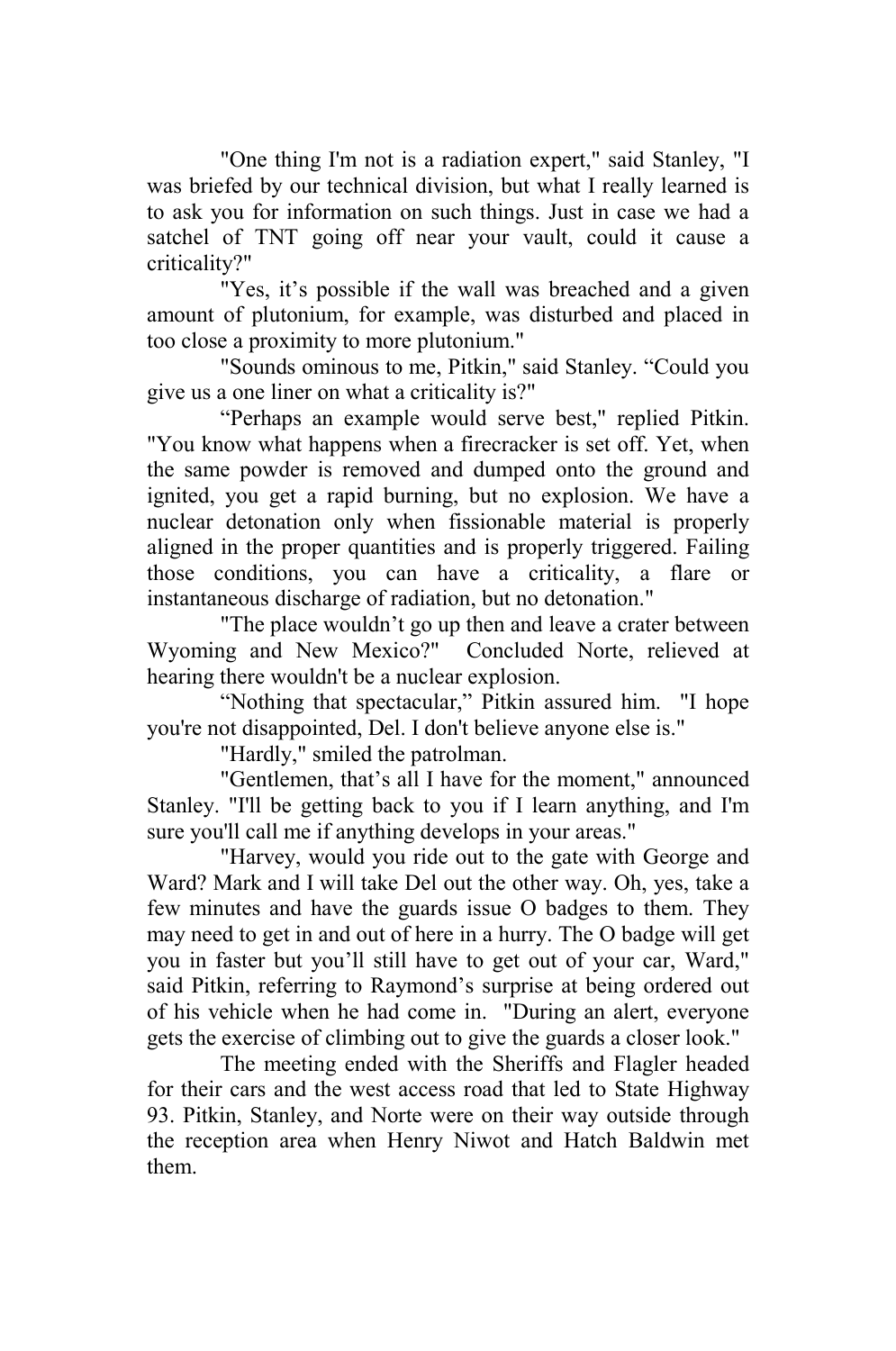"The place is like a tomb, Pitkin," said Niwot. "The only people left are Marshall and his crew. It looks like a couple of hours before they'll be secure. If you don't need me right now, I'm going to take another tour of my perimeter patrols."

"We just finished talking with Del, Ward Raymond and George Bergen," said Pitkin. "I was going to sign Del out, but I think I'll have you do it for me. After you finish, you can take Mark with you on your trip around the perimeter. He can fill you in on our meeting and let you in on what the sheriffs and the patrol will be doing. Hatch, you might as well stick with Henry."

As the door closed behind the four men, Pitkin recalled Niwot's words. The reception area, the halls leading away in both directions were silent like ancient catacombs. There had been many nights when the place had been as empty, but on those occasions, there was the certain knowledge of full shifts of active working people in nearby buildings, and there were always one or two people in the administration building on duty.

He turned and started to walk back toward his office, but his glance caught the sight of Hugo's door that looked to be slightly ajar. On an impulse, he stepped over to it and swung it open. The lights were out and the room was in the semidarkness of pulled shades.

Hugo Chase was sitting at his desk staring vacantly into empty space. The heavy framed glasses which seldom left Hugo's face had been thrown down onto a stack of papers, and his ever neat suit coat had been dropped into a rumpled heap on the floor. His shirt collar hung open around the heavy neck, and there was no evidence of a necktie anywhere.

For a moment Pitkin was too surprised to speak, His mind flashed thoughts of stroke, of heart attack, perhaps suicide. The pudgy frame was silent enough for any of those thoughts to have been reality. He stepped closer, and even in the dim light could see distress on every feature. The jaw hung slack, the thin wisps of hair were tangled and askew, and the heavy circles under Hugo's eyes were dark and red.

"Hugo?"

Pitkin's soft call was rewarded by a slight turn of the head and an answering look from the weary, heavy eyes. Yet, there was no immediate sound from the lips. Pitkin tried again, "Hugo, what in God's name..."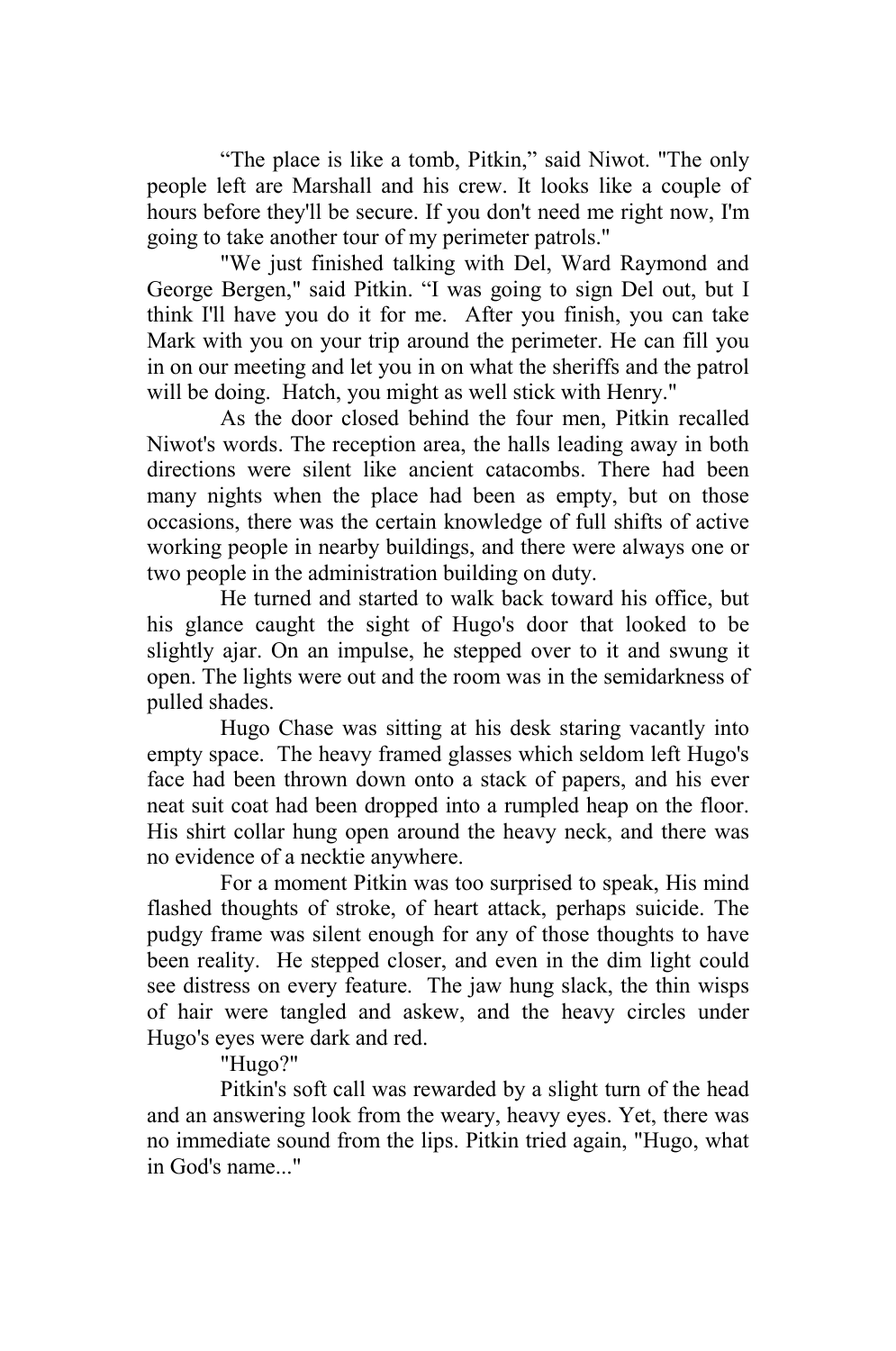As Pitkin paused in astonishment, Hugo's voice came flat and toneless. "Shamballa's got leukemia." The voice rose and became harder, "Pitkin, did you hear me. My daughter has cancer. I've given my child leukemia."

"Hugo, you can't blame yourself. If it's the plant, we're all to blame. You've been simply doing a job."

"And a damned fine one, effective, so damned effective," said Hugo, lowering his head.

Desperately hoping to get him thinking and hoping to break the depression, Pitkin asked, "What in the world are you doing here, why aren't you with Paonia and Shamballa? They need you more than this place."

"They're gone. The doctor said we should try the Freidel Institute in San Francisco. He said we might buy some time with early treatment. I put them on the plane this morning."

"Well, why didn't you go with them? Why would you come here?"

Hugo's voice carried a hint of new strength and resolve, "Remember, Pitkin, I said we'd run this places our way, or I'd close it down?"

"Sure, but there isn't anything you can do now, today."

"It can't be run without killing people. I'm going to shut it down ... forever."

"Hugo, there isn't any way, not today, not now. Even if you ordered it closed, the Department would send someone else to do the same jobs we've been doing. What could you possibly accomplish that would be meaningful and effective?"

The Director's head fell to his chest, "I don't know," he murmured. "But I'll find a way, I must, but if I fail, Pitkin, you've got to promise me, you'll close it." His head had come up sharply, and his demand became instantly shrill and strident. "You can do it, Pitkin, you know you can."

"Sure, Hugo. We'll do it together."

At that moment, Pitkin would have promised Hugo anything. He was convinced the man was near hysteria and not thinking straight. The first thing had to be to calm him, but the question was how. Drugs were forbidden at the plant, but he knew Lamont took tranquilizers. Hoping there might be some in the PR man's office, Pitkin asked, "Hugo, I'm going down the hall for just a minute. Will you be all right?"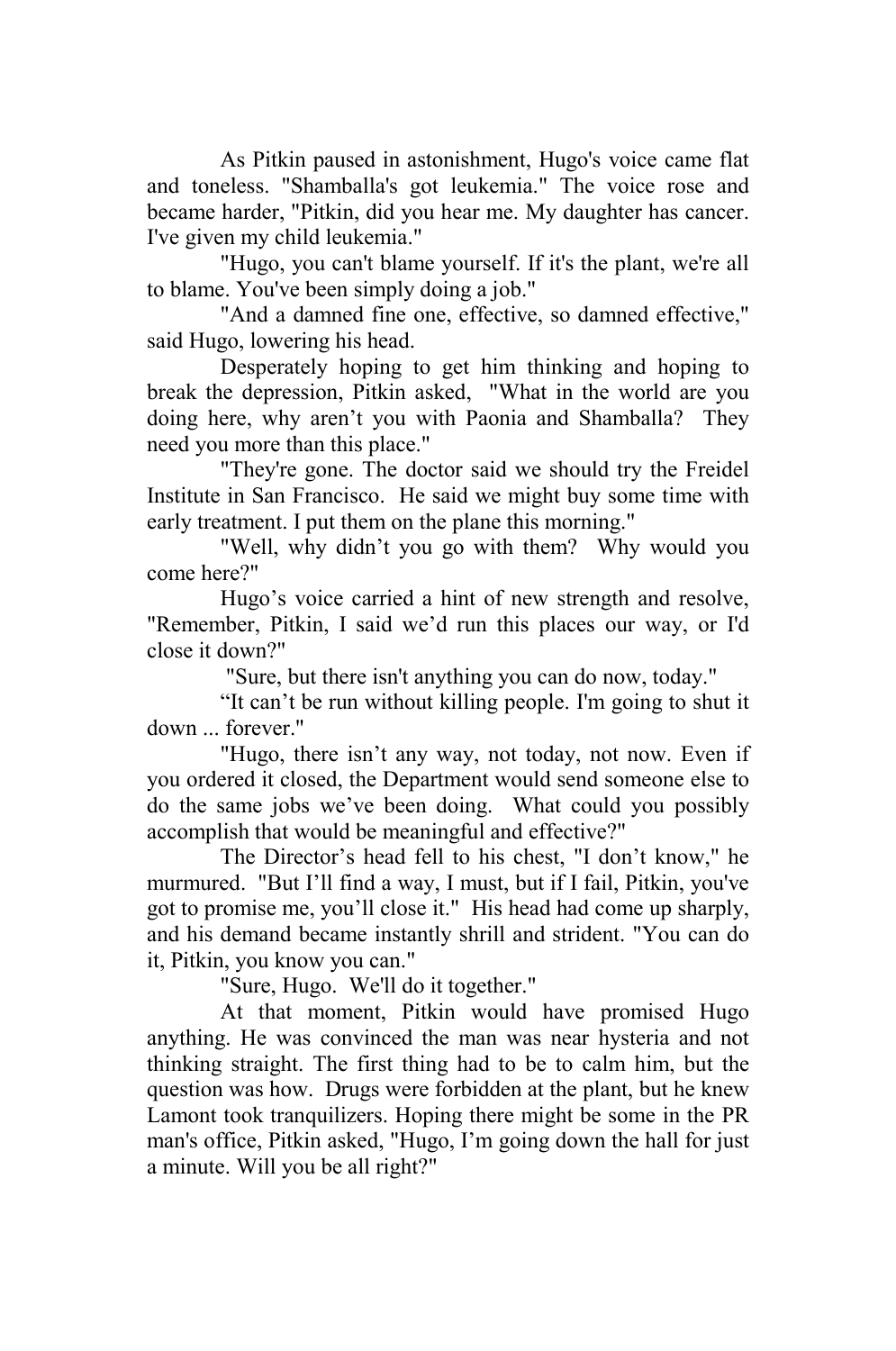Hearing no answer and seeing the head droop back down to the chest, Pitkin decided to chance it. He turned and stepped quietly out of the office. He then raced down the hall to Lamont's office and threw open the door. He began with the top desk drawer, but finding nothing except the usual assortment of pencils and paper clips, he proceeded to the side drawers and searched each one. Coming up empty, he slammed the last drawer shut with a desperate curse.

He was ready to abandon his search when he thought of the filing cabinet. It was worth a try. He pulled the top drawer open and sitting in a small open box was an assortment of brown prescription bottles. Pitkin seized the box and began examining the bottles. Most were empty, but in one he saw a half dozen long white capsules. The label on the bottle read, "Lamont Wellington. Valium. Take one capsule every eight hours or as needed for work related tension."

Sprinting back to the reception area, Pitkin found an empty cup, spurted it half full of water at the water cooler, and returned to Hugo's office. Apparently, Hugo had not moved. Pitkin went around behind the desk and spoke to him. "Hugo, you're in no condition to do anything but rest. I've found something to relax you. Here, take a couple of these."

Pitkin held two capsules in one hand and the water in the other. He wondered about giving double the prescribed amount, but instantly decided this situation was more than a Lamont type of headache. Looking down at the capsules in his hand, he suddenly had the perverse and vagrant thought that, given Lamont's tendency toward hypochondria, the pills were probably placebos. He dismissed the notion and forced the capsules into Hugo's pliant hand.

"Pills?" mumbled Hugo, bewildered and uncomprehending. Then his mind lapsed back to the one thing that seemed to occupy his mind. Clenching his fist and banging it on his desk in time to his words, he rasped, "I want to close this son of a bitch down cold, Pitkin." Tears welled in his eyes as he went on, "as cold as Shamballa will be..." his voice faltered, ".... Cold..." His head lowered.

Again, Pitkin tried the tranquilizers by forcing the water into Hugo's hand. "Take these, and we'll talk about how to do it, Hugo. But first, take the capsules."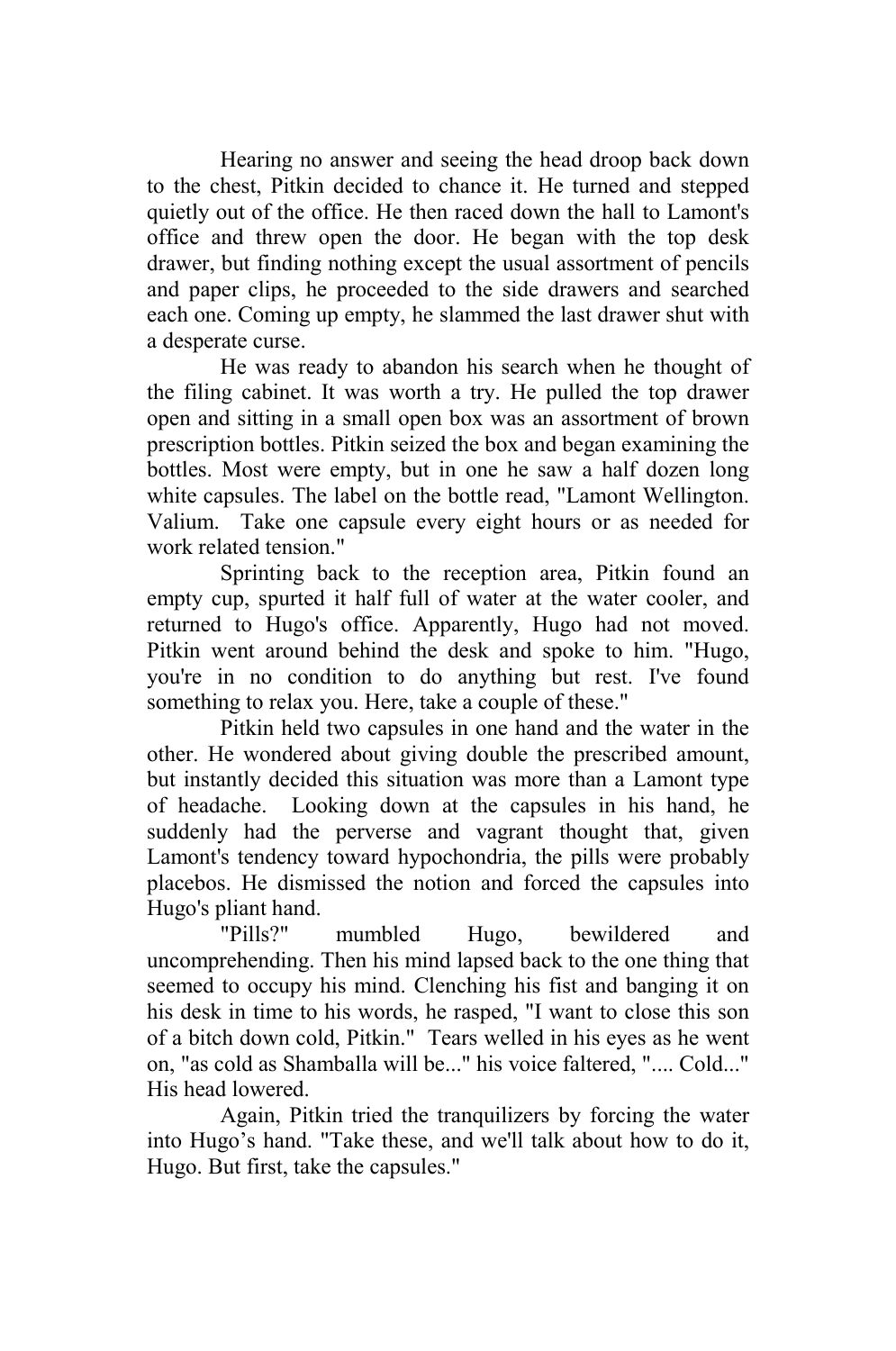Somehow, the words seemed to generate understanding. Hugo fumbled the capsules into his mouth and swilled them down with a huge gulp of water. At Pitkin's gentle insistence, he finished the cup of water. Letting himself be lifted and steered like a helpless incompetent, Hugo soon found himself deposited onto the office couch, where, disconsolate and disheveled, and he slumped into silence.

Pitkin paced the office throwing frequent glances at the human tragedy he had encountered. The news itself was shocking, but the totality of the episode had been devastating to him. The thought of the child stricken with the deadly cancer distressed him more than he would ever have thought possible. It may have been the staggering blow the disease had delivered to Hugo that added to the impact on Pitkin. The singular experience of coming upon the distraught man so suddenly had been unsettling almost beyond anything he could remember.

It could not have come at a worse time. The pressures on the plant from every point of the compass had been steadily mounting for months. Charges of environmental degradation had been rising to a chorus in the Denver area. Politicians finding fertile ground for demagoguery had begun to decry the presence of the facility. Thoughtful scientists had begun to frown during lectures and seminars when the plutonium levels were discussed.

The discovery of the long hidden barrels had seemed to be a cap to the procession of incidents. But the recovery building emissions had rocketed events to a new level. The Washington experience had injected the note of human iniquity.

Overshadowing it all was the immediate threat of violence. The prospect of injury to property was perhaps incidental. It was the profound implication of harm to the people who worked in the plant and to people who lived nearby which had purged Pitkin's mind of other concerns. But now it wasn't threats of mass personal injury or bombs killing people which filled his mind, it was the unseen, silent destruction of one small child that he couldn't stop thinking about.

Pitkin recalled Hugo's words that the plant couldn't be operated "without killing people." As long as the plant was in the Denver area it would be a threat. The only conclusion possible was also Hugo's; the place had to be shut down "cold." But his own mind told him it was not possible. A half-hour passed, and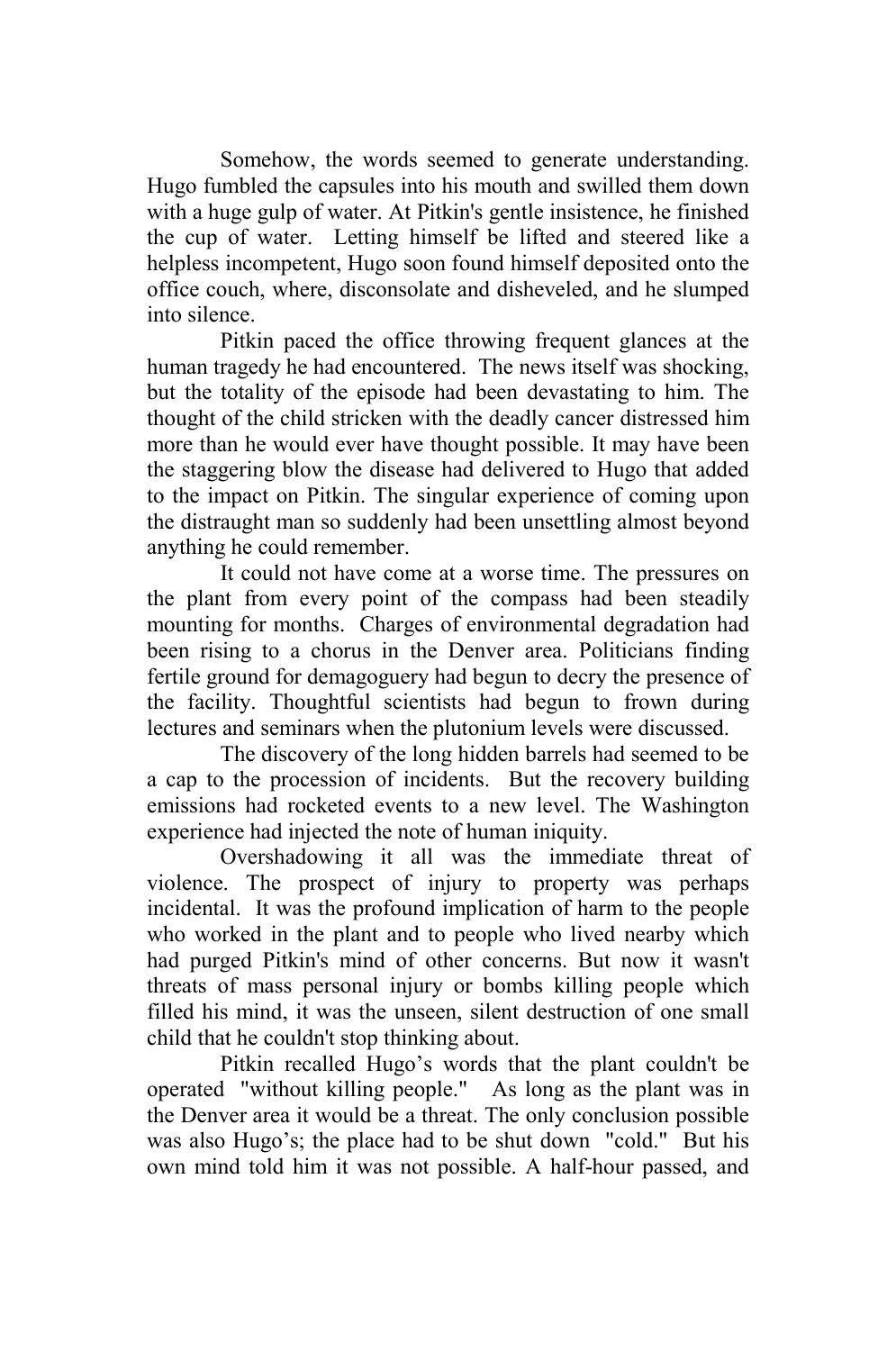another began. While waiting for the tranquilizers to take hold, Pitkin used the phone to check the status of the gates, the patrols, and Stanley and Niwot, but nothing had developed. The waiting continued.

As Pitkin walked, he looked down into the carpet of Hugo's office. It was a repetitious display in subdued colors of fine lined loops and curling figures, each interlocking with another. He had looked at it often during visits to Hugo's office. There seemed to be no order in the arrangement, and the illusion was one of curving vectors flowing, weaving, running, repeating, and competing. The pattern had always taunted him and defied any logic he might try to apply. Even now as he stared down, the loops, the curls, the winding coils remained as mysterious as ever, and they were so bewildering, Pitkin might have imagined they were stirring and moving, coming to life even as he paced, trying to trample them down.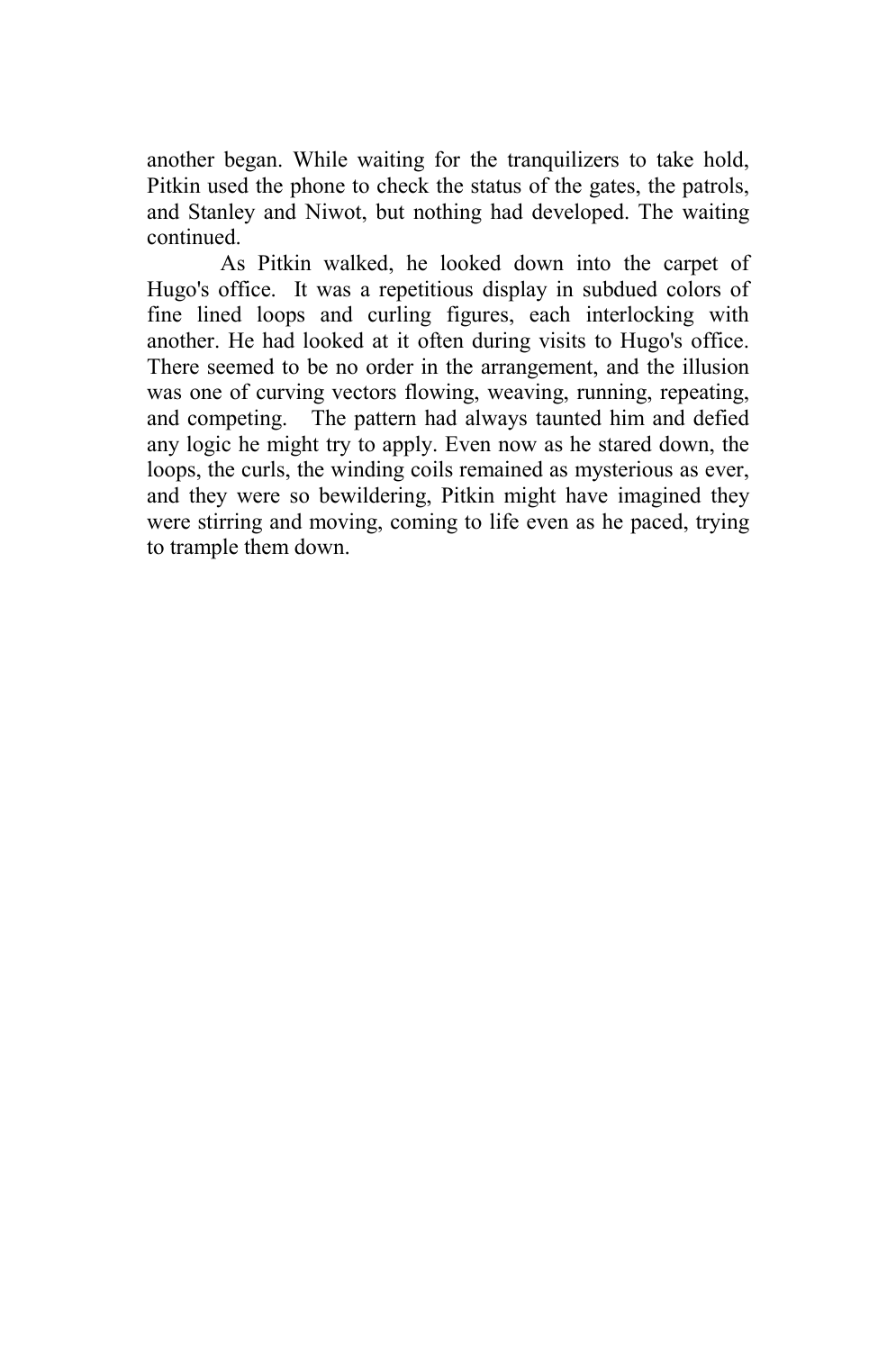## **CHAPTER SEVENTEEN**

The wings and the fuselage of the two-engine plane were their canvas. Red paint was their only color, and slogans in their minds the only models as the pilot and his single crewman carved their Arabic scrollwork symbols boldly and defiantly on every exposed surface of the white plane. The looping and flowing lines were everywhere, and to the eye unschooled in their meanings, the plane had become wrapped in white and tied with hundreds of red, flowing, curving inscriptions.

Earlier, the contents of the trailer had been transferred to the plane. The pilot and his assistant had each made more than a dozen trips from the trailer and each time the cargo being transferred was the same? The square boxes were either very heavy or the cargo quite fragile because the boxes seemed to be carried with exaggerated care. Finally, there was room enough in the plane for only the pilot and one passenger.

As the two climbed into the plane, and the pilot became a pilot again and the road worker-crewman became a copilot, they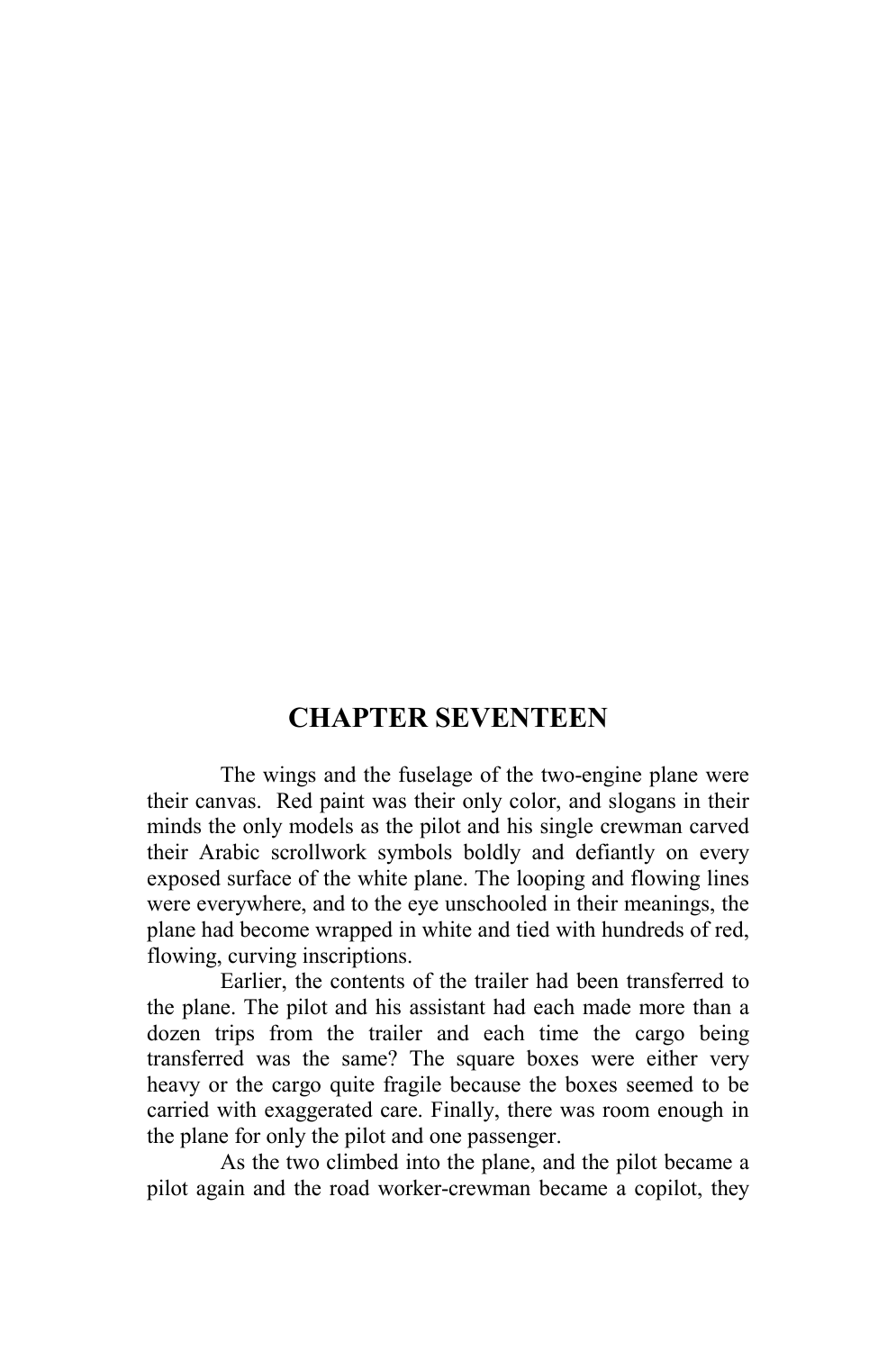seemed uncaring about their little airport. Extra seats and nonessential items had been ripped from the plane's interior and thrown randomly about. The paint cans and brushes had simply been left upon the ground to stain the grass, and the door of the trailer left open to become a toy of the Wyoming winds. One might have imagined they had no intention of returning.

As the plane came to life on its airstrip, some distance away on a lonely road, the seed salesman, apparently preferring the role of federal agent with badge and gun, had found a ride in a pickup. He had jounced along for some time, but finally a paved road had appeared and soon after that, a combination small bar, grocery store, and gasoline station.

Obviously in something of a hurry, he leaped from the truck the instant it stopped. He sprinted into the little establishment, threw some paper money on the counter and demanded coins. A bewildered proprietor had counted with agonizingly slow precision the exact change requested. When queried, the same tri-dimensional businessman had usher-shuffled the impatient agent to the rear of the building and pointed to the wall telephone. Ignoring the curious entrepreneur who stood by, listening, the agent inserted the requisite coins and began dialing as rapidly as the return of the clicking disk would allow.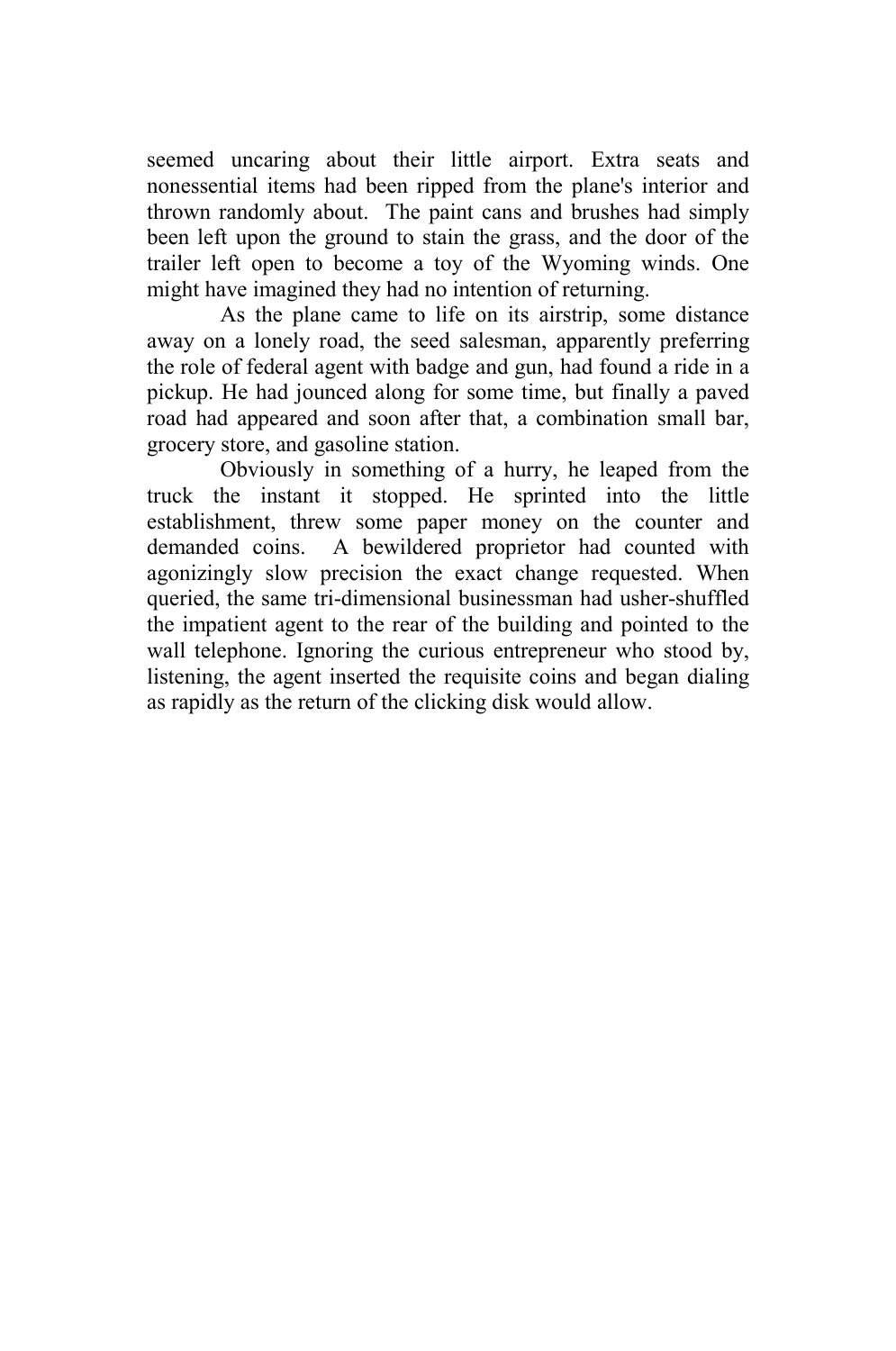## **CHAPTER EIGHTEEN**

Pitkin's pacing was interrupted by the ringing of a telephone. He realized it was the private line in his office. A quick look at Hugo persuaded him there was no likelihood the sagging figure would move. He walked quickly through the reception area, through the door and to his desk. He caught the phone on its fourth ring.

He identified himself, "Pitkin Waay."

The voice on the phone was tense, "Is Special Agent Mark Stanley there?"

"He's not in the room now, but I can reach him in a few minutes."

"I'll hold. Find Stanley and do it fast, this is urgent."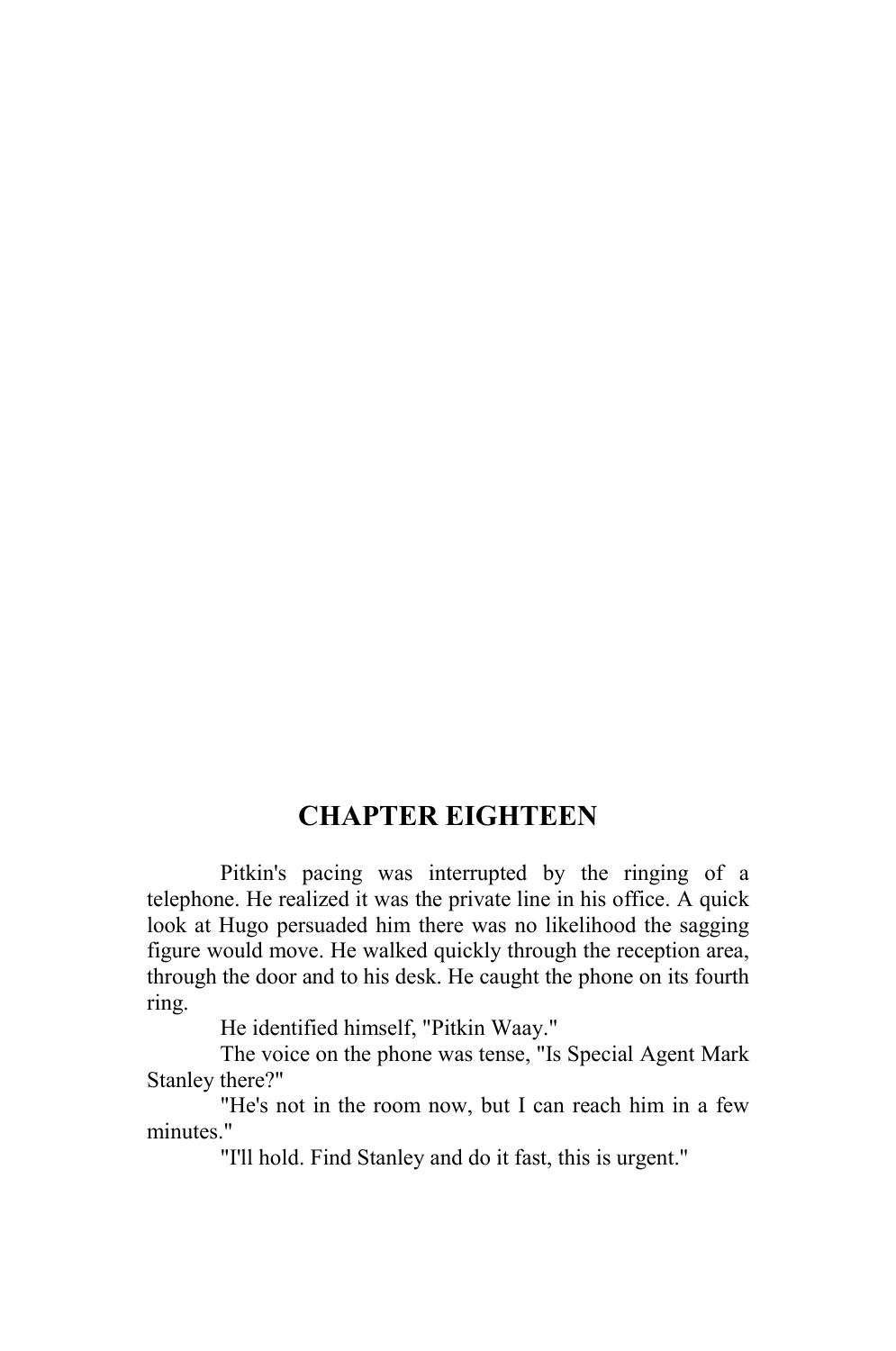Pitkin didn't take the time to answer. He pressed the hold button, and punched three numbers. The response came with the first ring. "Gate Security, this is Pitkin Waay. I need to talk to Henry Niwot immediately."

The phone popped while the connection was made with Niwot's portable set. Niwot's voice was strong and clear. "Yes, Pitkin?"

"Henry, is Stanley with you?"

"Yes, he's standing right beside me."

"Give him the phone."

"Stanley here."

"Mark, I have a call here for you. The caller says it's urgent."

"Pitkin, can you put him through and at the same time keep the call coming into your phone?"

"I'm not sure, but I'll try."

In a few seconds, Pitkin tested the connection. "Mark?"

"Yes, I'm on. This is Mark Stanley, who is calling?"

The caller identified himself. "Mark, this is Tom Andrews in Washington. We just received a call from Nelson. He's been wandering around Wyoming all night looking for a phone. His message is this. The van picked up a trailer in Newcastle, Wyoming. It proceeded on to a ranch about a hundred miles from Cheyenne. He went to the ranch house and got a rude shock. The man posing as the manager is in our terrorist mug books, an American, but a known sympathizer with our suspect group. Next item, the follow-up on our Salina lead may or may not have picked up something. A two engine Cessna turned up missing and a mechanic thinks he saw someone like our missing terrorist in the area about the same time."

"What time do you figure the plane was taken?" asked Stanley.

"We don't know exactly, but it was after dark last night. We've got a man talking to the tower right now. One of the controllers may be able to remember something we can use."

"Tom, we need to move fast. I'm not positive, but I think I know what's developing. I want you to call the Director give him a quick update, then have him call the Pentagon, and confirm my authority with an Air Force General who can act without running up and down the chain of command for a half a day. I want you to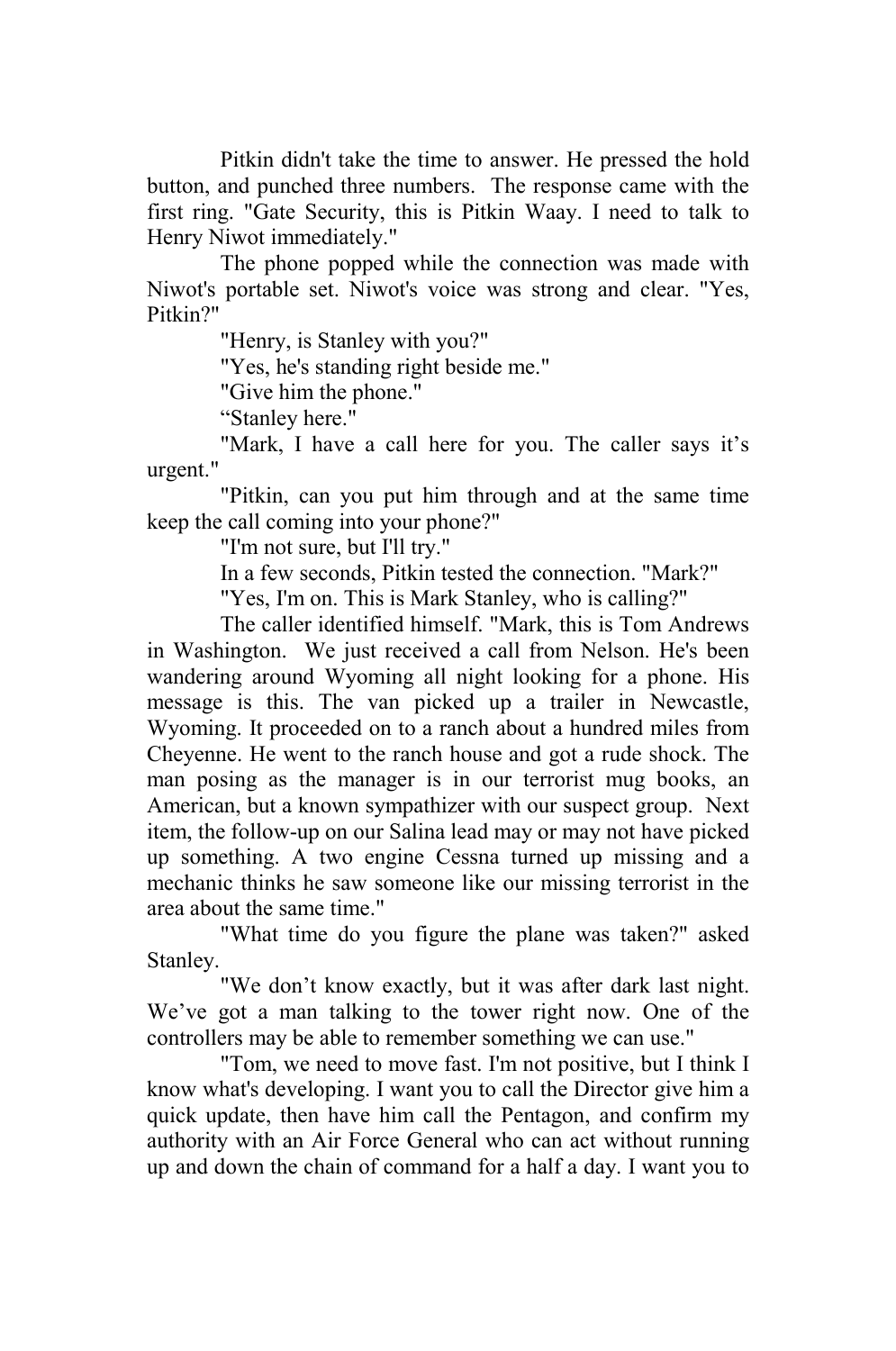call me back at this same number in five minutes with that General's number. Pitkin, I'm on my way in. Could you put in a call to our state patrol contact?"

The Washington voice had already clicked off the phone. Pitkin was almost as fast with his clipped, "I'll place the call now."

The timing of Stanley's return to Pitkin's office and the completion of the call to Captain Del Norte were perfect. Stanley walked through the door and Pitkin spoke into the phone, "Here he is now, Del."

Stanley took the handset, "Hello, this is agent Mark Stanley. Have you managed to get those 'copters in the air? Good. I have a priority request. Order them to forget the roads and begin looking for any low flying planes coming in from Wyoming. The only information I have is that our suspects may be flying a two engine Cessna, no other identification. I suggest you direct them to work along a line from Cheyenne to the plant. If they see anything, call me immediately."

Hanging up the phone, Stanley addressed his next comment to Pitkin. "I don't know the status of your efforts to put your plutonium in the vault, but I would recommend it be finished pretty damn soon."

"You're expecting an air attack?" asked Pitkin.

"I don't know any other reason they'd steal a plane and rendezvous in the middle of a ranch in Wyoming."

"It could have been simply a way one of the terrorists used to get where he wanted to go, transportation, if you will."

"Could be, but they could also have decided long ago, there wasn't any real way to mount an attack on this place from the ground. Pitkin, I've been around this placing a couple of times now. With the security we've got on station and the other forces only a call away, it would take an army to storm this facility. You've got sensors out there that will register small rabbits that trespass. There are laser devices, infrared scanners, and other devices that make an approach by ground, day or night, virtually impossible. I've got to go with my best bet and my hunch is they'll come by air."

"But when?"

"You just asked the big ticket question. I don't know exactly, but I do know it won't be long."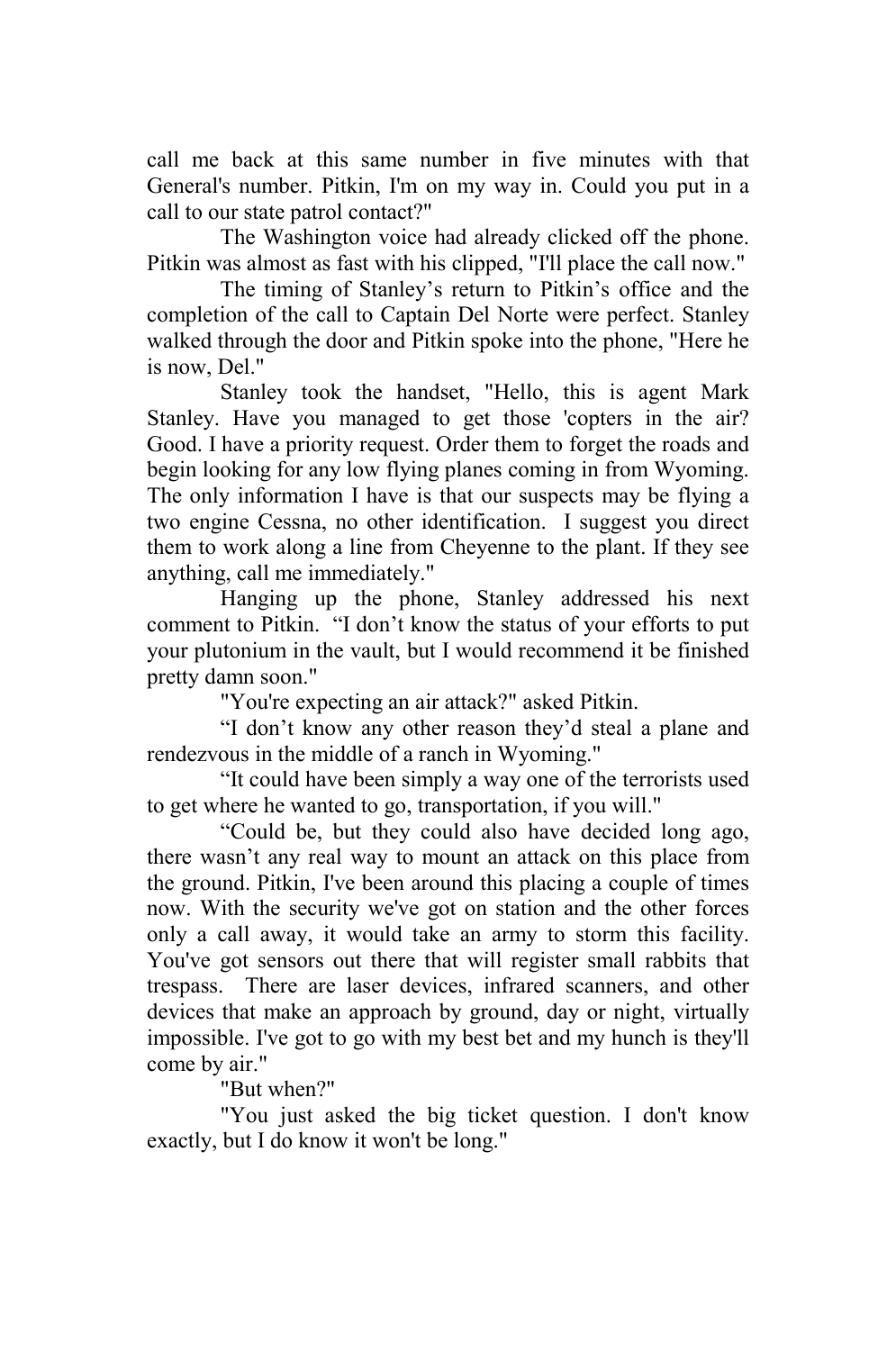Instantly, Pitkin was back on the phone. "Marshall, where do you stand on retrieval?" The explanation was obviously brief. "Okay, you've done all you can. Get yourself and your people out of there now."

Baldwin and Niwot had followed Stanley into the office, and they stood listening to the conversation. "Henry," said Pitkin, "you and Hatch go into Hugo's office. You'll find him on his couch, sleeping, I hope. There isn't time to explain, but, if he's awake, he may be incoherent. Drag him if you have to, but get him outside and away from the buildings."

The ringing phone marked their hurried departure. Pitkin seized the receiver and barked into the mouthpiece, "Yes?...He's right here."

Stanley took the instrument, listened and scribbled on a piece of paper. "Tom, it would save me dialing if you could transfer me, but before you do, has he been briefed and has my authority been confirmed by the White House? .... Good. Transfer the call.... General Farley? Yes, this is Special Agent Mark Stanley. I have three requests and would like for you to execute them in the order I give them to you. Item, scramble six jets from Lowery Air Base near Denver. Instruct them to define and protect an air pocket over Rocky Flats. If they've lived in the area a while they'll know where it is, but it's about fifteen air miles northwest of downtown Denver. Instruct them to divert all aircraft away from this zone and shoot down any plane that fails to follow instructions. They should look especially for a two engine Cessna that may be coming in from the north. Second item, use your military authority to order the air controllers at Stapleton and Jefferson County Airports to hold all flights on the ground, and to land everything else in the area. Third item, this may be too late and too little, but direct Lowery to load some of their short range, ground to air missiles and a squad that knows how to fire them onto a helicopter and send it to Rocky Flats. I have no further requests, General, other than to say your immediate action is essential and to tell you that an air pocket is our best hope. I don't want any plane flying near or over this place."

Before Pitkin or Stanley could speak, Baldwin and Niwot came trotting into the office. They were panting and out of breath, "Hugo wasn't in his office, Pitkin," heaved Niwot. "We started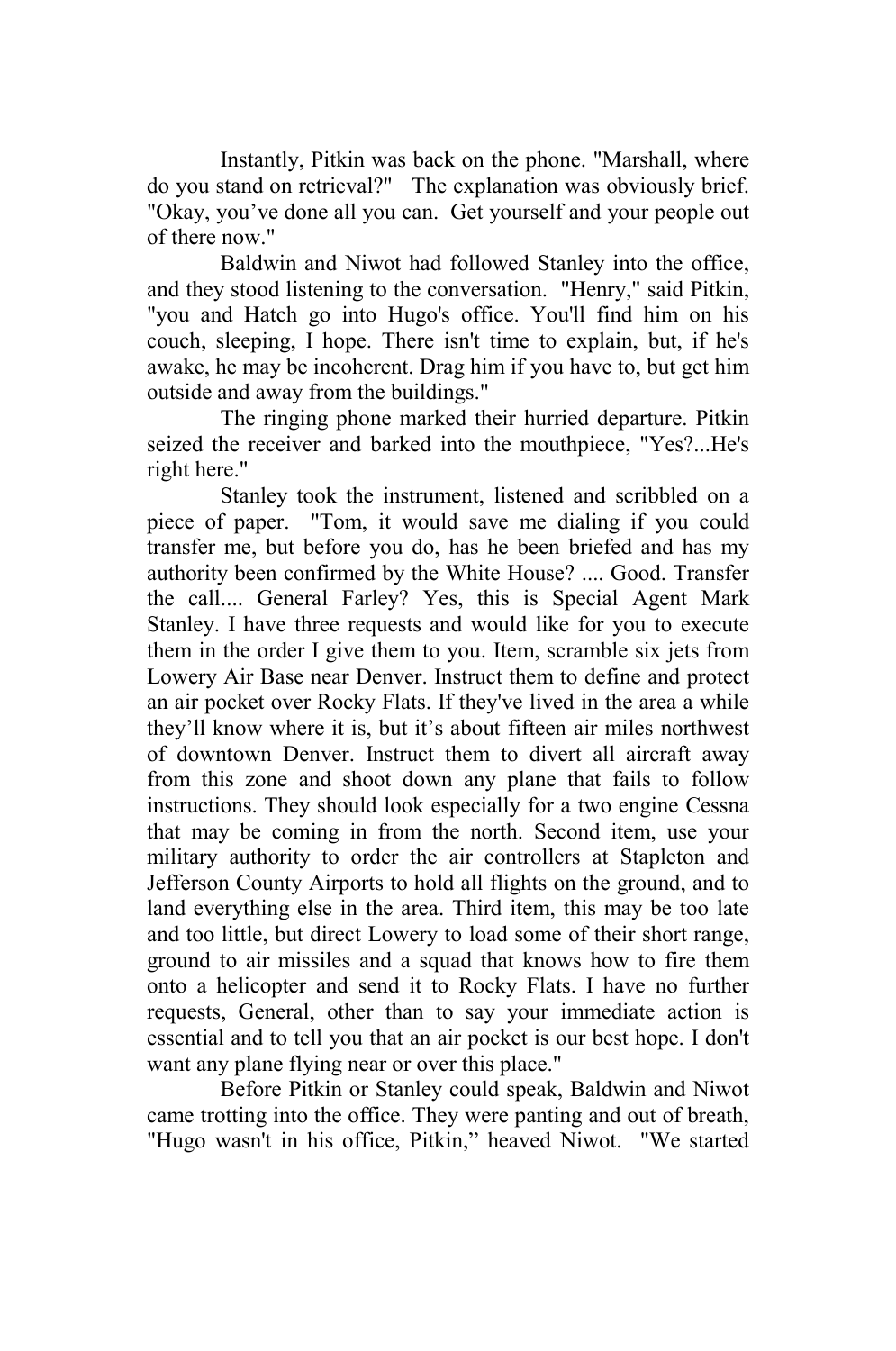looking, and we've covered every office up and down both corridors. We didn't see any sign of him anywhere."

"Damn," said Pitkin, "After you left to take Norte to the gate, I found him in there alone, rambling and almost hysterical. He found out last night that his girl had been diagnosed as having leukemia, and he was in there fifteen minutes ago on his couch, and an hour ago he was raving about shutting the place down."

"Any thought on where he might have gone, if that was still his idea?" asked Stanley.

"None. If he was still thinking straight, he might have some notion of destroying the classified files. In a lot of ways those files serve as our brains; they contain design specifications and detailed information which is essential to the whole operation."

"Are those the same files you asked your records man about?"

"Yes."

"Then they've been locked in a safe, but Hugo would know how to open it."

Pitkin and Stanley both started for the door, but Pitkin halted him with a reminder, "Mark, you've got to stay by the phone, besides, I know where it is and you don't. Henry, you and Hatch try the switchboard and the corridor leading to the standby power room. Come on back here if you don't find him, and we'll try to figure something else."

Pitkin's long legs carried him quickly through the central administrative office area and into the accounting and records section. Passing through the first office, he entered the second where he was confronted with a heavy wire cage that was the documents check out area. Adjacent to the little window through which classified materials were passed was a double locked door. It appeared to be secure and resisted his attempt to pull it open. However, it was built to be locked from the inside as well as from the outside, and it closed and automatically locked if not held open. Pitkin pulled his key ring from a trousers pocket, found his master key, and shoved it into the first lock and disengaged it. Using a different key, he unlocked the second device. He swung the door open and stepped inside and around the protective partition. The door of the walk-in safe was wide open, and the inside, overhead light was on. There were documents and files on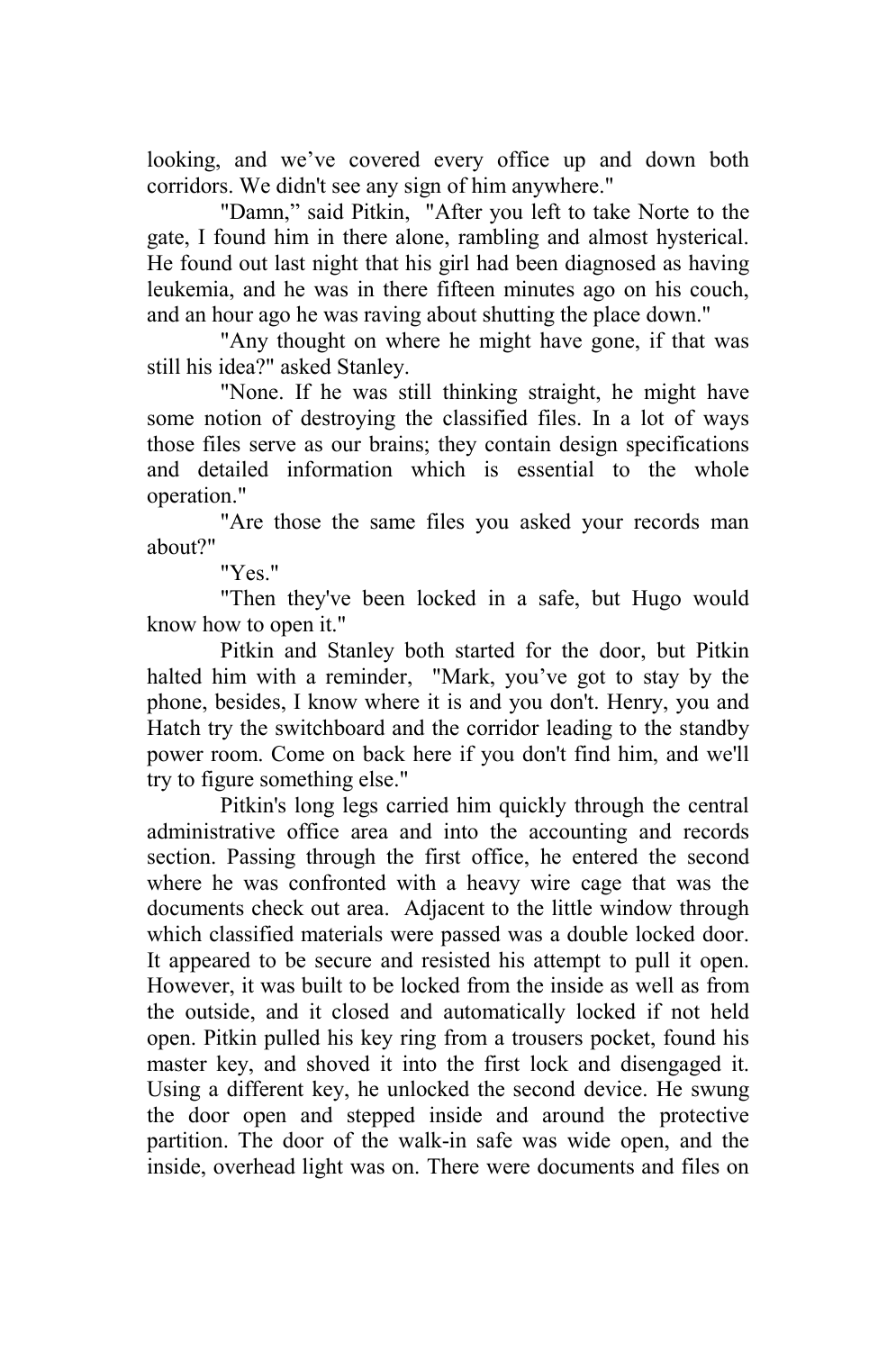the floor as though some had been hastily grabbed while others had been rejected and thrown to the floor or simply been dropped in haste.

The full interior of the safe could be seen in a glance, and immediately Pitkin knew his guess had been correct, but late. Reopening the wire door required the second use of Pitkin's two keys. Once back in the corridor, he sprinted down the hallway to his office.

Inside, he found a frowning, puzzled Marshall Hinsdale. Pitkin's first reaction suggested Hinsdale had encountered a problem with the retrieval of the plutonium from the glove boxes where the work on the radioactive metal was performed and from the conveyor system which carried the material around the processing building from one work station to another. It was evident that Pitkin had interrupted Hinsdale in mid-sentence.

"Pitkin, I was just telling Mister Stanley here...."

 Stanley interrupted him, "He saw Hugo going into the processing building."

"When?" shot back Pitkin.

"Just now," replied Hinsdale. "We finished securing all the SNM and I sent the crew out. I was leaving myself when Hugo came charging in and almost knocked me down. He didn't say a word. He went running down the hall carrying an armload of classified documents. Pitkin, he looked awful, no glasses, his eyes were sort of wild looking, and he was panting like he'd just run the mile. It seemed funny to me, so I came looking for you."

"You did the right thing, Marshall. Which way was he headed when you last saw him?"

"Down corridor E, toward the storage vault. And one more thing, Pitkin, he was leaving a trail of classified behind. I picked this one up in the yard on the way over here."

Hinsdale offered the package to Pitkin. It was a thick white envelope stamped with bold, bright red letters declaring to the world that it contained RESTRICTED DATA and SECRET DOCUMENTS. The red lettering was on the front, the back, the flap, everywhere.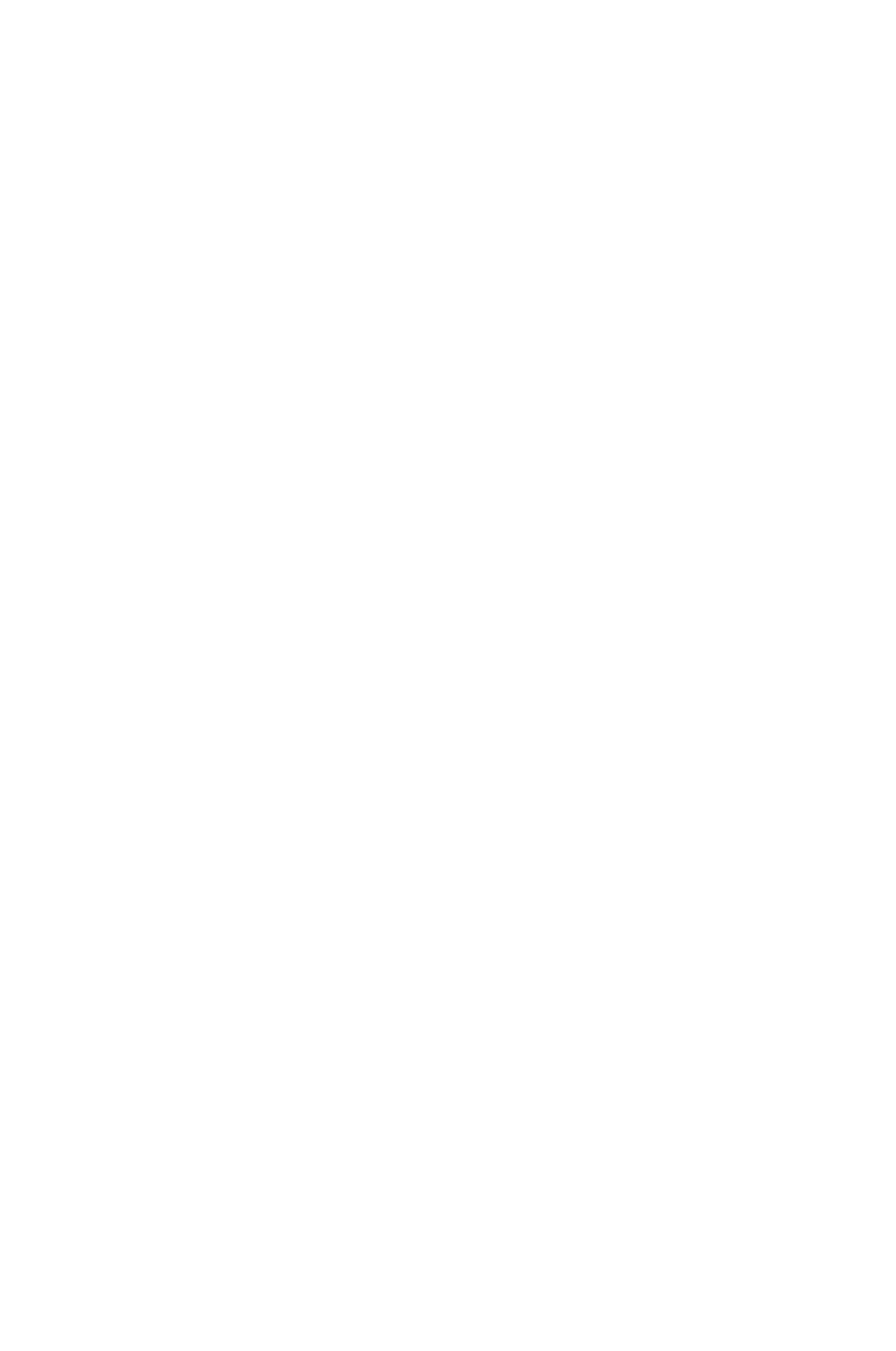## **CHAPTER NINETEEN**

The Cessna, white with its garish red emblems, flashed low over the green, irrigated fields surrounding Longmont, Colorado. Inside the cabin, the radio scratched and snapped, and faint snatches of faraway voices could be heard over the drone of the powerful engines.

 Suddenly the cabin was filled with a nearby voice that had apparently found the plane's radio frequency. "This is Jefferson County air control calling the unidentified aircraft bearing 240. Acknowledge and identify yourself."

Inside the tower, an air controller stood staring intently at his green radarscope. He tried again, "This is Jefferson County air control calling the unidentified aircraft on our heading 240. We have a military emergency, repeat, and a military emergency. You are ordered to identify yourself and change your heading to 090. Acknowledge."

"That's got to be the one they called about, Cal," said the Controller to the tense supervisor standing nearby.

"I think you're right," agreed the supervisor as he dialed a number he had been given by Lowery Air Force base.

"Hello, Lowery control, this is the Jefferson County tower. We have an unidentified aircraft approaching this tower on a heading of 240, speed 180 knots, altitude 2000 feet. At my mark he's three miles out and closing. Mark."

From the sky east of Rocky Flats, a gleaming Air Force jet dipped its wing and flashed into the airspace over North Denver. "I copy, Lowery," said a white helmeted figure into his microphone. After a short minute, he spoke again, "I have your bogey in sight, Lowery, and will intercept and attempt to divert."

With a thundering roar, the jet flashed within a few feet of the Cessna's nose. The near collision pass was ignored and the Cessna's twin engines continued straining at full throttle as the aircraft began a steep decent.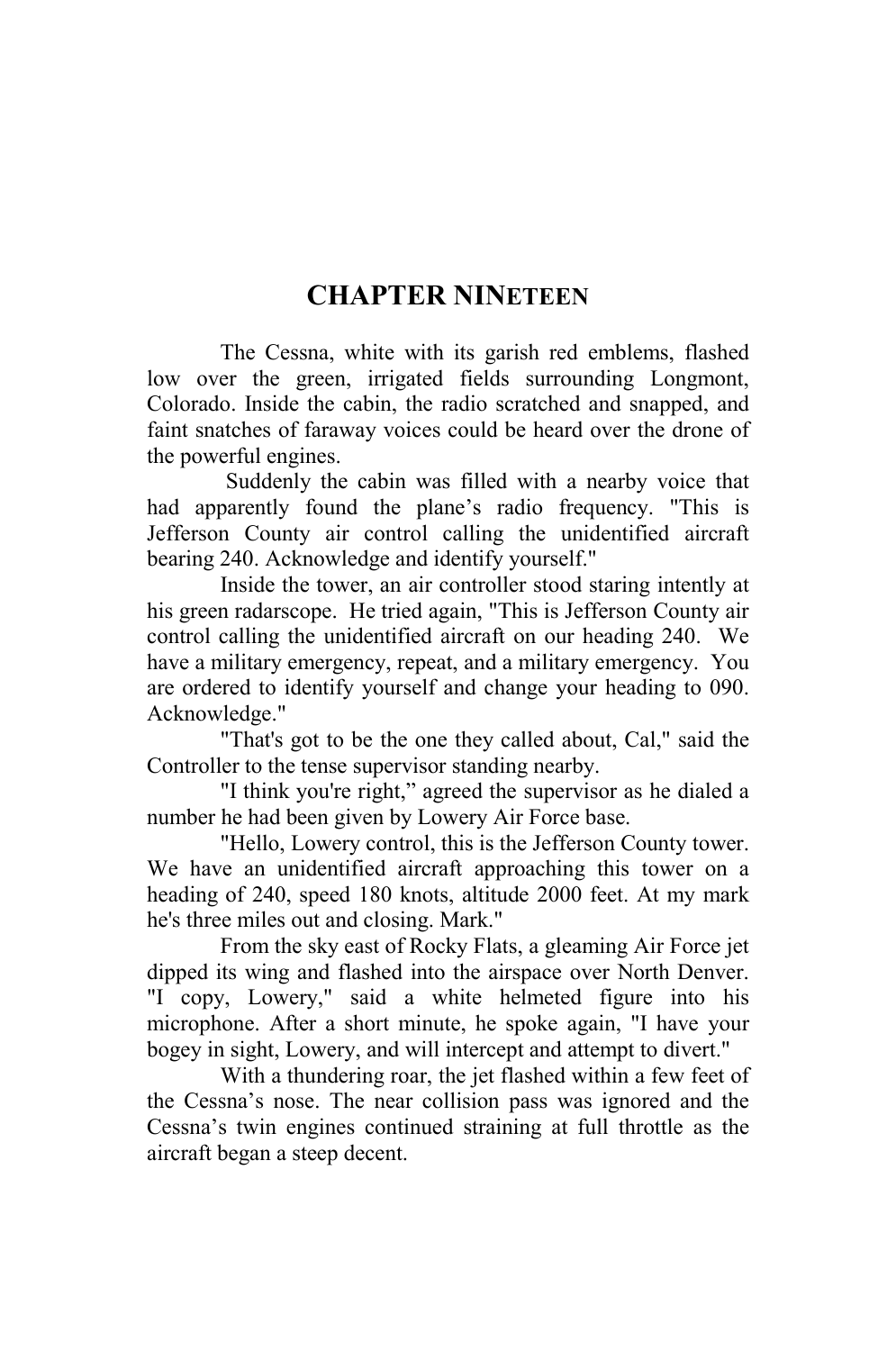The air controllers in the Jefferson County airport ran from their scopes and instruments and peered out the west window where they could see the flowing, Arabic lines on the underside of the wings as the plane roared almost directly overhead. Proclaiming its fiery slogans to the sky, it passed over the west end of their main runway. At that point the intruding Cessna was only a long mile from its target and dropping rapidly in a screaming dive directly at the buildings of Rocky Flats.

The jet fighter rocketed through a tight turn and the pilot saw the Cessna slide back into the crosshatch of his sights. He triggered away a hissing, smoking, heat seeking missile.

The Cessna, like the white tip of an arrow, fragmented by hundreds of red cracks, plunged at the building complex. From above, the missile, with its billowing white tail, followed the suicide dive.

The missile caught the plane less than fifty feet above the roof of the processing building. The slim dart speared the death plane directly on its starboard engine releasing a bright round hemorrhage of fire and debris. The momentum of the plane carried the exploding wreckage down full onto the roof of the building below.

The mushrooming fire of the plane, even as it splintered into an untold number of fragments, slammed into the processing building, engulfing it in fire and rocking it with a crushing shock wave.

The giant hammer blow of overpressure collapsed partitions and walls. The roof of the building went crashing in upon itself, and the entire structure was covered by the flame of the explosion.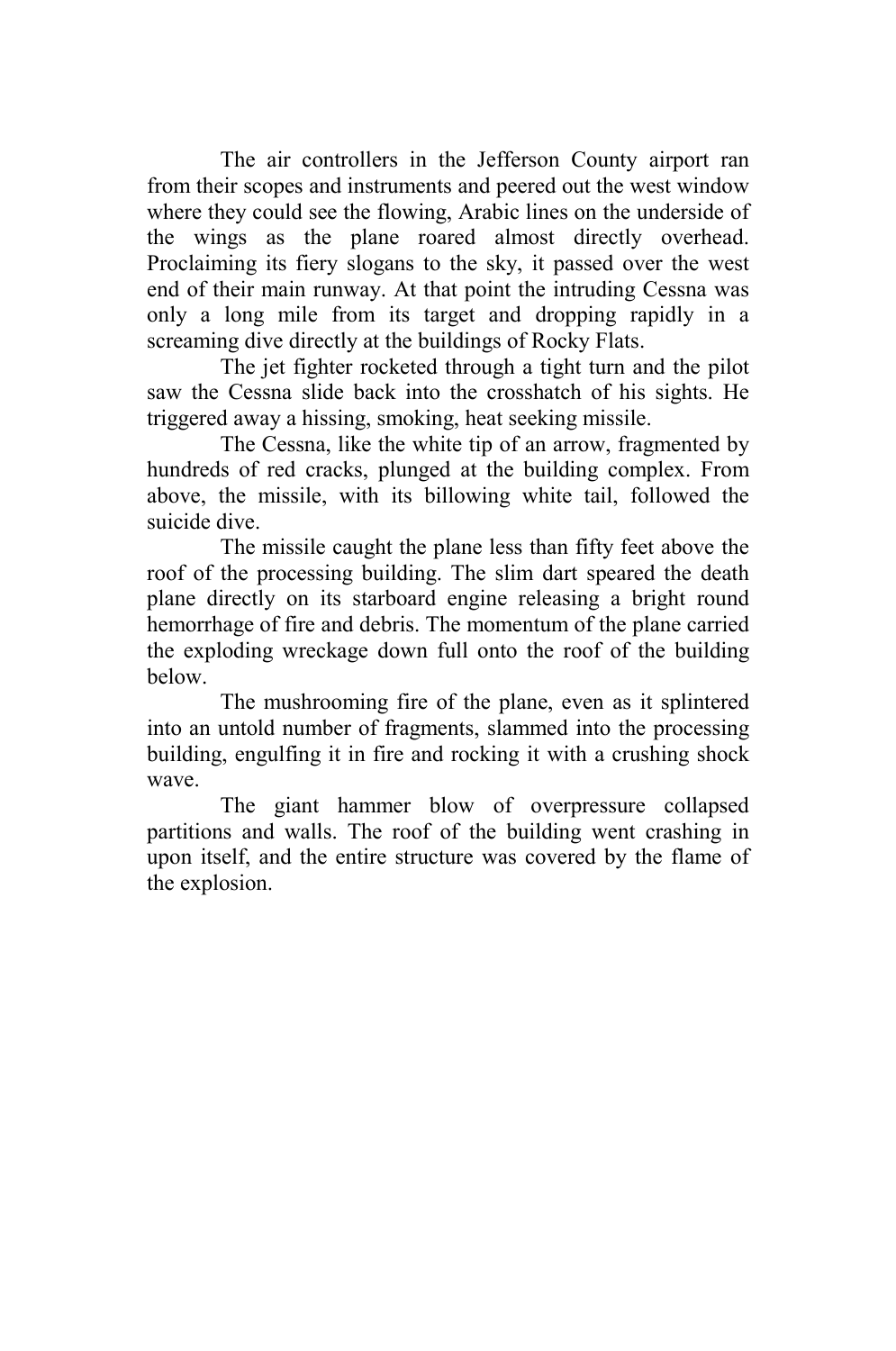## **CHAPTER TWENTY**

There was a stunned silence. As with all calamities, natural and man made, when accumulated energy is suddenly and violently expended against the frail surface of the earth and against the trivial bulwarks of man, the shocked heart of the nearby world gives pause. Then, the fine line of the balance begins to right itself as nature puts healing on the compensating side of the scale and man contributes his spirit, for whatever weighing value it may have.

 With any passage, small and large, there is the matter of the toll. The reckoning. The accounting is as various as the victims. Order is exchanged for confusion, entirety for its fractions, living health for instantaneous decay, and all the fears of night must have their day. And inevitable, but uncertain, is the levy of transition, from what was not to what some had thought could never be.

Pitkin himself was spared the full force of the blast. He had turned from Stanley and Hinsdale and had started out the door intending to find Hugo. The doorframe protected him from the devastating effects of the explosion but he had been thrown tumbling and rolling into a desk in the outer office.

Some unseen fragment had ripped a small chunk of flesh from his cheek and his first reaction to the blood that trickled into his mouth was to gag and retch. The involuntary movement caused him to roll to a different position and he spat the blood onto the dust-covered floor. His head began to clear, and he discovered he could move and even sit up.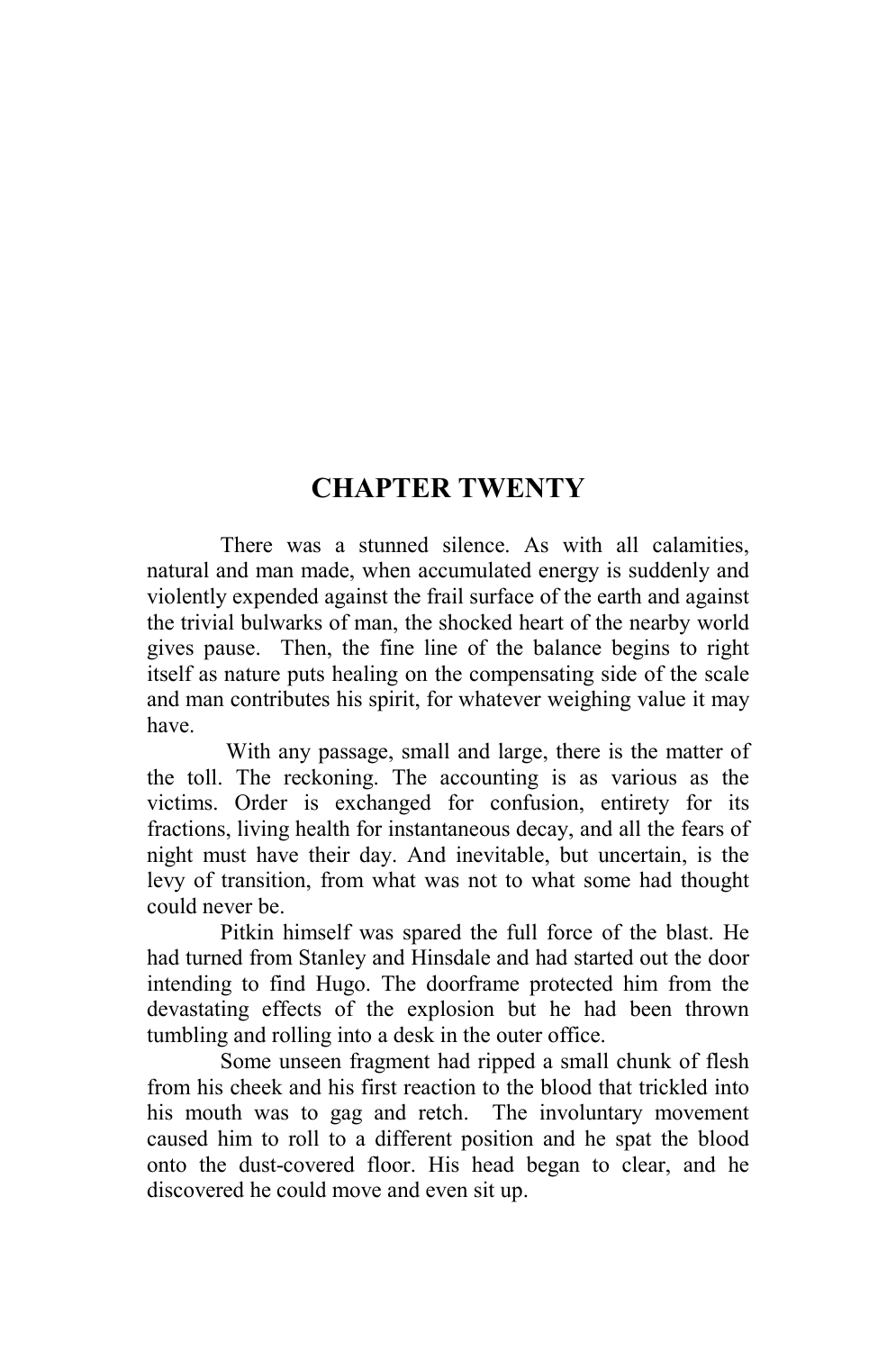Comprehension was beginning to return, and he fought and struggled his way to his feet. He coughed again and spat more blood, but began to feel alive. He heard faint moans from his office and began to walk in that direction, but his path was blocked with large sections of the temporary wall which had once afforded some privacy to the secretarial pool. Chairs and other pieces of furniture littered the floor, and Pitkin had to negotiate his way over and around the wreckage.

Pitkin saw that the two men in his office had been less fortunate than he. Hinsdale had apparently been slammed into the concrete wall and had sustained, at a minimum, a compound fracture of one arm. The white bone of a forearm bone protruded through the flesh that was ripped and bloody. Hinsdale was only partially conscious and was just beginning to feel the pain, and his low moans came more from the shock than the injury.

 Stanley had taken the force of Pitkin's desk on his head and shoulders. His unconscious form lay tangled in the wooden fragments and his legs were twisted at grotesque angles and seemed not to belong to the nearly hidden body.

Remembering his intention to go to the processing building, Pitkin looked in that direction, but the hallway was filled with rubble and seemed impassable. He wiped and dabbed at the annoying blood that continued to trickle down his face and neck. Leaning against the wall, Pitkin forced himself to think and to concentrate.

 He saw water bubbling from the water cooler that had been twisted away from the wall. Pushing his way to it through the broken furniture, he found his handkerchief and soaked it in the water. The cool cloth helped clear his head; he repeated the process, liberally mopping his face and neck. Rinsing the handkerchief again, he pressed it against his cheek and with his other hand caught more of the escaping water and splashed it into his face. He rinsed his mouth and spat the waste away. Then he took more water and swallowed a few gulps of the welcome liquid.

Logic began to return. More water and deep breaths of air aided the process. He returned to the wreckage of his office and began clearing a space near his chief of processing. With a few gentle pulls and tugs, he was able to straighten Hinsdale's body and get the mangled arm laid alongside in something of a straight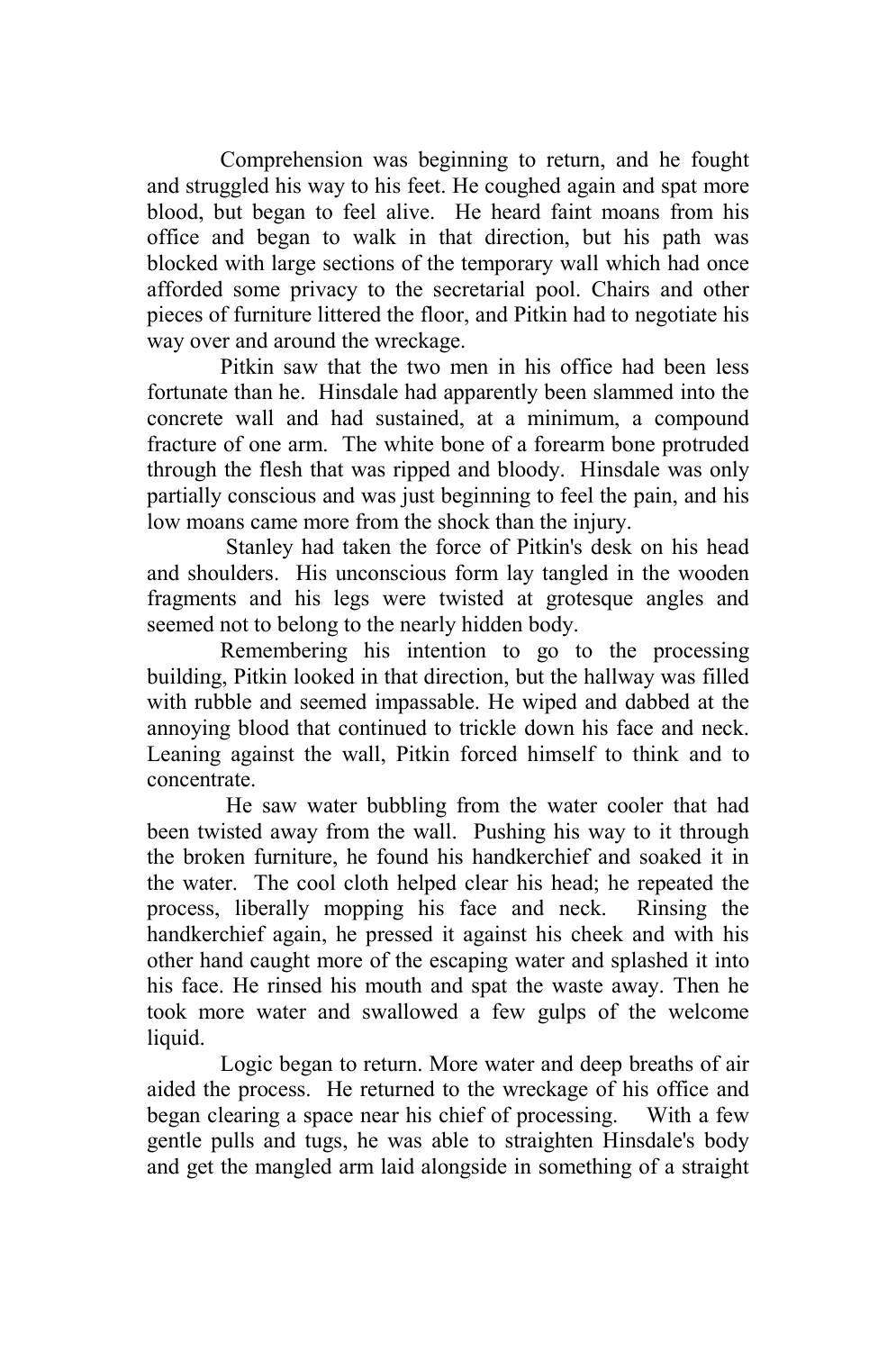line. He was attempting to tie a tourniquet around the upper arm to stem the blood from the gaping fracture wound, when he heard voices in the outer offices.

"Try Pitkin's office," said one voice.

"Yeah, if we can find it," said another.

"Holy mother!" cried a third voice. "This place is a disaster."

"Aid team in here," hollered a man looking into the office.

Soon, capable hands relieved Pitkin of his fumbling attempts to help Hinsdale. Other firemen cleared the rubble from Stanley and began working over his still form. The fire squad chief looked around the room. "Pitkin, were there any others in here with you?"

"Henry Niwot..." he was interrupted by his own coughing, "Henry was somewhere in the north corridor, and Hatch Baldwin was somewhere in this area."

An order was issued to begin a search for the two men Pitkin had named. The fire chief found an unbroken chair, set it upright for Pitkin and ordered him to sit down. A medic knelt down and began working on the cheek wound. Pitkin felt the bite of antiseptic and gave the attendant a faint grin. "It feels good to feel, " he quipped. To the nearby chief he said, "Was it a plane?"

"Yeah," replied Bud Haxtun, the squad chief, still impressed and awestruck by the mental image, "the damn thing came in from over the Jeffco airport and came down like a dive bomber. A jet fighter took a pass at him, trying to scare him off, I guess. Christ, I thought they were going to collide. Anyhow, that terrorist bastard just kept coming. The fighter turned and on his second pass got him with a missile, but the whole thing, the missile and the plane together, went off right above the processing building. From the way the explosion rocked this place, I'd say the plane must have been loaded with a couple of tons of TNT. With the plane's fuel, the explosives it carried, and the detonation of the missile, that was one helluva blast."

Bandaged and feeling stronger, Pitkin pursued his inquiry. "What happened outside?"

 "Too early to tell, Pitkin, but my guess is the roof of the whole processing area came down. Other buildings around will probably have shock damage. I came directly in here, but it looked to me like we also had a fire going back there."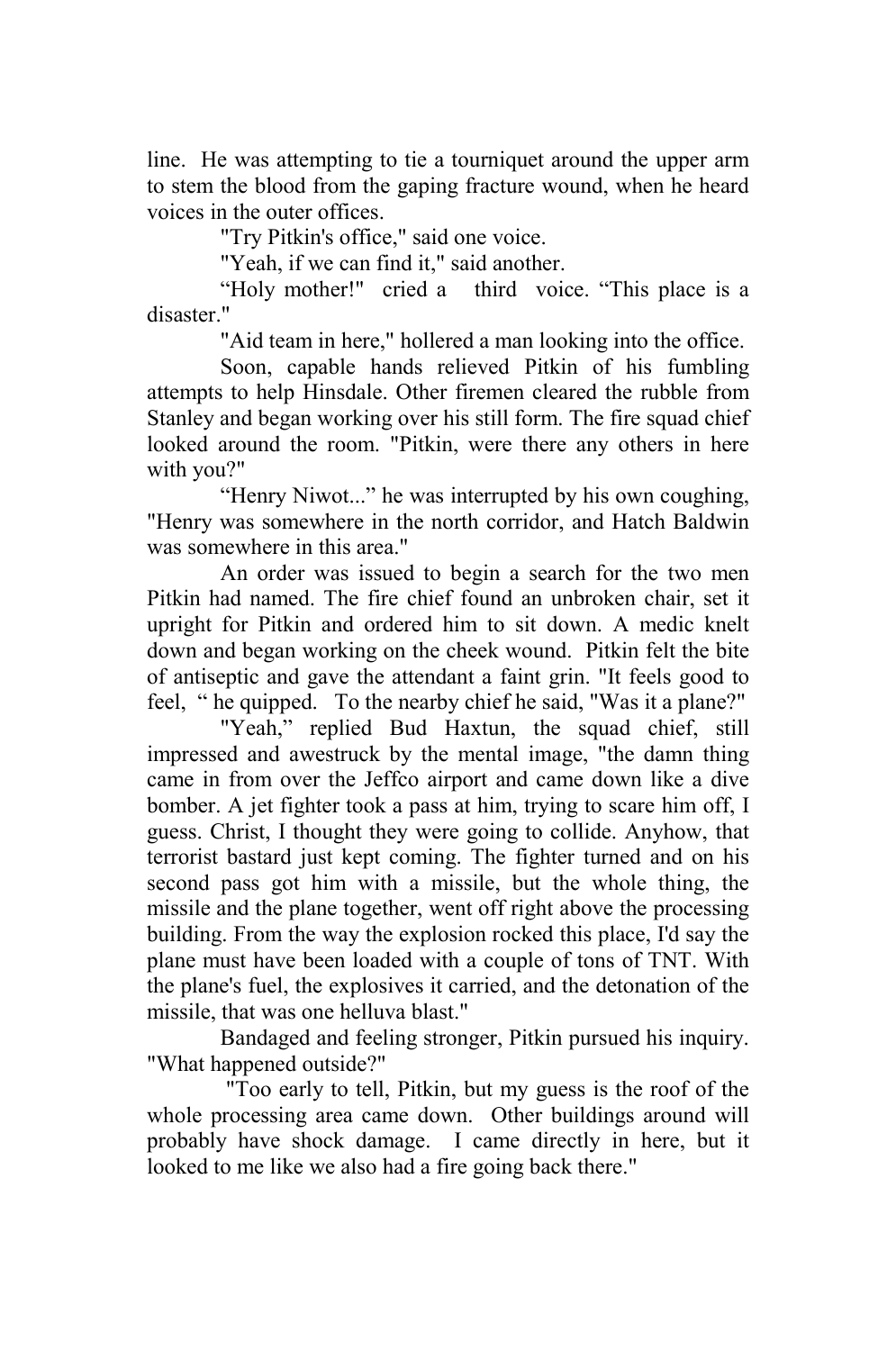"Bud," said Pitkin, "I don't want your people getting too close to any places where they could get into radiation. Harvey and his rad teams will have to sweep the area before we can do anything else. Damage assessment can wait."

"I think Harv's crew is ahead of you, Pitkin. He was on the first truck to move after the blast," said Haxtun.

"Pitkin..." The cry was one of discovery and relief. Jenny's eyes were brimming with tears, but she was smiling as he stood up and swept her into his arms. After a moment, she leaned back and looked up at his face. "Your cheek?" she said touching the bandage.

"Just a scratch," he said, "I was pretty lucky. Marshall's been hurt pretty badly, and I think Mark Stanley may be dead. They're still looking for Henry and Hatch Baldwin."

"My God, it was awful, Pitkin. The explosion was right over processing. There was a ball of fire wider than the building itself, and the whole thing just dropped straight down. Some of the guards as far away as the gate were knocked down. I knew you were in here and...." The release of nervous tension brought more tears.

"Hey, I'm the one who got scratched," he chided. "Do you feel up to doing some work?"

She brushed at her eyes, "Sure."

 "I'm going to need some kind of office or command post. A telephone line is a must. Draft a couple of Bud's men to help you, but whatever you do it'll have to be quick. We're going to be awfully busy around here for a while."

Bud Haxtun, was still standing nearby and watching the scene, and he had heard the directions. "Almont," he called to a fireman, "you and Milner are assigned, as of now, to Jenny Gilpin. Top priority is a working phone line. Hop to it."

Jenny needed no further direction. With her assistants in tow, she headed off toward the adjacent offices.

"Bud, get another man and come with me," said Pitkin, as he started toward the hallway which led to the processing area.

By shoving some wreckage aside and climbing over the rest, Pitkin and the firemen were able to reach the door leading into the compound. The door had been ripped from its hinges and the way was open for them to get outside.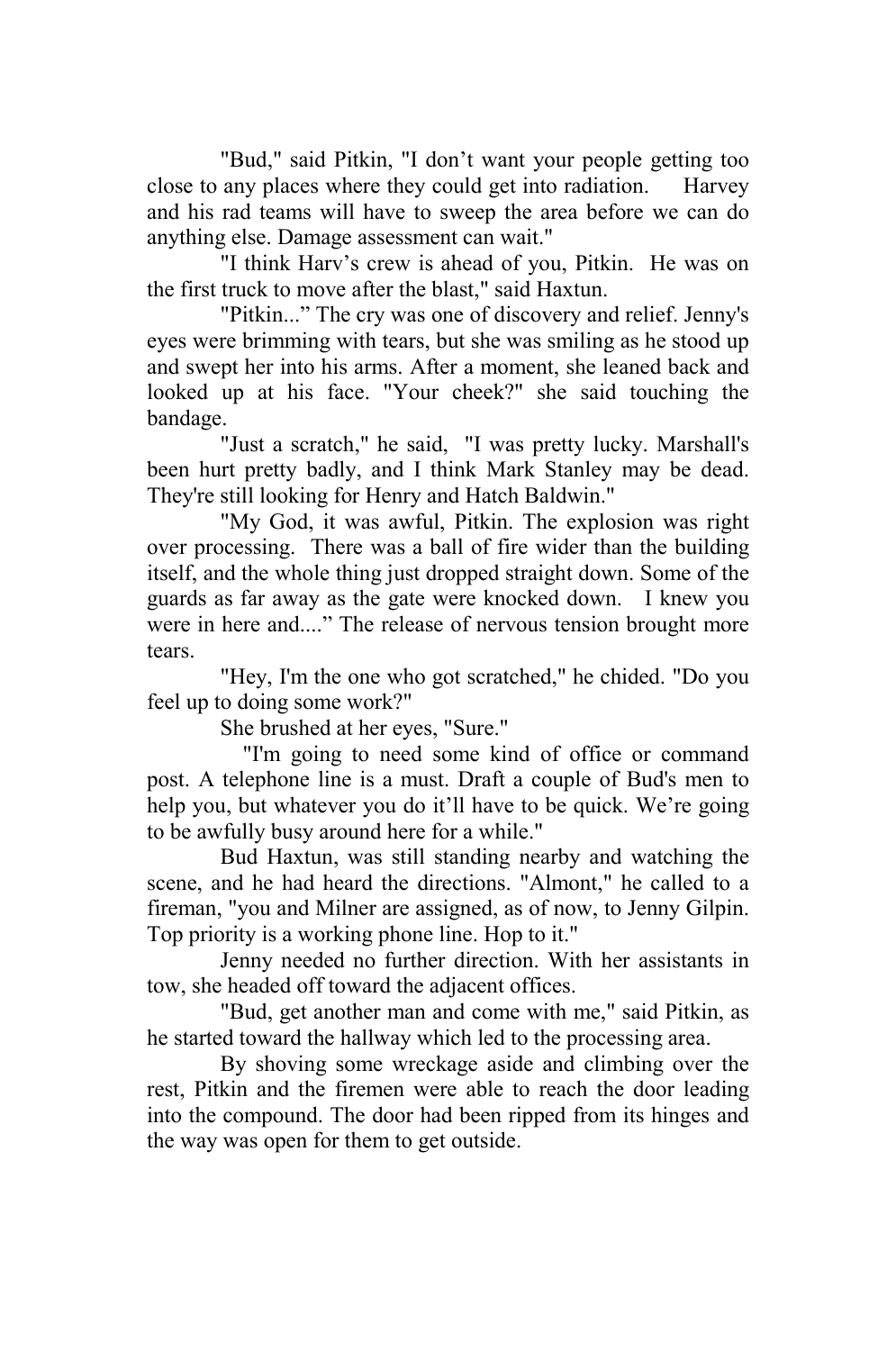The scene was one of devastation and ruin. Located a couple of hundred feet from the administration building, the concrete rubble which had housed the plutonium fabricating operation was an awesome sight. In the days of its existence, the edifice had been a one story, windowless structure whose essential component had been concrete.

A few pillars and walls jutted their ragged outlines higher than the sea of broken concrete. The semblance of a wall stood where it was joined and supported by the long conveyor building which had connected fabrication operations with the new recovery building.

What had been the roof lay in fragments and chunks, broken by the force of the blast, the ensuing fall, and the resisting strength of interior walls. The overall impression was one of broken concrete, re-enforcing rods twisted and menacing, and there was an almost total absence of a sense of the pattern or layout of the building.

If there had been a fire, it had been the explosive material and not the building. A few flames were licking at what had been the walls of the building and still other flames were flickering through the broken sections of the roof. Firemen, wearing full-face masks were systematically extinguishing the flames using hoses strung from the sides of the fire trucks.

The three men were speechless. The destruction was the more impressive to them because they had worked in and around the facility for years, and the processing building had simply been a part of their environment. Any other observer would have been impressed, but Pitkin and the firemen were thunderstruck, a part of their familiar world had been obliterated.

"Sweet Jesus," breathed Haxtun, "would you look at that!"

"Incredible," said Pitkin, "I never imagined anything like this could happen."

With the silence thus broken, they began to point and identify the general contours and identifiable features of the wreck. "The south entrance was there," said Haxtun, pointing. "That must be the air lock there under the galvanized conduit sticking up."

"That heap in the middle must be the storage vault," suggested Pitkin, beginning to pick his way through broken concrete as he walked toward the crumbled fringes that marked the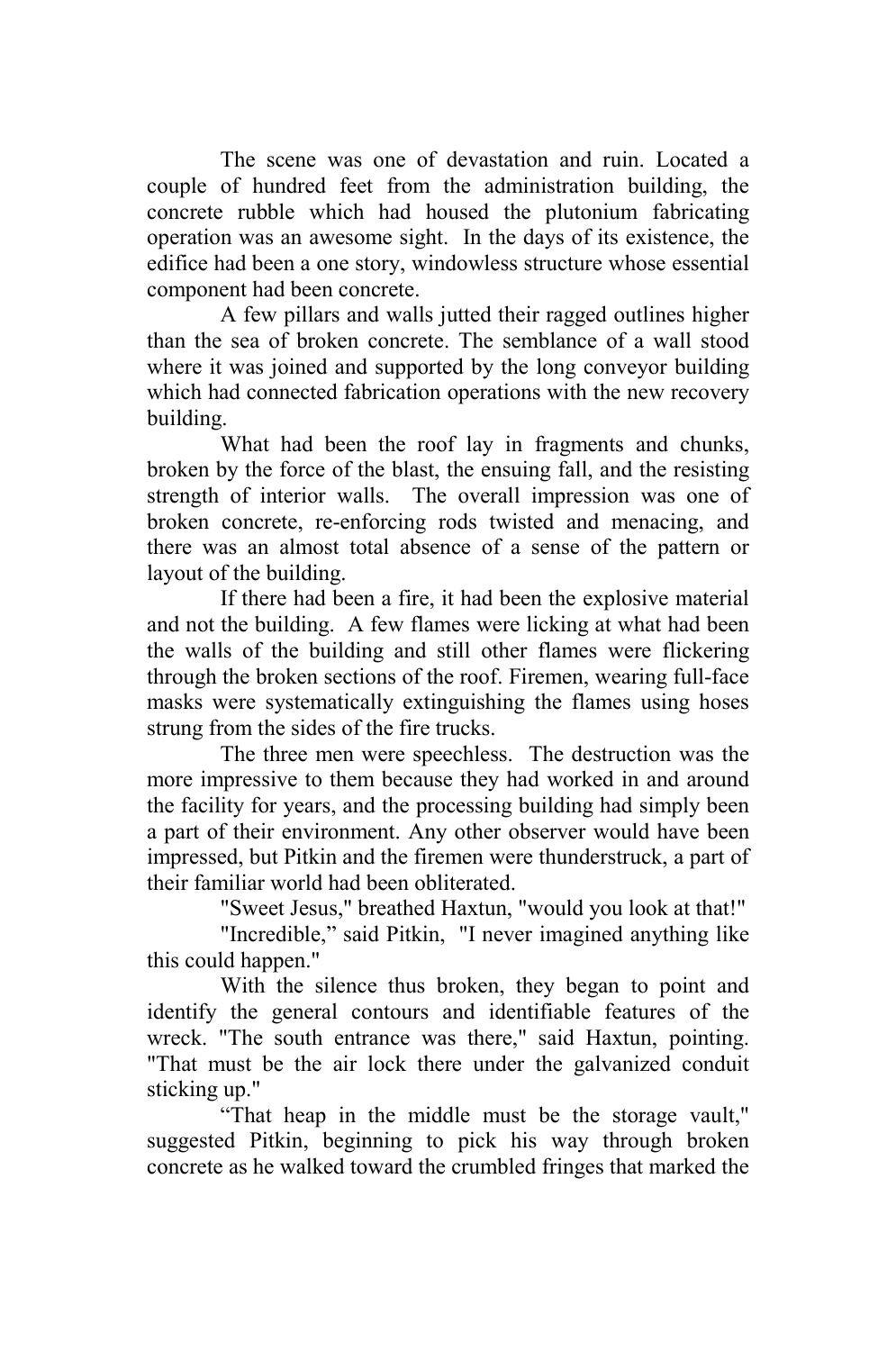general outline of the disaster. He stopped and picked up a torn sheet of aluminum. One side of it was a dull silver color; the other side was white crisscrossed by curving red lines. He puzzled over it wondering where it had come from.

Haxtun gave him the answer. "It has to be part of the plane. I remember it was white with some kind of red lines all over it. Of course, we only saw it for a few seconds, but I thought at the time it looked kind of odd. The paint looks fresh, but I think my kid could do a neater job of drawing or lettering whatever it's supposed to be."

Pitkin realized that walking and sorting through the broken slabs of concrete was going to be a laborious and timeconsuming business. "Bud, I wanted to see what we were dealing with out here, but I also had an idea we could try locating Hugo. He's in there somewhere."

Haxtun was immediately concerned, "Mister Chase was in that... the building?"

"I can't believe anyone could survive," said Pitkin quietly, "but I'd like you to get a crew busy trying to find some sign of him. I have the feeling you'd have the most luck working around the SNM vault."

"Consider it done," said the fireman already looking around for extra men.

As the firemen started walking away, Pitkin called to Haxtun, "Bud, I'd appreciate knowing the minute you find...well, the minute you find a sign."

Haxtun nodded and began moving away calling for more men and for equipment. Almost as he spoke, fireman in the vicinity seemed to become more animated at the hint a life might be at stake. Since there hadn't been a sustained fire and the incidental small fires were already under control, they welcomed Haxtun's urgent orders and directions.

As Pitkin stood watching what he hoped would be a rescue effort take shape, Harvey Flagler came rushing from where he had been consulting with a group of radiation monitors. "Pitkin, what's Haxtun stirring up?"

"Hugo's in there somewhere, Harv. I told Bud to see what could be done about locating him."

"It's going to be more complicated than just digging. We're picking up traces of plutonium around that heap in the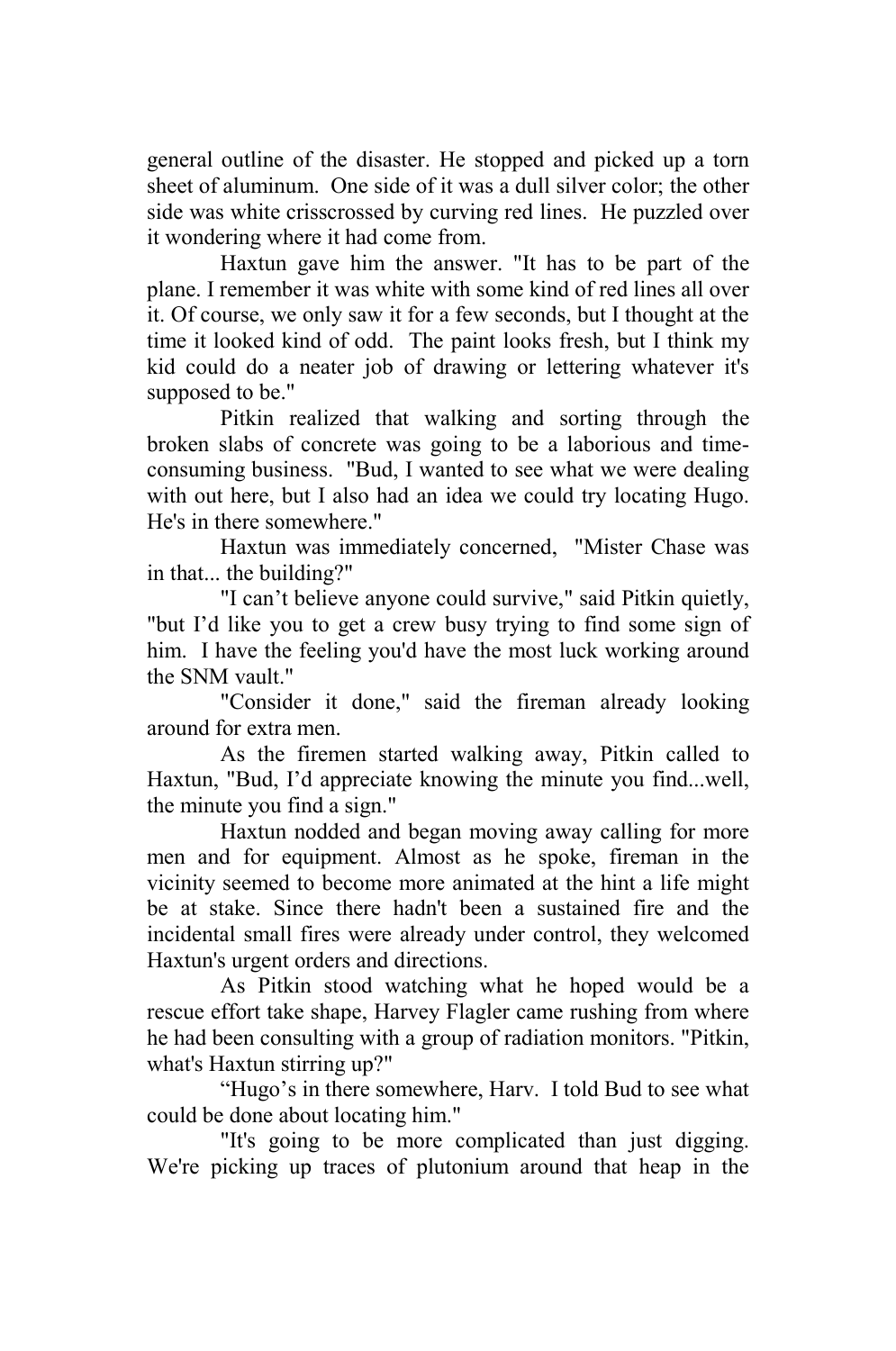middle. We got close enough to identify it as the storage vault, and I'm wondering if we haven't got a breach of some containers in there."

Pitkin was instantly alert. "Could it be incidental scraps from a glove box? There's bound to be a few hot spots wherever they were crushed, and we know there will be residuals there and from the conveyors."

"Could be," agreed Flagler, "but I want those fireman wearing masks, and I want at least a couple of monitors standing by."

"It's your call, Harv. I think you'd better be over there with them when they start lifting some of those roof sections."

Pitkin watched while Flagler headed toward the growing group of fireman gathered around Haxtun. He called out, "Harvey."

Flagler halted and waited for Pitkin to speak. He became puzzled when no words came. Pitkin's eyes seemed to be looking at the remains of the plutonium storage area. Returning a few paces and seeing Pitkin's set face and staring eyes, Flagler had the feeling Pitkin was transfixed by something he saw there in the wreckage. Yet, another silent moment told Flagler that Pitkin was seeing only with his inward eyes and the image was of something beyond, something deeper and farther away than the nearby rubble.

"Pitkin?" Flagler asked tentatively, reaching out to touch one of the arms that were tightly locked and crossed over Pitkin's chest. "Pitkin, are you okay?"

The arms suddenly dropped from their clenched position. The broad, tanned face turned full upon Flagler, and Pitkin's blue eyes were filled with determination and purpose. "Sorry, Harv, I lost you for a moment. I wanted to tell you that from now on, I want you personally to collect all radiation monitoring data. Bring it to me. We're setting up an office inside; bring it there. Remember, I want the raw data, every damn scrap of it, and I don't want you relaying radiation readings or data to anyone else, or discussing them with anybody, regardless of who they are."

Flagler opened his mouth as if he intended to ask a question. Thinking better of his impulse, he shrugged, "You're the boss, and if Hugo was in that building, you're the only boss this place has. Raw data you shall have."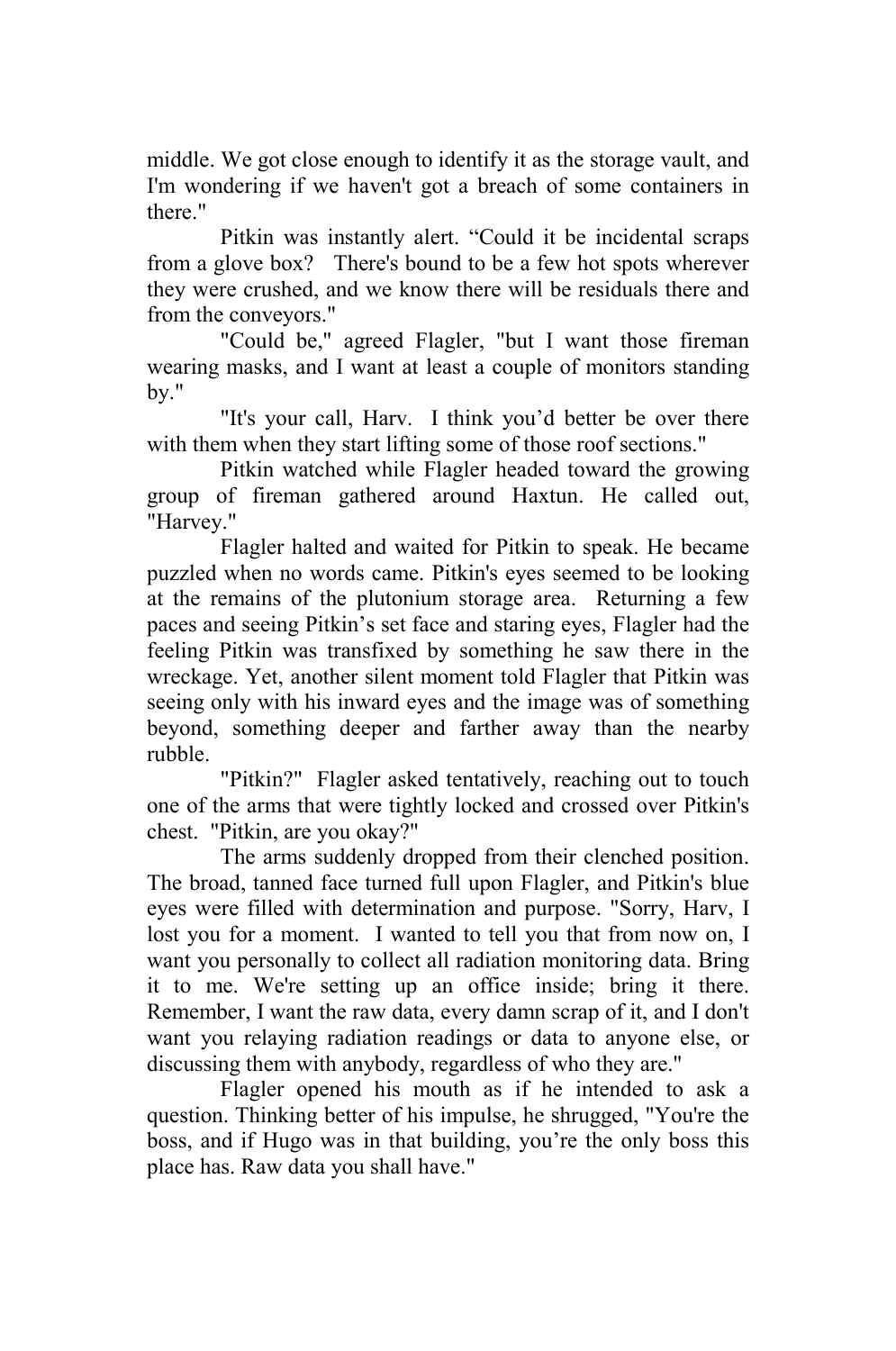"If anyone has a question, I'll be in one of the offices in the administration area. And thanks for the cooperation, Harv."

Pitkin found immediate evidence of Jenny's efficiency. The reception area had been generally cleared by the simple expedient of throwing the wreckage up against the outside walls. The water bubbling from the broken cooler had been choked off, a number of chairs had been righted and placed around a desk, and someone had even put a pad and pencil on its dusty top.

Henry Niwot, battered and dirty, greeted him. "Oh, Pitkin, I was about to come looking for you. Jenny said you had gone outside. How does it look?"

"The processing building was absolutely crushed, Henry. Just think of a doll house pressed by a steam roller and you'll have the picture."

"Must have been a plane?"

"Yes, Bud Haxtun said he watched it dive. Apparently it was completely loaded with TNT or some of the newer exotic and more powerful explosives. We're probably lucky this building didn't come down. Where were you when it hit?"

"I had just stepped into the auxiliary power room. If I hadn't, I'd have been crushed. About fifty feet of the corridor's roof came down right where I'd been a second before. Hatch Baldwin wasn't quite as lucky. I saw them leading him out with what they thought were a mild concussion and some scratches. But is there any word on Hugo? I talked to Marshall before the medics carried him out. He said Hugo was out there, probably somewhere in the building when we were hit."

"There's been no sign yet, but if he was in that building, only a miracle could have saved his life."

Niwot's face-hardened. "It's a nasty business, Pitkin. I'll pray for that miracle. But as I was saying, I was coming to find you. Jenny's got the phone working, and she says it's ringing constantly." Almost apologetically, he added. "They have it set up in Hugo's office."

It appeared, upon first glance, that Hugo's office had sustained noticeably less damage than Pitkin's. The relatively good order, however was in large measure a result of a rapid and effective cleaning job. The windows had been blown in upon the carpet, but the worst of the menacing glass shards had been thrown into a corner with the disarray of odds and ends that had been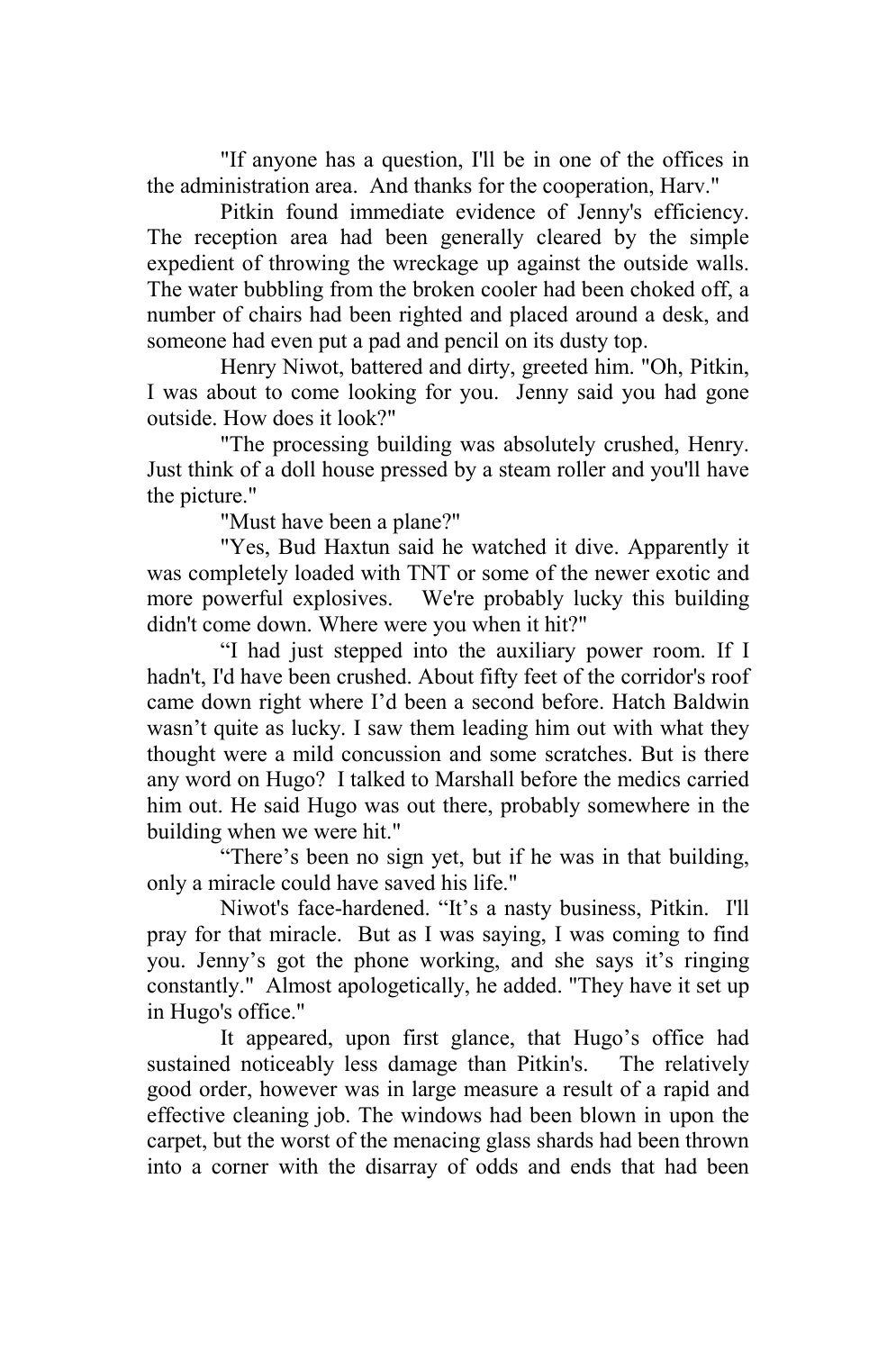blown from the walls, off the table and desk, and out of overturned cabinets.

Jenny was slapping dust from Hugo's chair when Pitkin came into the office. She glanced up, but before she could speak, the telephone issued an insistent ring. "It's been like that since Almont got it working," she said. Taking the handset from the cradle, she answered, "Department of Energy...No, sir, we have no information about the origin of the suicide plane...No, we have no data on radiation escaping from the plant...I'm sorry, sir, this is an emergency line and I'll have to ask you to call back later." Without a lady's grace and with more than a trace of irritation, she replaced the telephone.

Pitkin walked to the desk and picked up the tablet, which lay by the telephone. "This a list of the `should be answereds?'"

"Most of them. Some came in before I could find anything to write with or on. They're almost all media people. The one with the check mark is the Governor's office. I think they're pretty nervous. I don't know how any of them got the news so fast, but I'd guess the police called it in on their car radios."

"Jenny, I just talked to Henry. He's probably still just outside. Would you mind giving him a call while I look at this list."

The security chief appeared promptly and stood waiting while Pitkin deciphered a few of the scribbled notes on the pad. Impatiently, Pitkin tossed it onto the desk. "Henry, what's our status on people inside and outside the fence?"

"I was on my way to find out when Jenny called."

"Okay, I want you to maintain the seal around this place. We'll be flooded with cars and people unless we keep them off the access roads. Get in touch with Sheriff Raymond and Sheriff Bergen, and ask them to keep as many deputies as close as possible. Traffic control alone will be a headache. On top of that, we may have a radiation problem. Therefore, I don't want anybody inside the security fence, including employees."

"You don't even want essential personnel admitted?"

"That's right. We've got enough people already exposed and we still don't know how much vagrant plutonium we have out there. I'm going to rely pretty heavily on you, Henry. Use your judgment, but stick by the rule, no one inside without my express approval."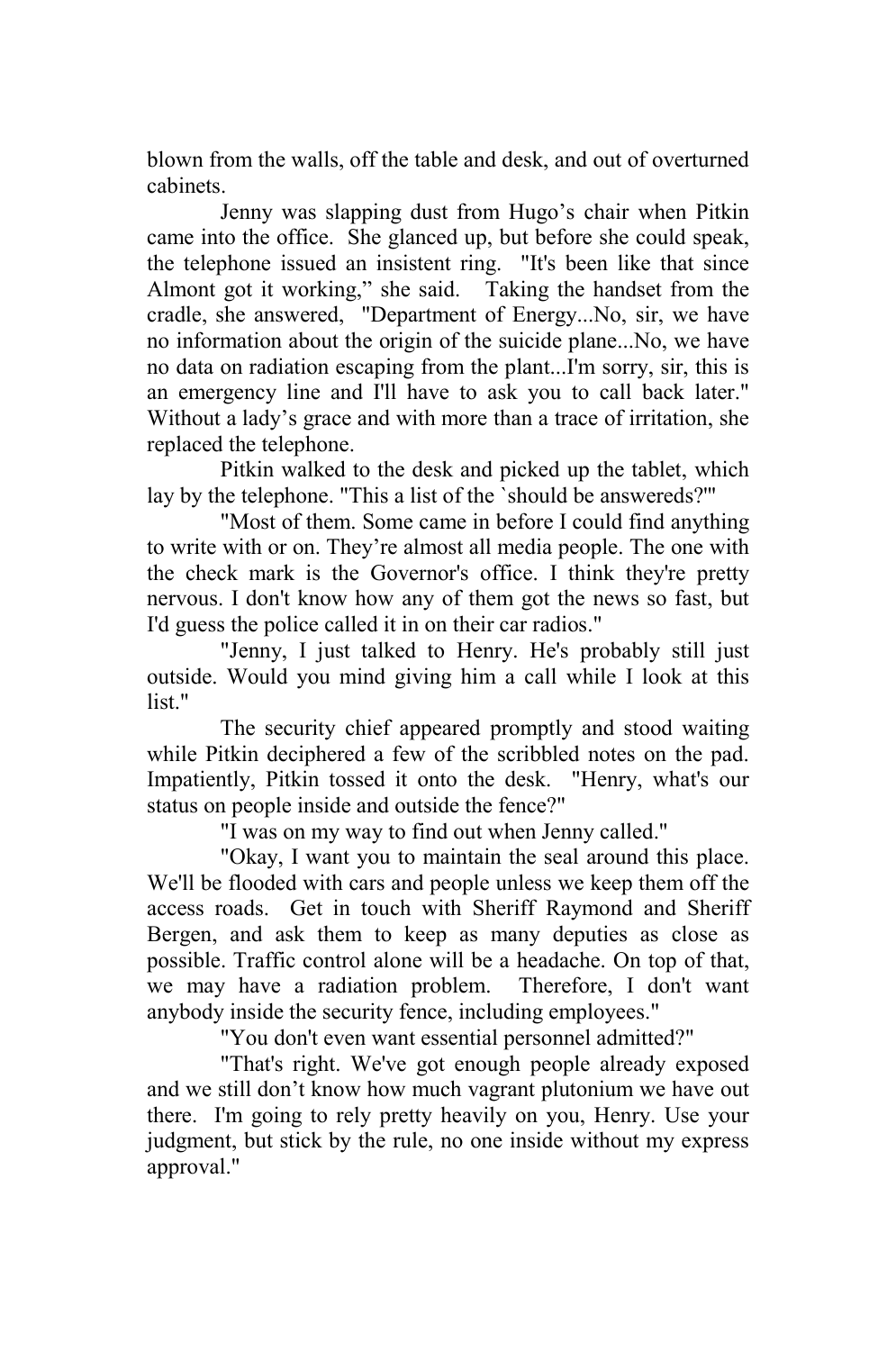Niwot was a dogged and efficient security officer. Pitkin knew his directions would be followed to the letter. If the man had any questions about denying admittance even to plant personnel who had been designated by regulations as critical in an emergency, he kept them to himself.

After Niwot had left the office, Jenny, who had listened to the orders, reminded Pitkin that at least four dozen employees had standing orders to report to the plant following the occurrence of any life threatening event. "I know, and if I'm not mistaken, most of them will be reporting within the hour. But, for right now, Jenny, I want to keep the people inside to an absolute minimum. To do that I want to review the list of critical personnel and then send Henry a refined list of those who are essential to this particular situation. That brings me to my next request. Do you think you could come up with our critical personnel list from that mess out there?"

"I'll try. As a matter of fact, I might make file clerks out of those two firemen of mine." With a plan already forming in her mind, Jenny left Pitkin to his thoughts and to the telephone that rang even as she went out the door.

"Department of Energy...Oh, hello, Deke...Yes, one hell of an explosion. It was a suicide plane filled with high explosives...So far we've got a couple of wounded and two missing...yes, a press conference would probably be a good idea, but you'll have to hold for a couple of hours. I haven't even talked to Washington yet. Call me back in about an hour...yes, if you could pass the word to some of the others, it would save us a lot of phone answering, and I'll take questions on radiation danger then."

Before the line could be captured by another incoming call, Pitkin punched in the numbers for the office of Secretary of Energy Stewart. He identified himself when the call was answered. "This is Pitkin Waay, Rocky Flats, Colorado. We have an emergency, condition here. It's imperative that I talk to the Secretary immediately." Apparently the Department's system for continual and instant communications with the Secretary operated because it was less than two minutes before Stewart's voice came booming through the phone.

"Pitkin? This is Stewart. What's your situation?"

"About a half an hour ago the processing building here was totally destroyed by an explosion. Eyewitnesses confirm the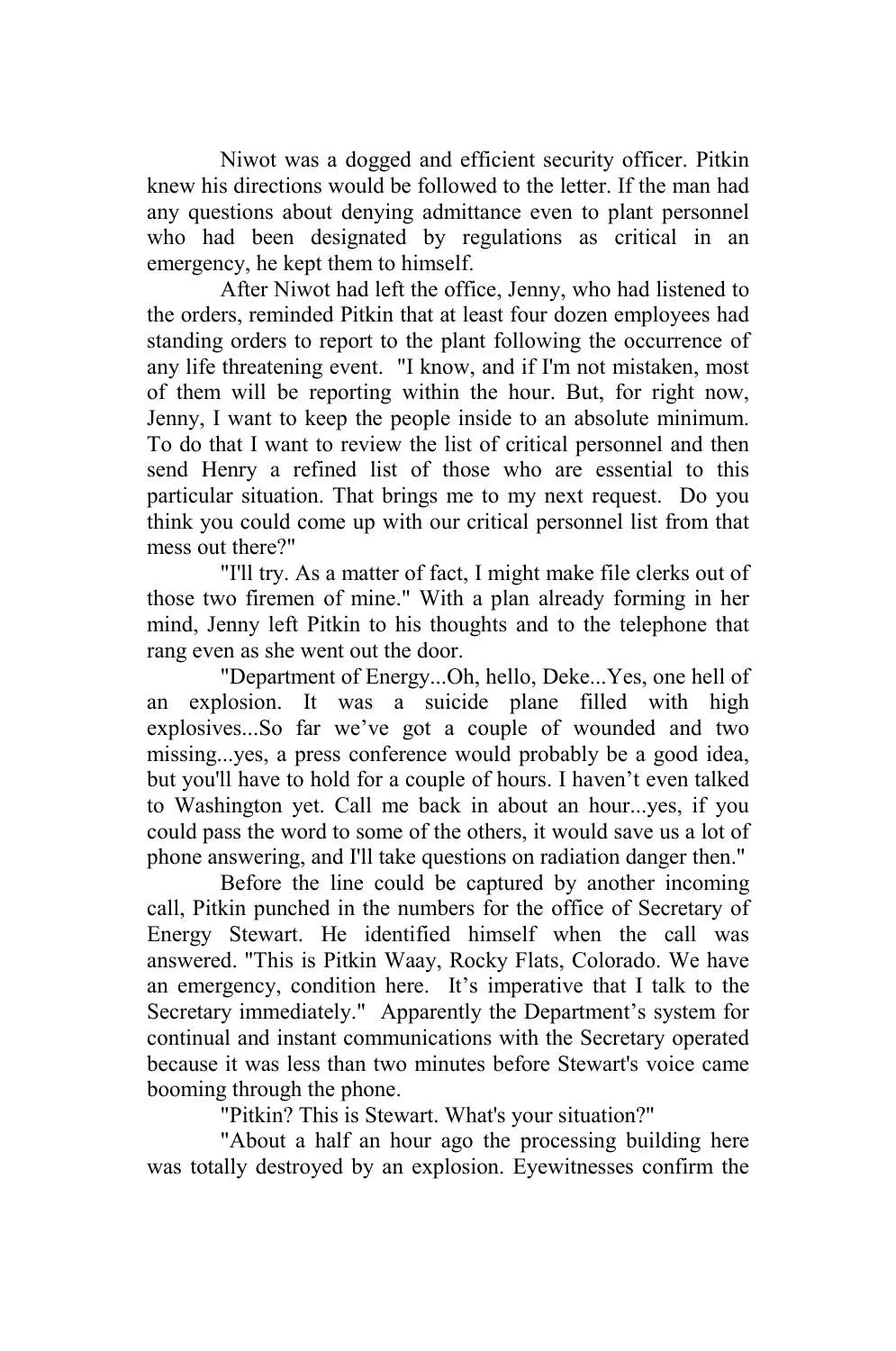cause as being a suicide plane loaded with explosives...Yes, we had the air cover Stanley ordered, but it apparently arrived about the same time the terrorist did. Mark Stanley was critically injured, we're almost certain Hugo was in the building when it came down, and Hatch Baldwin sustained at least a minor concussion...I have a crew searching for Hugo right now...The building was totally destroyed and we sustained blast damage to surrounding structures, including the administrative offices."

Stewart, perhaps better than any other official in the federal government, would understood the enormity of the news he had received. "Pitkin, this sounds like the worst we could have expected. I guess, I thought of a sack of dynamite knocking down a wall, something on that level. This is monstrous. I'll have to call the White House, but I need as much information as you can give me right now...I understand... Excellent thinking...keep the place absolutely sealed off. If you need federal troops to maintain security, I'll get the President's approval and get that started right now...I see...You make a good point. The Governor should be brought into that decision. He may want to use the National Guard if local forces can't handle it, but from our point of view we've got to keep in mind it is a federal facility...Okay, we'll put that on hold until you've talked to him. The President will be calling him, too, since some delicate questions of federal-state relationships are involved. And, we've got to remember that your Colorado operation is critical to the entire nuclear weapons program."

Pitkin could understand how Stewart's first impulse would be to inform the President and to express concern for the integrity of the nuclear weapons program. A successful attack on one weapons facility made the others vulnerable, if not in fact, certainly in the minds of a nuclear sensitive public. On Stewart's level and on the President's level, the reactions and thoughts would naturally channel into considerations of the effects of the Rocky Flats event on nuclear weapons policies and national security.

As the matter progressed, the media would begin its usual campaign of second-guessing. The commentators, self-appointed experts on every important subject which came onto the national stage, would begin the litany of bemoaning failed security,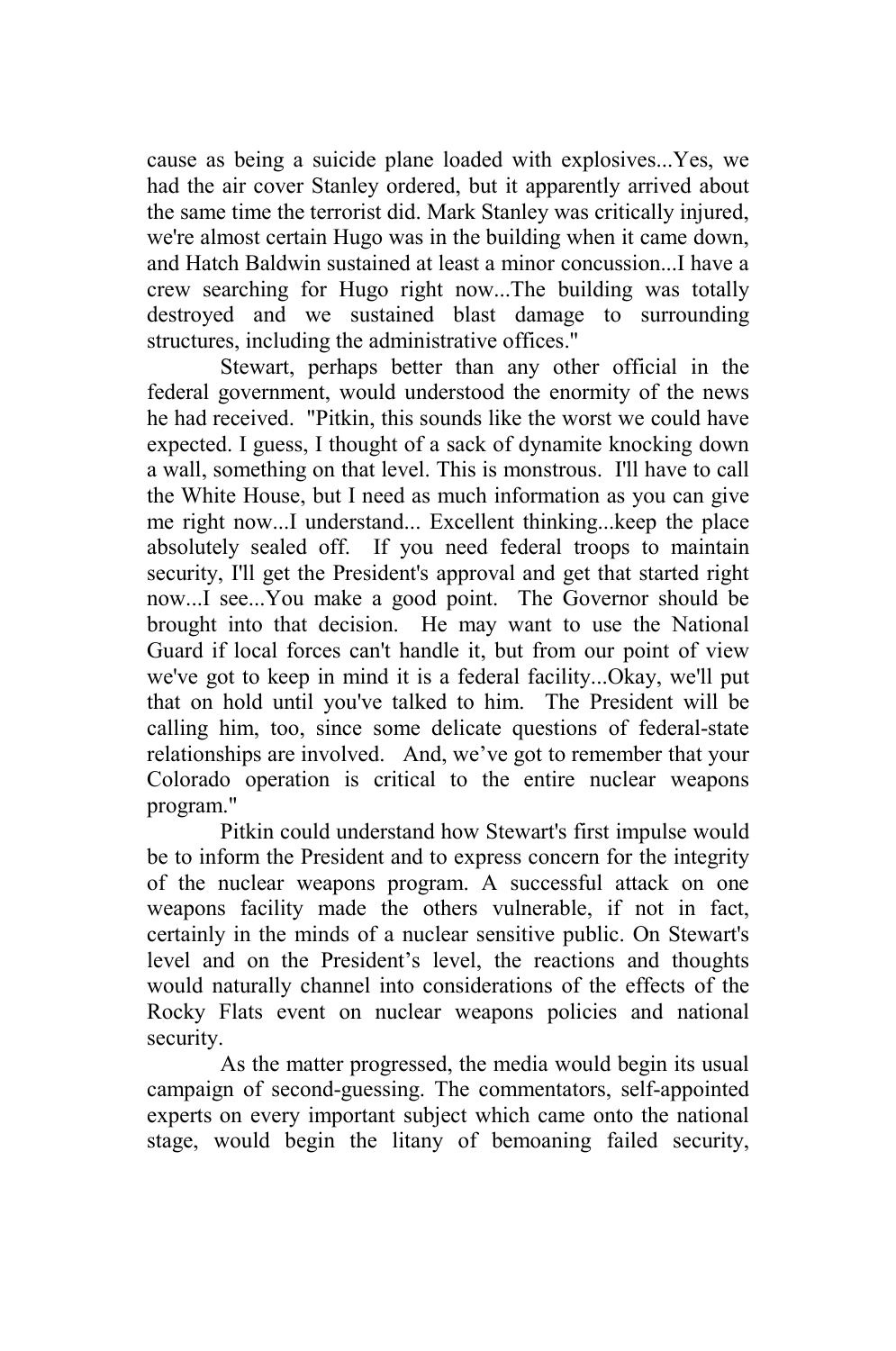inadequate protection for weapons facilities and condemning the national and international policies of the administration.

The process had become ritualized. Under the thin guise of news, the media had perfected its power broker image, believing itself to be the nation's kingmaker and keeper of conscience and morality. The avenue to such a position had been paved by a warped interpretation of the First Amendment that read into freedom of the press a necessary hostility to the status quo. Thus positioned, the media would jockey with the administration while each side defined a position on the Rocky Flats calamity with the slower, irrelevant Congress chiming in later.

The terrorist attack on Rocky Flats, in the context of national events, would be an instrument only to be used by each side in the perpetual clash of Washington factions. The physical destruction of a building, the injury to a few government employees and the death of another, perhaps two, would be abstractions in the struggle for power in Washington. Defenders of the administration, advocates for deterrence, and the defense complex would use the event to make the case for a new program to defend the defense installations and a larger greater program to defend against terrorism. Opponents would hail the Rocky Flats experience as proof of vulnerability, of the impossibility, the insanity of reliance on nuclear weapons for defensive purpose.

The political orientation of any given administration had long since lost relevance to the debate. The underlying purpose of the contending groups was to gain and hold power. There would be defenders and detractors of Rocky Flats in the Congress; there would be power plays within the Administration and by-plays among groups within the Defense Department and the Energy Department, and there would be the sardonic oversight of it all by the press corps. Along the well-worn course, defined by past traumas of recent American history, the meaning, the significance of Rocky Flats would be ground into a thousand different interpretations, yielding nothing.

Thus, Pitkin knew the entire matter would become simply an interesting yawn, a building destroyed by a terrorist, a building, which happened to be in Colorado at a weapons facility. That would be the end result of a succession of occurrences unless...unless there was an intervention. A circumstance perhaps,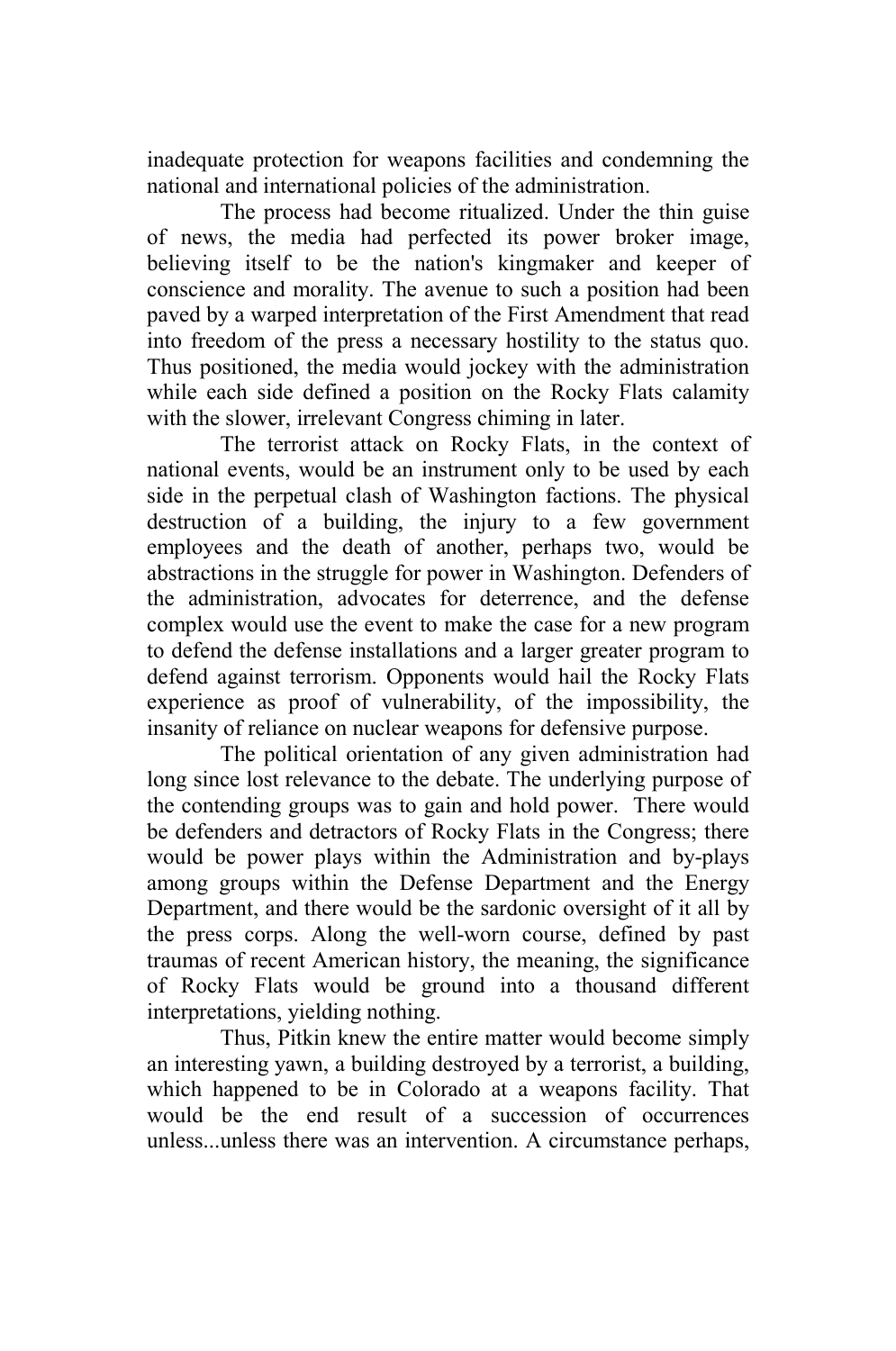one which would fall upon another, and it upon still one more until...

"Mister Secretary, we haven't yet talked about possible radiation from the processing building."

"Radiation?"

"Yes, you will recall that the processing building was really the heart of our plutonium fabrication and handling operations. It also contained the central storage bay for all Special Nuclear Material. The real possibility exists for significant contamination of this entire site. We know the glove boxes were crushed, as was the conveyor system. Just the residual plutonium from those sources will create hot spots. In your briefing to the President, you would probably want to mention the potential radiation hazard."

Stewart's otherwise loud voice came back noticeably subdued. "Pitkin, this magnifies the matter substantially. The President will ask more questions than I can answer, but tell me first. Is their danger of an explosion, a detonation?"

"Not in the sense of a nuclear detonation, no. But the radiation hazard could be as damaging to the population. The inhalation of plutonium, Mister Secretary, in even the most minute quantities is life threatening."

"Then we should immediately activate our radiation emergency team and get it out there."

"If I could make another suggestion, Mister Secretary. I would hold that for later. To make such a move at this time could cause a public panic, and I'm sure the administration wouldn't want to be accused by its critics of overreacting and causing harm to anyone."

"Again, Pitkin, you're right on the mark. I'll put further response of that kind on hold until I talk to you and get a better idea of your situation."

"We're in the process of making an evaluation which should answer a lot of the questions you and the President will be asking, but I agree with your decision, sir. Everything on your end should be held in abeyance for the moment."

While Pitkin was talking, Flagler and Haxtun came into the office. Seeing Pitkin was on the telephone, they made a move to leave, but Pitkin waved them back and held up his hand signaling to them his phone conversation was about over. "Yes,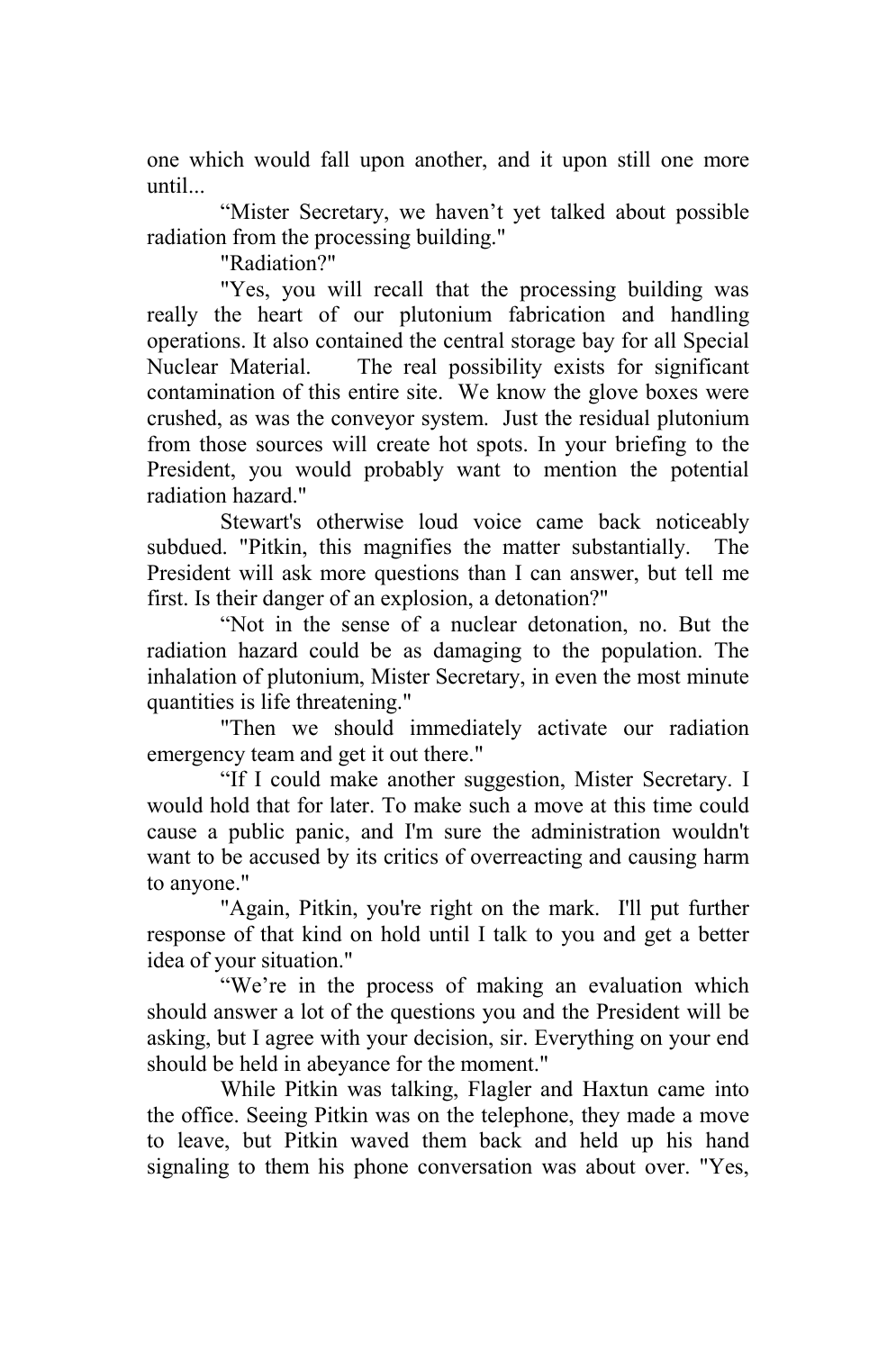Mister Secretary, I'll be waiting for your call, and I'll try to keep this line open. It's the only one operating at the moment, but we're trying to string another one right now...Thank you, our people here really get the credit. I'll talk to you later then."

"We didn't mean to interrupt," began Flagler.

"You didn't," Pitkin assured him. "What have you got for me?"

Haxtun was an uncomfortable and hesitant messenger. "There isn't any easy way of saying it, Pitkin. We found Hugo's body just where you said it would be. Right at the base of the storage vault. He was crushed pretty bad."

The room was silent, each man alone with his thoughts. There had been much friendly humor among plant employees over some of their director's habits and mannerisms, but he had always been fair in his dealings with them, had stoutly defended them in public, and had fought for their rights in Washington. While he was not personally known to every employee and had not actively sought their affection, he had won their respect.

Pitkin found irony in the fact that Hugo's death had been declared to him while he sat in Hugo's office and in his chair. During the last few weeks, and especially in the last few days, Pitkin had watched the collapse of Hugo's world. On the verge of surrender, Hugo had declared defiance, and Pitkin knew his memory of Hugo Chase would not be of a man broken and bereaved. He would remember a man who had been capable of seeing himself honestly. By crossing the chasm from what one has long believed he to be to a more objective acceptance of himself, any man can lessen the tragic dimension of his life. For Hugo, the step had been long and precarious, but he had made it, and Pitkin would always associate Hugo with the declaration that he, not unseen hands from afar, would run the plant, or he, Hugo Chase, would close it.

"One more thing, Pitkin," said Haxtun quietly; "the body is pretty badly contaminated. We think there's a crack in the wall of the storage bay right where we found him. I'd defer to Harvey, of course, but I think we'll have to put him in a container of some kind and use some shielding. Even at that, no one will be able to handle him without wearing a respirator and gloves."

"I understand, bud. Would you see to it?"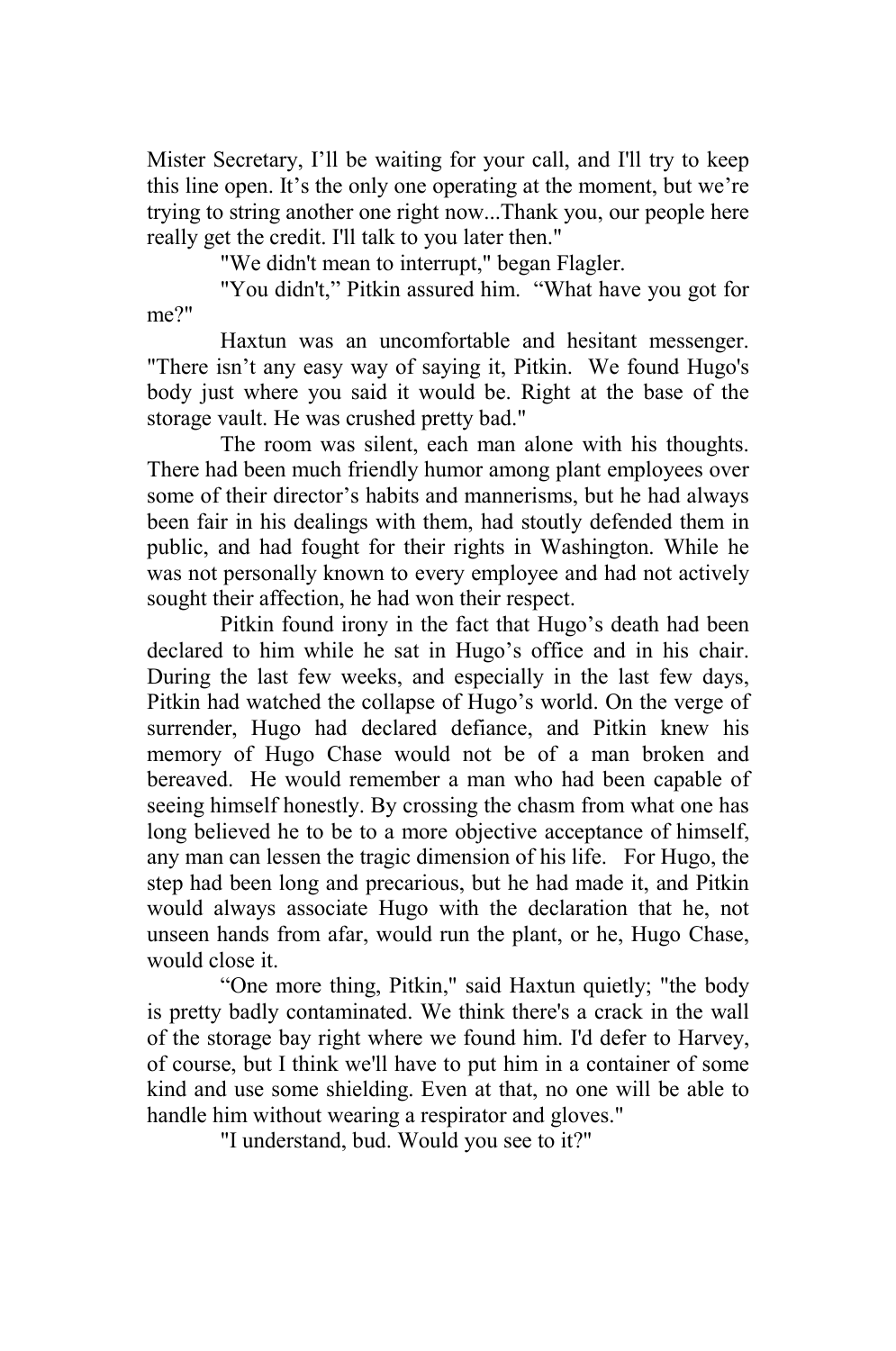"Sure. We can use some material from the recovery building. But before I go, I have to tell you we've had a few flareups. They're small and transient. We can fight them with retardant, but I think there's more plutonium exposed to the air than we might have thought."

Flagler, who had remained silent, joined in Haxtun's assessment. "I've got some preliminary notes, but in general Bud's right."

Haxtun waited a moment while Pitkin scanned Flagler's notes before speaking. "If you don't need me, I'll get back to my fire watch."

 Pitkin looked up, "Fine, Bud. And keep me informed about those flares. If they get worse, we may have another problem entirely."

As the fireman left, Pitkin studied Flagler's impassive face. "Harv, I'll be surprised if we don't develop a significant radiation danger out there. I'm not concerned about oxidation flares. I'm sure there's enough plutonium in the cracks and crevices of those glove boxes and conveyor chains to light up that wreckage for days."

"Agreed."

"Our real problem is the storage area. Do you think Bud is right about a crack?"

"Hard to say, Pitkin. I'd be more concerned about the roof of the vault itself. It was triple the strength and thickness of the building roof. I know the design specifications called for it to be strong enough to withstand the direct crash of an airplane, but I've always been suspicious and never believed it could take that much of a jolt. In order for the automatic retrieval system to work, we had to allow a free span of 150 feet. I wonder if a direct thump smack in the middle might not have popped it like a ripe melon. I managed to get right up on top of it, and it looked okay, what little I could see. But we could have a hundred breaks bad enough for radiation to leak out."

"Did you try instruments anywhere on the roof?"

"Some, but even if we had some readings, I wouldn't trust them. And even if we had a crack with some plutonium leaking out, I couldn't say what that might mean."

"I know. The atmosphere in there is bound to be contaminated. Our best bet would be to test for nitrogen. The great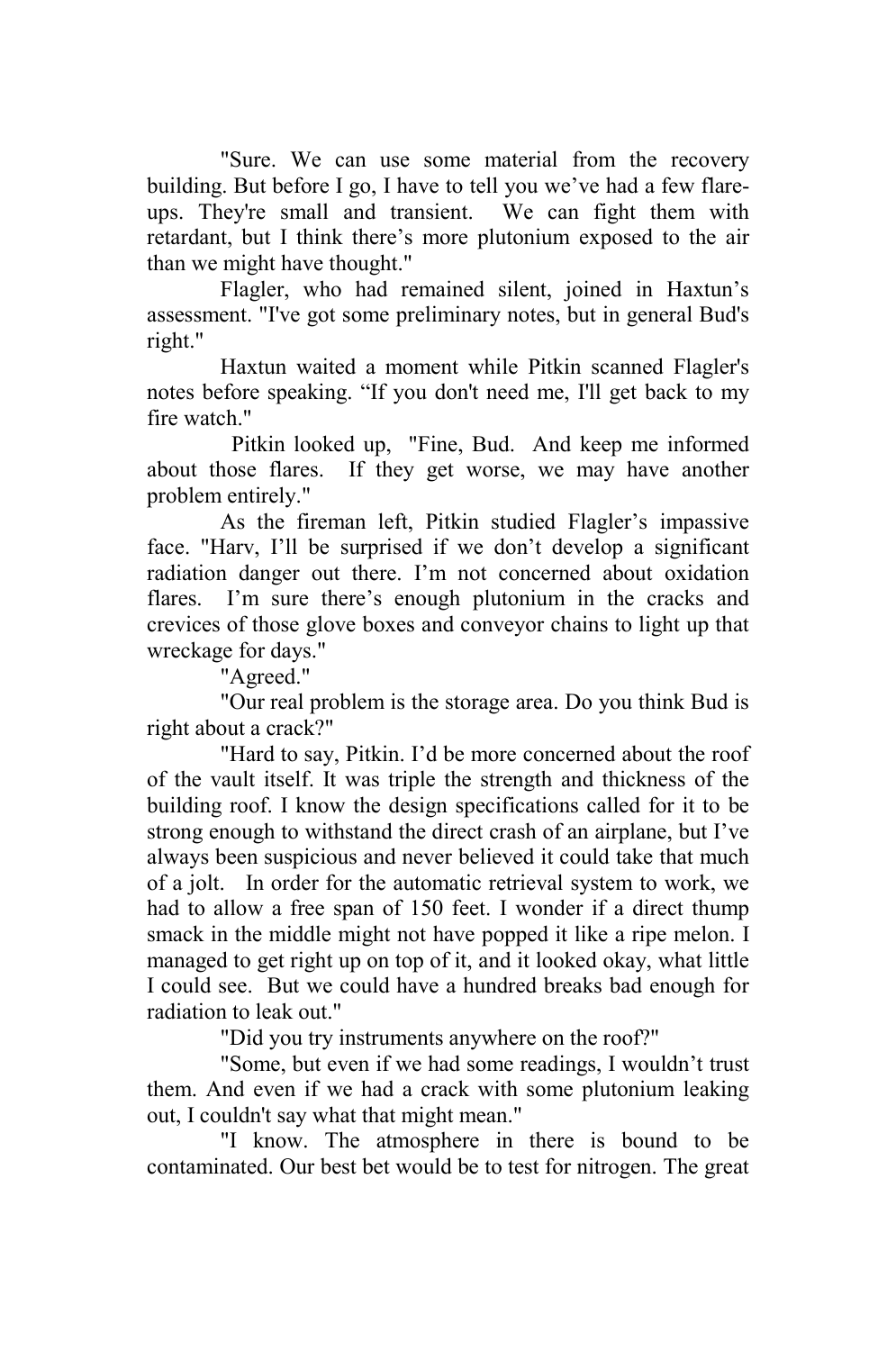unknown is whether or not any of our containers inside the bay were breached."

Flagler understood the unspoken concern. "If we have criticalities, in there, it'll be too hot to open for a couple of hundred centuries," he said. "There's an awful lot of plutonium in there, Pitkin. More than I like to think about."

## **CHAPTER TWENTY ONE**

Governor Franklin Pagosa was on the ninth green at Cherry Hills Country Club when his aide found him. The accompanying members of the foursome waited while Pagosa listened to the aide, asked him some questions and finally handed the aide his putter and pointed toward the nearby golf cart. To his companions, now a threesome, Pagosa made his excuses.

 "Something's come up." In the best tradition of politics, and because his golfing friends were also political associates, Pagosa could not resist the impulse to drop a hint of the affair of state which was taking him off the links. "I have a call coming in from the White House and since they say it's urgent, I'll have to take one of the buggies."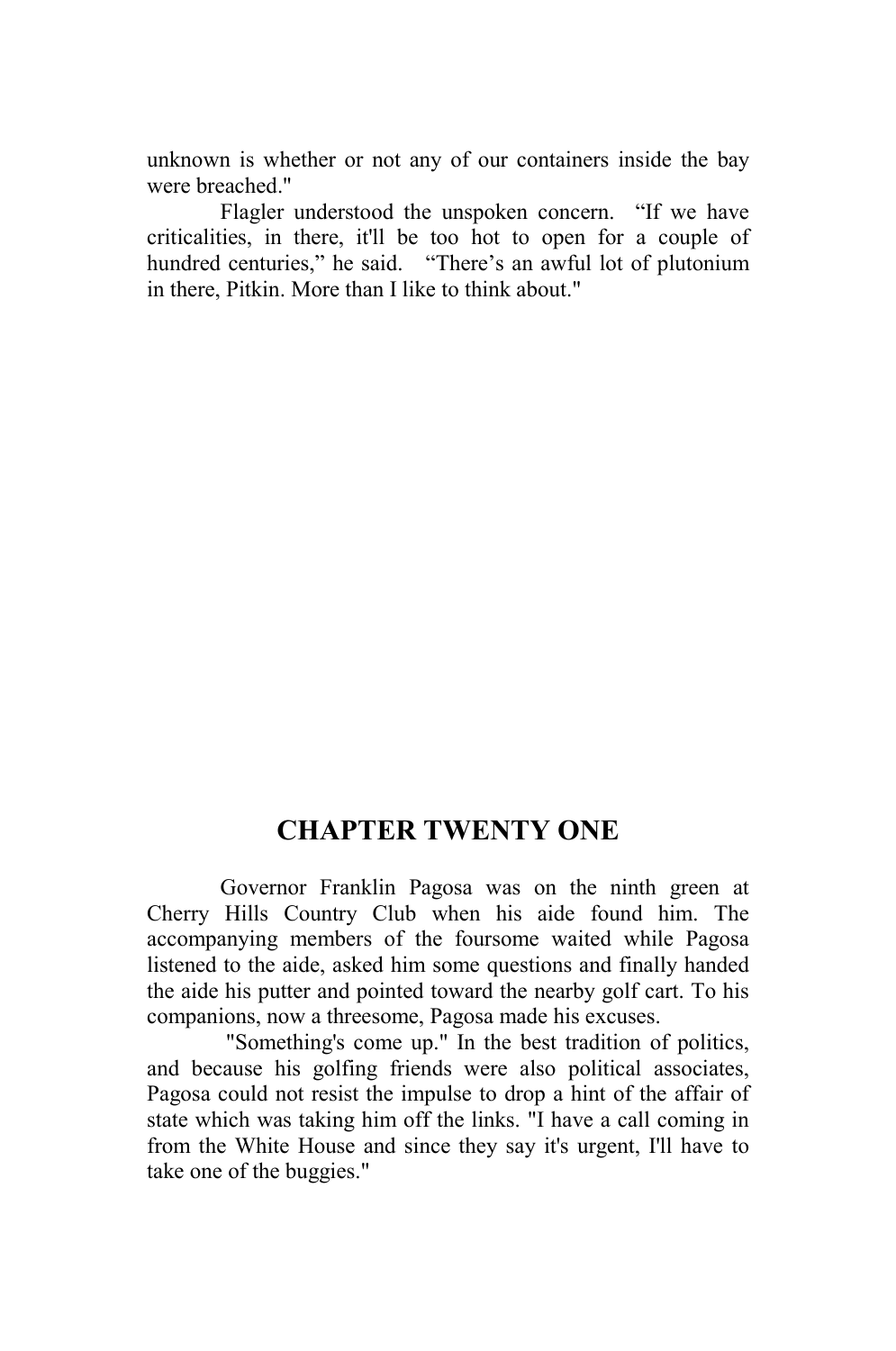Pagosa quickly removed his partner's bag from the cart, leaned it against the nearby second cart, climbed into his "buggy" and, with his aide beside him, sped away. In his haste and preoccupation, Pagosa committed the unpardonable sin of driving across the green, and worse, managed to cut across the putting lines of the three men who glared at his departing cart.

When he had begun the day, Pagosa half expected a call from Washington. He had talked to the Secretary of Energy the day before and had been told there was some kind of bomb threat being made against Rocky Flats. Earlier in the day the highway patrol had told him it was more than in idle bomb threat of the type they occasionally received. It was a terrorist operation and was being specifically directed at Rocky Flats. The call from the White House was a dramatic political escalation, and Pagosa had no doubt something significant was afoot at the federal weapons facility.

The plant had long been a political bramble bush in Pagosa's gubernatorial life. On the one hand, he had been required to accept its presence and laud the general goal of strong national defense. At the same time, environmental forces and antinuclear groups had laid siege to his governor's chair and forced him to make statements favoring decommissioning and removal of the offending plant. Recently, the discovery of the barrels of contaminated oil had raised new outcries against the facility. And only a few days ago, his Director of Health Services had told him of further radiation leakages. Pagosa had ordered Doctor Elbert to go to the plant personally and drag some answers out of the secretive bureaucrats who ran the place.

As Pagosa entered the magnificent clubhouse and hurried toward a small office that was reserved for members who had to conduct small items of pressing business, Pagosa was again interrupted, this time by the uniformed state trooper who drove his car. "Governor, I just received a call from the Capitol office building. It seems Captain Norte called in a while ago and reported an explosion at Rocky Flats. Your staff has been trying to get through to the plant managers but haven't reached them yet. I just talked to Captain Norte myself, but he didn't have any details; he was going to investigate and call back."

"So that was it," thought Pagosa. "The terrorists had managed to set off their bomb. It must have been pretty big to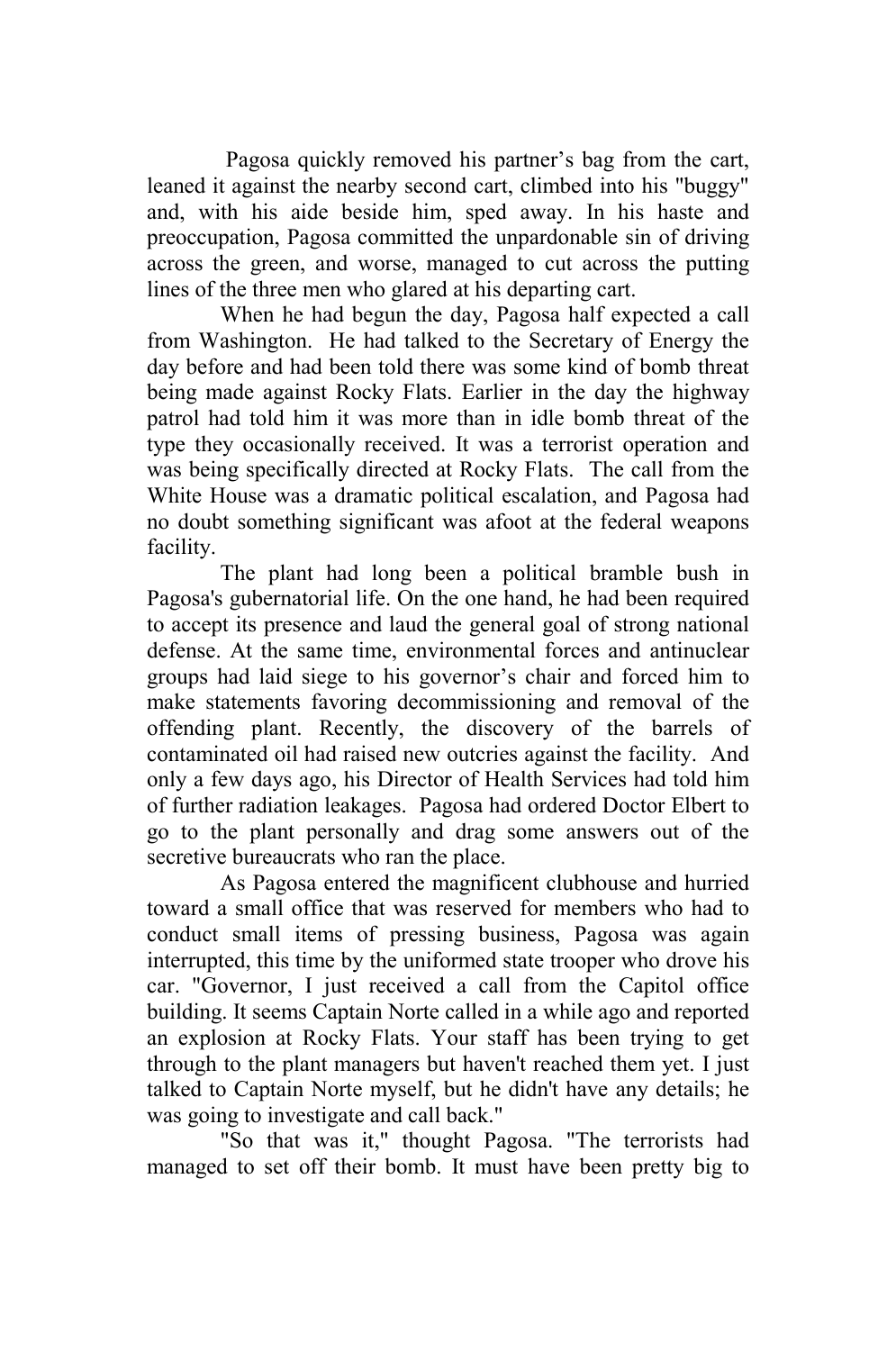have caused enough damage to get the President personally involved."

Aloud to the trooper, Pagosa said, "Stand by the car phone and keep in touch with Norte. Let me know the minute he reports more details."

Pagosa left his aide outside the little office and took the waiting call alone. "This is Governor Pagosa...Yes I'll hold...Hello, Mister President...I'm fine and it's good to hear your voice, too, sir. It's a beautiful day out here...Yes, Mister President, my staff just informed me there had been an explosion of some kind... I see... a building destroyed and the possibility of some radiation leakage. Well, I must say, Mister President, I've always known that something like this was a possibility. Colorado certainly wants to do its part in the defense effort, but the feeling out here is strongly disposed toward some sort of relocation of at least the radioactive materials work...Oh, we've had experience with the radiation leaks before and with the destruction of one building, I see no reason whatever for troops, Mister President. I haven't received any details from the plant yet, but I would be surprised if the local police couldn't handle the traffic problems, and as a fallback, I could activate a Guard unit. I realize it's a federal facility, but I think your point is well made, sir. We want to avoid overreaction and panic which is the very thing the terrorists have tried to create. We've had much worse disasters than a building blown down...Yes, I'll certainly keep your office and Secretary Stewart's office informed...Good by, Mister President."

An entire building blown down. Pagosa had been shocked, but not enough to be stampeded into doing anything, which might be ill advised politically. "Even such massive destruction at a federal facility was thin justification for the offer of federal troops, and the President had sounded much too strong a note," thought Pagosa.

The Governor knew the White House was already moving to set up a defense of the nuclear weapons program against the critics who would attack it with the rocky flats incident. Pagosa had determined he would not lend his office to furthering the President's cause. The explosion at the plant was essentially a federal problem and Pagosa wasn't inclined to let it become a state problem. In any event, the Governor knew he had to have more information.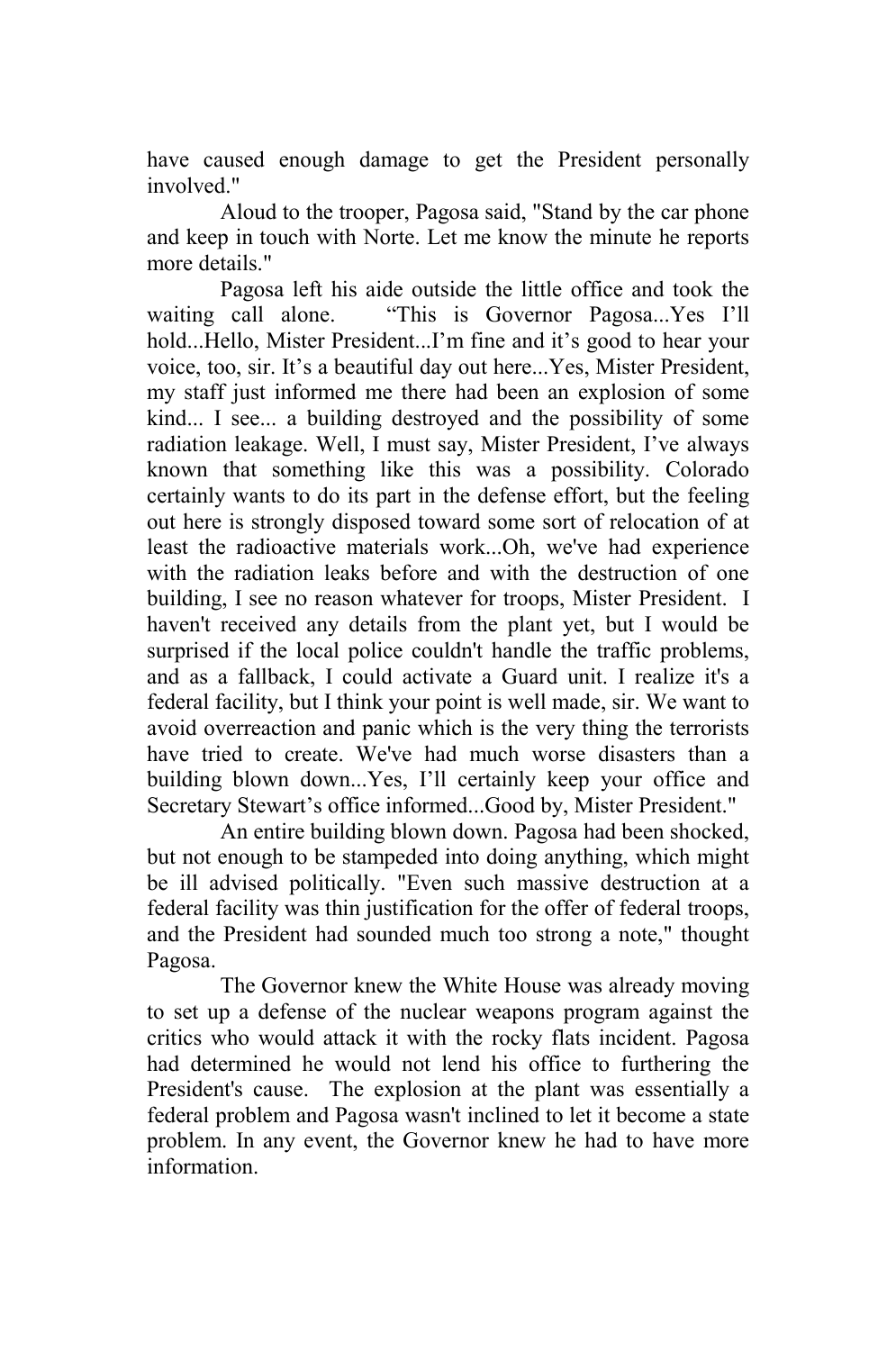Rather than wait for Norte or the highway patrol to report back, Pagosa decided to take the most direct route and try a call directly to the plant himself. Pagosa called his waiting aide and directed him to try and raise the plant on the telephone.

While he was waiting, Pagosa reflected on his past experience with the managers at Rocky Flats. He remembered the Director as being something of a stickler for efficiency and the rulebook. Hugo Chase had always been quite stiff and cool with the Governor and other state officials. There had always been the problem of security, and state functionaries had often been denied information, being told such data was classified.

Some progress toward better cooperation had been achieved in the last year or two, but not without political pressure being applied by way of the State's congressional delegation. The passing thought of Congress made Pagosa wince. The business of Senator Moffat and his contractor cronies was going to be unpleasant since he had endorsed Moffat during the most recent campaign. The stories of Moffat somehow influencing a Department of Energy purchase of equipment were incomplete, but from what Pagosa had heard, he was able to conclude that the Senator would fry in a fire of his own making.

With an effort, Pagosa shook off the thought. Moffat and his dealings were another problem for another time. At the moment he had a problem, and perhaps an opportunity, facing him.

"I have Doctor Waay on the line, Governor."

Pagosa took the phone almost reluctantly. He would have preferred talking to Chase, the Director. Pitkin Waay had a knack of making Pagosa feel uncomfortable. The Deputy Director never tried to conceal his low regard for politicians, and he had an unerring ability to anticipate the purposes underlying political statements and positions. That was disconcerting in itself, but Pagosa had also discovered that Pitkin Waay had no hesitation when it came to airing such views.

When Pagosa had made a vague public statement about how Rocky Flats was a credit to the State of Colorado, Pitkin had, in response to a question at a press conference, described the statement as a bow to voting workers. On another occasion, Pagosa had cited figures from a study showing damage to the environment caused by Rocky Flats. Pitkin's response, again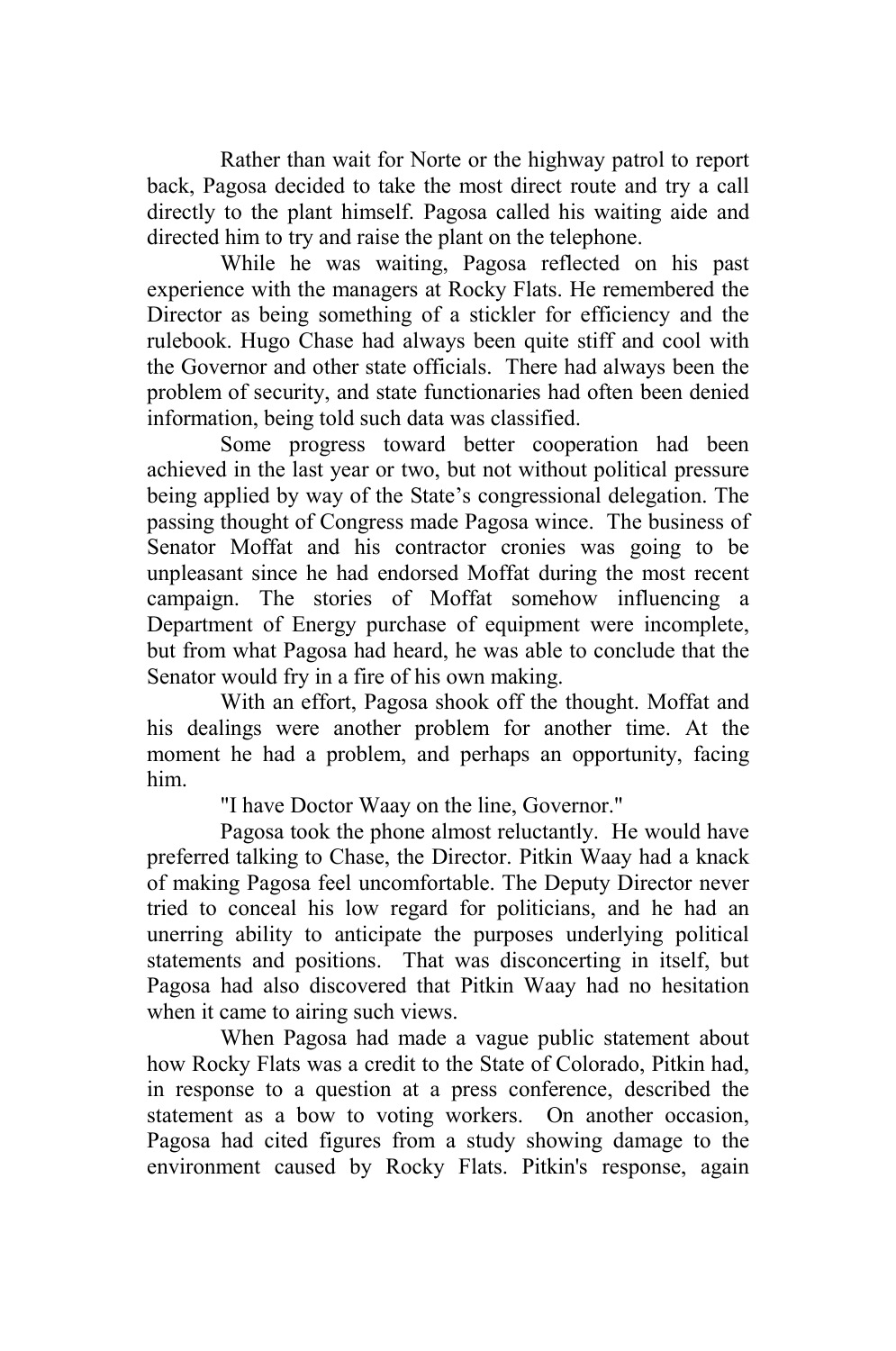before the press, had been only to note the study had been done by a contractor at no small expense to the state, and the contractor just happened to be a former aide of the Governor. It would have been no exaggeration to say that Franklin Pagosa never welcomed an exchange with Pitkin Waay.

"Hello, Pitkin. I'm glad I was able to get through to you. I was afraid the phones might be out. I just got off the phone with the President. Can you give me some more detail about what's happened out there? I see. I'm sorry to hear about Mister Chase; he was a fine man...I quite agree with your decision to seal the entire plant area off. We'll have a mob of people trying to drive out there and there's going to be a lot of concern about radiation. I'm sure you'll do everything possible to contain it. I'm prepared to activate our State Emergency Unit if you believe it's necessary...I agree it could create some false impressions. I think a press conference to reassure everyone would be a good idea...Yes, I think holding it right there would be useful and would go far toward letting people know the situation is under control. I'll make a few calls first. Let's plan on my coming out in about two hours, and if there's any change I'll have someone call you. Fine, I'll see you then."

Pitkin replaced the phone and leaned back reflecting on the conversation with Pagosa. The publicity hungry politician had leaped at the suggestion they have a live press conference at the plant. It was evident; Pagosa was treating this as another Rocky Flats incident.

Pitkin knew that previous radiation scares at the plant had conditioned Pagosa into putting all such events into the same category. The Governor thought them to be a nuisance, but each time managed to capitalize by building such occurrences into news copy.

Pitkin had been trying to reach the Governor when the call had come in. He would have preferred getting his call in ahead of the President's call to Pagosa, but from what he could gather, the President had been pretty low key and had only suggested the potential for radiation contamination. Pitkin felt that his immediate call to Stewart had paid off by sounding an alert but a quiet one. The message had gotten through to Pagosa indirectly and the effect of restraining against overreaction had been achieved.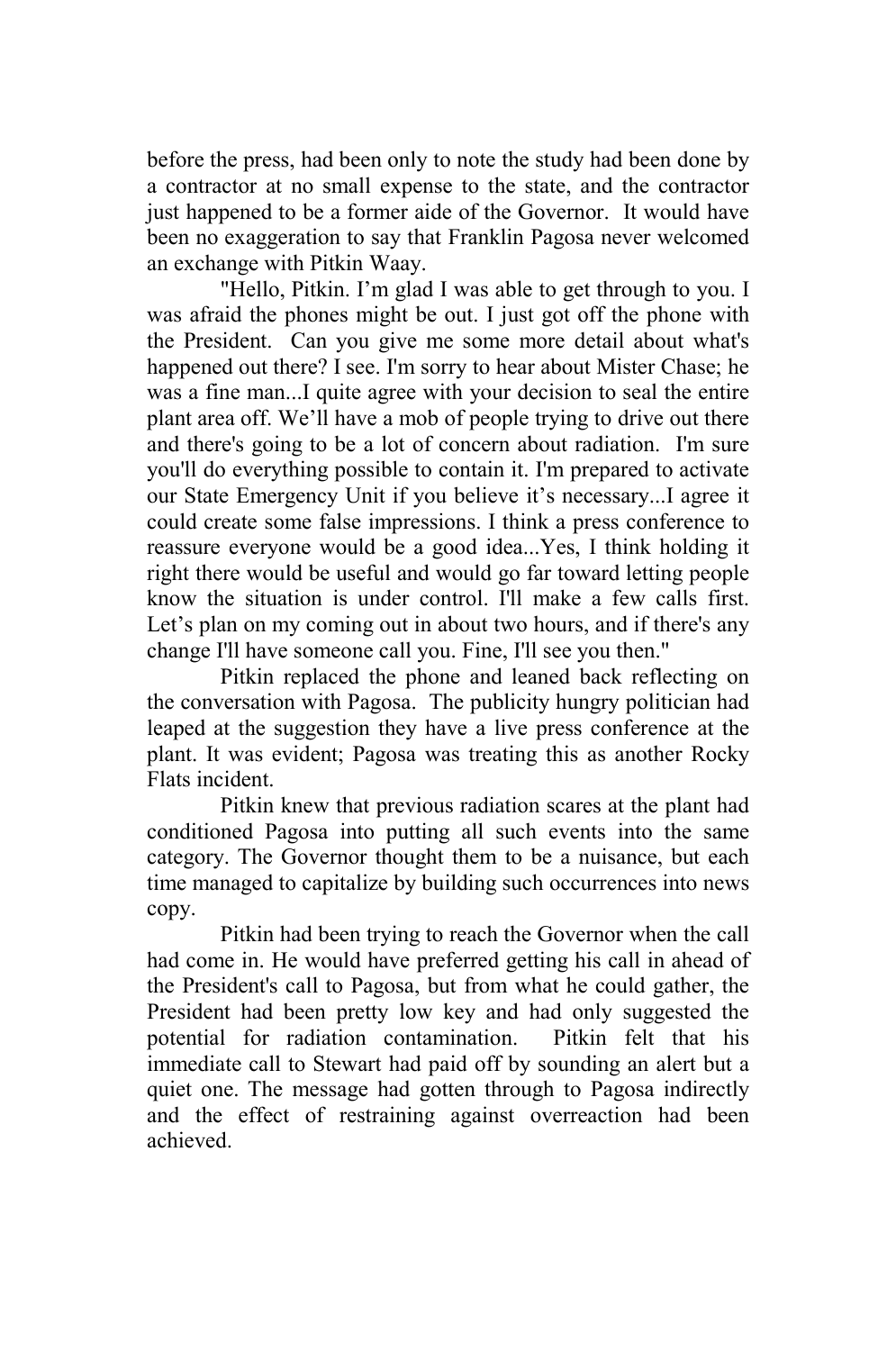He called to Jenny, who was rummaging through disordered files. "Could you find Henry Niwot? We're going to have to arrange for a press conference and I don't want his guards shooting down the Governor's helicopter."

With Niwot, Flagler, and Jenny in the office, Pitkin explained the need for precautions to be taken at the press conference. "The last thing we need is to expose his Excellency, Governor Pagosa to an unhealthy dose of alpha radiation. Therefore, Harv, I'll need you to find an area where we can get a good view of the wreckage, but still not get into a hot spot. Henry, there'll be a dozen reporters, and I want them kept together and kept from going off on excursions of their own."

Flagler, in his unflappable way, thought the precautions could be managed but wasn't sure they were as necessary as Pitkin seemed to think. "As long as we keep them a decent distance back, there shouldn't be any problem."

"I don't want to keep them back," replied Pitkin. "I want them taken right up to the edge of the damn thing. The whole idea is to show them, first hand, what happened."

"I guess I follow some of that, Pitkin," said Flagler, "but there will be some greater risk, if we let them stand around for more than a few minutes."

"Then we'll have to protect them from such a risk. Whatever is necessary, I intend to give them a good look. Oh, yes, I'll want instruments there where they can be seen and I want them to show radiation."

"You want to register radiation?" asked Flagler with a frown. "Pitkin, I don't believe I'm tracking you. I get the feeling you're going to emphasize the presence of plutonium. If I'm right, you've reversed the only policy I've ever known around here, which has been to talk as little and say as close to nothing as possible about radiation."

"You're right. The policy is changed. If we proceed as usual, this entire matter will become a political football with no greater impact on the real issues than the uncovering of one more barrel out by the east fence. If the three of you will cooperate with me, I intend to give our leaders a lesson on how they can get burned by playing with fire." Let me explain.

The meeting continued for a full two hours. At the end of it, each one had agreed with the others. Finally, they rose and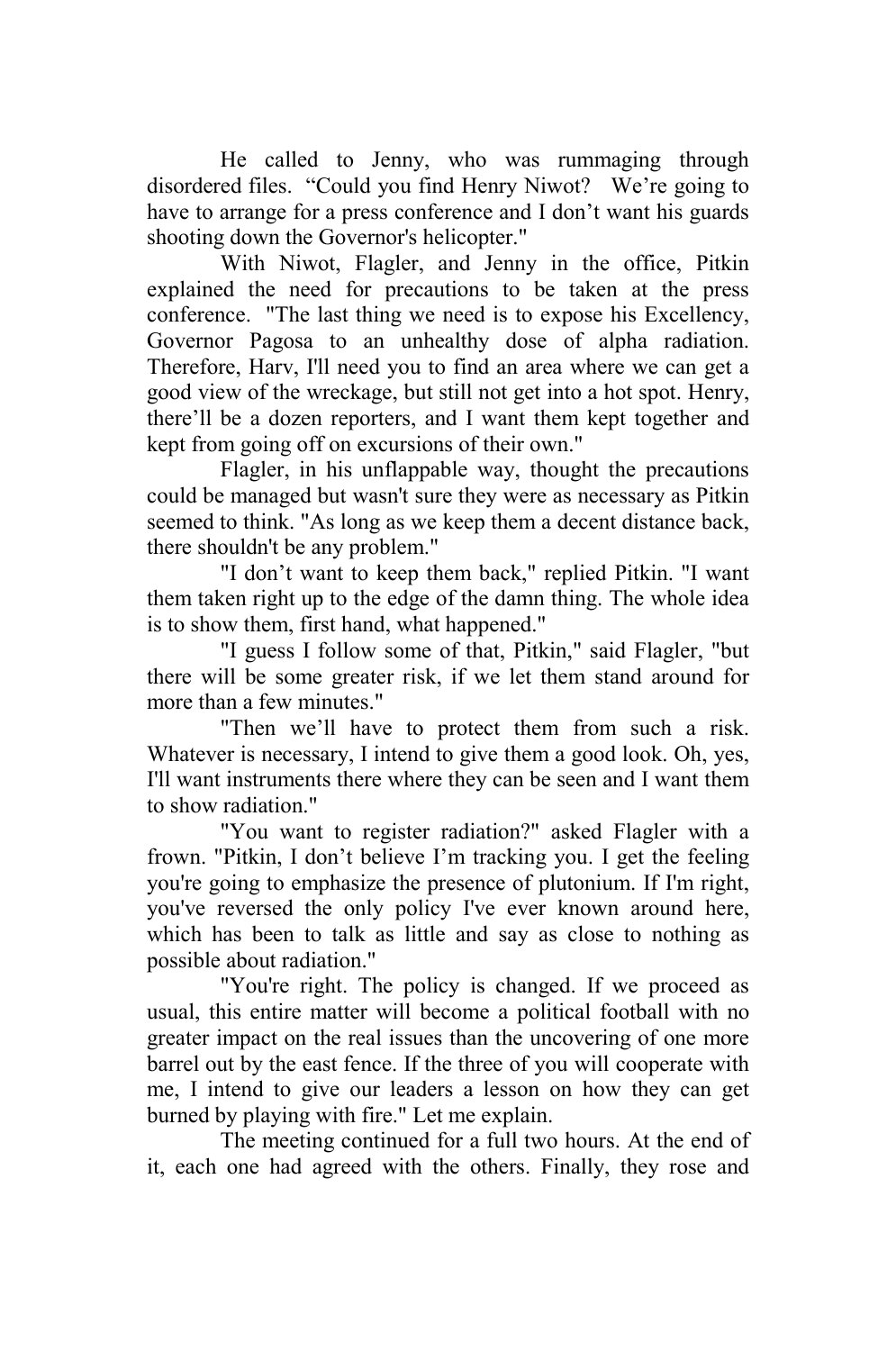stood looking at one other for a moment. Then by a strange and sudden impulse they shook hands around.

"I'll never understand all of it, but I agree utterly and completely," said Flagler.

"Harvey just said it all for me," grunted Niwot.

Pitkin walked with them to the door. "If you two will begin making your arrangements for the arrival of Pagosa, I'll make a couple of phone calls while Jenny goes through her list of critical personnel to figure out who would be the best people to help us with this project. When she finishes, Henry, she'll bring it out, and the ones we select can be admitted after you've explained the situation to them, assuming they want to come aboard. Let her help explain the situation to them. If we pick our people carefully, it shouldn't take too much to bring them around."

Pitkin's first call was to Deke Prowers. "Deke, I wanted to talk to you about the press briefing we agreed to have out here...Yes it's still on. I only wanted to touch bases with you to see whom you've called. Governor Pagosa is coming out with his helicopter, and I thought it would be best if you put your pool together and came out at the same time. I know a couple of the television stations have helicopters and you could work together. With the roads crammed with spectators, you'd have trouble getting through the traffic anyhow...Okay, I'll leave the arrangements to you, but it looks like we're going to be running later than we thought. In fact, it may be evening before we can get everybody together. I'll call Pagosa's office and set a firm time and have them call you. Good, I'll see you then...Yes, your source proved to be a good one. I just wish they had been more specific about the type of security we needed to increase. No one here expected an air raid. Yes, I can confirm for you that Hugo Chase was killed by the attack, but the rest will have to wait for later. But before we ring off, Deke, there is another matter I'd like to explore with you. Let me begin with a couple of questions..."

Next, Pitkin called Pagosa's office and talked with the Governor's aide. The delay Pitkin suggested met with initial resistance, but when he explained the reason, the objections were dropped. Without further comment, the press briefing was firmly set for eight o'clock. The Governor and his party, along with two press helicopters, would arrive shortly before that time in order to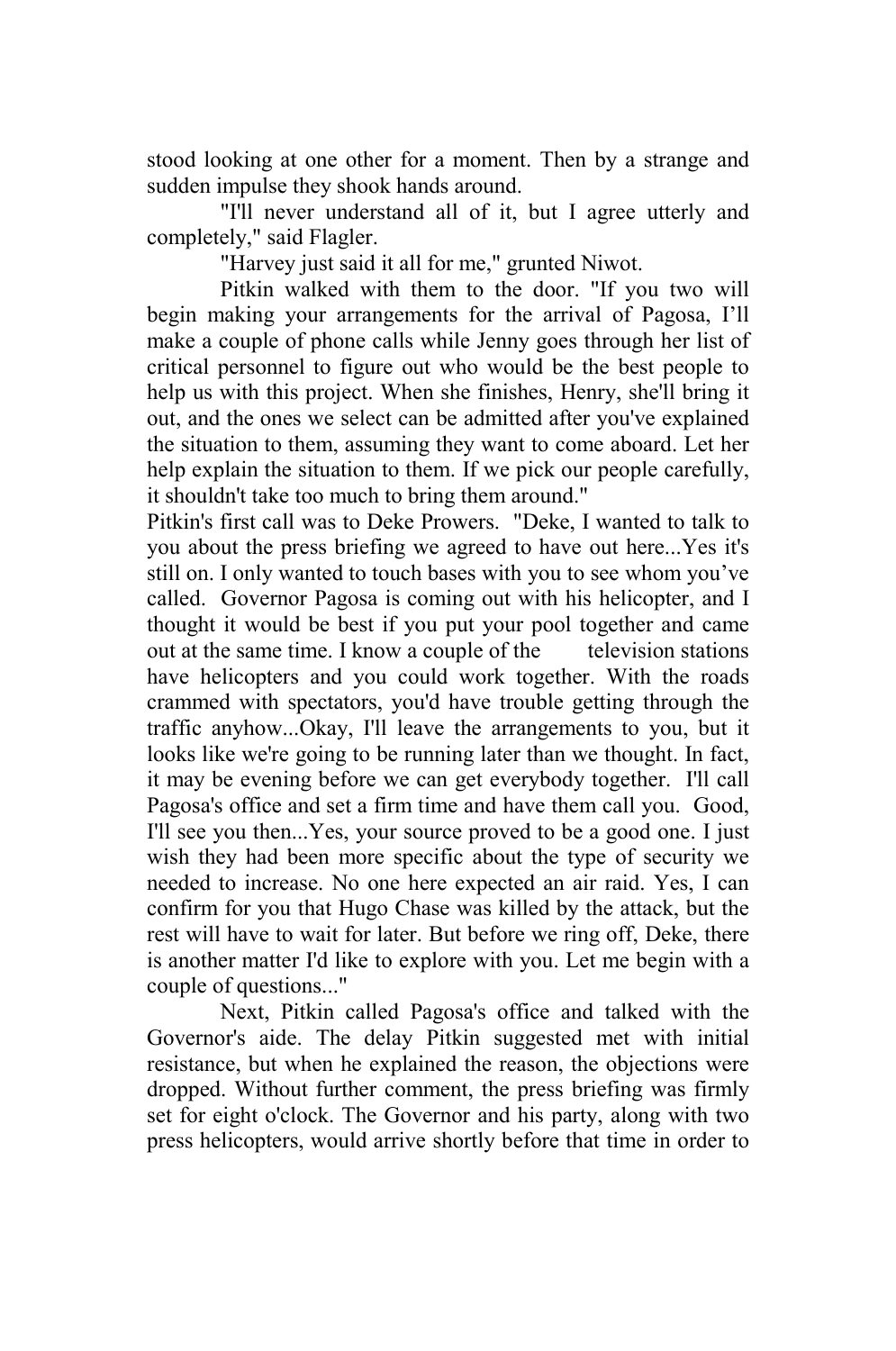give the television crews a chance to set up for their remote, live telecasts.

## **CHAPTER TWENTY TWO**

The raucous thrashing of the helicopters made speech impossible. First to settle to the broad surface of the parking lot was Governor Pagosa's official helicopter. It gleamed in the emergency landing lights, and the sight of the Colorado Flag with its sunspot nearly surrounded by a red ring confirmed the arrival of the State's Chief executive.

 Close behind were two more of the great roaring birds. Pitkin saw they were not the smaller machines often used for covering news events in the metropolitan area, but instead were larger passenger helicopters, obviously chartered for this trip. The larger helicopters was a Deke Prowers touch, and it brought a grim smile to Pitkin's face. With great wind gusts, they settled respectful distances from the slightly smaller helicopter carrying the Governor.

At first, Pitkin thought something was amiss. The door of the Governor's helicopter remained closed, and the engine continued spinning the great rotor at a high idle. When he saw the newsmen peel out of their machines and the cameramen rapidly adjusting and kneeling and aiming, he almost smiled. Pagosa was waiting for the cameras. It was a grand photo opportunity, the Governor arriving at the scene of the disaster. "They never step off stage," he muttered to himself as he watched the politician, "grim faced," the news copy would say, depart from his helicopter.

Pitkin stepped forward through the photographers and newsmen and greeted Pagosa. "Governor, thank you for coming," he said loud enough for the microphones.

"Pitkin, I'm glad to be here." Straight into the cameras, he continued, "I want the people of Colorado to have every assurance that matters here at Rocky Flats are under control. I came myself to see the damage, to talk to plant officials, and to let the bloody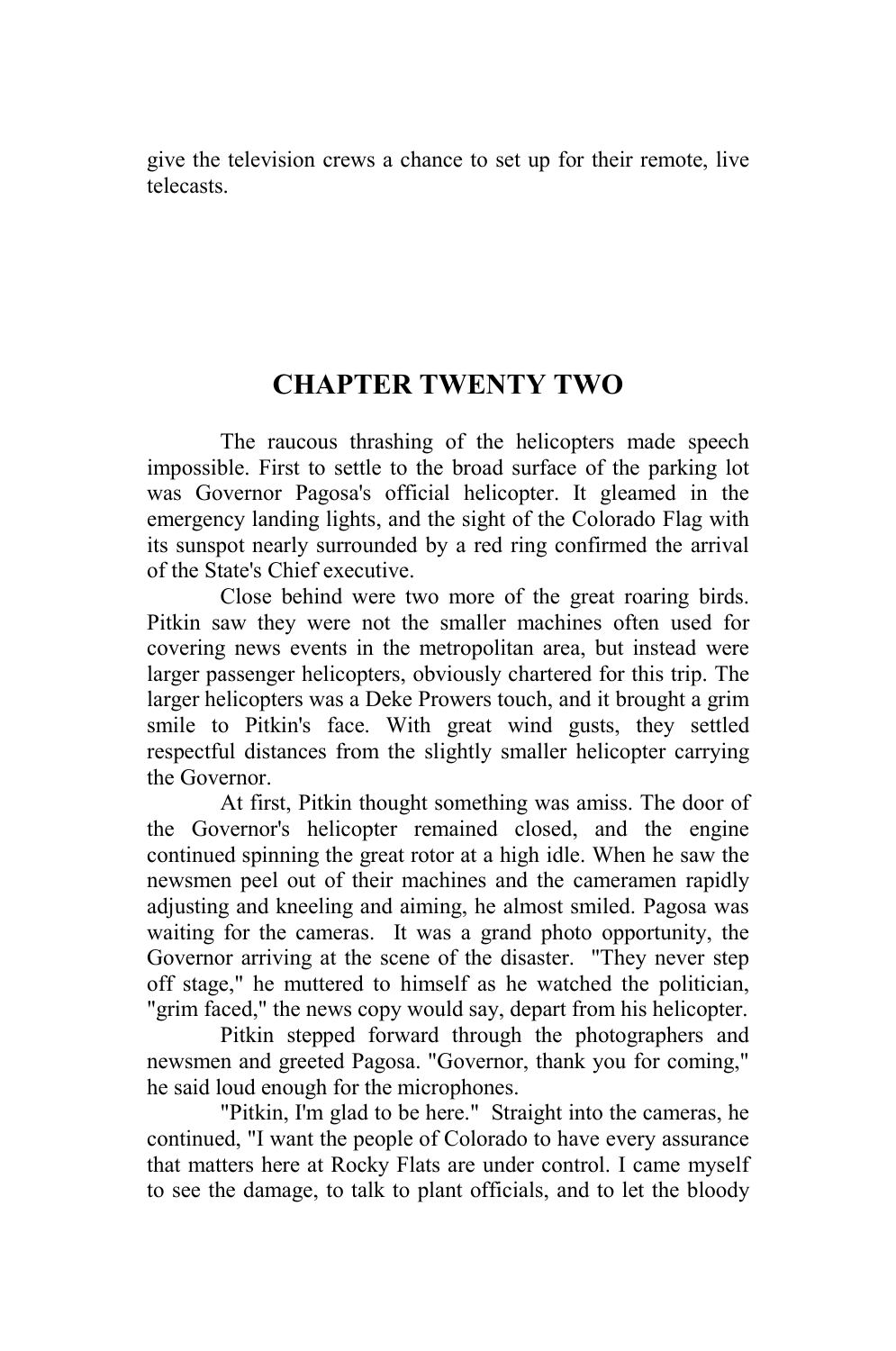terrorists who are responsible for this atrocity know that the people of Colorado are not terrorized. They have not been frightened and never will shrink in the face of this kind of cowardly act. I spoke with the President this afternoon and assured him of our State's determination to deal with this matter as proud Americans and not as victims of foreign terror."

Pitkin turned his head away from the lights and cameras as he spoke in conspicuous confidence to Pagosa. "Governor, before you take questions, I think we should talk for a few moments."

Pagosa nodded and spoke again for the cameras, "Gentlemen, Doctor Waay and I are going to consult for a moment. I suggest we adjourn and reconvene nearer the blast site."

The Governor's suggestion fell flat, however, because the immediate area around the helicopters was surrounded by Niwot's security forces who were firm about keeping the media crowd behind the ropes which had been strung around the landing site. Pitkin led Pagosa through the security ring and toward the administration building.

When they were alone and well out of hearing, Pitkin halted. "Governor, just a couple of small matters. I thought it best to brief you in advance so there wouldn't be any surprises."

"I appreciate your concern, Pitkin. I hope it's nothing terribly serious."

"It could be, but I'll let you be the judge of that. First, I must tell you I talked to Secretary Stewart after talking to you. I suggested and he agreed there would be no holding back by the Department of Energy of information. Every question will be answered to the best of our ability. We consider this to be an extreme emergency and the public interest is paramount. The only thing we would not give is design information on nuclear devices, and I'm sure you yourself would agree with that single reservation."

"Certainly, and I find this a refreshing turn of events."

"The next item of information will be less so, I'm afraid. We can discuss the details later, but as a precaution I'm going to recommend that we remove some of the nearby residents until we get this situation under better control." Before Pagosa could react, Pitkin went on. "Since the first moments after the explosion, our radiation monitoring teams have been keeping constant watch on the building. They have been picking up some strong radiation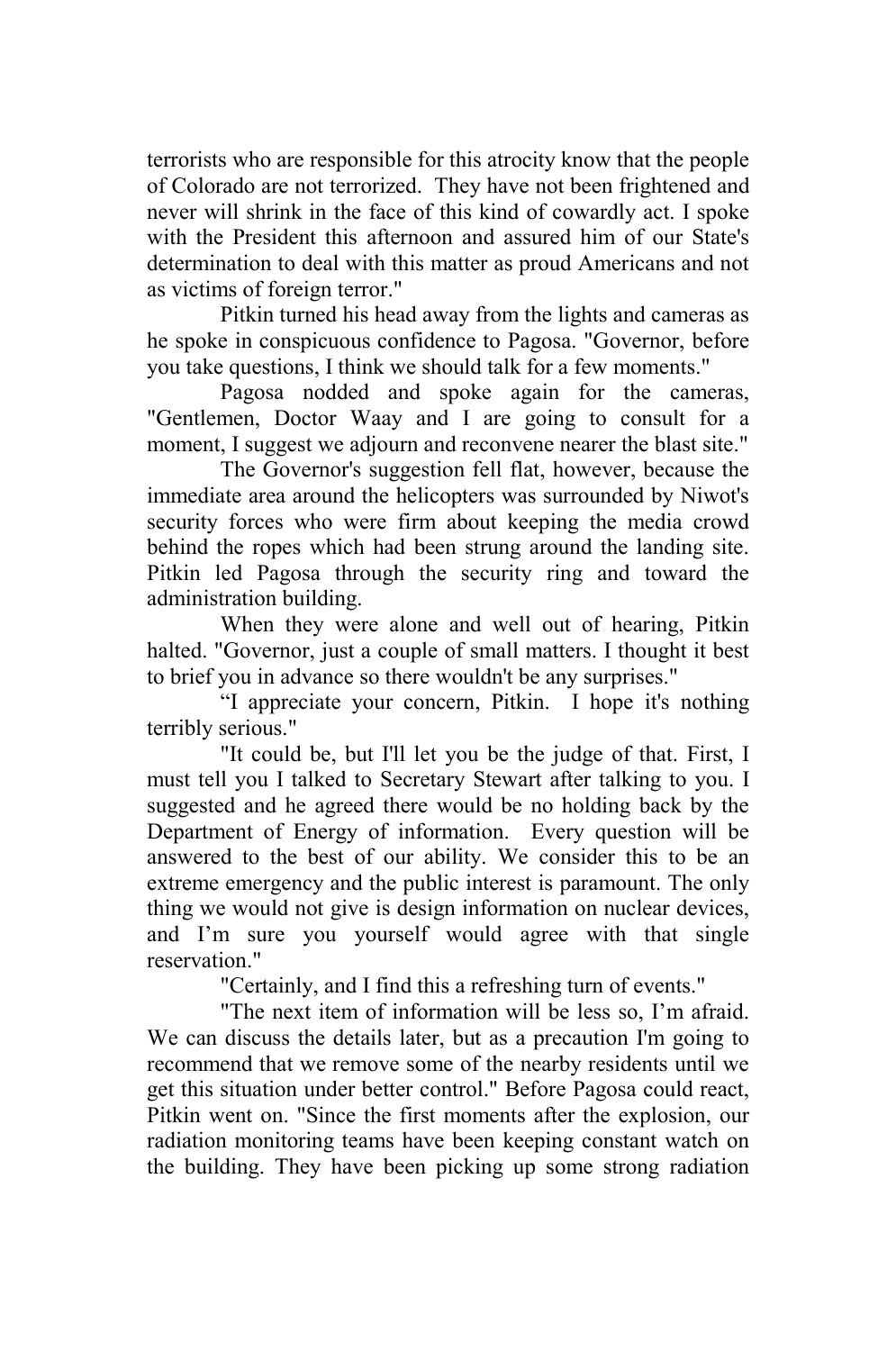readings, therefore, I would recommend the press conference not be unduly extended. And as a precaution, I have ordered that all personnel going out of the landing area be required to wear protective garments and, while we're actually near the building, respirators should be worn as much as possible."

Pagosa frowned, "You didn't mention this kind of radiation problem on the telephone. I must consider the risk to my staff and to these reporters." Scowling even harder, he asked, "Do I have your personal assurance the radiation is not a serious threat?"

"Governor, those of us who work with radiation are, by nature, cautious. The measures I have ordered are precautions, but there isn't any way I can issue written guarantees of personal safety. If we keep the visit reasonably short, there shouldn't be any appreciable danger. If you would like to simply hold the briefing here in the parking lot, I'm sure everyone would understand."

"No," said Pagosa, determined to go ahead with the visit to the bombed building. "Just you make sure we don't overstay any reasonable safety limit. This whole thing is a bit more than I had anticipated, and I do not take kindly to the Energy Department not having better measures for protecting against this sort of thing."

"Perhaps confining this to the parking lot would be better, Governor. You could answer questions, then remain here while I took some of the photographers around for quick pictures. We owe the public a look at the scene, I think you would agree we'd be remiss in doing anything less."

"No," shot back Pagosa angrily. "I said I'd go and I will. I just wanted you to understand my concerns for the reporters and for my staff. Now let's get on with it. I don't want to stand around here all night talking about it." As they walked back toward the waiting reporters, Pagosa growled to Pitkin as an aside, "I'll make the announcement."

Standing in the lighted circle, Pagosa raised his hands for silence. "Upon the advice of Doctor Waay, you will be required to wear protective clothing into the blast area. You will be issued respirators which Doctor Waay recommends you use. He has assured me this is strictly a precautionary measure. I see the protective clothing is already here, so I suggest we proceed."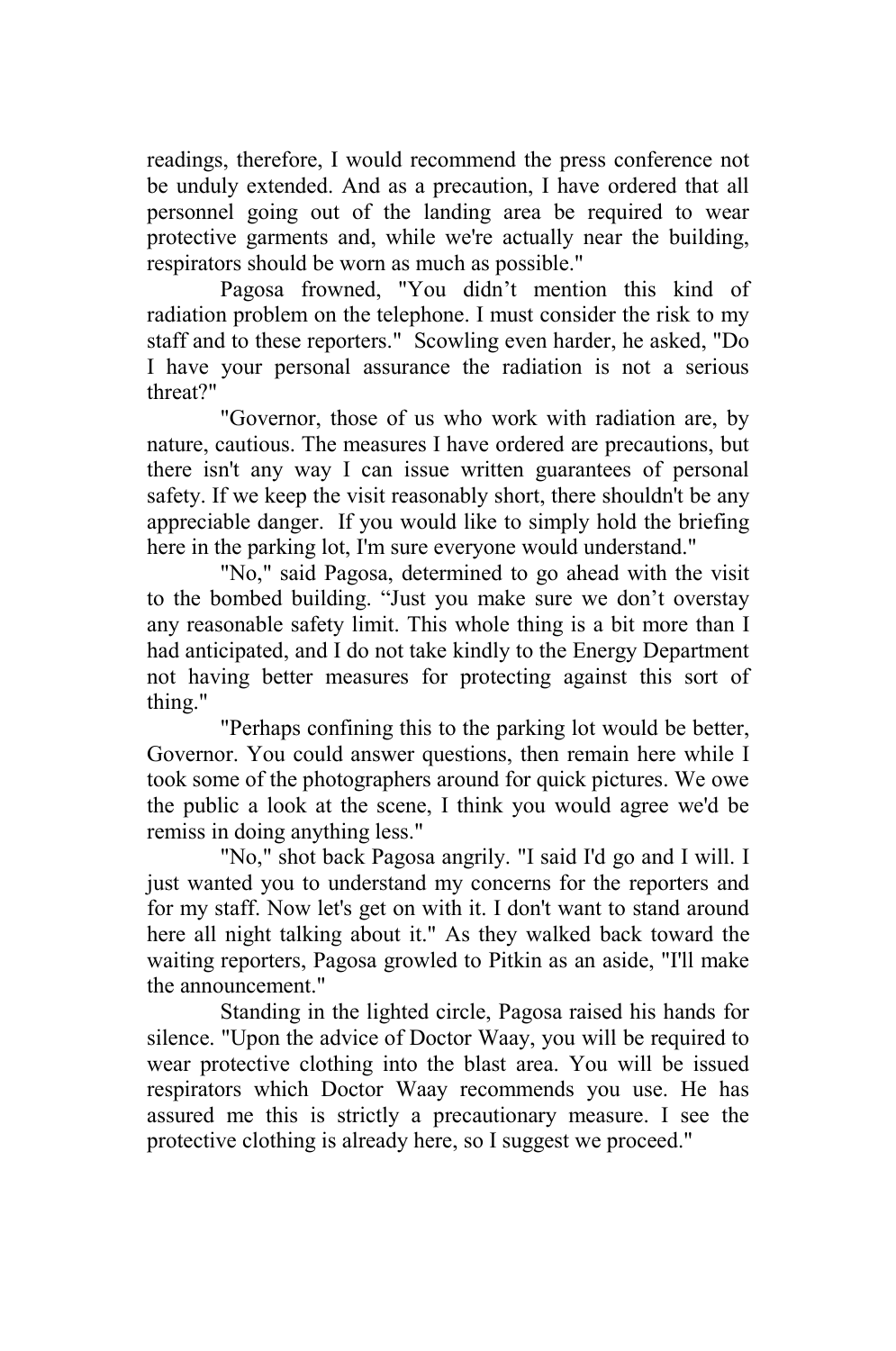There was a period of disorganization during which members of Flagler's radiation team helped the reporters don protective coats, booties, and head covers. As a last item each member of the group was issued a small cloth respirator shaped to fit over the nose and mouth of the wearer.

Pitkin had put on a pair of white coveralls and wore a skullcap of the type worn by surgeons. A heavy and conspicuous respirator hung by a strap around his neck. Pagosa wore the white coat, booties, and the wide head cover issued to the visitors. The head cover was made in one size, and to accommodate women and others with lots of hair, it was large and baggy. It was held around the forehead by a thin strip of elastic sewn to the inside edge of the thin cotton. It was really a loose bag much like those seen on the heads of women in beauty shops. Had the occasion been less somber, there would have been much joking and laughter about the caps, coats, and booties, but this night hardly a word was spoken as the group proceeded along behind the tall strolling figure of Pitkin and the shorter bagged head of Franklin Pagosa.

A rope had been strung along the line where the heaviest concentration of rubble began. The assemblage halted at that point. At a signal from Pitkin, huge floodlights, which had been mounted on temporary stands, were turned on.

The jagged chunks of concrete were garish under the lights. Their white sides and twisted daggers of re-enforcing rods stood out against pockets of darkness. No better or more dramatic display of devastation could have been imagined.

The response was appropriate to the scene. There were gasps of astonishment and surprise. The exclamations, "My God," and "Incredible," were involuntary. There was a momentary pause before flashbulbs began popping. They were followed by the introduction to the scene of glaring lights from the hand held television light bars.

Pitkin stepped up onto a particularly large section of broken wall and reached down and assisted Pagosa who joined him. Outlined there against the night sky the two white clad figures faced the reporters. Pitkin gently nudged the Governor and indicated he should be wearing his respirator. Pagosa quickly fitted the cloth device over his nose and mouth not thinking how effectively it silenced him or thinking it strange Pitkin did not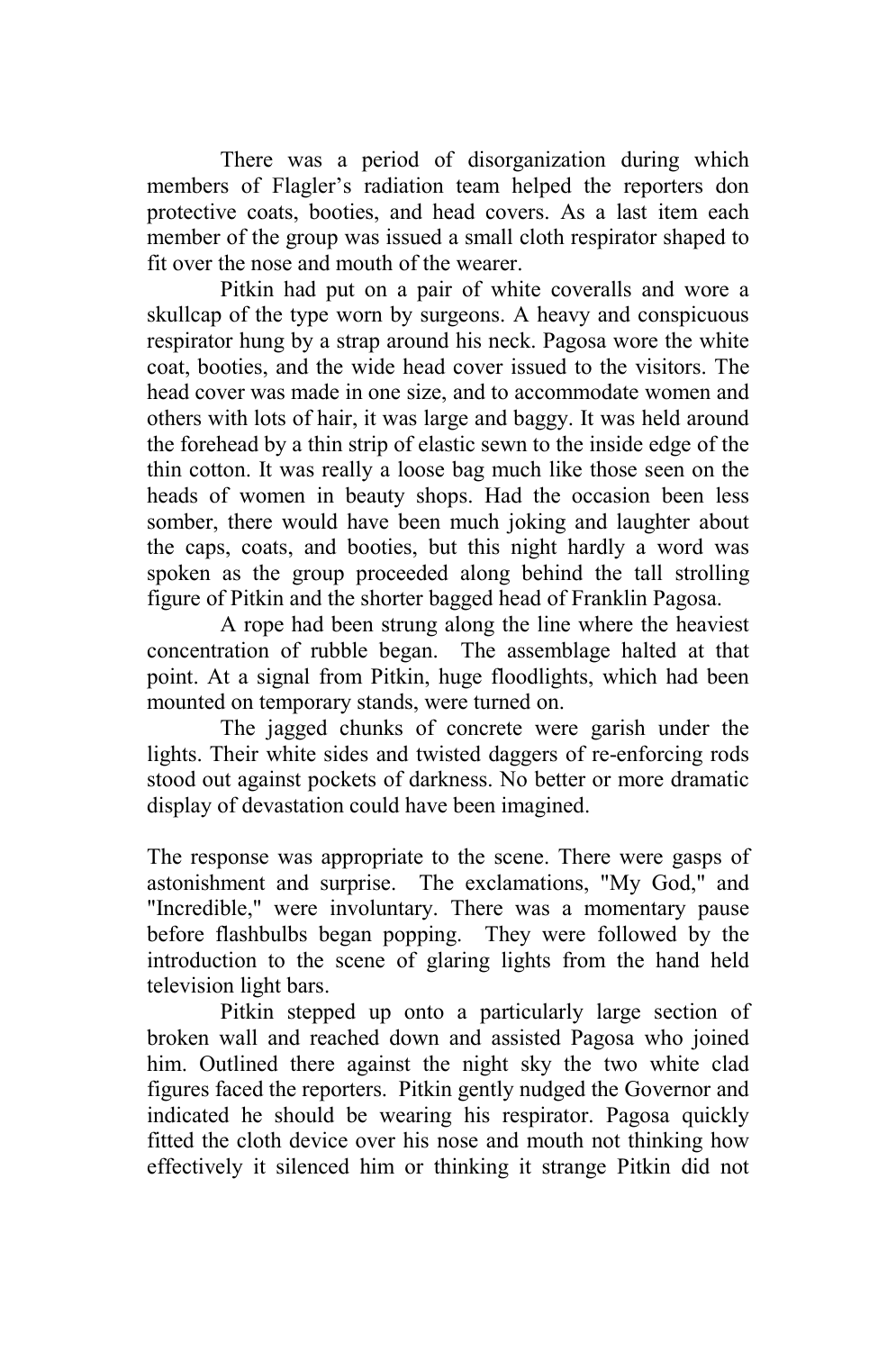follow suit. Thus facing what was a nationwide television audience, the press conference began.

The first question came from a short man whose white gown nearly dragged the ground. The dark eyes winked in the bright television lights. "Juan Ouray, freelance," he said by way of identification. "Was this all done with one bomb?"

"One large bomb," said Pitkin. "The employees who were outside at the time agree it was a two engine plane. I have no confirmation on the type of explosive used, but one of our firemen who has had some ordinance training guessed it might have been one of the new compounds which has appeared recently. One such compound called `dyrad' has substantially more explosive power than TNT. But whatever it was, the plane could have been carrying as much as a couple of tons of it, perhaps more."

"Any information on who the terrorist was or where he was from," continued Ouray.

"Only this," answered Pitkin, "the FBI knew a religious oriented faction was planning such an act. The only information we had suggested it be based somewhere in the Middle East or Northern Africa. For anything on identification, you'll have to talk to the FBI."

"Can you be specific on casualties?" asked Ed Walsenburg.

"The Director, Hugo Chase, was killed. FBI Special Agent, Mark Stanley was critically injured. The first report we received said he had sustained multiple internal injuries and was in the intensive care unit at Jefferson County Hospital. But just a few minutes ago, I was informed that Agent Stanley died from his injuries. Deputy Assistant Secretary Hatch Baldwin received a concussion. Other than that, we had only a few people with minor scratches."

"Including yourself?"

Pitkin had forgotten his own bandaged face. "Yes, but it's not worth mentioning. Not what you call attention grabbing copy, Ed<sup>"</sup>

"What building was it?" called a reporter who didn't bother to identify himself.

"It was the building we used to process plutonium. By process, I mean we machined and shaped plutonium according to specifications for use in nuclear weapons."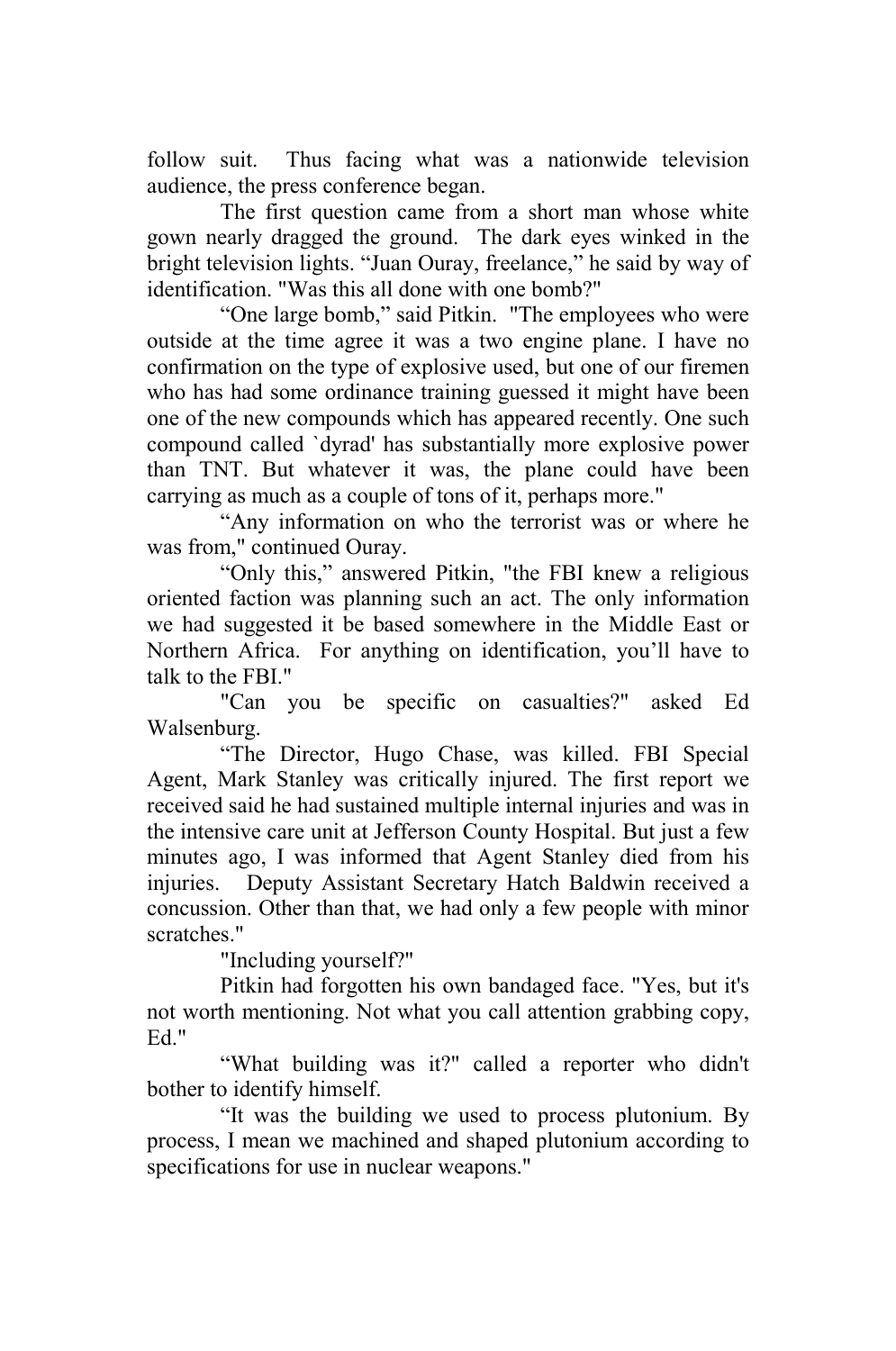"Then the place was full of plutonium," cried Jess Lyons accusingly, through his mask.

"Not full, Jess," came Pitkin's correction. "Because of the lead time, the advance warning given by the FBI, we were able to store the plutonium in our central storage vault. The radiation that is spread through the wreckage is from the small residues left in the glove boxes and on the machinery, such as lathes and handling equipment. It is a comparatively small amount, really just traces."

"You said, `comparatively small amount', Pitkin," said Deke Prowers, drowning Lyons' follow-up accusation. "Compared to what?"

"Compared to the bulk amounts in the central storage vault."

"Where is the vault?" asked Prowers.

"Over there," Pitkin gestured at the rubble, "under a couple of hundred tons of concrete."

"It was in this building?" yelled Prowers above a half dozen other voices.

"It was."

Pitkin continued to recognize Prowers whose questions seemed almost designed to invite awesome revelations. "Was it damaged in the explosion?"

"We've been trying to find the answer to that all afternoon," said Pitkin. "You've really asked a key question, Deke. If the integrity of the vault has been breached, we could have some intensely serious problems. The plutonium in the vault is kept in stainless steel containers. If any of those containers was damaged, we have the possibility of experiencing a criticality."

"An explosion?" Cried Shelia Montrose, dropping her respirator away from her face.

"Not a nuclear detonation of the type most people think of as a bomb. Not even an explosion of the type which destroyed this building, but one which is potentially more dangerous. criticality is a quick flash of radiation or more technically a fission reaction. It produces intense radiation in only a tiny fraction of a second. It can occur when certain quantities of fissionable material come into critical juxtaposition."

"You referred to bulk amounts," boomed the strong voice of Deke Prowers again. "What do you mean by bulk? A few pounds?"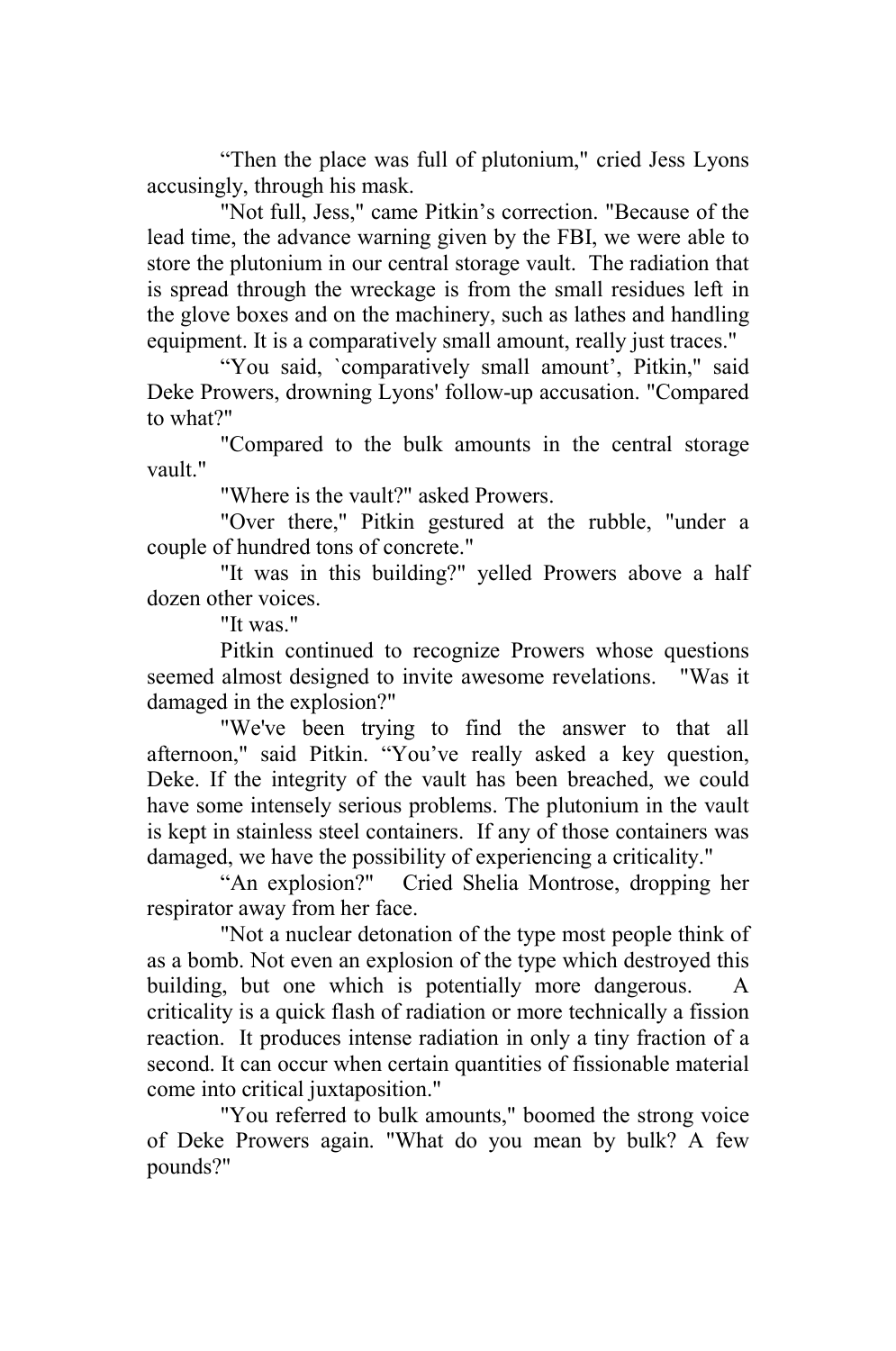"More like thousands of pounds, Deke."

"You mean to say there may be a ton of plutonium under that heap, and it takes only a few pounds to make one bomb," asked an astonished Franklin Pagosa, forgetting his mask for a moment.

"Yes, Governor, we also have some smaller amounts of uranium and tritium, all intensely radioactive."

Pagosa returned the mask to his face and yielded to Frank Watkins, a wire service reporter. "Doctor Waay, is there a possibility such radiation could escape if the vault is in fact broken?"

"Yes. And if we had some small explosions inside, the possibilities would become much greater. The atmosphere inside the vault is nitrogen, but if we lost the nitrogen and the interior were invaded by ambient air; we could have plutonium fires. As you may recall hearing me say on previous occasions, plutonium burns spontaneously in an open-air medium. In fact, we've had some plutonium flares bursting out since the detonation. As you know, our press conference was postponed from the afternoon until now. The reason was a bad plutonium fire over near the far wall. If we had such a fire inside the vault, Frank, we'd probably have significant releases of plutonium into the air."

"What are you doing about it?" Demanded Estes Weld a television commentator with KRAY TV.

"We're continuing to spray a neutral retardant agent on the fires as they occur, Estes. We're also attempting to get some more valid data on the condition of the vault. But working around it is extremely hazardous. For example, we could unknowingly remove just the wrong piece of debris and open an otherwise closed breach in the wall. I'm sure you can imagine the difficulty in digging into this mess knowing what's underneath."

"Couldn't you simply cover it, the way you did the barrels," asked Ouray.

"Not as long as we have fires breaking out. The plastic would melt and we'd be back where we started."

"Pitkin," called Ed Walsenburg, "can you tell us how much radiation has been released already? There must be quite a bit, or we wouldn't be wearing this get up."

"I don't want to alarm anybody, but, yes, we have radiation in the immediate area. But you can see we are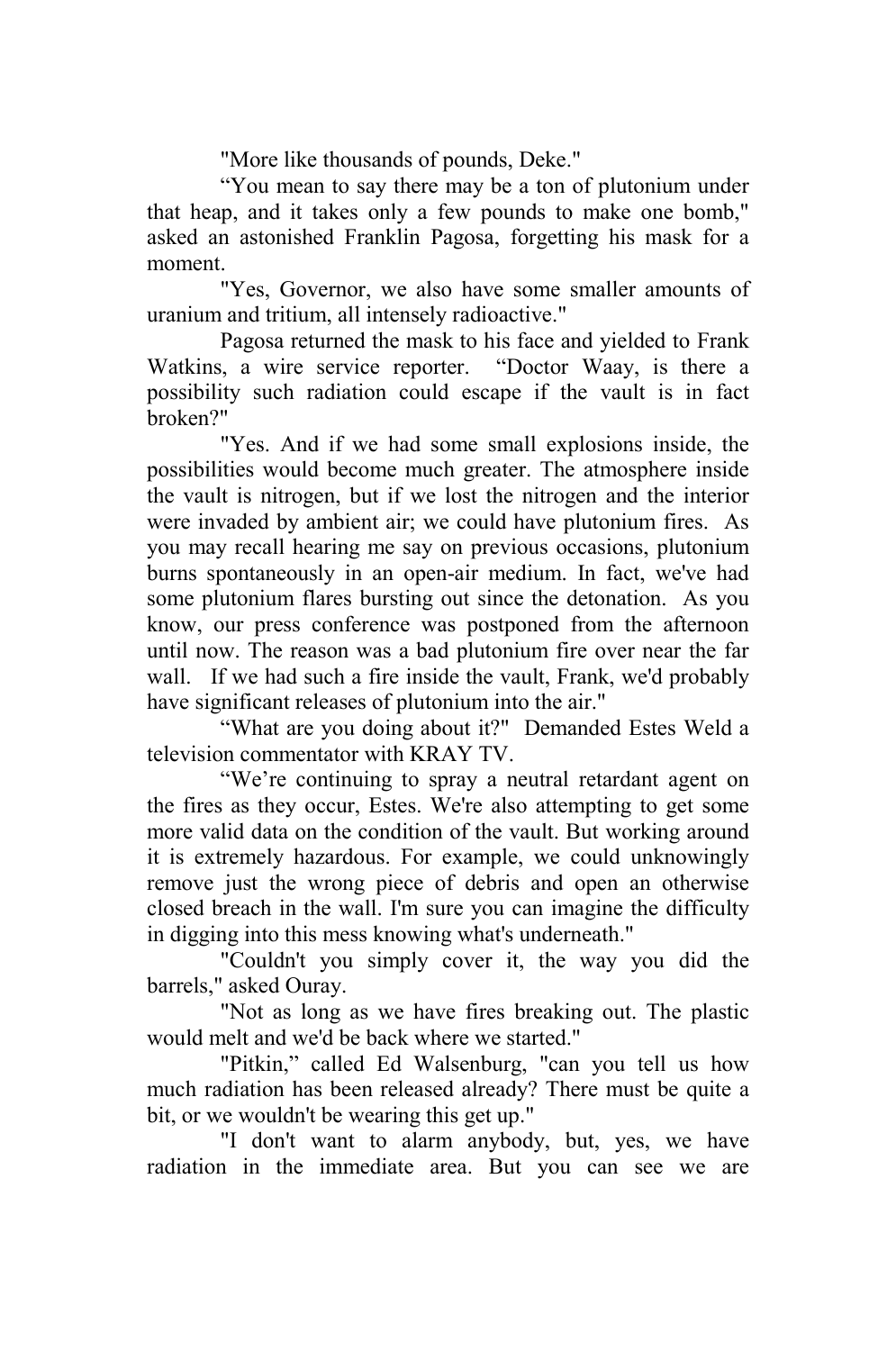monitoring it constantly." Pitkin gestured at the hooded radiation team members stationed around the building and around the press corps.

Leaning to one side, Pitkin summoned one of the monitors. The man held a bulky instrument close to Pitkin and stood supporting its weight while Pitkin took the meters, which were on long cords, and held them up for all to see. "Our air sampling data is still incomplete, but as you can see we're getting significant readings."

The large white dials flashed like glass-covered eyes in the television lights. Those closest to the front could see the swinging hands on the meters, and in the silence, everyone could hear the metallic stuttering of the machine.

"Clearly there has been a significant release. With the total destruction of a building that has been used as a plutonium processing facility for over twenty years, there's bound to be a release of radioactive material to the atmosphere. I haven't discussed the specifics with Governor Pagosa yet, but I'm going to recommend a limited evacuation of a small number of people who live in the immediate vicinity."

"Evacuation?" The word tumbled out of a half dozen mouths at once. It was the first time it has been mentioned, and it came as more of an announcement than an idea to be discussed.

Pitkin raised his hand to quiet the clamoring reporters. "First, I want to emphasize as strongly as possible, there is no cause for alarm. The evacuation would be limited and would be carried out over the next day or two to give the individuals involved time to proceed in an orderly and deliberate way."

"How can you be orderly and deliberate, if there's a radiation threat?" called Shelia Montrose.

"Shelia has a good question," said Pitkin. "The plutonium which has us concerned is like a fine, invisible powder, like dry road dust. If undisturbed, it would lie where it is forever. However, it won't be undisturbed. The slightest breeze can spread it around and increase the area of contamination. But the spread will be relatively slow, especially if the weather holds. The worst thing for us now would be a strong wind, but none is predicted for the immediate forecast period."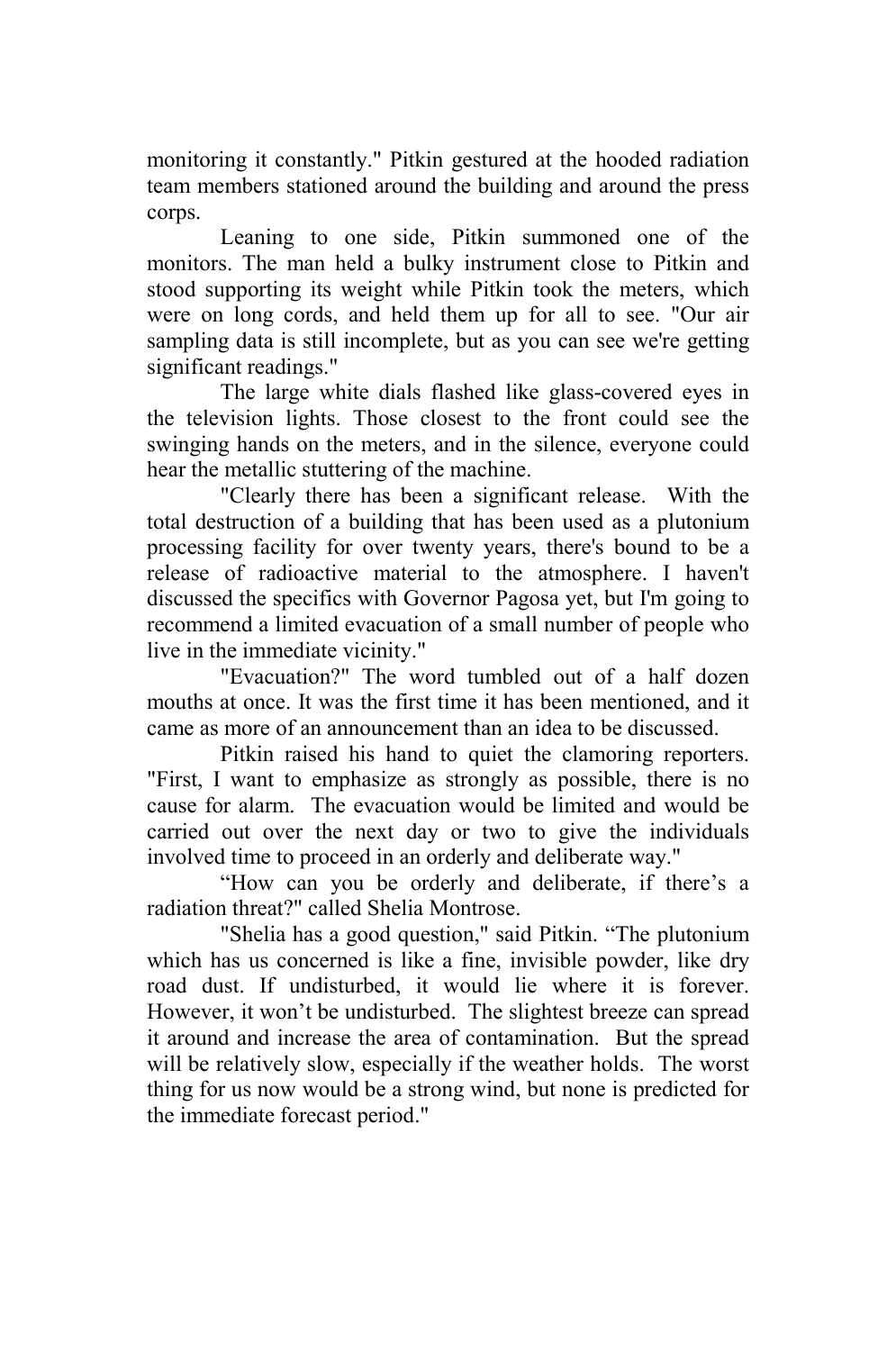"Couldn't you just cover the whole damn area with dirt? A dozen bulldozers could do the job in a few hours," asked Weld, a note of frustration and perhaps fear edging into his voice.

"Heavy equipment might be the answer, Estes, but what happens if we jar something loose in that vault. We might end up creating a problem where none exists. The further problem is the fine and transient nature of plutonium oxide. The slightest movement stirs it up and disperses it into the air. I for one am not yet willing to begin shoving dirt over the top of a couple of thousand of pounds of unstable plutonium. We could, by jarring the vault, cause massive criticalities. The only way we can proceed is with calm and deliberation."

 Prowers, again with his script-like questions, brought the focus back to the startling admission that for the first time the government was talking about evacuation. "Given the fact the evacuation can continue in a planned way, how large an area are you talking about?"

"As I said, Deke, the details haven't been discussed with the Governor. There simply hasn't been time, but as a preliminary estimate, I'd say we'd have to be concerned about everyone between here and the Jefferson County Airport to the east and all the families as far south as 64th Street. We would make a circle and clear an area the same general size to the north and west. However, this is preliminary. I imagine we're talking about three of four hundred families."

"But the area could expand?" Prowers was persistent.

"It could, but we shouldn't get ahead of ourselves. Further evacuation would be indicated only if we experienced more plutonium releases."

"Wouldn't it be advisable for others to leave also?" asked Ouray. "By that I mean pregnant women and children."

"I'm not recommending that now, Juan, but as I said, if we have additional releases, I'd consider such a recommendation for Arvada certainly and perhaps Golden."

A blue flame resembling clean burning natural gas burst forth from the rubble. It burned low and danced over the broken concrete covering an area a few feet in diameter. Firemen in full facemasks began scrambling toward it. From tanks mounted on their backs, they sprayed white foam on the flame that seemed to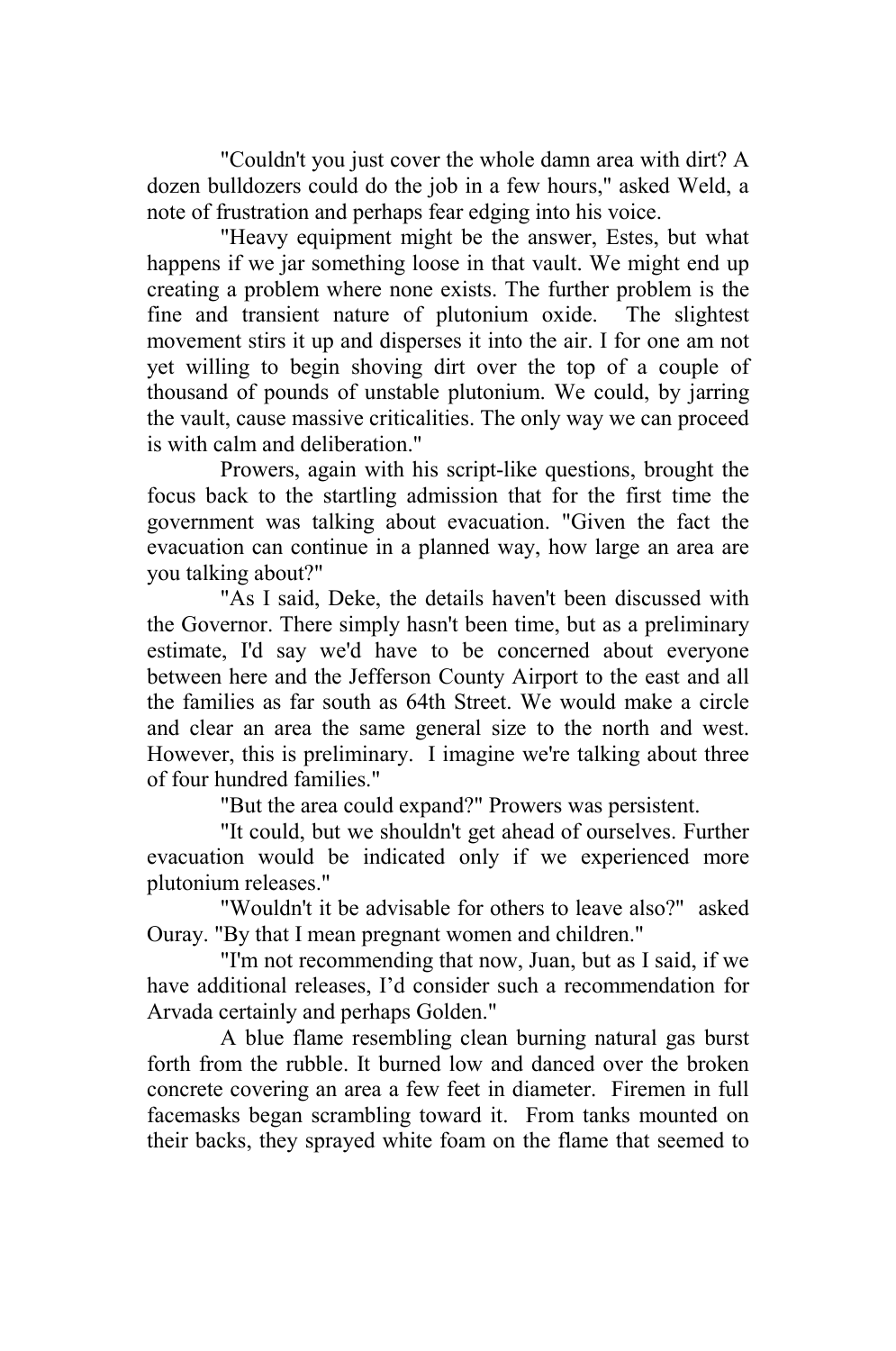die only to reappear. Renewed efforts to quench it finally prevailed, and the flame disappeared under the foam.

 The reporters stood in fascinated silence during the operation that consumed perhaps three minutes. There was more than a noticeable edging back from the rope barrier.

Pitkin explained, "You just witnessed a small plutonium fire. The others we've had have been somewhat larger."

"Doesn't the fire burn the plutonium," asked a nervous Jess Lyons.

"No," replied Pitkin. "Plutonium is plutonium until it decays into a form of uranium. No process known to science, combustion, chemicals, the presence of other materials, anything, changes the process of radiation, except nuclear fission. Since a criticality is a fission event that will convert plutonium into other radioactive materials, we could find ourselves dealing with both gamma and beta radiation. That creates many new kinds of problems. The fire only spreads it around."

"I wonder if we haven't covered the essential points and given the press quite a sufficient view," said Pagosa through his mask to Pitkin.

"Yes," said Pitkin to the group. "Governor Pagosa makes a good point. There's no need to prolong the exposure. Just follow the guards back to the parking lot. But before you go, let me make a housekeeping note. You will find packing boxes along the side of the parking area. Please deposit your protective gear and your respirators in those cartons for disposal. There will be some radiation on them and they are unfit for reuse. You then may pass through the checkpoint to the helicopter landing area. Our radiation monitors will check your clothing as you go through the check station."

The undressing was performed under the same television lights and in front of the same shoulder mounted television cameras that had been in almost continuous operation since the Governor had stepped out of his helicopter. They continued to record events as the reporters trooped between the radiation monitors who wielded detection devices. Occasionally the monitors would halt the line to examine more carefully a trouser leg, a shoe, a collar, and a hairline.

Jenny, who was working the check station with Harvey Flagler, held up her hand as Pagosa began to walk by. She scoured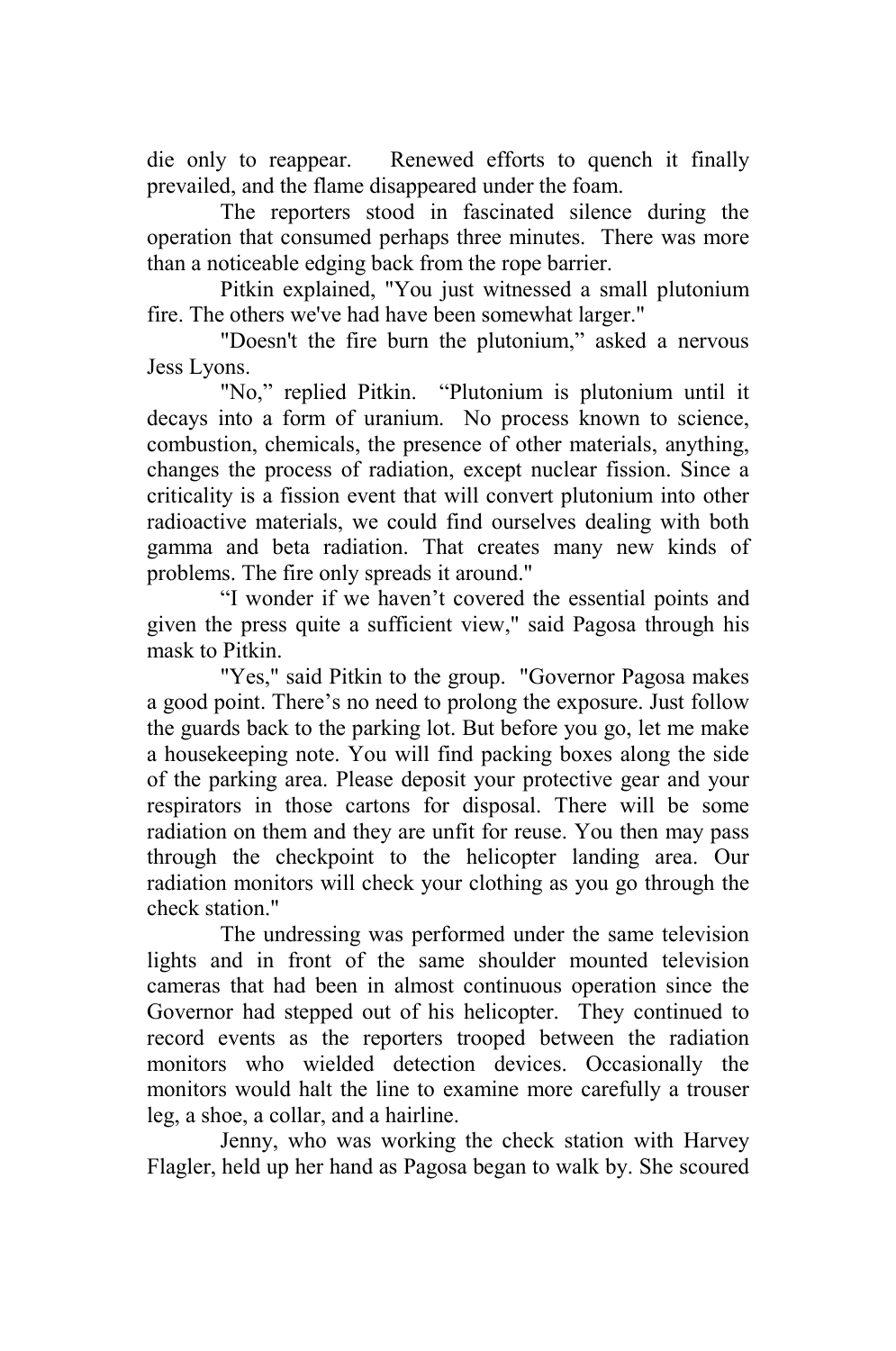him with the hand-held detection device. Pagosa looked the part of an airline passenger who has set off a metal detector. Jenny walked around him frowning at the meter. Flagler walked over and joined in the procedure. Finally, Flagler said, "Governor, I'm sorry but we're picking up a heavy reading on your sleeve. Would you remove your coat please?"

Pagosa did as he had been directed. The offending suit coat was laid on the asphalt of the parking lot and scanned with a detector that clicked loudly. . Satisfied, Flagler picked the garment up on the end of his probe and carried it to one of the disposal cartons. Without hesitation or ceremony, he tossed the coat in among the discarded booties, gowns, hats and respirators. Jenny continued her sweep of the Governor, and finally with another frown passed him through to the makeshift heliport.

Pagosa was relatively lucky. His aide lost both coat and shirt. A number of reporters lost suit coats, one lost both shoes to the dump cartons, and another had his trousers cut off at the knees when he hesitated at the request to remove them altogether. Shelia Montrose lost a handful of hair to the scissors and Jess Lyons had to surrender his vest, note pad and old fashioned ink pen, but he demanded and received a fresh respirator that he wore like a giant white beak into the helicopter.

Pitkin, still wearing his white coveralls, walked up to Pagosa, as the Governor edged closer to the helicopter steps. "Governor, I'll be calling your office about the evacuation. I believe it's absolutely necessary that we proceed with it as quickly as possible. I didn't want to go too far with the press people, they exaggerate enough as it is, but our radiation people say the situation justifies prompt removal of those nearby residents."

 "Yes, we can work out the details over the phone. My God, this whole thing is worse than I ever imagined. Are you quite sure you don't want some assistance from our state people?"

"No, my staff and our radiation teams are familiar with the situation. They're experts and any more people here now would only require more management and coordination. In addition to what we have here, we're in constant communication with radiation experts in Washington and in our other weapons facilities. One of Secretary Stewart's top men happened to be here, and although he was slightly injured, he has agreed to stay with us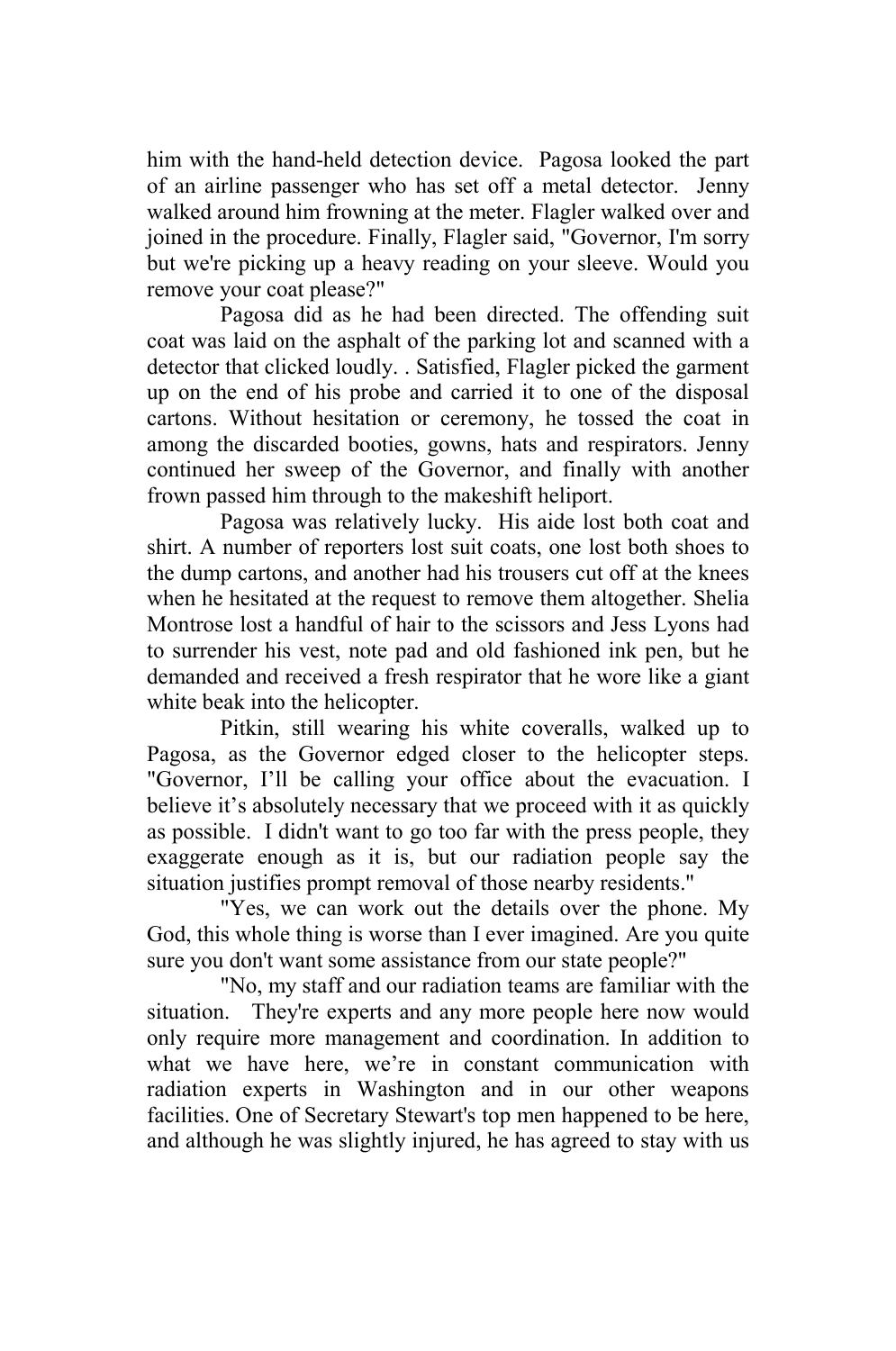and keep the Secretary personally advised of the situation. Any more experts would simply be in the way."

"Well, what is your next step," asked Pagosa, still eyeing his helicopter.

"We're going to begin limited excavation around the storage area. By tomorrow morning, we may even know whether or not the vault has been breached. If it's intact we may be able to begin removing our casks of plutonium sometime next week. But if the wall's been broken and if we've had criticalities inside..."

Pitkin left his sentence unfinished, and Pagosa did not ask him to complete it. Instead, the Governor decided that further conversation was unnecessary. "Call me personally, Pitkin. I want to be kept fully and currently informed about your situation here. I'll go from here to my office, and we can talk over the phone at our leisure about your recommendations for evacuation."

Without waiting for a reply, Pagosa turned and climbed into the executive helicopter. As the roaring machines rose into the night air, Pitkin stood on the lighted parking watching them fly away to safety. One press helicopter swung over the demolished building which was still illuminated by the spotlights. The aircraft hung there, in nearly the same place in space where the great explosion had burst from the suicide plane.

Then perhaps noticing the rotor was stirring up dust and perhaps remembering Pitkin's words about the spread of plutonium, the helicopter suddenly roared away. After a time, the makeshift landing lights were extinguished, the spotlights were switched off, and the plant was left sitting under its rows of yellow security lights.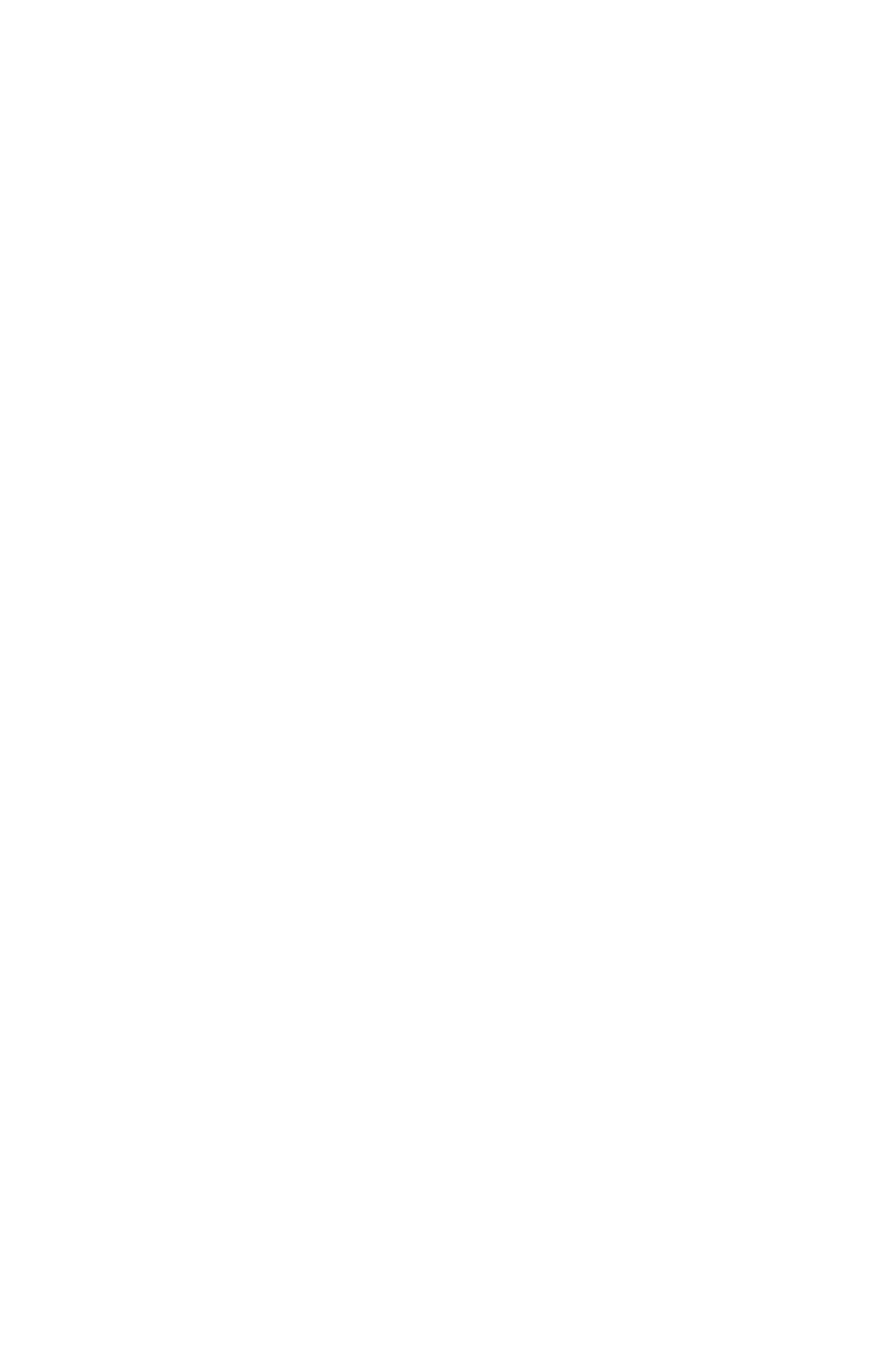## **CHAPTER TWENTY THREE**

The television covered every detail of the evacuation that began at dawn of the Sunday morning following the press conference. The area for complete evacuation turned out to be somewhat larger than Pitkin had originally estimated and thousands of families found themselves packing close personal belongings into pickups, station wagons, and family cars and being directed away from their homes by grim faced police officers.

At midmorning, continuous television coverage abruptly shifted back to Rocky Flats where Pitkin Waay, the Acting Director, announced further plutonium releases from the radioactive materials storage vault. The message, delivered from the east gate of the facility by Pitkin in full-face mask and white overalls, was chilling. The picture was a bit unsteady due to the fact the lone television cameraman allowed on the scene was apparently more than a little nervous, and the sound was slightly garbled since Pitkin spoke through the portals of his facemask.

"At approximately nine A.M. we discovered that a corner section of the main plutonium storage vault had been torn away by large internal eruptions in the storage bay," he announced. The statement continued, "I have already talked to Governor Pagosa and recommended further evacuations. The Governor has activated units of the National Guard to assist in the removal and to maintain order. Nose and mouth respirators have been distributed to Guard Units and to Police. Residents in the evacuation area should wear these devices until they clear the area. When evacuees reach clean areas they should package and bury their clothing and take extensive soapy showers. As an added precaution air passages should be cleaned with cotton swabs and all open sores or wounds should be thoroughly washed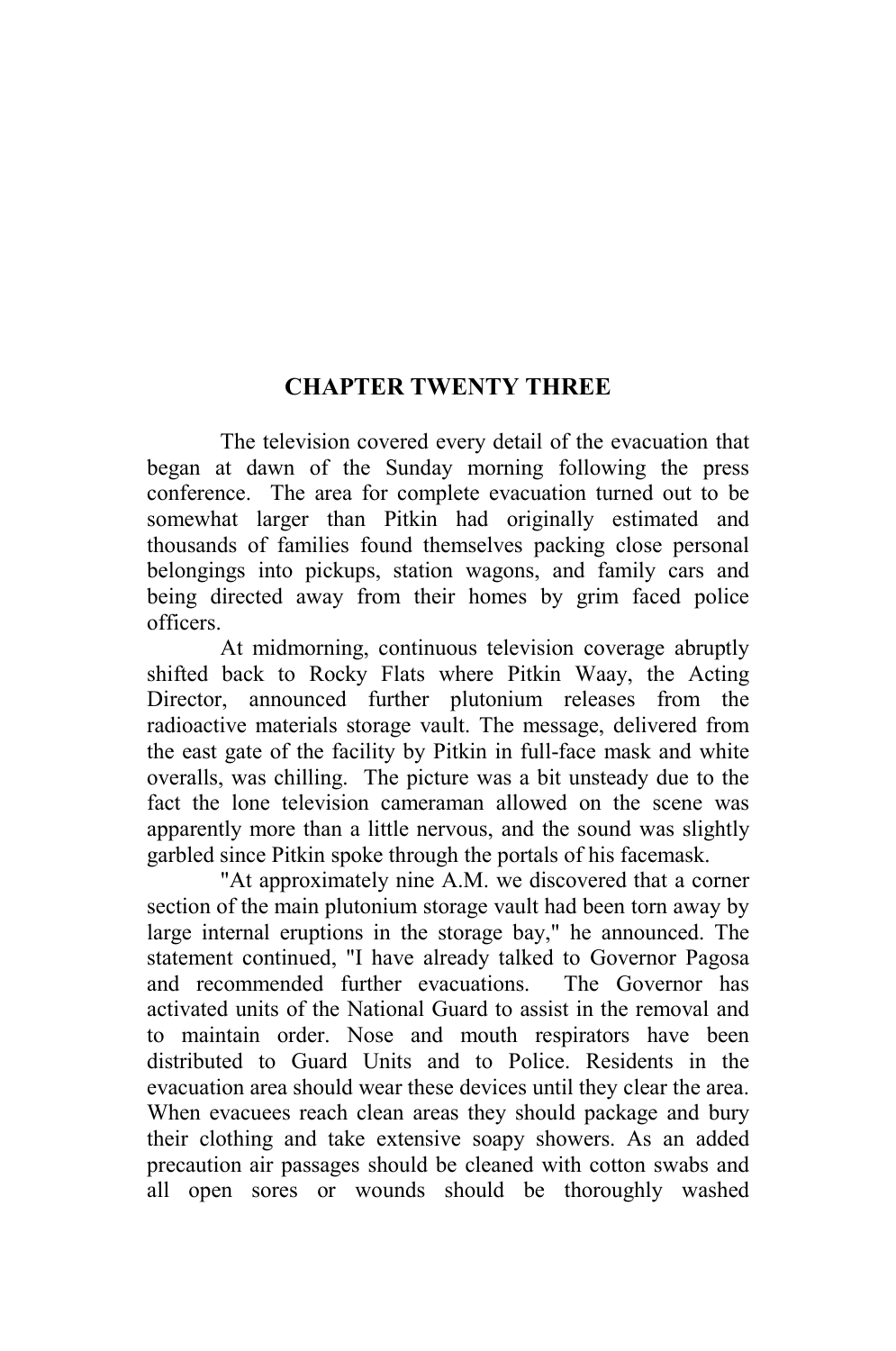immediately. Further directions will be made available through your radio and television stations."

The television picture shifted to the Governor's office and a hollow eyed Franklin Pagosa. "The radioactive contamination from the explosion at Rocky Flats has spread more rapidly than we expected. Accordingly, I have activated all National Guard Units in Denver, Boulder and Jefferson counties. Before going on with my statement, let me give you this assurance. This evacuation shall be orderly and controlled. I have already signed an order to General Logan, the Guard Commander, declaring martial law in the evacuated areas. Any looters or vandals in these areas will be shot on sight. There will be no toleration of disorder or resistance to military control."

Anyone listening to Pagosa would have heeded the warning. There was no equivocation, no political compromise, no half way tone whatever. It was straightforward, cold, precise, and it fairly rang with determination.

"I have been in contact with both the President and the Secretary of Energy. The Secretary has an open line into Rocky Flats and the Department of Energy is maintaining constant control of the situation. At the time of the explosion a personal representative of the Secretary was at Rocky Flats and was slightly injured. However, he is working with Doctor Waay and they are keeping Washington advised of developments as they occur. The President has given me his personal assurance that the federal government will provide us with whatever assistance we need. I have ordered the discontinuation of flights coming into all area airports, and incoming automobile traffic will be diverted so that all lanes of every interstate and major highway will be available for people leaving the contaminated area. The area to be evacuated includes the Cities of Golden, Arvada, Wheat Ridge, Westminster, Broomfield, and Thornton. Again, let me remind you this evacuation need not be rushed or done in panic. Doctor Pitkin Waay, who is in charge at Rocky Flats, assures me the drift of plutonium is being contained by every possible means. I would ask that every citizen in this area keep his television and radio tuned in order receive the most recent information."

The fact that the evacuation was begun on Sunday morning, at a time when families were together, made the process more manageable for the displaced residents and for the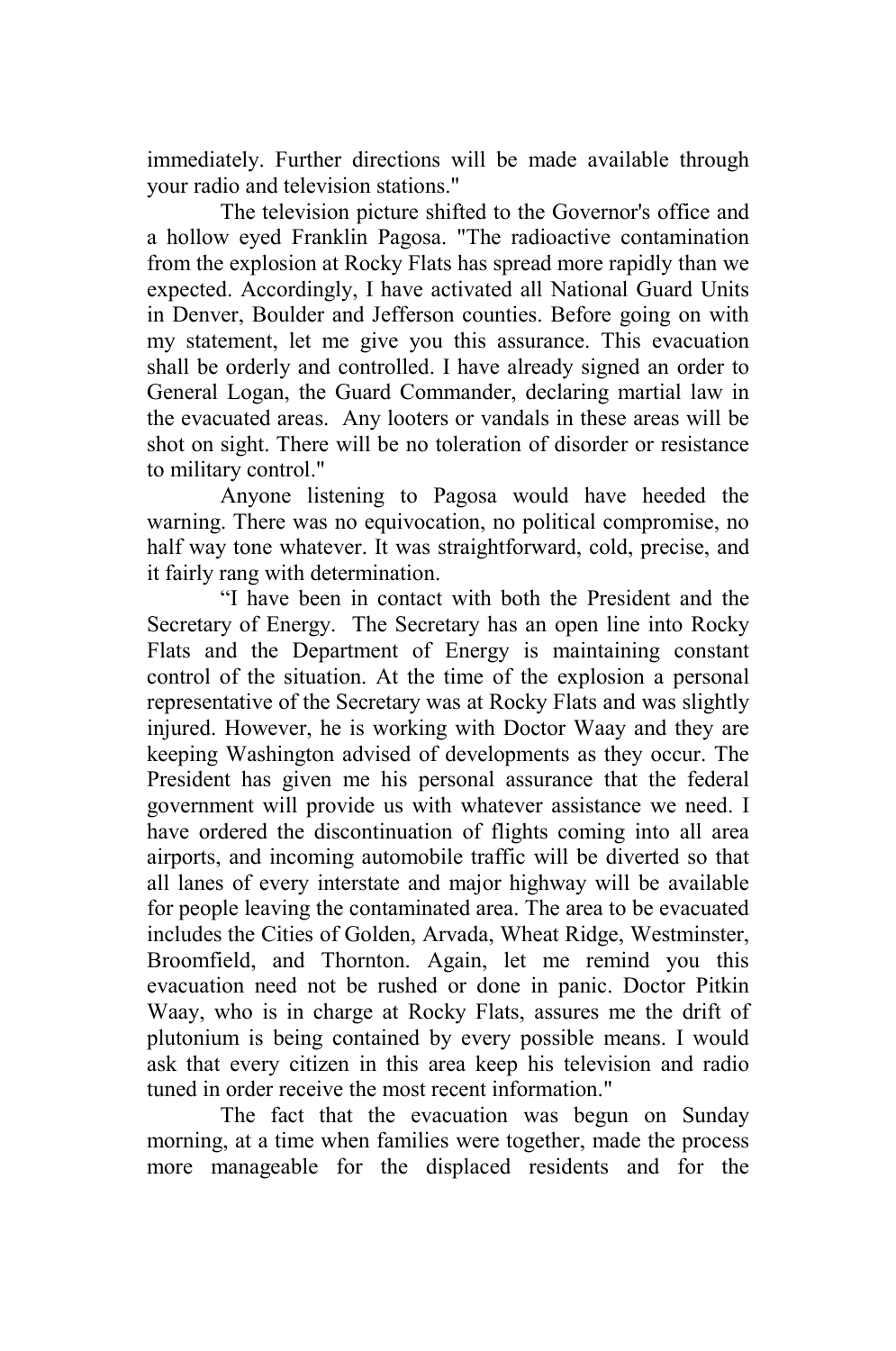guardsmen. Even with that small plus, the civilian soldiers were ill-at-ease ordering people out of their homes on what should have been a tranquil and sleepy Sunday morning.

Some citizens donned the cotton respirators handed to them, others did not. The little masks impaired speech and made breathing more difficult, and they added to the surrealistic atmosphere of people standing in their yards trying to talk, of others carrying possessions to their cars, and the attempts to remain calm amid the growing tension.

People wondered what to take and how long they would be gone. They complained bitterly to one another, to the soldiers, and to their neighbors, but their common knowledge about Rocky Flats and the work done there kept them from seriously questioning the threat or the need to flee from the encroaching plutonium. Then, too, the fact that the neighborhoods were filled with people all doing the same thing gave the evacuation an underlying communal drive.

Where to go? The answers were as various as the questioners. Some took the matter lightly, thinking they would be home by evening. To them it was a day in the country. Others tried packing everything and worried about ever seeing their houses again. To them it was despair at the prospect of a long journey to a relative, to another state, to any place other than the plutoniumcontaminated neighborhood.

Official Colorado was everywhere. In addition to the Guard units, all police forces were at full, emergency strength, fire stations were fully staffed, and even a few civil defense helmets were seen. Hospitals called in staff and went on alert, Red Cross units were activated, and volunteers, official and unofficial, were in abundance. Schools and churches throughout the uncontaminated Denver area were thrown open for refugees.

The evacuation continued throughout the day and into the night. Monday arrived, but without the confusion of morning rush hour, because Governor Pagosa had ordered all Denver area stores and businesses closed. The only exceptions were food stores and gasoline stations. The Governor was explicit. Denver area residents were to remain in their homes and neighborhoods. Patrols would be in the streets and non-emergency driving would not be allowed.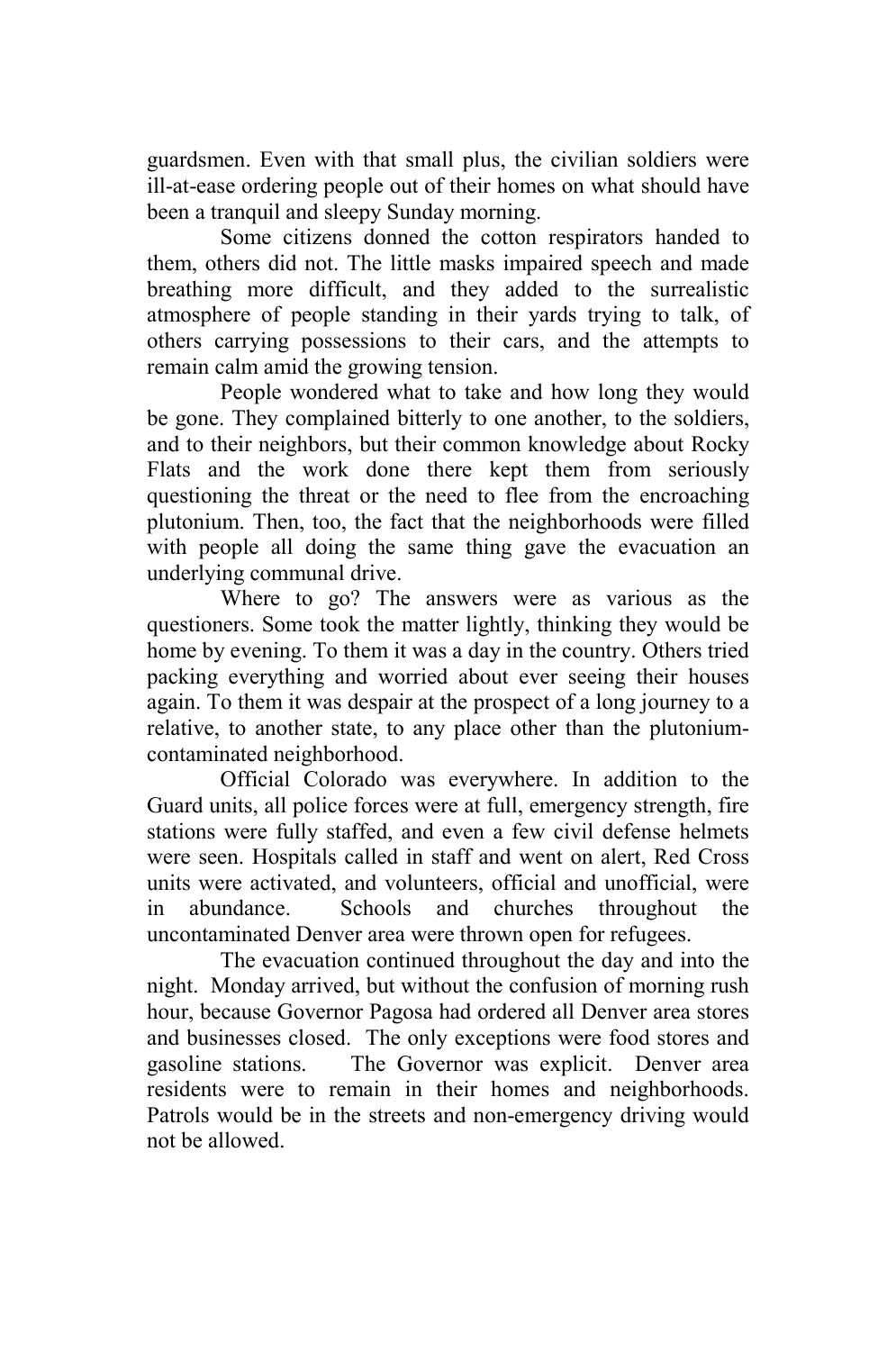A news bulletin was promised for eight A.M. It was postponed until nine. Governor Pagosa appeared on television screens at nine, but walked out of the office without uttering a word when an aide handed him a note. The aide returned to say the Governor would address the state in ten minutes. A half hour later, a haggard Franklin Pagosa appeared and made an announcement.

"I have been on the telephone with the officials at Rocky Flats. The Acting Director, Doctor Pitkin Waay is on the telephone and will describe their situation out there. Go ahead, Pitkin."

The connection was good and the voice coming through was strong. While he spoke, the television displayed a file picture of the wreckage of the plutonium processing building. "Governor, the situation here is quite serious. As you, of course, know, our processing building was totally destroyed by the terrorist suicide plane. Our immediate concern and our continuing concern have been the main plutonium storage vault that was located in that building. We had hoped it had survived the explosion. It was of much heavier construction than the surrounding building and was designed to withstand fire and explosions. Unfortunately, it did not remain intact."

"In the past twelve hours, there have been a series of explosions inside the vault. Some of our workers have sustained massive doses of radiation attempting to contain the plutonium that is being released. I must report, however, that despite our best efforts, massive amounts of plutonium have been exposed to the open air."

"Permit me to illustrate. Our past experiences with emissions have been concerned with micrograms, invisible and almost infinitely small. In fact, over the years, Rocky Flats has emitted only a finger pinch of plutonium to the atmosphere. Now, tragically, we are talking about thousands of pounds of raw plutonium which will be picked up by the wind and carried for miles. We have been using earth-moving equipment to try and cover as much of the plutonium as possible, but, unfortunately, that has had the effect of increasing the dispersion. To make matters worse, the plutonium is now coming out of the vault in ever-greater quantities. A few moments ago, we had two major criticalities in the storage area. Both had the effect of fracturing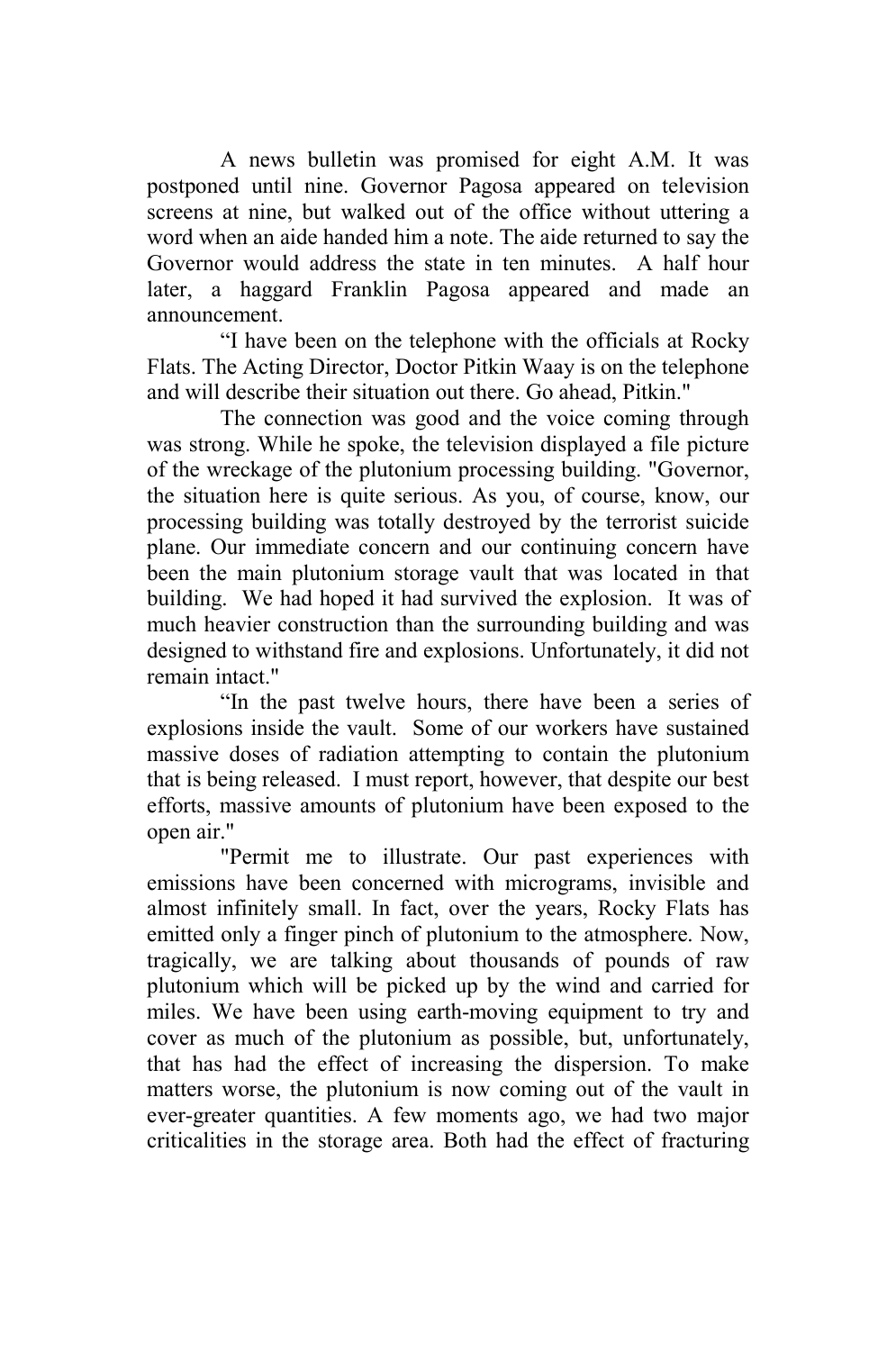the integrity of more containers. We can only expect more of the same."

"The amount of vagrant plutonium already spread around the destroyed building by the events of the last few hours is easily enough to be fatal to millions of people and to induce genetic damage to millions more. Distributed among a congested population it would cause an untold number of cancers; it could accelerate the aging process; and it could cause numerous other diseases in sensitive organs and tissues of the body. I must stress that the inhalation of plutonium will cause death in only a few days."

"In effect, this plant is a giant radiation bomb exploding in slow motion, and there is no earthly force which can stop it. By any standard or measure, the circumstances which confront us are nothing short of catastrophic."

 "Governor Pagosa will be conveying to you the details of the plan we have agreed upon to protect the safety of the public. But before I hang up, I want the citizens of Colorado to know that our staff here is made up of volunteers. They are professional and totally dedicated. We will do everything technically possible to contain the flood of plutonium that is being released from this facility, but in all candor, I must tell you the situation here is out of practical control. But until we have wind, you have time to evacuate safely."

 "Some of the workers here have already sustained such massive doses of radiation that they can live only a few days. They have, through their sacrifices, managed to purchase for you, the citizens of Denver, some precious time. I hope you use it wisely."

"Finally, one word about the Rocky Flats plant and its mission. This facility has a long history as a vital link in America's system of nuclear weapons production. In that role, it has served honorably and well, but it has now become a relic of history. When the final chapter on nuclear armaments is written, we should all pray that the lesson of Rocky flats will have served to instruct our leaders and the leaders of other nations on the compelling need to direct that history to a positive conclusion."

The line connecting the television audience with the voice from Rocky Flats clicked and fell silent. It was a moment before Franklin Pagosa could collect himself and his scribbled notes, but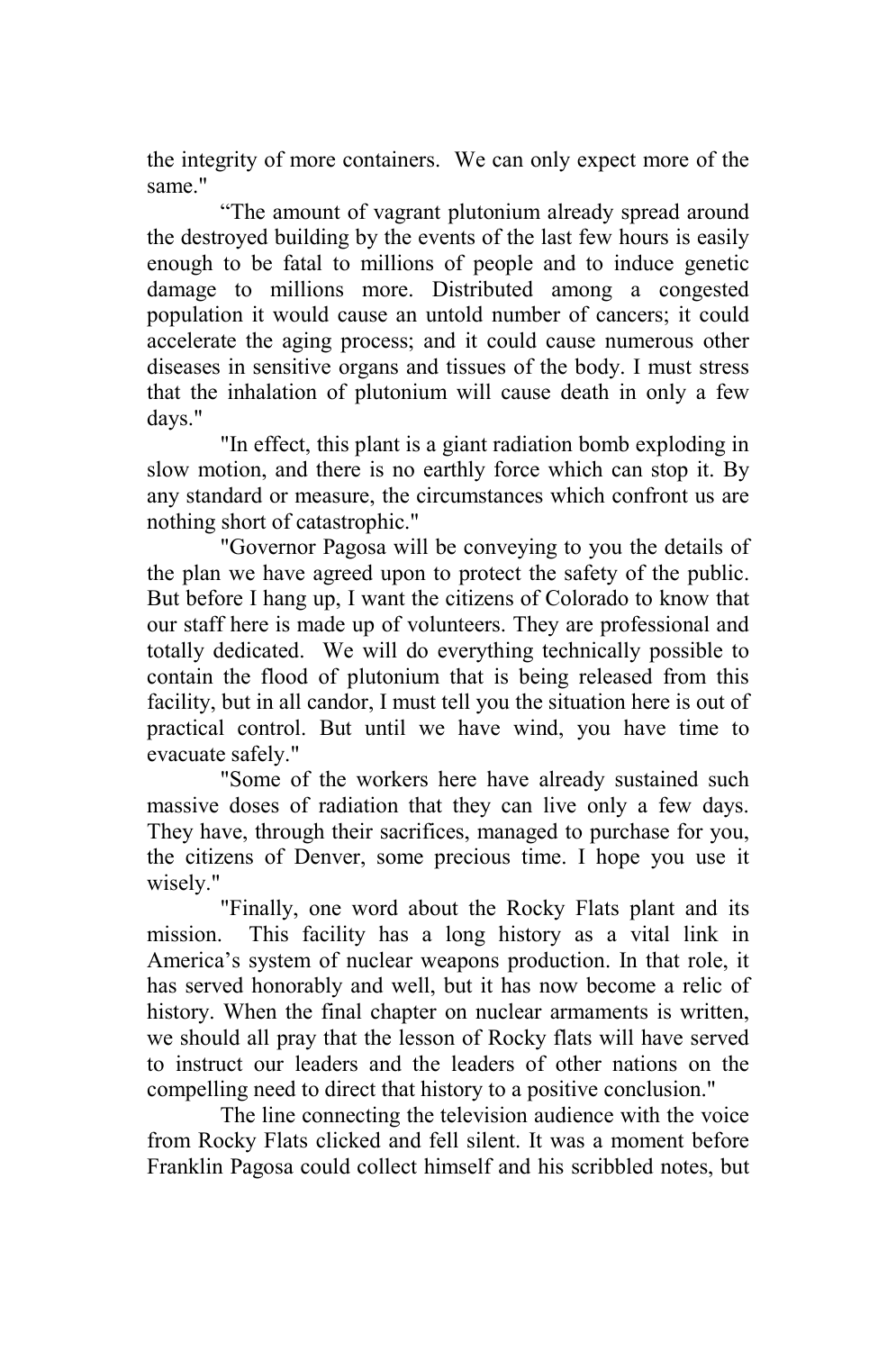when he spoke it was with simple eloquence. "Our time for deliberation has passed. The City and metropolitan area of Denver must be evacuated. The plutonium contamination is of such massive proportions and the problem has such immediacy that I have devised the following plan. The evacuation will be in stages. Those areas nearest to Rocky Flats will be evacuated first. Priorities are as follows. Families with pregnant women and women with small children should leave immediately. Next priority will be given to hospital patients and other bed ridden and confined individuals. For those purposes, we will use city buses and school buses. People needing institutional care will be taken to centers in Salt Lake City, Oklahoma City, Cheyenne, Lincoln, Albuquerque, and Kansas City. Numerous smaller cities have also volunteered their facilities."

"Necessary and vital services will be maintained until...until they are no longer needed. Radio stations will continue broadcasting until the evacuation is complete. The National Guard units and police will be the last to leave the city."

"Before beginning this broadcast I talked with the President. He will address the nation later today. He will declare that an area fifty miles in every direction from Rocky Flats to be a closed zone. Our evacuation will be followed by a thorough sweep of this area by United States Army forces who will take such action as they deem necessary to neutralize the area and prevent any hazard from developing which would threaten people and cities outside the zone. The troops will then set up a perimeter around the contaminated zone."

"Our evacuation will be completed over the next three days. Again, it will be orderly and under strict military supervision. The area will be entirely vacated. The only exception will be the federal force of volunteers at Rocky Flats. That group, under the direction of Doctor Waay will continue their efforts to contain the spread of plutonium. Department of Energy headquarters in Washington will continue to monitor the spread of radiation from the reports being forwarded to Secretary Stewart."

"I will now leave Denver and set up governmental offices in Colorado Springs which I have designated the Capitol of the State of Colorado until the legislature can convene and select that city or some other as the permanent capitol. Given the amount of time we have, governmental records can be preserved intact and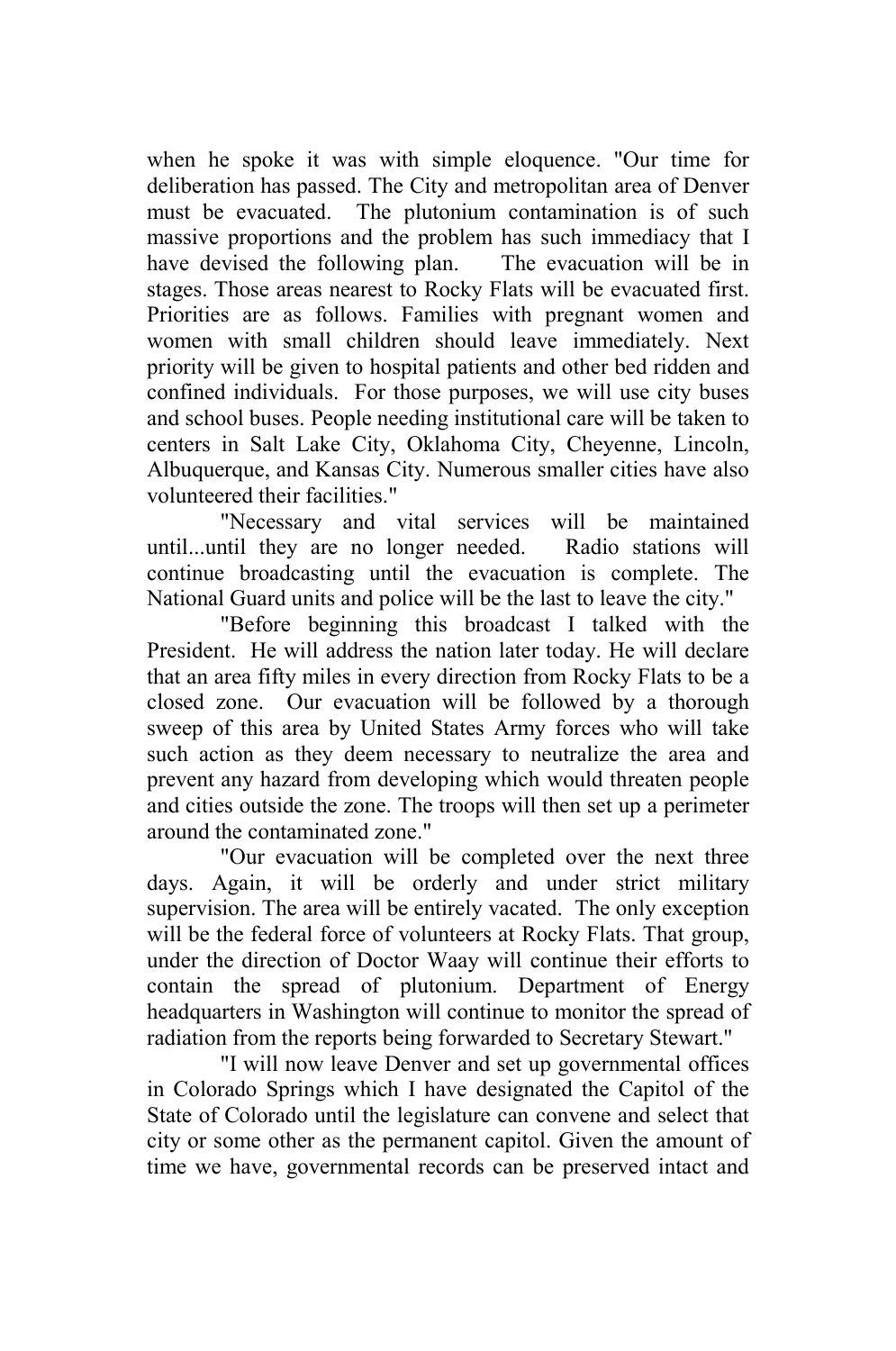the government should continue to function. Over the next three days I will be speaking to you again from Colorado Springs. God be with the people of the city and this state."

## **CHAPTER TWENTY FOUR**

Three days and three nights to evacuate a city - to find transport for the helpless - to load cherished possessions - to call relatives-to maintain order on the very doorstep of chaos - to care for the injured - to comfort the distraught - and through it all, to enforce the decree of total evacuation.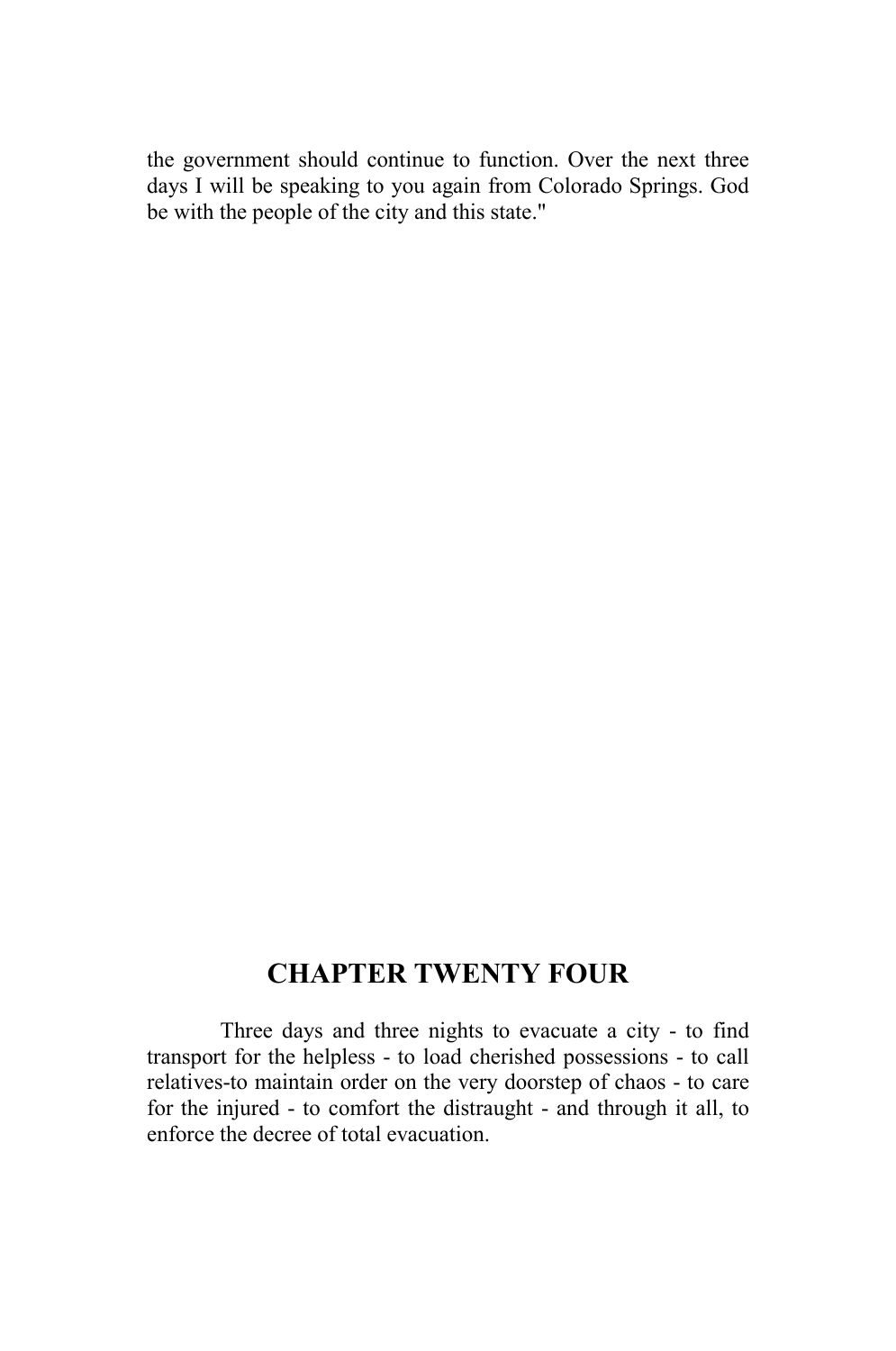Three days and three nights of police, soldiers, fireman giving orders, directions, and assistance.

Three days and three nights of news bulletins on routes, procedures, locations of emergency stations, and the almost hourly reports on the progress of the insidious, deadly wave of plutonium.

Three days and three nights of the city growing ever more desolate, of the streets becoming vacant, of all the creations of man being abandoned.

Three days and three nights to test the veil of civilization which keeps all but the most unstable and irresponsible from reverting to bestiality.

Three days and three nights for every road to become an exit for the seemingly endless procession of cars, pickups, trucks, vans, and buses.

Three days and three nights for the refugees to find their way to the rural communities of Kansas, into the deserts of New Mexico and Arizona, onto the hot plains of Oklahoma and Texas, to the open grassland of Wyoming and Montana, the fields of Nebraska, and through the mountains to Utah and the west coast.

Three days and three nights for the citizens of a nation to react, to open there hearts, their homes, their minds to the victims of their collective folly.

On the fourth day the City of Denver sat silent and empty. Already the awful effects of neglect were becoming evident. Smoke pillars rose into the sky from fires which knew no resistance. Streets, lawns, and open areas were strewn with the litter of haste and the scraps left by a million absent people.

As if it had been mercifully staying itself, waiting for emptiness, the wind began to blow. It picked up dust and whatever else it could carry from the high plateau of Rocky Flats and carried it throughout the city and across the surrounding land. It encouraged the flames of the spreading fires, and it began to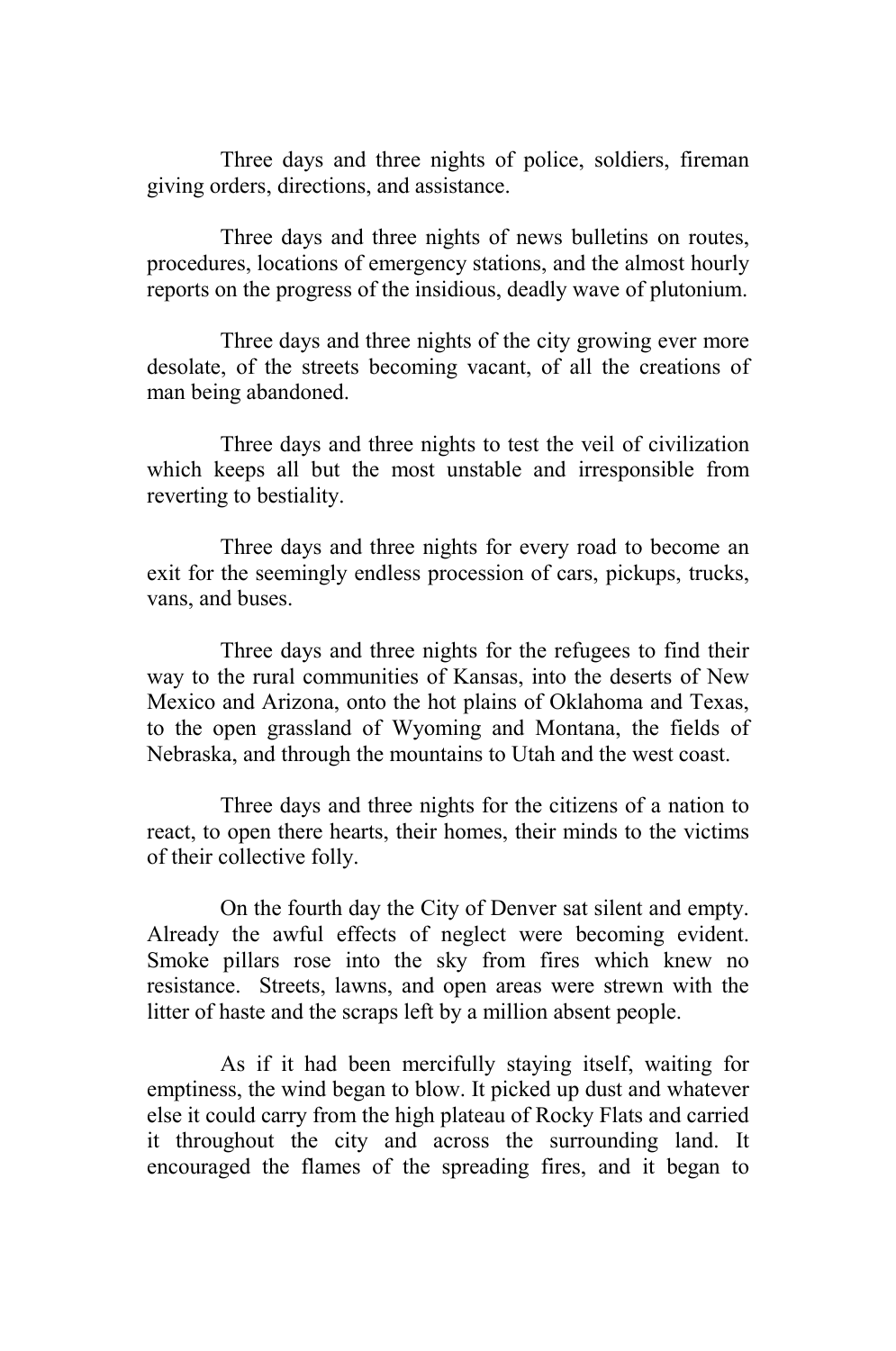explore the deserted houses and the vacant buildings of commerce. Seeming to revel in the emptiness, it raced down every street and alley and across every open place. The searching wind found no humankind, no life at all, save ground vermin and a few deserted pets who blinked at the rushing air and waited for owners who would never return.

The place was no longer a city. Its life had departed with its people. The only measure of its existence would be its decay, its eternal and inexorable decay.

## **AFTERLOOK**

Rocky Flats had long since become a symbol, a byword and a rallying cry for the rising crusade against nuclear armaments. The movement had shed its image of being a voice for shrill extremism and had included in its numbers powerful voices of all political persuasions. The march had tramped the world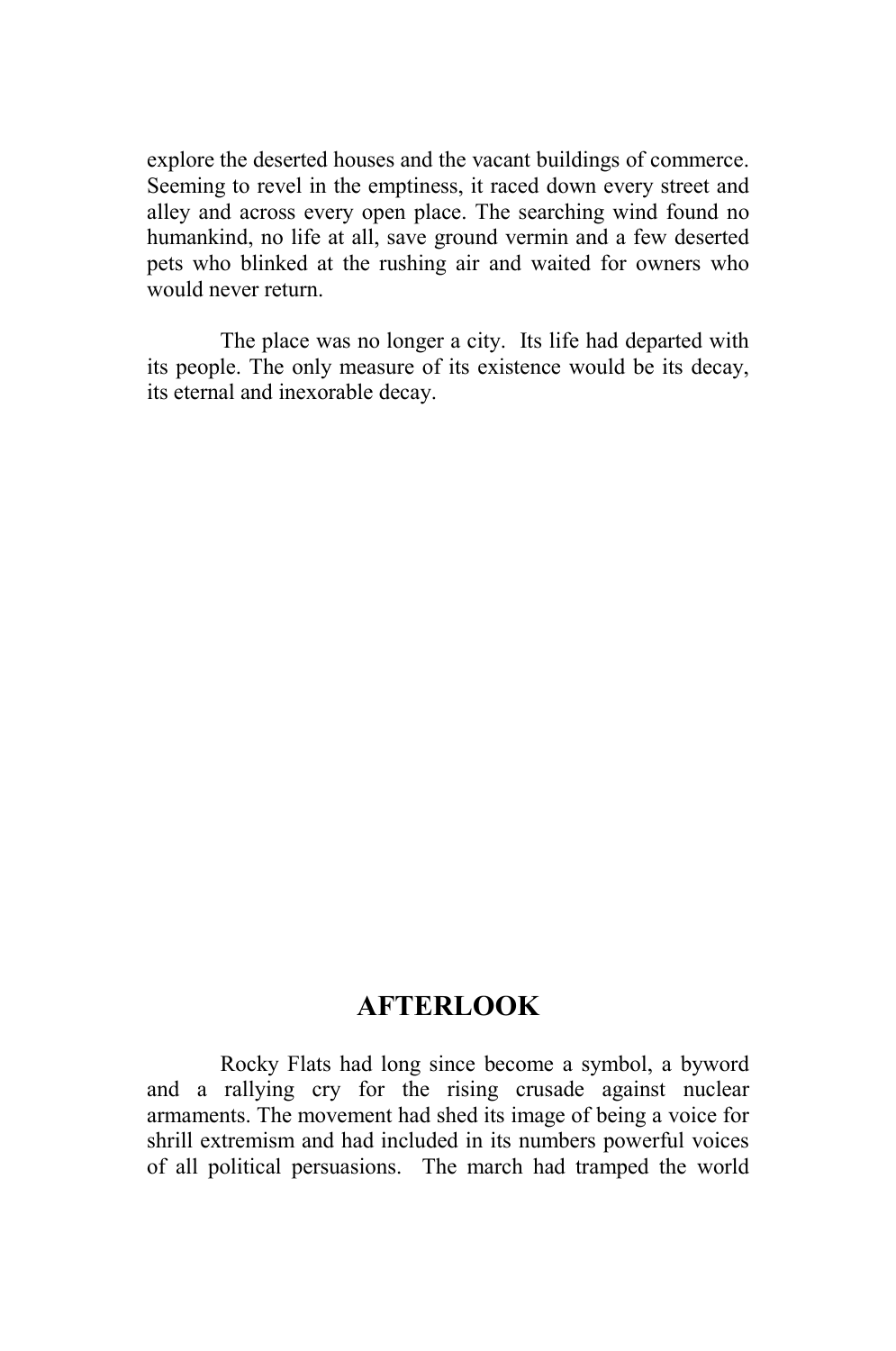around and knocked with authority on the door of every powerhouse on the planet.

 Impressed with the intensity and dimension of the movement and frightened by a dead zone in Colorado, incrementally expanded to 100 miles, the leaders of the superpowers had met. With only pro forma propaganda and a few empty slogans to decorate the proceedings, a meaningful nuclear arms reduction agreement had been signed. Verification had been easily agreed to, mutuality was acclaimed, and the supers then joined together to pull the nuclear teeth of their smaller friends and surrogates.

However, hostility and suspicion were foul and clever cats, not so easily skinned as their nuclear cousin. Conventional arms building had continued, with even more determination than before. Rumors of non-nuclear conflict between the super powers had become rampant, and the seizure of central African chromium deposits by Soviet inspired and led indigenous forces had produced vague and dreamy United Nations pronouncements, dramatic Congressional resolutions, White House statements, and much wisdom from the media.

The Rocky Flats plant itself had, during the days of the evacuation and immediately following, established a radio link with the Department of Energy headquarters in Washington. It was finally decided that monitoring reports would be forwarded on a regular basis to an office in the Forrestal Building on Independence Avenue. Responsibility for receiving the Colorado reports had descended rapidly from the Secretarial level to a clerk in the basement who kept the log in a desk drawer.

It was generally known in Washington that the plutonium exposure would manifest itself in the Department's few remaining personnel at Rocky Flats at which time the reports would stop coming. The recording clerk had a bet with a fellow worker that they would receive the last report within a year. His wager had been made only after a friend in another section had assured him such massive doses would kill most within months and even the very strong within a year or two. Even now, the monthly report was overdue.

The battered jeep pulled to a halt on a small rise overlooking the Rocky Flats plant. From their vantage point, the